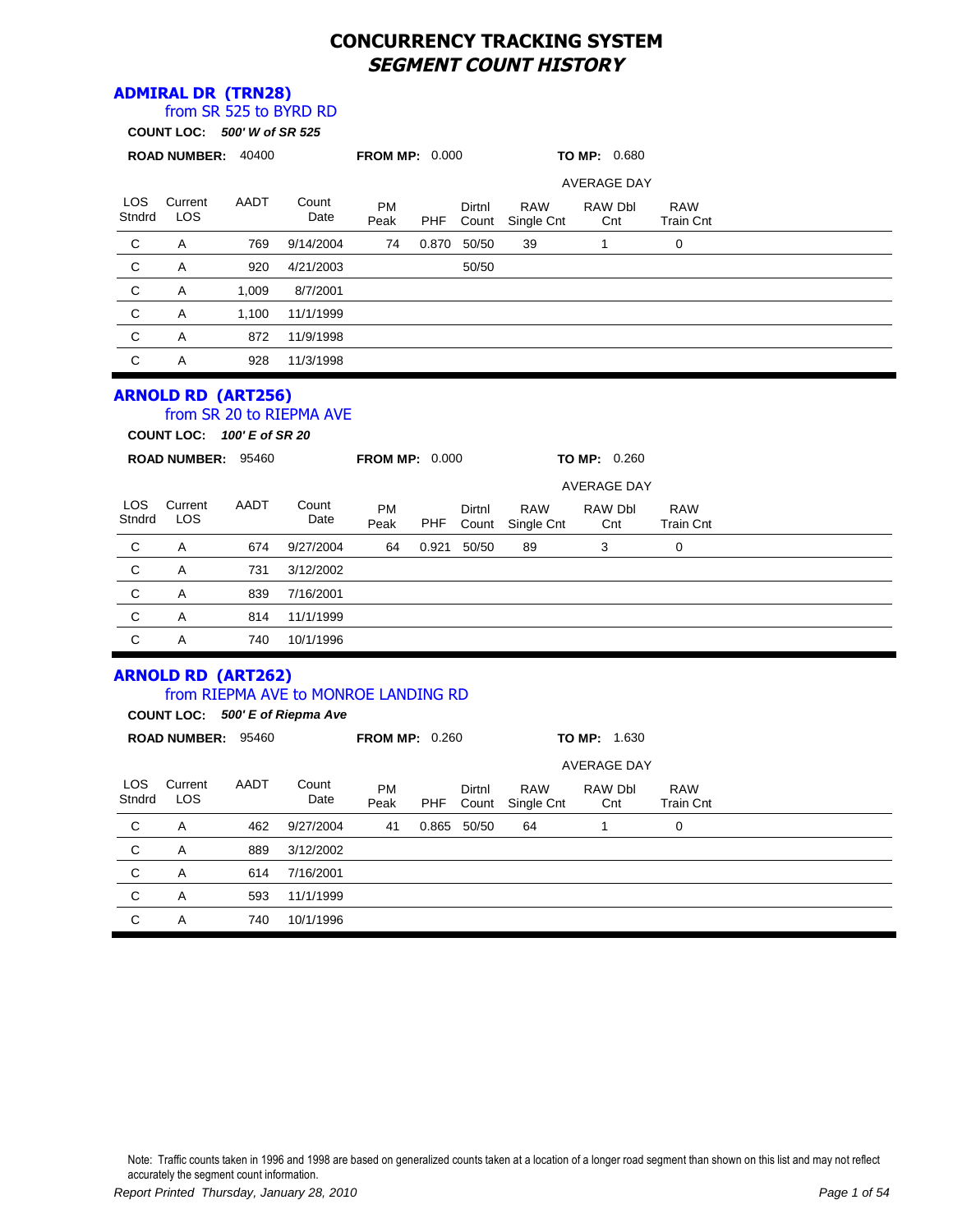#### LOS Stndrd Current LOS PM Peak Dirtnl Count RAW Single Cnt **ROAD NUMBER:** 88010 **FROM MP:** 0.000 **TO MP:** 1.480 **COUNT LOC:** *200' N of Cross Island Rd* from CROSS ISLAND RD to NORTH CAMANO DR AADT Count Date RAW Dbl **Cnt** RAW Train Cnt AVERAGE DAY PHF C A 1,238 4/16/2007 111 0.790 50/50 78 6 0 C A 1,367 8/2/2004 113 0.920 50/50 108 0 0 C A 1,197 6/19/2001 C A 1,028 10/12/1999 C A 893 11/9/1998 **AULT FIELD RD (ART136)** from GOLDIE RD to SR 20

**COUNT LOC:** *982' W of SR 20*

**ARROWHEAD RD (TRN76)**

|                      | <b>ROAD NUMBER:</b>   | 95030  |               | <b>FROM MP: 10.610</b> |       |                 |                          | <b>TO MP: 11.550</b> |                                |  |
|----------------------|-----------------------|--------|---------------|------------------------|-------|-----------------|--------------------------|----------------------|--------------------------------|--|
|                      |                       |        |               |                        |       |                 | <b>AVERAGE DAY</b>       |                      |                                |  |
| <b>LOS</b><br>Stndrd | Current<br><b>LOS</b> | AADT   | Count<br>Date | <b>PM</b><br>Peak      | PHF   | Dirtnl<br>Count | <b>RAW</b><br>Single Cnt | RAW Dbl<br>Cnt       | <b>RAW</b><br><b>Train Cnt</b> |  |
| Е                    | D                     | 8,548  | 6/9/2008      | 741                    | 0.900 | 50/50           | 235                      | 111                  | 43                             |  |
| Е                    | Е                     | 10,702 | 11/8/2005     | 919                    | 0.920 | 65/35           | 843                      | 89                   | 0                              |  |
| Е                    | Е                     | 10,075 | 8/11/2004     | 884                    | 0.950 | 50/50           | 1054                     | 24                   | 0                              |  |
| Е                    | E                     | 10.050 | 3/4/2003      | 886                    | 0.947 | 60/40           | 455                      | 102                  | 19                             |  |
| Е                    | Е                     | 9,704  | 7/10/2001     | 970                    | 0.901 |                 |                          |                      |                                |  |
| Е                    | Е                     | 9,646  | 10/26/1999    | 808                    | 0.860 |                 |                          |                      |                                |  |
| Е                    | Е                     | 9,811  | 10/6/1998     | 883                    | 0.850 |                 |                          |                      |                                |  |
| Е                    | Е                     | 12,880 | 10/1/1996     |                        |       |                 |                          |                      |                                |  |

### **AULT FIELD RD (ART142)** from OAK HARBOR RD to GOLDIE RD

**COUNT LOC:** *634' E of Oak Harbor Rd*

| <b>ROAD NUMBER:</b><br>95030 |                       |        | <b>FROM MP: 10.370</b> |                   |            |                 | TO MP: 10.610            |                |                                |  |  |
|------------------------------|-----------------------|--------|------------------------|-------------------|------------|-----------------|--------------------------|----------------|--------------------------------|--|--|
|                              | <b>AVERAGE DAY</b>    |        |                        |                   |            |                 |                          |                |                                |  |  |
| <b>LOS</b><br>Stndrd         | Current<br><b>LOS</b> | AADT   | Count<br>Date          | <b>PM</b><br>Peak | <b>PHF</b> | Dirtnl<br>Count | <b>RAW</b><br>Single Cnt | RAW Dbl<br>Cnt | <b>RAW</b><br><b>Train Cnt</b> |  |  |
| Е                            | Е                     | 10,256 | 4/27/2009              | 898               | 0.910      | 55/45           | 165                      | 39             | 4                              |  |  |
| Е                            | Е                     | 10,968 | 11/8/2005              | 985               | 0.920      | 50/50           | 493                      | 30             | 0                              |  |  |
| Е                            | D                     | 10,063 | 8/11/2004              | 876               | 0.910      | 50/50           | 1179                     | 23             | 0                              |  |  |
| Е                            | Е                     | 10,529 | 3/4/2003               | 923               | 0.911      | 55/45           | 389                      | 75             | 6                              |  |  |
| Е                            | D                     | 8,872  | 7/10/2001              | 790               | 0.859      |                 |                          |                |                                |  |  |
| Е                            | D                     | 9,677  | 10/26/1999             | 857               | 0.889      |                 |                          |                |                                |  |  |
| Е                            | Е                     | 10,533 | 10/6/1998              | 906               | 0.870      |                 |                          |                |                                |  |  |
| Е                            | Е                     | 12,880 | 10/1/1996              |                   |            |                 |                          |                |                                |  |  |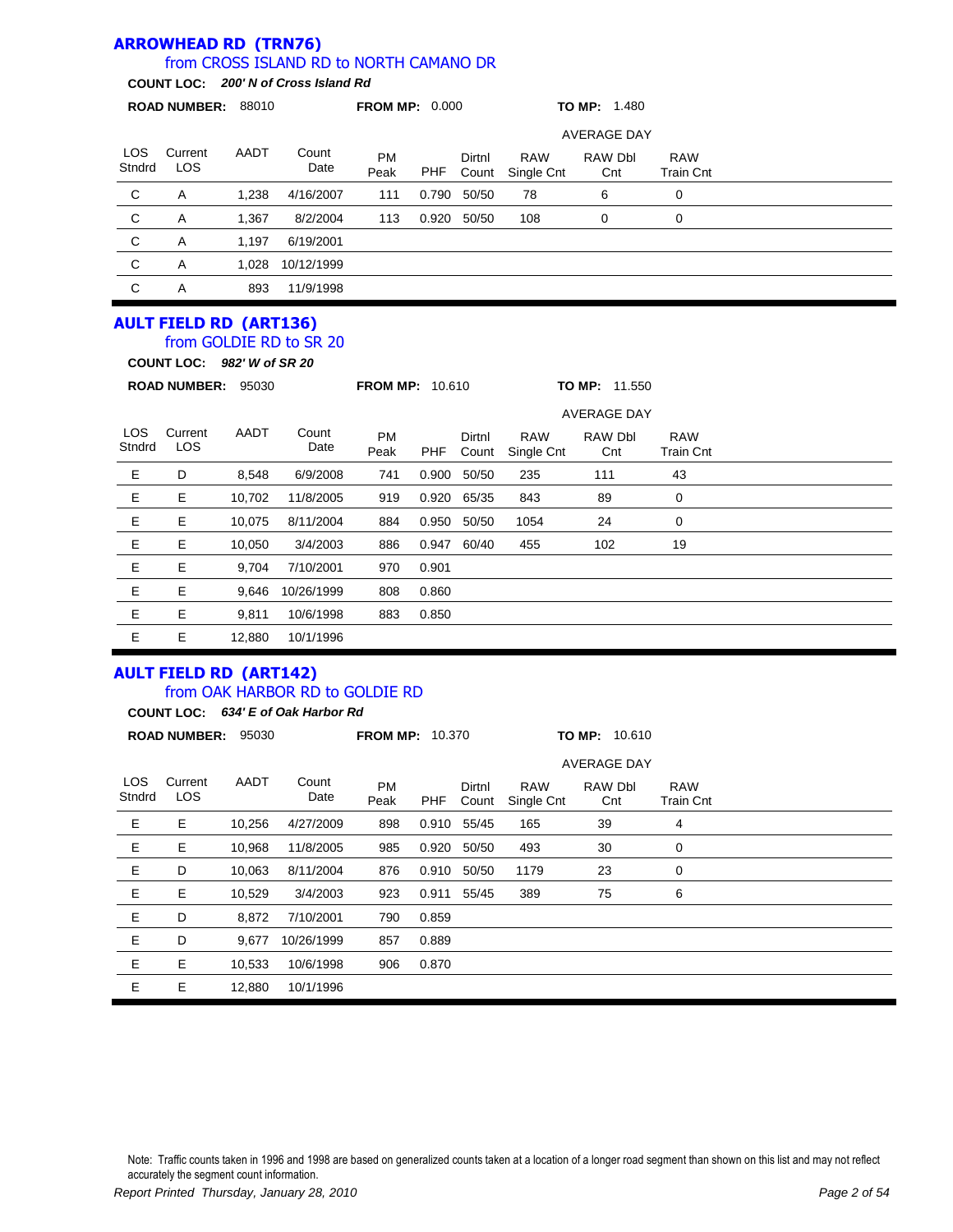#### **AULT FIELD RD (ART148)** from LANGLEY BLVD to OAK HARBOR RD

# **COUNT LOC:** *300' E of Langley Blvd (NAS)*

|                      | <b>ROAD NUMBER:</b>   |        |               | <b>FROM MP: 9.670</b> |       |                 |                          | <b>TO MP: 10.370</b> |                                |  |
|----------------------|-----------------------|--------|---------------|-----------------------|-------|-----------------|--------------------------|----------------------|--------------------------------|--|
|                      |                       |        |               |                       |       |                 |                          | <b>AVERAGE DAY</b>   |                                |  |
| <b>LOS</b><br>Stndrd | Current<br><b>LOS</b> | AADT   | Count<br>Date | <b>PM</b><br>Peak     | PHF   | Dirtnl<br>Count | <b>RAW</b><br>Single Cnt | RAW Dbl<br>Cnt       | <b>RAW</b><br><b>Train Cnt</b> |  |
| Е                    | D                     | 6,593  | 6/9/2008      | 610                   | 0.930 | 55/45           | 100                      | 23                   | 2                              |  |
| Е                    | Е                     | 8,683  | 11/8/2005     | 854                   | 0.920 | 70/30           | 503                      | 45                   | 0                              |  |
| Е                    | Е                     | 8,445  | 9/27/2004     | 778                   | 0.820 | 55/45           | 522                      | 9                    | 0                              |  |
| Е                    | Е                     | 13,612 | 3/4/2003      | 1449                  |       | 0.946 65/35     | 2012                     | 884                  | 123                            |  |
| E                    | Е                     | 9,551  | 7/10/2001     | 854                   | 0.828 |                 |                          |                      |                                |  |
| Е                    | Е                     | 10.487 | 10/19/1999    | 864                   | 0.885 |                 |                          |                      |                                |  |
| Е                    | Е                     | 11,024 | 10/6/1998     | 937                   | 0.910 |                 |                          |                      |                                |  |
| Е                    | Е                     | 12,880 | 10/1/1996     |                       |       |                 |                          |                      |                                |  |

## **AULT FIELD RD (ART154)**

# from HELLER RD to LANGLEY BLVD

**COUNT LOC:** *500' W of Langley Blvd (NAS)*

|                      | <b>ROAD NUMBER:</b>   | 95030  |               | <b>FROM MP: 9.430</b> |       |                 |                          | TO MP: 9.670   |                                |  |  |
|----------------------|-----------------------|--------|---------------|-----------------------|-------|-----------------|--------------------------|----------------|--------------------------------|--|--|
|                      |                       |        |               |                       |       |                 | <b>AVERAGE DAY</b>       |                |                                |  |  |
| <b>LOS</b><br>Stndrd | Current<br><b>LOS</b> | AADT   | Count<br>Date | <b>PM</b><br>Peak     | PHF   | Dirtnl<br>Count | <b>RAW</b><br>Single Cnt | RAW Dbl<br>Cnt | <b>RAW</b><br><b>Train Cnt</b> |  |  |
| Е                    | D                     | 7,088  | 6/9/2008      | 648                   | 0.870 | 50/50           | 95                       | 25             | 3                              |  |  |
| Е                    | D                     | 8,767  | 11/8/2005     | 830                   | 0.930 | 65/35           | 472                      | 17             | 0                              |  |  |
| Е                    | D                     | 8,177  | 9/27/2004     | 761                   | 0.830 | 50/50           | 374                      | 15             | 0                              |  |  |
| Е                    | D                     | 8,123  | 3/4/2003      | 745                   | 0.873 | 50/50           | 320                      | 27             | 4                              |  |  |
| Е                    | D                     | 8,555  | 7/10/2001     | 803                   | 0.900 |                 |                          |                |                                |  |  |
| Е                    | Е                     | 9,173  | 10/19/1999    | 855                   | 0.906 |                 |                          |                |                                |  |  |
| E                    | E                     | 9,061  | 10/6/1998     | 912                   | 0.920 |                 |                          |                |                                |  |  |
| E                    | Е                     | 12,880 | 10/1/1996     |                       |       |                 |                          |                |                                |  |  |

### **BAILEY RD (ART496)**

### from FRENCH RD to SCATCHET HEAD RD

|               | COUNT LOC: 500' W of Scatchet Head Road |       |               |                       |     |                 |                          |                     |                                |  |  |
|---------------|-----------------------------------------|-------|---------------|-----------------------|-----|-----------------|--------------------------|---------------------|--------------------------------|--|--|
|               | <b>ROAD NUMBER:</b>                     | 07640 |               | <b>FROM MP: 0.000</b> |     |                 |                          | <b>TO MP: 1.550</b> |                                |  |  |
|               |                                         |       |               |                       |     |                 |                          | <b>AVERAGE DAY</b>  |                                |  |  |
| LOS<br>Stndrd | Current<br><b>LOS</b>                   | AADT  | Count<br>Date | PM<br>Peak            | PHF | Dirtnl<br>Count | <b>RAW</b><br>Single Cnt | RAW Dbl<br>Cnt      | <b>RAW</b><br><b>Train Cnt</b> |  |  |
| C             | A                                       | 1.207 | 7/23/2001     |                       |     |                 |                          |                     |                                |  |  |
| C             | Α                                       | 1.000 | 10/1/1996     |                       |     |                 |                          |                     |                                |  |  |

# **BAILEY RD (ART502)**

#### **COUNT LOC:** *300' E of Scatchet Head Road* from SCATCHET HEAD RD to CULTUS BAY RD

|                      | <b>UUUNI LUU.</b> JUU LUI JUQIUIITI IITOO NUQU |       |               |                       |     |        |                                |                     |                                |  |
|----------------------|------------------------------------------------|-------|---------------|-----------------------|-----|--------|--------------------------------|---------------------|--------------------------------|--|
|                      | <b>ROAD NUMBER: 07640</b>                      |       |               | <b>FROM MP: 1.550</b> |     |        |                                | <b>TO MP: 2.210</b> |                                |  |
|                      |                                                |       | AVERAGE DAY   |                       |     |        |                                |                     |                                |  |
| <b>LOS</b><br>Stndrd | Current<br>LOS                                 | AADT  | Count<br>Date | <b>PM</b><br>Peak     | PHF | Dirtnl | <b>RAW</b><br>Count Single Cnt | RAW Dbl<br>Cnt      | <b>RAW</b><br><b>Train Cnt</b> |  |
| C                    | A                                              | 376   | 7/23/2001     |                       |     |        |                                |                     |                                |  |
| C                    | Α                                              | 1.000 | 10/1/1996     |                       |     |        |                                |                     |                                |  |

Note: Traffic counts taken in 1996 and 1998 are based on generalized counts taken at a location of a longer road segment than shown on this list and may not reflect accurately the segment count information.

*Report Printed Thursday, January 28, 2010 Page 3 of 54*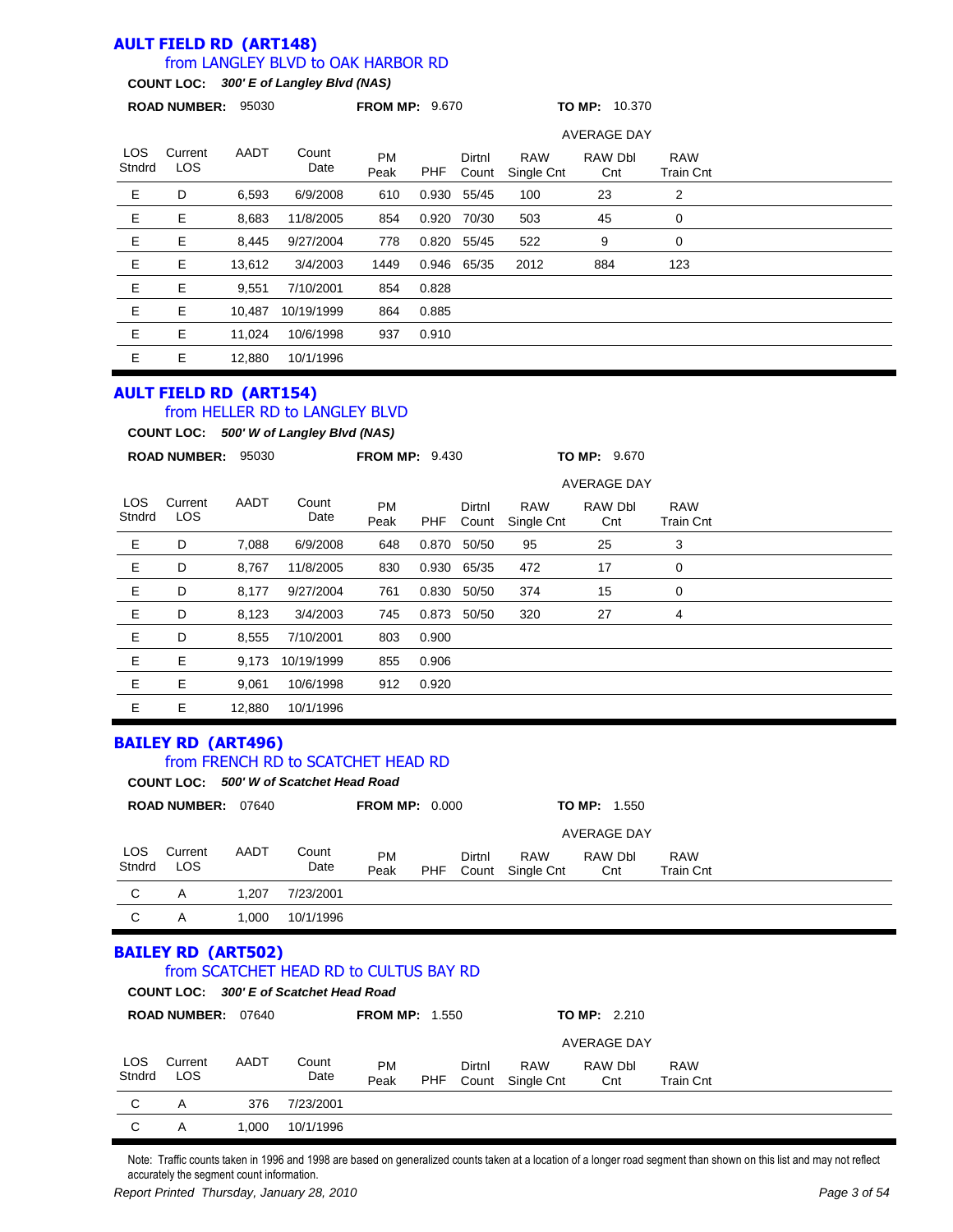### **BAKKEN RD (TRN32)**

#### **COUNT LOC:** *500' W of SR 525* from SR 525 to DAY RD

|                      | <b>ROAD NUMBER: 32280</b> |      |               | <b>FROM MP: 0.000</b> |            |                 |                          | <b>TO MP: 0.440</b> |                                |  |  |
|----------------------|---------------------------|------|---------------|-----------------------|------------|-----------------|--------------------------|---------------------|--------------------------------|--|--|
|                      |                           |      |               |                       |            |                 |                          | AVERAGE DAY         |                                |  |  |
| <b>LOS</b><br>Stndrd | Current<br><b>LOS</b>     | AADT | Count<br>Date | <b>PM</b><br>Peak     | <b>PHF</b> | Dirtnl<br>Count | <b>RAW</b><br>Single Cnt | RAW Dbl<br>Cnt      | <b>RAW</b><br><b>Train Cnt</b> |  |  |
| C                    | A                         | 444  | 10/25/2004    | 45                    | 0.750      | 50/50           | 44                       | 3                   | $\mathbf 0$                    |  |  |
| C                    | A                         | 422  | 8/14/2001     | 48                    | 0.857      |                 |                          |                     |                                |  |  |
| C                    | A                         | 695  | 11/5/1999     | 73                    | 0.793      |                 |                          |                     |                                |  |  |
| C                    | A                         | 536  | 10/27/1998    |                       |            |                 |                          |                     |                                |  |  |
|                      | <b>BANTA RD (ART4)</b>    |      |               |                       |            |                 |                          |                     |                                |  |  |

#### from SR 20 to MORRAN RD

**COUNT LOC:** *500' W of SR 20*

| <b>FROM MP: 0.000</b><br><b>ROAD NUMBER:</b><br>67710 |                       |       |               |                   |       |                 |                          | <b>TO MP: 0.250</b> |                         |  |
|-------------------------------------------------------|-----------------------|-------|---------------|-------------------|-------|-----------------|--------------------------|---------------------|-------------------------|--|
|                                                       |                       |       |               |                   |       |                 |                          | <b>AVERAGE DAY</b>  |                         |  |
| LOS.<br>Stndrd                                        | Current<br><b>LOS</b> | AADT  | Count<br>Date | <b>PM</b><br>Peak | PHF   | Dirtnl<br>Count | <b>RAW</b><br>Single Cnt | RAW Dbl<br>Cnt      | <b>RAW</b><br>Train Cnt |  |
| C                                                     | B                     | 1.372 | 8/17/2004     | 205               | 0.826 | 60/40           | 43                       | 2                   | 0                       |  |
| $\mathsf{C}$                                          | B                     | 1.384 | 3/11/2003     | 240               | 0.857 | 55/45           | 44                       | 22                  | 0                       |  |
| $\mathsf{C}$                                          | B                     | 1,485 | 7/10/2001     | 259               | 0.938 |                 |                          |                     |                         |  |
| $\mathsf{C}$                                          | B                     | 1,786 | 10/5/1999     |                   |       |                 |                          |                     |                         |  |
| C                                                     | B                     | 2,240 | 10/1/1996     |                   |       |                 |                          |                     |                         |  |

### **BAYVIEW RD (ART406)**

### from SR 525 to ANDREASON RD

**COUNT LOC:** *50' S of Grimm Rd*

|                | <b>ROAD NUMBER: 91030</b> |       |               | <b>FROM MP: 0.000</b> |            |                 |                          | <b>TO MP: 1.780</b> |                                |  |  |  |
|----------------|---------------------------|-------|---------------|-----------------------|------------|-----------------|--------------------------|---------------------|--------------------------------|--|--|--|
|                |                           |       |               | <b>AVERAGE DAY</b>    |            |                 |                          |                     |                                |  |  |  |
| LOS.<br>Stndrd | Current<br><b>LOS</b>     | AADT  | Count<br>Date | <b>PM</b><br>Peak     | <b>PHF</b> | Dirtnl<br>Count | <b>RAW</b><br>Single Cnt | RAW Dbl<br>Cnt      | <b>RAW</b><br><b>Train Cnt</b> |  |  |  |
| C              | C                         | 4,631 | 10/26/2006    | 411                   | 0.917      | 50/50           | 256                      | 25                  | 0                              |  |  |  |
| C              | C                         | 4,641 | 10/11/2004    | 421                   | 0.900      | 50/50           | 182                      | 0                   | 0                              |  |  |  |
| $\mathsf{C}$   | C                         | 5,012 | 4/15/2003     | 468                   | 0.851      | 50/50           | 186                      | 9                   | 2                              |  |  |  |
| C              | C                         | 3,858 | 3/12/2002     | 338                   | 0.863      |                 |                          |                     |                                |  |  |  |
| C              | C                         | 4,591 | 5/23/2001     | 400                   | 0.952      |                 |                          |                     |                                |  |  |  |
| C              | C                         | 4,959 | 12/7/1999     | 436                   | 0.902      |                 |                          |                     |                                |  |  |  |
| C              | B                         | 3,810 | 10/1/1996     |                       |            |                 |                          |                     |                                |  |  |  |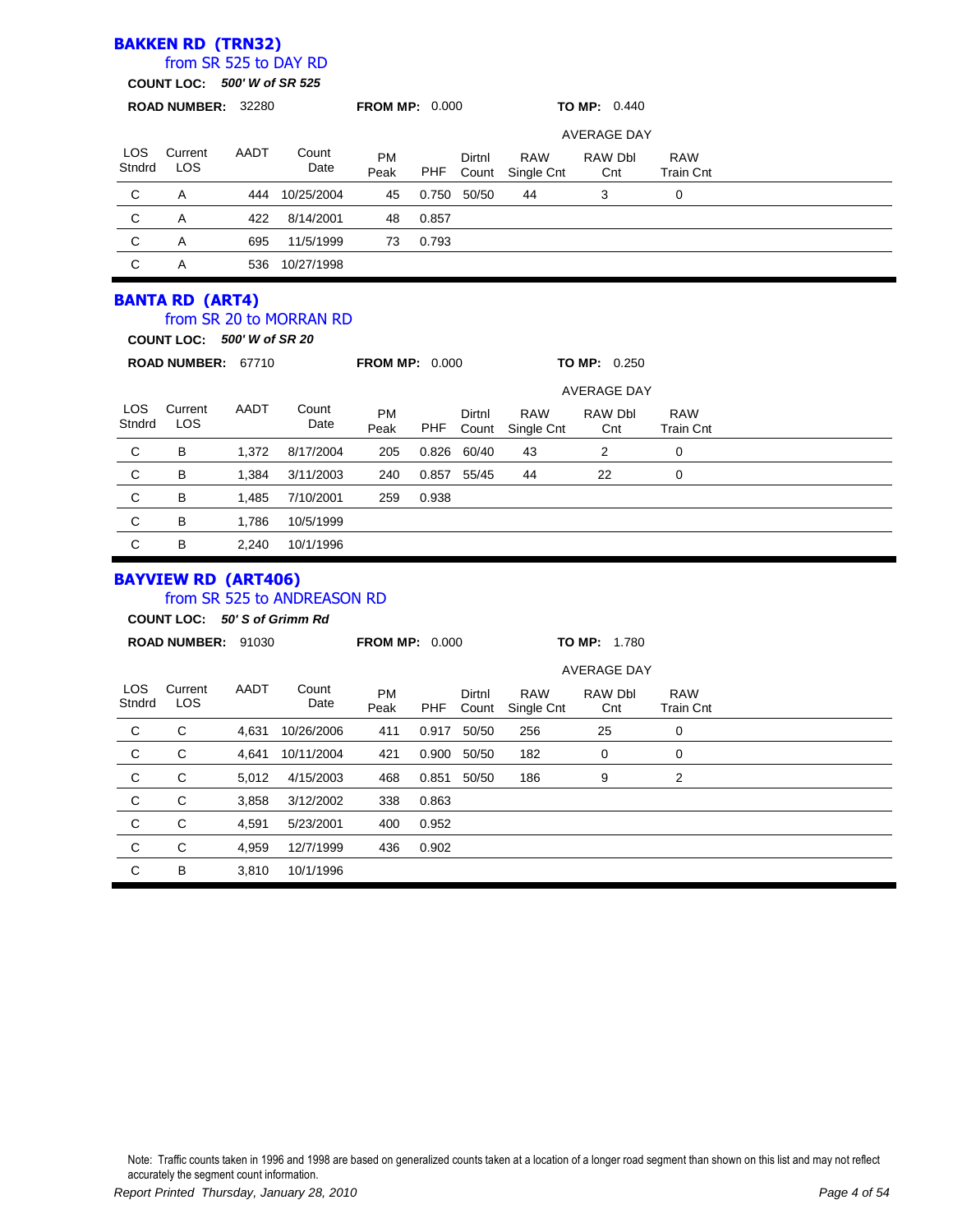#### **BAYVIEW RD (ART412)** from ANDREASON RD to CRAWFORD RD

**COUNT LOC:** *300' N of Andreason Rd*

|                | ROAD NUMBER: 91030 |       |                  | <b>FROM MP: 1.780</b> |            |                 |                          | TO MP: 2.440       |                                |  |
|----------------|--------------------|-------|------------------|-----------------------|------------|-----------------|--------------------------|--------------------|--------------------------------|--|
|                |                    |       |                  |                       |            |                 |                          | <b>AVERAGE DAY</b> |                                |  |
| LOS.<br>Stndrd | Current<br>LOS.    | AADT  | Count<br>Date    | <b>PM</b><br>Peak     | <b>PHF</b> | Dirtnl<br>Count | <b>RAW</b><br>Single Cnt | RAW Dbl<br>Cnt     | <b>RAW</b><br><b>Train Cnt</b> |  |
| C              | B                  | 3.278 | 10/26/2006       | 289                   | 0.980      | 49/51           | 121                      | 16                 | 0                              |  |
| C              | C                  |       | 3,556 11/29/2004 | 355                   |            | 0.810 55/45     | 232                      | 13                 |                                |  |
| C              | B                  | 3,471 | 10/11/2004       | 288                   | 0.760      | 50/50           | 176                      |                    | 0                              |  |
| C              | В                  | 3,527 | 4/15/2003        | 337                   | 0.918      | 50/50           | 172                      | 8                  | 2                              |  |
| C              | B                  | 3,089 | 5/23/2001        | 287                   | 0.875      |                 |                          |                    |                                |  |
| C              | B                  | 2,859 | 8/17/2000        |                       |            |                 |                          |                    |                                |  |
| C              | C                  | 3,703 | 12/7/1999        | 318                   | 0.772      |                 |                          |                    |                                |  |
| C              | B                  | 3,810 | 10/1/1996        |                       |            |                 |                          |                    |                                |  |
|                |                    |       |                  |                       |            |                 |                          |                    |                                |  |

# **BAYVIEW RD (ART418)**

## from HOWARD RD to SR 525

**COUNT LOC:** *600 N of Howard Road*

|                      | <b>ROAD NUMBER:</b>   | 90130 |               | <b>FROM MP: 4.230</b> |            |                 |                          | TO MP: 6.110       |                                |  |  |
|----------------------|-----------------------|-------|---------------|-----------------------|------------|-----------------|--------------------------|--------------------|--------------------------------|--|--|
|                      |                       |       |               |                       |            |                 |                          | <b>AVERAGE DAY</b> |                                |  |  |
| <b>LOS</b><br>Stndrd | Current<br><b>LOS</b> | AADT  | Count<br>Date | <b>PM</b><br>Peak     | <b>PHF</b> | Dirtnl<br>Count | <b>RAW</b><br>Single Cnt | RAW Dbl<br>Cnt     | <b>RAW</b><br><b>Train Cnt</b> |  |  |
| C                    | В                     | 2.156 | 10/26/2006    | 205                   | 0.930      | 53/47           | 163                      | 9                  | 0                              |  |  |
| C                    | В                     | 1.936 | 10/14/2005    | 171                   |            | 0.970 55/45     | 153                      |                    | 0                              |  |  |
| C                    | В                     | 2,239 | 10/11/2004    | 214                   | 0.720      | 50/50           | 201                      |                    | 0                              |  |  |
| C                    | В                     | 1.980 | 4/15/2003     | 202                   | 0.962      | 50/50           | 178                      | 11                 | 0                              |  |  |
| C                    | В                     | 1,523 | 9/11/2001     | 176                   | 0.898      |                 |                          |                    |                                |  |  |
| C                    | A                     | 1,220 | 10/1/1996     |                       |            |                 |                          |                    |                                |  |  |

### **BLAKELY AVE (TRN64)** from SWEDE HILL RD to PEAR ST

|                      | COUNT LOC: 50' N of Pear Street |       |               |                       |     |                 |                          |                       |                                |  |  |
|----------------------|---------------------------------|-------|---------------|-----------------------|-----|-----------------|--------------------------|-----------------------|--------------------------------|--|--|
|                      | <b>ROAD NUMBER:</b><br>06230    |       |               | <b>FROM MP: 0.000</b> |     |                 |                          | <b>TO MP:</b> $0.150$ |                                |  |  |
|                      |                                 |       |               |                       |     |                 |                          | AVERAGE DAY           |                                |  |  |
| <b>LOS</b><br>Stndrd | Current<br>LOS                  | AADT  | Count<br>Date | PM<br>Peak            | PHF | Dirtnl<br>Count | <b>RAW</b><br>Single Cnt | RAW Dbl<br>Cnt        | <b>RAW</b><br><b>Train Cnt</b> |  |  |
| C                    | A                               | 964   | 8/7/2001      |                       |     |                 |                          |                       |                                |  |  |
| C                    | A                               | 1.022 | 10/27/1998    |                       |     |                 |                          |                       |                                |  |  |

#### **BOB GALBREATH RD (ART532)** from SR 525 to SURFACE RD

| 500'S of Wilkinson Road<br><b>COUNT LOC:</b> |                           |       |               |                       |            |                 |                          |                     |                         |  |  |  |  |
|----------------------------------------------|---------------------------|-------|---------------|-----------------------|------------|-----------------|--------------------------|---------------------|-------------------------|--|--|--|--|
|                                              | <b>ROAD NUMBER: 11810</b> |       |               | <b>FROM MP: 0.000</b> |            |                 |                          | <b>TO MP: 0.880</b> |                         |  |  |  |  |
| AVERAGE DAY                                  |                           |       |               |                       |            |                 |                          |                     |                         |  |  |  |  |
| <b>LOS</b><br>Stndrd                         | Current<br><b>LOS</b>     | AADT  | Count<br>Date | <b>PM</b><br>Peak     | <b>PHF</b> | Dirtnl<br>Count | <b>RAW</b><br>Single Cnt | RAW Dbl<br>Cnt      | <b>RAW</b><br>Train Cnt |  |  |  |  |
| D                                            | A                         | 498   | 10/26/2006    | 51                    | 0.800      | .53             | 27                       | 0                   | 0                       |  |  |  |  |
| D                                            | A                         | 563   | 8/1/2001      |                       |            |                 |                          |                     |                         |  |  |  |  |
| D                                            | A                         | 1.030 | 10/1/1996     |                       |            |                 |                          |                     |                         |  |  |  |  |
|                                              |                           |       |               |                       |            |                 |                          |                     |                         |  |  |  |  |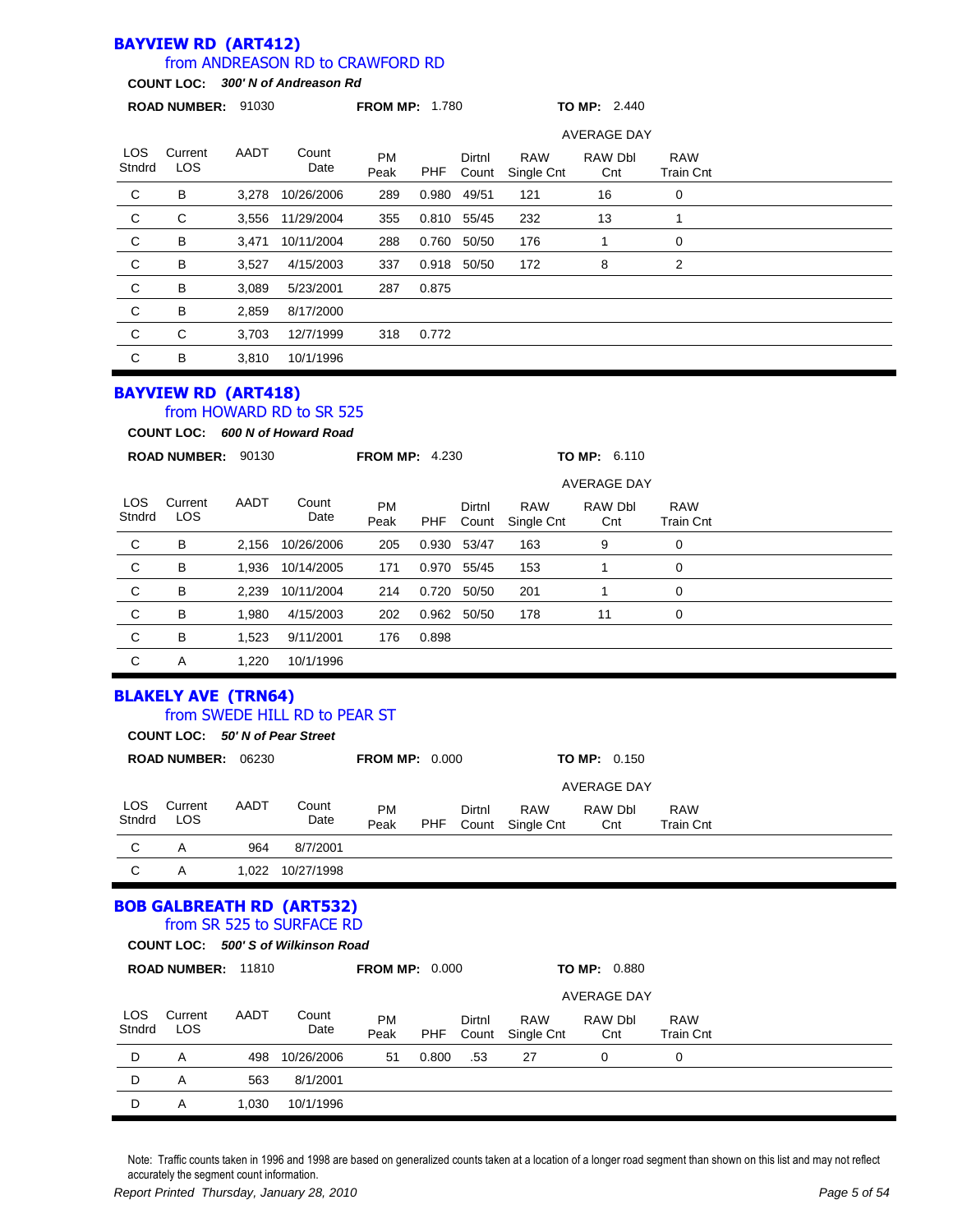|                      |                                                                             |       | <b>BOB GALBREATH RD (ART538)</b>                                            |                       |            |                 |                                |                     |                                |  |
|----------------------|-----------------------------------------------------------------------------|-------|-----------------------------------------------------------------------------|-----------------------|------------|-----------------|--------------------------------|---------------------|--------------------------------|--|
|                      |                                                                             |       | from SURFACE RD to WILKINSON RD<br>COUNT LOC: 300' N of Surface Rd          |                       |            |                 |                                |                     |                                |  |
|                      |                                                                             |       |                                                                             |                       |            |                 |                                |                     |                                |  |
|                      | ROAD NUMBER: 12690                                                          |       |                                                                             | <b>FROM MP: 1.010</b> |            |                 |                                | TO MP: 1.290        |                                |  |
|                      |                                                                             |       |                                                                             |                       |            |                 |                                | <b>AVERAGE DAY</b>  |                                |  |
| LOS.<br>Stndrd       | Current<br><b>LOS</b>                                                       | AADT  | Count<br>Date                                                               | <b>PM</b><br>Peak     | PHF        | Dirtnl          | <b>RAW</b><br>Count Single Cnt | RAW Dbl<br>Cnt      | <b>RAW</b><br><b>Train Cnt</b> |  |
| C                    | A                                                                           | 509   | 10/15/2007                                                                  | 51                    |            | 0.780 50/50     | 24                             | $\mathbf{1}$        | $\mathbf 0$                    |  |
| C                    | A                                                                           | 796   | 9/18/2001                                                                   | 79                    | 0.898      |                 |                                |                     |                                |  |
| C                    | A                                                                           | 1,030 | 10/1/1996                                                                   |                       |            |                 |                                |                     |                                |  |
|                      | <b>BOON RD (SEG044)</b><br>COUNT LOC: 300' N of SR 20<br>ROAD NUMBER: 52170 |       | from FORT NUGENT RD to SR 20                                                | <b>FROM MP: 0.000</b> |            |                 |                                | <b>TO MP: 1.540</b> |                                |  |
|                      |                                                                             |       |                                                                             |                       |            |                 |                                | <b>AVERAGE DAY</b>  |                                |  |
| <b>LOS</b><br>Stndrd | Current<br><b>LOS</b>                                                       | AADT  | Count<br>Date                                                               | PM<br>Peak            | <b>PHF</b> | Dirtnl<br>Count | <b>RAW</b><br>Single Cnt       | RAW Dbl<br>Cnt      | <b>RAW</b><br><b>Train Cnt</b> |  |
| С                    | A                                                                           | 414   | 4/28/2008                                                                   | 38                    |            | 0.850 50/50     | 54                             | 6                   | $\mathbf 0$                    |  |
| C                    | A                                                                           | 346   | 11/8/2005                                                                   | 38                    | 0.580      | 50/50           | 46                             | $\Omega$            | $\mathbf 0$                    |  |
| C                    | A                                                                           | 309   | 11/29/2004                                                                  | 32                    |            | 0.710 50/50     | 34                             | $\mathbf{1}$        | $\mathbf 0$                    |  |
| C                    | A                                                                           | 232   | 9/18/2001                                                                   | 23                    | 0.958      |                 |                                |                     |                                |  |
|                      | <b>BROOKS HILL RD (ART400)</b>                                              |       | from CRAWFORD RD to LANGLEY CITY LIMITS<br>COUNT LOC: 250' E of Crawford Rd |                       |            |                 |                                |                     |                                |  |
|                      | ROAD NUMBER: 91030                                                          |       |                                                                             | <b>FROM MP: 2.440</b> |            |                 |                                | <b>TO MP: 3.620</b> |                                |  |
|                      |                                                                             |       |                                                                             |                       |            |                 |                                | <b>AVERAGE DAY</b>  |                                |  |
| <b>LOS</b><br>Stndrd | Current<br><b>LOS</b>                                                       | AADT  | Count<br>Date                                                               | PM<br>Peak            | <b>PHF</b> | Dirtnl<br>Count | <b>RAW</b><br>Single Cnt       | RAW Dbl<br>Cnt      | <b>RAW</b><br><b>Train Cnt</b> |  |
| С                    | B                                                                           | 3,259 | 10/26/2006                                                                  | 290                   |            | 0.940 49/51     | 116                            | 13                  | $\mathbf 0$                    |  |
| С                    | B                                                                           | 3,240 | 11/29/2004                                                                  | 324                   |            | 0.890 50/50     | 112                            | 17                  | 0                              |  |
| C                    | B                                                                           | 3,652 | 4/29/2003                                                                   | 331                   |            | 0.882 50/50     | 169                            | 3                   | $\mathbf{1}$                   |  |
| С                    | B                                                                           | 3,048 | 9/11/2001                                                                   | 310                   | 0.934      |                 |                                |                     |                                |  |
| С                    | B                                                                           | 2,851 | 8/17/2000                                                                   |                       |            |                 |                                |                     |                                |  |
| С                    | B                                                                           | 3,521 | 12/7/1999                                                                   | 320                   | 0.896      |                 |                                |                     |                                |  |
| C                    | B                                                                           | 3.030 | 10/1/1996                                                                   |                       |            |                 |                                |                     |                                |  |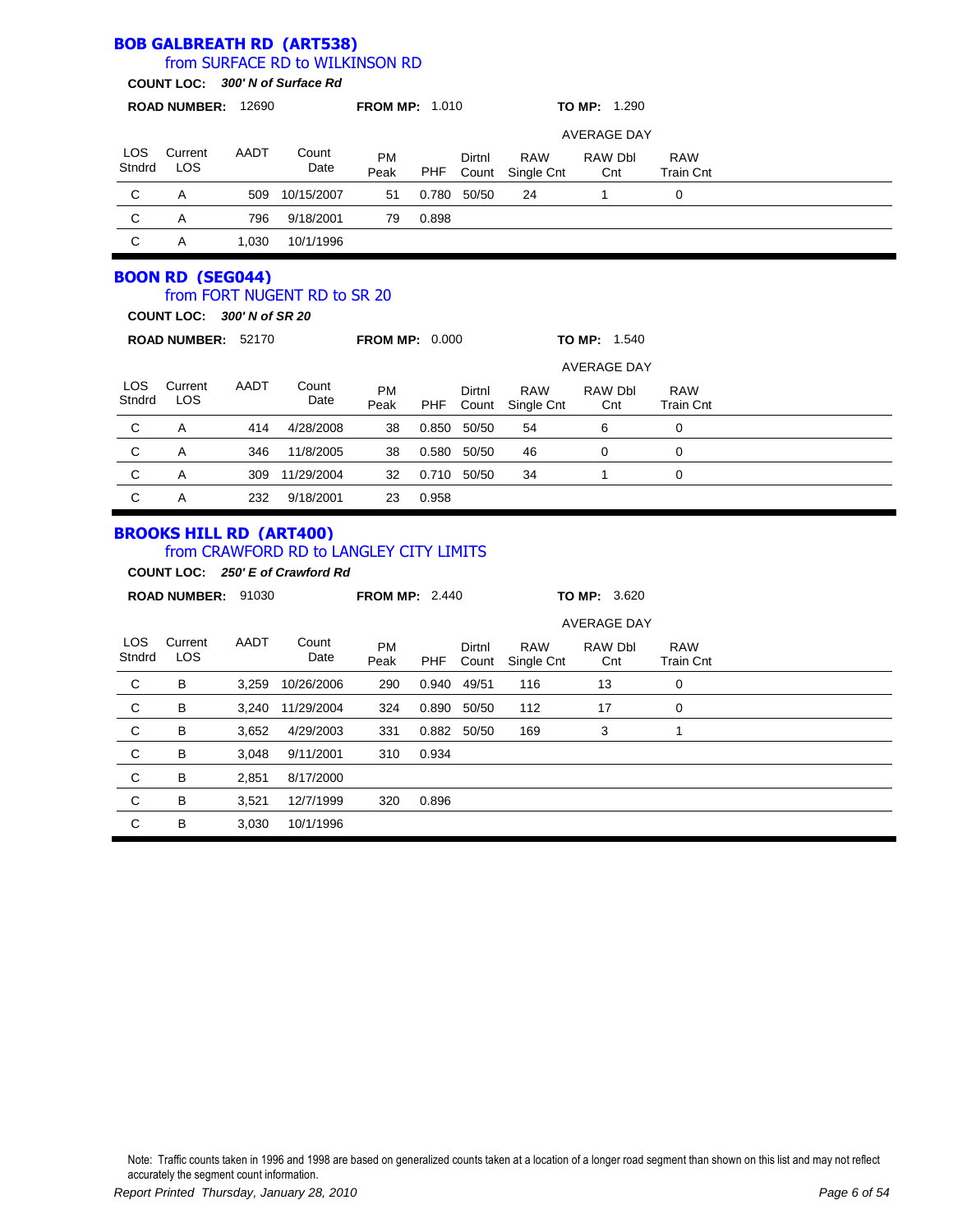### **BUSH POINT RD (ART334)**

### from SR 525 to MUTINY BAY RD

**COUNT LOC:** *500' E of Mutiny Bay Rd*

|                      | ROAD NUMBER: 92250    |       |               | <b>FROM MP: 0.000</b> |            |                 |                          | TO MP: 0.740       |                         |  |
|----------------------|-----------------------|-------|---------------|-----------------------|------------|-----------------|--------------------------|--------------------|-------------------------|--|
|                      |                       |       |               |                       |            |                 |                          | <b>AVERAGE DAY</b> |                         |  |
| <b>LOS</b><br>Stndrd | Current<br><b>LOS</b> | AADT  | Count<br>Date | <b>PM</b><br>Peak     | <b>PHF</b> | Dirtnl<br>Count | <b>RAW</b><br>Single Cnt | RAW Dbl<br>Cnt     | <b>RAW</b><br>Train Cnt |  |
| C                    | B                     | 2.674 | 10/19/2006    | 246                   | 0.930      | 50/50           | 161                      | 11                 | 0                       |  |
| C                    | B                     | 2.646 | 10/14/2005    | 234                   | 0.950      | 50/50           | 1210                     | 12                 | 0                       |  |
| $\mathsf{C}$         | B                     | 2,871 | 10/11/2004    | 252                   |            | 0.840 50/50     | 155                      | 0                  | 0                       |  |
| ${\rm C}$            | B                     | 2,921 | 4/15/2003     | 257                   | 0.934      | 50/50           | 133                      | 4                  | 0                       |  |
| $\mathsf C$          | B                     | 2,851 | 4/24/2001     | 228                   | 0.905      |                 |                          |                    |                         |  |
| C                    | B                     | 3,199 | 8/15/2000     |                       |            |                 |                          |                    |                         |  |
| C                    | B                     | 2,663 | 11/16/1999    | 217                   | 0.920      |                 |                          |                    |                         |  |
| C                    | B                     | 2,942 | 10/20/1998    |                       |            |                 |                          |                    |                         |  |
| C                    | B                     | 3,230 | 10/1/1996     |                       |            |                 |                          |                    |                         |  |

### **BUSH POINT RD (ART340)**

#### from MUTINY BAY RD to SMUGGLERS COVE RD

**COUNT LOC:** *500' W of Mutiny Bay Rd*

|                | <b>ROAD NUMBER:</b>   | 92250 |               | <b>FROM MP: 0.740</b> |            |                 |                          | <b>TO MP: 2.260</b> |                                |  |
|----------------|-----------------------|-------|---------------|-----------------------|------------|-----------------|--------------------------|---------------------|--------------------------------|--|
|                |                       |       |               |                       |            |                 |                          | <b>AVERAGE DAY</b>  |                                |  |
| LOS.<br>Stndrd | Current<br><b>LOS</b> | AADT  | Count<br>Date | <b>PM</b><br>Peak     | <b>PHF</b> | Dirtnl<br>Count | <b>RAW</b><br>Single Cnt | RAW Dbl<br>Cnt      | <b>RAW</b><br><b>Train Cnt</b> |  |
| C              | В                     | 2,209 | 10/19/2006    | 197                   | 0.910      | 50/50           | 141                      | 12                  | 0                              |  |
| C              | В                     | 2,165 | 10/24/2005    | 203                   | 0.920      | 50/50           | 141                      | 2                   | 0                              |  |
| C              | В                     | 2,392 | 10/11/2004    | 215                   | 0.790      | 50/50           | 116                      | 0                   | 0                              |  |
| C              | В                     | 2,394 | 4/15/2003     | 220                   | 0.956      | 50/50           | 114                      | 9                   | 0                              |  |
| C              | B                     | 2,856 | 6/20/2001     | 273                   | 0.853      |                 |                          |                     |                                |  |
| C              | В                     | 2,670 | 8/15/2000     |                       |            |                 |                          |                     |                                |  |
| C              | В                     | 2,015 | 11/15/1999    | 157                   | 0.835      |                 |                          |                     |                                |  |
| C              | В                     | 3,230 | 10/1/1996     |                       |            |                 |                          |                     |                                |  |

# **BYRD RD (TRN24)**

#### from ADMIRAL DR to HALSEY DR

**COUNT LOC:** *100' W of Admiral Dr*

|                | <b>ROAD NUMBER:</b>   | 41900 |               | <b>FROM MP: 0.170</b> |       |                 |                          | <b>TO MP: 0.230</b>   |                                |  |  |
|----------------|-----------------------|-------|---------------|-----------------------|-------|-----------------|--------------------------|-----------------------|--------------------------------|--|--|
|                |                       |       |               |                       |       |                 |                          |                       |                                |  |  |
| LOS.<br>Stndrd | Current<br><b>LOS</b> | AADT  | Count<br>Date | <b>PM</b><br>Peak     | PHF   | Dirtnl<br>Count | <b>RAW</b><br>Single Cnt | <b>RAW Dbl</b><br>Cnt | <b>RAW</b><br><b>Train Cnt</b> |  |  |
| C              | Α                     | 349   | 11/30/2004    | 36                    | 0.875 | 50/50           | 26                       | 0                     | 0                              |  |  |
| C              | Α                     | 246   | 10/25/2004    | 28                    | 0.778 | 50/50           | 35                       | 3                     | 0                              |  |  |
| C              | Α                     | 497   | 4/14/2003     |                       |       | 55/45           |                          |                       |                                |  |  |
| C              | Α                     | 603   | 8/7/2001      |                       |       |                 |                          |                       |                                |  |  |
| C              | A                     | 485   | 11/1/1999     |                       |       |                 |                          |                       |                                |  |  |
| C              | A                     | 347   | 11/9/1998     |                       |       |                 |                          |                       |                                |  |  |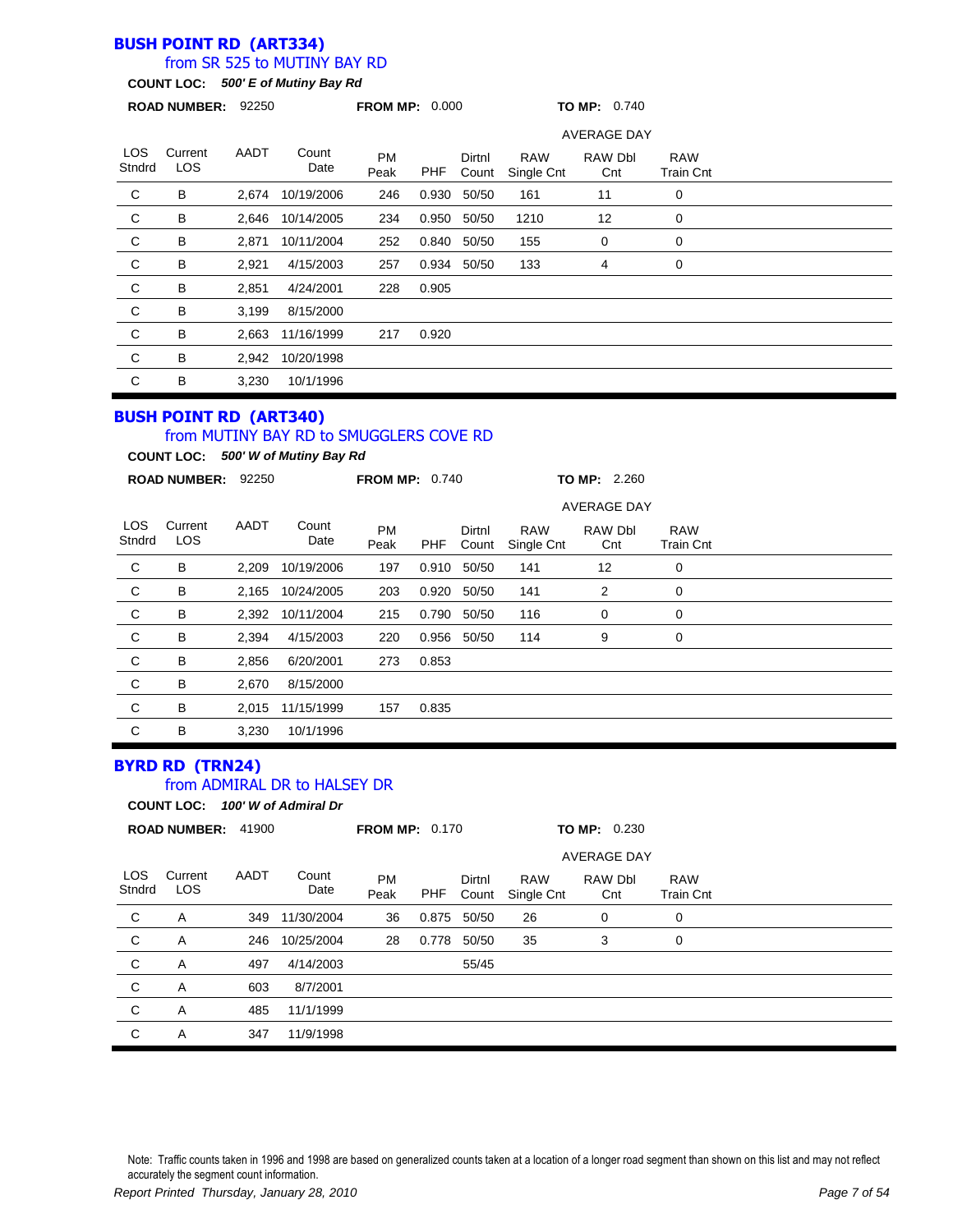#### **CAMANO AVE (LANGLEY) (RTPO01)** from LANGLEY CITY LIMITS to LANGLEY CITY LIMITS

**COUNT LOC:** *100' E of 6th Avenue*

|               | <b>ROAD NUMBER:</b>   |       |               | <b>FROM MP:</b>   |       |                 |                          | TO MP:         |                                |  |  |
|---------------|-----------------------|-------|---------------|-------------------|-------|-----------------|--------------------------|----------------|--------------------------------|--|--|
|               | <b>AVERAGE DAY</b>    |       |               |                   |       |                 |                          |                |                                |  |  |
| LOS<br>Stndrd | Current<br><b>LOS</b> | AADT  | Count<br>Date | <b>PM</b><br>Peak | PHF   | Dirtnl<br>Count | <b>RAW</b><br>Single Cnt | RAW Dbl<br>Cnt | <b>RAW</b><br><b>Train Cnt</b> |  |  |
| C             | C                     | 4.707 | 10/26/2006    | 468               | 0.940 | 50/50           | 224                      |                | 0                              |  |  |
| C             | C                     | 4.550 | 4/22/2003     | 433               | 0.886 | 50/50           | 198                      | 10             | 0                              |  |  |
| C             | С                     | 5.129 | 5/23/2001     | 432               | 0.885 |                 |                          |                |                                |  |  |

### **CAMANO HILL RD (ART724)**

### from WEST CAMANO DR to CAMANO RIDGE RD

**COUNT LOC:** *500' E of West Camano Dr*

|                      | <b>ROAD NUMBER:</b>   | 97300 |               | <b>FROM MP: 0.000</b> |            |                 |                          | <b>TO MP: 1.130</b> |                         |  |  |
|----------------------|-----------------------|-------|---------------|-----------------------|------------|-----------------|--------------------------|---------------------|-------------------------|--|--|
|                      |                       |       |               |                       |            |                 |                          | <b>AVERAGE DAY</b>  |                         |  |  |
| <b>LOS</b><br>Stndrd | Current<br><b>LOS</b> | AADT  | Count<br>Date | <b>PM</b><br>Peak     | <b>PHF</b> | Dirtnl<br>Count | <b>RAW</b><br>Single Cnt | RAW Dbl<br>Cnt      | <b>RAW</b><br>Train Cnt |  |  |
| C                    | Α                     | 1,411 | 5/11/2009     | 114                   | 0.820      | 50/50           | 34                       | 7                   | 1                       |  |  |
| C                    | Α                     | 1,416 | 11/3/2008     | 111                   | 0.900      | 50/50           | 97                       | 8                   | 0                       |  |  |
| C                    | В                     | 1,476 | 4/16/2007     | 125                   | 0.840      | 50/50           | 115                      | 13                  | 0                       |  |  |
| C                    | В                     | 1,537 | 11/1/2004     | 138                   | 0.760      | 50/50           | 127                      | 0                   | 0                       |  |  |
| C                    | В                     | 1,541 | 5/6/2003      | 129                   | 0.817      | 50/50           | 69                       | 8                   | 0                       |  |  |
| C                    | В                     | 1,409 | 3/5/2002      | 131                   | 0.793      |                 |                          |                     |                         |  |  |
| C                    | В                     | 1,416 | 5/15/2001     | 129                   | 0.768      |                 |                          |                     |                         |  |  |
| C                    | A                     | 1,643 | 10/26/1999    |                       |            |                 |                          |                     |                         |  |  |
| C                    | В                     | 2,670 | 10/1/1996     |                       |            |                 |                          |                     |                         |  |  |

# **CAMANO HILL RD (ART730)**

### from CAMANO RIDGE RD to EAST CAMANO DR

**COUNT LOC:** *500' W of East Camano Dr*

|                      | <b>ROAD NUMBER:</b> | 97300 |               | <b>FROM MP: 1.130</b> |            |                 |                          | TO MP: 3.420       |                                |  |
|----------------------|---------------------|-------|---------------|-----------------------|------------|-----------------|--------------------------|--------------------|--------------------------------|--|
|                      |                     |       |               |                       |            |                 |                          | <b>AVERAGE DAY</b> |                                |  |
| <b>LOS</b><br>Stndrd | Current<br>LOS.     | AADT  | Count<br>Date | <b>PM</b><br>Peak     | <b>PHF</b> | Dirtnl<br>Count | <b>RAW</b><br>Single Cnt | RAW Dbl<br>Cnt     | <b>RAW</b><br><b>Train Cnt</b> |  |
| C                    | В                   | 3,194 | 5/11/2009     | 269                   | 0.940      | 50/50           | 68                       | 11                 | 2                              |  |
| C                    | В                   | 3,254 | 11/3/2008     | 278                   | 0.950      | 50/50           | 189                      | 18                 | 0                              |  |
| C                    | В                   | 3,351 | 4/16/2007     | 269                   | 0.910      | 50/50           | 232                      | 28                 | 0                              |  |
| C                    | В                   | 3,403 | 11/1/2004     | 273                   | 0.940      | 50/50           | 216                      |                    | 0                              |  |
| C                    | В                   | 3,265 | 5/6/2003      | 269                   | 0.959      | 50/50           | 122                      | 11                 | 0                              |  |
| C                    | В                   | 3,070 | 3/5/2002      | 251                   | 0.958      |                 |                          |                    |                                |  |
| С                    | В                   | 3,082 | 5/15/2001     | 253                   | 0.958      |                 |                          |                    |                                |  |
| С                    | В                   | 2,989 | 10/12/1999    |                       |            |                 |                          |                    |                                |  |
| C                    | В                   | 2,924 | 10/1/1996     |                       |            |                 |                          |                    |                                |  |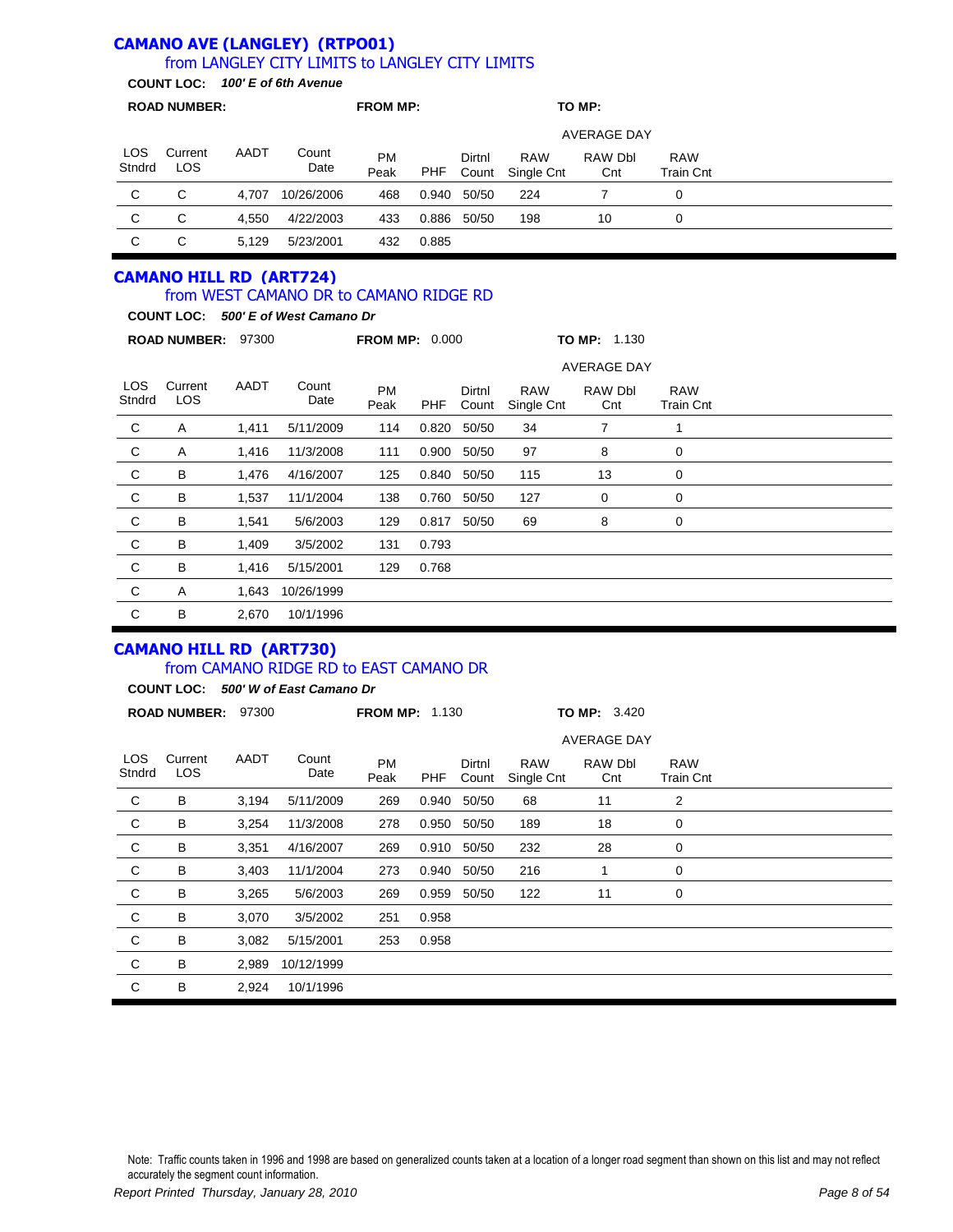#### **CAMANO RIDGE RD (TRN80)** LOS Stndrd Current LOS PM Peak Dirtnl Count RAW Single Cnt **ROAD NUMBER:** 81750 **FROM MP:** 0.000 **TO MP:** 2.620 **COUNT LOC:** *400' S of Cross Island Rd* from CROSS ISLAND RD to CAMANO HILL RD AADT Count Date RAW Dbl **Cnt** RAW Train Cnt AVERAGE DAY PHF C A 908 11/2/2007 89 0.900 50/50 74 7 0 C A 810 11/1/2004 83 0.910 50/50 67 0 0 C A 815 6/11/2001 C A 489 10/15/1999 C A 433 11/3/1998 **CHAPMAN RD (TRN88)** LOS **Stndrd Current** LOS PM Peak Dirtnl Count RAW Single Cnt **ROAD NUMBER:** 78910 **FROM MP:** 0.000 **TO MP:** 0.800 **COUNT LOC:** *200' S of Camano Hill Rd* from CAMANO HILL RD to WEST CAMANO DR AADT Count Date RAW Dbl **Cnt** RAW Train Cnt AVERAGE DAY PHF C A 849 11/16/2004 71 0.850 50/50 52 2 0 C A 787 6/5/2001 C A 760 10/26/1999 C A 727 11/4/1998 **CLOVER VALLEY RD (ART178)** LOS **Stndrd Current** LOS PM Peak Dirtnl Count RAW Single Cnt **ROAD NUMBER:** 95030 **FROM MP:** 8.690 **TO MP:** 9.430 **COUNT LOC:** *200' W of Ault Field Rd* from GOLF COURSE RD to AULT FIELD RD AADT Count Date RAW Dbl Cnt RAW Train Cnt AVERAGE DAY PHF C B 1,742 8/31/2004 157 0.967 50/50 98 27 6 C C 4,632 3/3/2003 60/40 C B 2,391 8/21/2001 C C 2,716 10/19/1999 375 0.775 C B 2,541 10/5/1999 C B 2,180 10/1/1996 **CORNET BAY RD (ART2)** LOS **Stndrd** Current LOS PM Peak Dirtnl Count RAW Single Cnt **ROAD NUMBER:** 69180 **FROM MP:** 0.000 **TO MP:** 1.120 **COUNT LOC:** *250' E of SR 20* from SR 20 to OLD CORNET BAY RD AADT Count Date RAW Dbl **Cnt** RAW Train Cnt AVERAGE DAY PHF C A 1,048 8/17/2004 91 0.871 55/45 120 10 0 C A 1,171 7/10/2001 108 0.900 C A 724 10/5/1999

Note: Traffic counts taken in 1996 and 1998 are based on generalized counts taken at a location of a longer road segment than shown on this list and may not reflect accurately the segment count information.

C A 950 10/1/1996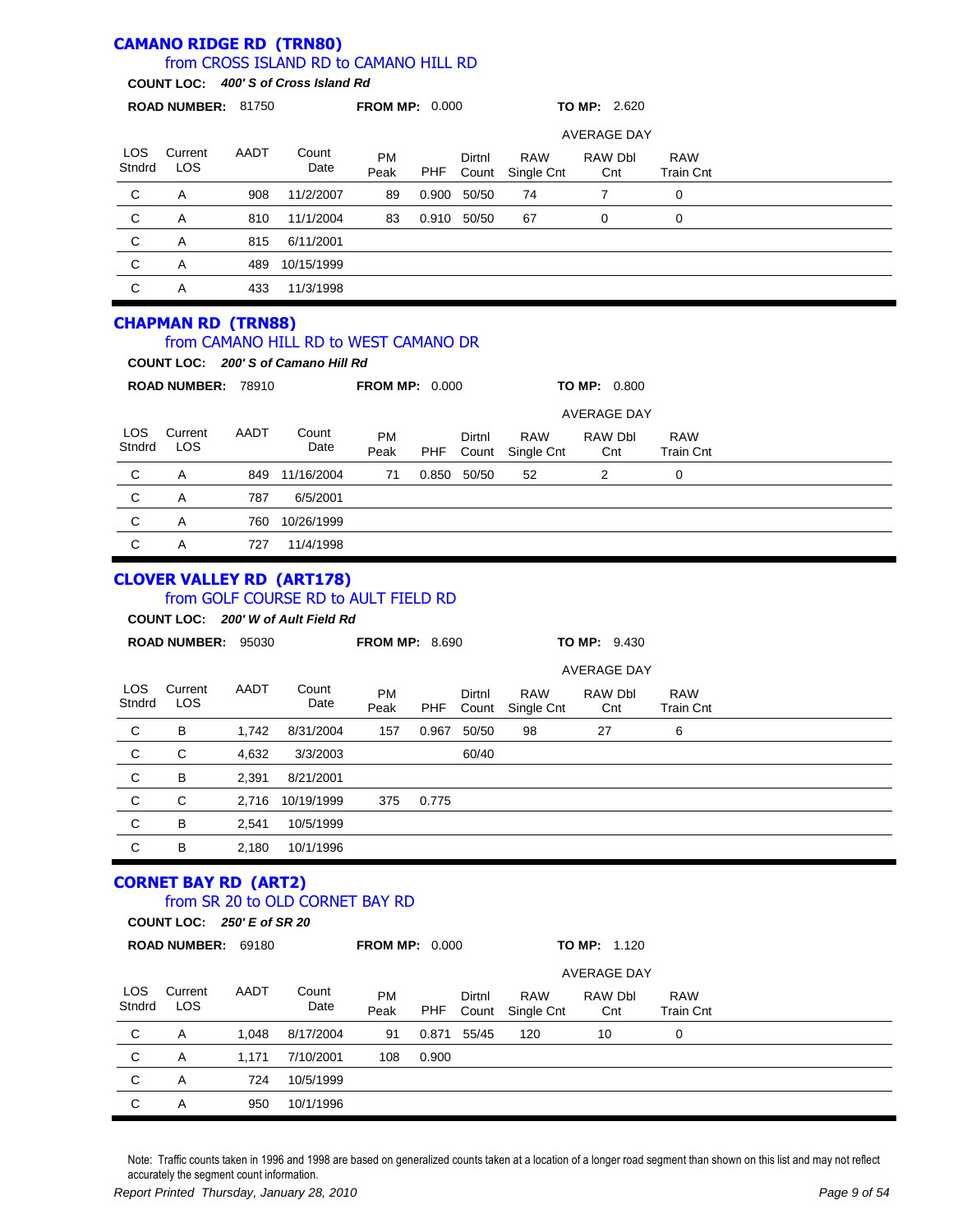#### **CRESCENT HARBOR RD (ART118)** from TAYLOR RD to RESERVATION RD

## **COUNT LOC:** *500' E of Taylor Rd*

|                | <b>ROAD NUMBER:</b>   | 96160 |               | <b>FROM MP: 0.000</b> |       |                    |                          | TO MP: 1.670   |                                |  |
|----------------|-----------------------|-------|---------------|-----------------------|-------|--------------------|--------------------------|----------------|--------------------------------|--|
|                |                       |       |               |                       |       | <b>AVERAGE DAY</b> |                          |                |                                |  |
| LOS.<br>Stndrd | Current<br><b>LOS</b> | AADT  | Count<br>Date | <b>PM</b><br>Peak     | PHF   | Dirtnl<br>Count    | <b>RAW</b><br>Single Cnt | RAW Dbl<br>Cnt | <b>RAW</b><br><b>Train Cnt</b> |  |
| D              | В                     | 2,474 | 10/22/2007    | 220                   | 0.950 | 50/50              | 121                      | 14             | 0                              |  |
| D              | В                     | 2,630 | 11/15/2005    | 249                   | 0.870 | 50/50              | 158                      | 3              | 0                              |  |
| D              | В                     | 2,292 | 9/13/2004     | 216                   | 0.980 | 50/50              | 129                      |                | 0                              |  |
| D              | B                     | 2,533 | 3/11/2003     | 244                   | 0.846 | 50/50              | 98                       | 9              | 0                              |  |
| D              | B                     | 2,399 | 7/17/2001     | 212                   | 0.981 |                    |                          |                |                                |  |
| D              | B                     | 2,587 | 10/5/1999     |                       |       |                    |                          |                |                                |  |
| D              | B                     | 2,690 | 10/1/1996     |                       |       |                    |                          |                |                                |  |

#### **CRESCENT HARBOR RD (ART124)** from TORPEDO RD to TAYLOR RD

**COUNT LOC:** *700' E of Torpedo Rd*

|                      | <b>ROAD NUMBER:</b>   | 96030 |               | <b>FROM MP: 1.820</b> |       |                 |                          | <b>TO MP: 3.570</b> |                                |  |  |
|----------------------|-----------------------|-------|---------------|-----------------------|-------|-----------------|--------------------------|---------------------|--------------------------------|--|--|
|                      |                       |       |               |                       |       |                 |                          |                     |                                |  |  |
| <b>LOS</b><br>Stndrd | Current<br><b>LOS</b> | AADT  | Count<br>Date | <b>PM</b><br>Peak     | PHF   | Dirtnl<br>Count | <b>RAW</b><br>Single Cnt | RAW Dbl<br>Cnt      | <b>RAW</b><br><b>Train Cnt</b> |  |  |
| D                    | C                     | 6,549 | 11/29/2007    | 641                   | 0.940 | 50/50           | 351                      | 35                  | 9                              |  |  |
| D                    | C                     | 6,805 | 11/15/2005    | 659                   | 0.970 | 50/50           | 332                      | 3                   | 0                              |  |  |
| D                    | C                     | 6,215 | 9/13/2004     | 634                   | 0.960 | 50/50           | 337                      | 2                   | 0                              |  |  |
| D                    | C                     | 6,976 | 3/11/2003     | 668                   | 0.896 | 50/50           | 270                      | 16                  | 0                              |  |  |
| D                    | C                     | 5,681 | 7/17/2001     | 576                   | 0.980 |                 |                          |                     |                                |  |  |
| D                    | C                     | 6,869 | 10/6/1999     | 678                   | 0.963 |                 |                          |                     |                                |  |  |
| D                    | C                     | 5,396 | 10/6/1998     | 563                   | 0.910 |                 |                          |                     |                                |  |  |
| D                    | D                     | 6,920 | 10/1/1996     |                       |       |                 |                          |                     |                                |  |  |

# **CRESCENT HARBOR RD (ART130)**

#### from REGATTA DR to TORPEDO RD

LOS Stndrd Current LOS PM Peak Dirtnl Count RAW Single Cnt **ROAD NUMBER:** 96030 **FROM MP:** 1.020 **TO MP:** 1.820 **COUNT LOC:** *100' W of Torpedo Rd* AADT Count Date RAW Dbl Cnt RAW Train Cnt AVERAGE DAY PHF D D 5,689 10/29/2007 543 0.930 50/50 305 20 0 D D 6,044 11/15/2005 577 0.980 50/50 252 5 0 D D 6,061 3/11/2003 584 0.897 50/50 251 17 0 D C 4,376 7/17/2001 426 0.959 D C 5,419 10/5/1999 D D 5,828 10/6/1998 591 0.880 D D 6,920 10/1/1996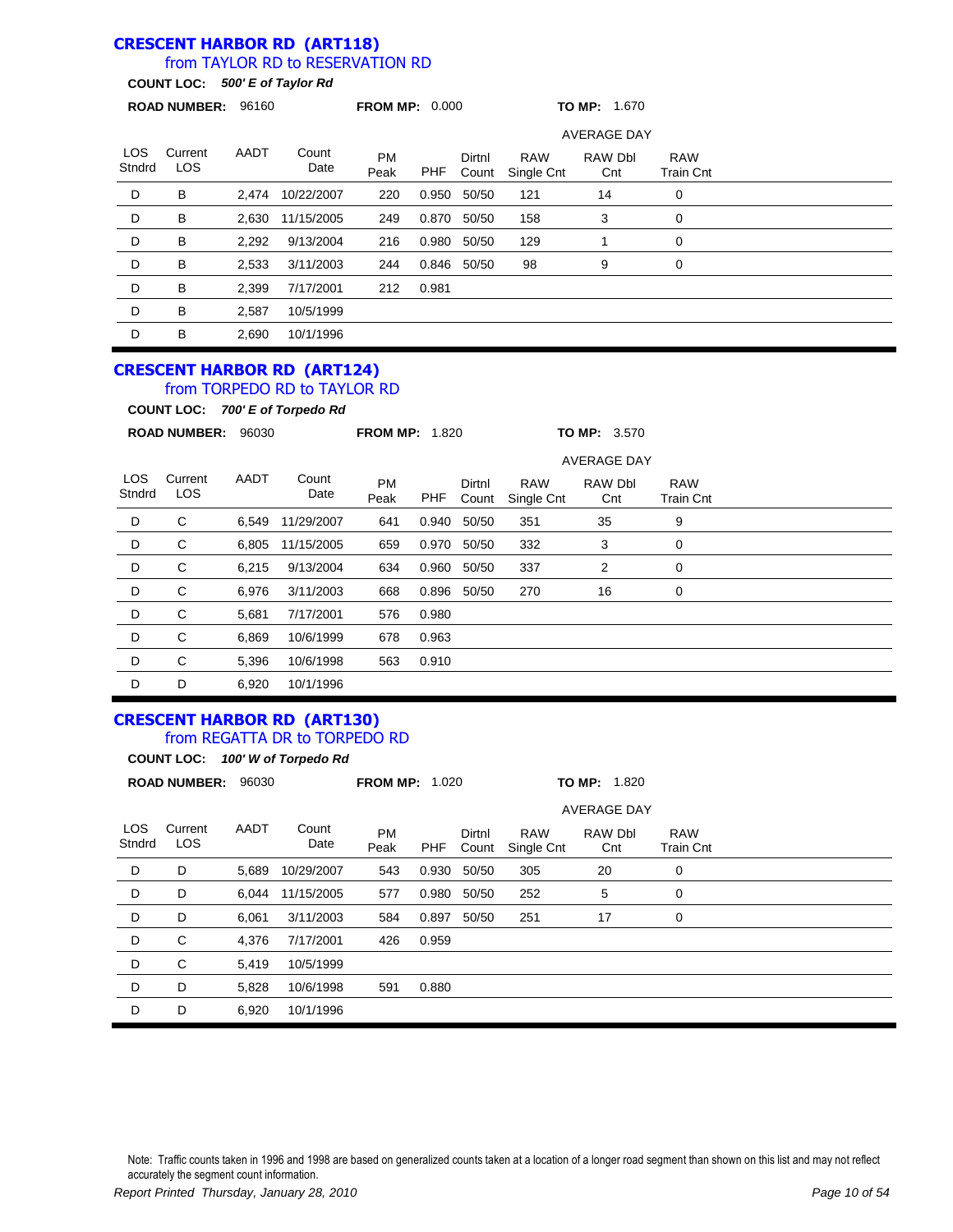|                | <b>CROSBY RD (ART190)</b> |       | from GOLF COURSE RD to OAK HARBOR CITY LIMITS                                                                    |                       |            |                 |                          |                     |                                |  |
|----------------|---------------------------|-------|------------------------------------------------------------------------------------------------------------------|-----------------------|------------|-----------------|--------------------------|---------------------|--------------------------------|--|
|                |                           |       | COUNT LOC: 500' E of Golf Course Rd                                                                              |                       |            |                 |                          |                     |                                |  |
|                | ROAD NUMBER: 57820        |       |                                                                                                                  | <b>FROM MP: 0.000</b> |            |                 |                          | <b>TO MP: 0.760</b> |                                |  |
|                |                           |       |                                                                                                                  |                       |            |                 |                          | <b>AVERAGE DAY</b>  |                                |  |
| LOS.<br>Stndrd | Current<br>LOS            | AADT  | Count<br>Date                                                                                                    | <b>PM</b><br>Peak     | PHF        | Dirtnl<br>Count | <b>RAW</b><br>Single Cnt | RAW Dbl<br>Cnt      | <b>RAW</b><br><b>Train Cnt</b> |  |
| C              | Α                         | 864   | 8/31/2004                                                                                                        | 76                    |            | 0.913 55/45     | 30                       | $\mathbf{1}$        | $\mathbf 0$                    |  |
| C              | Α                         | 929   | 3/3/2003                                                                                                         |                       |            | 50/50           |                          |                     |                                |  |
| C              | Α                         | 1,010 | 3/12/2002                                                                                                        |                       |            |                 |                          |                     |                                |  |
| C              | Α                         | 1,064 | 7/9/2001                                                                                                         |                       |            |                 |                          |                     |                                |  |
| C              | A                         | 907   | 10/18/1999                                                                                                       |                       |            |                 |                          |                     |                                |  |
| $\mathbf C$    | B                         | 1,710 | 10/1/1996                                                                                                        |                       |            |                 |                          |                     |                                |  |
|                | ROAD NUMBER: 95030        |       | from SWANTOWN RD to GOLF COURSE RD<br>COUNT LOC: 500' W of Golf Course Rd                                        | <b>FROM MP: 6.440</b> |            |                 |                          | <b>TO MP: 7.670</b> |                                |  |
|                |                           |       |                                                                                                                  |                       |            |                 |                          | <b>AVERAGE DAY</b>  |                                |  |
| LOS.<br>Stndrd | Current<br><b>LOS</b>     | AADT  | Count<br>Date                                                                                                    | <b>PM</b><br>Peak     | PHF        | Dirtnl<br>Count | <b>RAW</b><br>Single Cnt | RAW Dbl<br>Cnt      | <b>RAW</b><br><b>Train Cnt</b> |  |
| C              | B                         | 1,831 | 8/31/2004                                                                                                        | 183                   |            | 0.890 50/50     | 91                       | 20                  | 9                              |  |
| C              | B                         | 2,532 | 3/12/2002                                                                                                        |                       |            |                 |                          |                     |                                |  |
| C              | B                         | 2,576 | 7/16/2001                                                                                                        |                       |            |                 |                          |                     |                                |  |
| C              | B                         | 2,152 | 10/18/1999                                                                                                       |                       |            |                 |                          |                     |                                |  |
| C              | B                         | 1,710 | 10/1/1996                                                                                                        |                       |            |                 |                          |                     |                                |  |
|                | ROAD NUMBER: 98120        |       | <b>CROSS ISLAND RD (ART712)</b><br>from WEST CAMANO DR to CAMANO RIDGE RD<br>COUNT LOC: 650' E of West Camano Dr | <b>FROM MP: 0.000</b> |            |                 |                          | <b>TO MP: 0.630</b> |                                |  |
|                |                           |       |                                                                                                                  |                       |            |                 |                          | <b>AVERAGE DAY</b>  |                                |  |
| LOS<br>Stndrd  | Current AADT<br>LOS       |       | Count<br>Date                                                                                                    | PM<br>Peak            | <b>PHF</b> | Dirtnl<br>Count | <b>RAW</b><br>Single Cnt | RAW Dbl<br>Cnt      | <b>RAW</b><br><b>Train Cnt</b> |  |
| $\mathsf C$    | B                         | 2,796 | 5/11/2009                                                                                                        | 230                   | 0.930      | 50/50           | 30                       | 15                  | $\mathbf{1}$                   |  |
| $\mathbf C$    | В                         | 2,955 | 5/29/2007                                                                                                        | 244                   | 0.890      | 50/50           | 189                      | 17                  | 0                              |  |
| С              | В                         | 2,963 | 11/1/2004                                                                                                        | 255                   | 0.790      | 50/50           | 168                      | 0                   | $\pmb{0}$                      |  |
| $\mathsf C$    | B                         | 2,662 | 5/20/2003                                                                                                        | 215                   |            | 0.949 50/50     | 93                       | $\overline{4}$      | $\pmb{0}$                      |  |

Note: Traffic counts taken in 1996 and 1998 are based on generalized counts taken at a location of a longer road segment than shown on this list and may not reflect accurately the segment count information.

C B 2,777 6/12/2001 246 0.961

C B 2,091 10/29/1999 C B 2,450 10/1/1996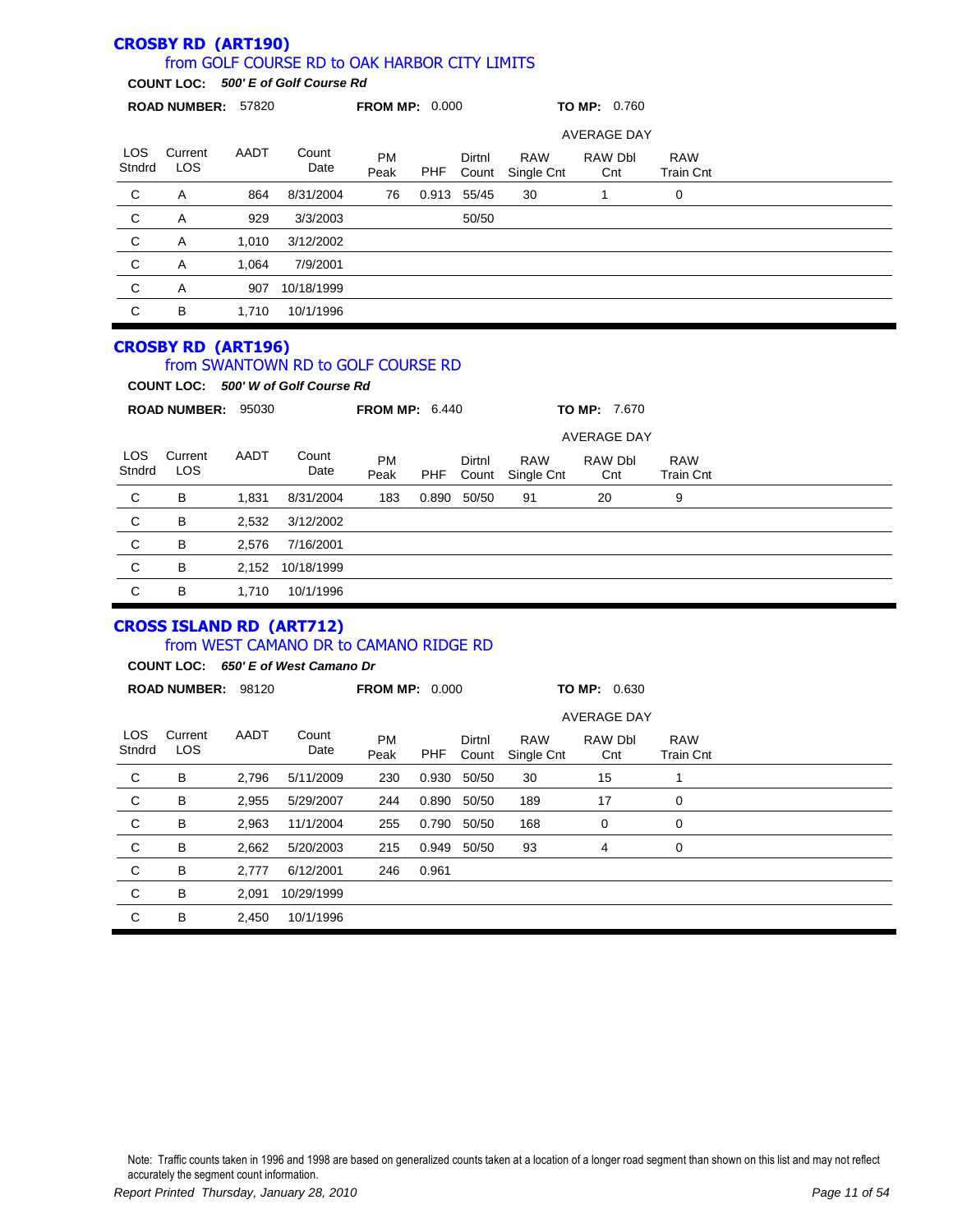#### **CROSS ISLAND RD (ART718)** from CAMANO RIDGE RD to ARROWHEAD RD

**COUNT LOC:** *700' W of East Camano Dr*

|                      | ROAD NUMBER: 98120 |             |                                                                                                                                     | <b>FROM MP: 0.630</b> |       |                 |                          | <b>TO MP: 2.490</b> |                                |
|----------------------|--------------------|-------------|-------------------------------------------------------------------------------------------------------------------------------------|-----------------------|-------|-----------------|--------------------------|---------------------|--------------------------------|
|                      |                    |             |                                                                                                                                     |                       |       |                 |                          | <b>AVERAGE DAY</b>  |                                |
| <b>LOS</b><br>Stndrd | Current<br>LOS     | <b>AADT</b> | Count<br>Date                                                                                                                       | <b>PM</b><br>Peak     | PHF   | Dirtnl<br>Count | <b>RAW</b><br>Single Cnt | RAW Dbl<br>Cnt      | <b>RAW</b><br><b>Train Cnt</b> |
| C                    | B                  | 4,194       | 5/11/2009                                                                                                                           | 346                   | 0.930 | 50/50           | 136                      | 11                  | $\mathbf{1}$                   |
| C                    | B                  | 4,153       | 4/16/2007                                                                                                                           | 330                   | 0.970 | 50/50           | 177                      | 21                  | 0                              |
| C                    | C                  | 4.360       | 11/1/2004                                                                                                                           | 381                   | 0.880 | 50/50           | 240                      | 1                   | $\mathbf 0$                    |
| $\mathsf{C}$         | B                  | 3,843       | 5/20/2003                                                                                                                           | 322                   | 0.931 | 50/50           | 145                      | 13                  | 0                              |
| $\mathbf C$          | B                  | 3,884       | 6/12/2001                                                                                                                           | 339                   | 0.952 |                 |                          |                     |                                |
| $\mathbf C$          | B                  | 2,450       | 10/1/1998                                                                                                                           |                       |       |                 |                          |                     |                                |
| $\mathsf C$          | B                  | 2,450       | 10/1/1996                                                                                                                           |                       |       |                 |                          |                     |                                |
|                      |                    |             |                                                                                                                                     |                       |       |                 |                          |                     |                                |
|                      |                    |             | <b>CROSS ISLAND RD (ART720)</b><br>from ARROWHEAD RD to EAST CAMANO DR<br><b>COUNT LOC:</b> Between Arrowhead Rd and East Camano Dr |                       |       |                 |                          |                     |                                |
|                      | ROAD NUMBER: 98120 |             |                                                                                                                                     | <b>FROM MP: 2.490</b> |       |                 |                          | TO MP: 2.510        |                                |
|                      |                    |             |                                                                                                                                     |                       |       |                 |                          | <b>AVERAGE DAY</b>  |                                |
| <b>LOS</b><br>Stndrd | Current<br>LOS     | <b>AADT</b> | Count<br>Date                                                                                                                       | <b>PM</b><br>Peak     | PHF   | Dirtnl<br>Count | <b>RAW</b><br>Single Cnt | RAW Dbl<br>Cnt      | <b>RAW</b><br><b>Train Cnt</b> |
| C                    | C                  | 4,921       | 11/16/2004                                                                                                                          | 429                   | 0.874 | 50/50           | 227                      | 20                  | 0                              |
| C                    | C                  | 4,614       | 5/20/2003                                                                                                                           | 410                   | 0.847 | 50/50           | 230                      | 12                  | 3                              |
| C                    | в                  | 3.646       | 6/12/2001                                                                                                                           | 320                   | 0.860 |                 |                          |                     |                                |

### **CULTUS BAY RD (ART466)** from DEER LAKE RD to SR 525

**COUNT LOC:** *1500' S of SR 525*

|                | <b>ROAD NUMBER:</b> | 90030 |                  | <b>FROM MP: 3.460</b> |       |                 |                          | TO MP: 4.990       |                                |  |  |
|----------------|---------------------|-------|------------------|-----------------------|-------|-----------------|--------------------------|--------------------|--------------------------------|--|--|
|                |                     |       |                  |                       |       |                 |                          | <b>AVERAGE DAY</b> |                                |  |  |
| LOS.<br>Stndrd | Current<br>LOS.     | AADT  | Count<br>Date    | <b>PM</b><br>Peak     | PHF   | Dirtnl<br>Count | <b>RAW</b><br>Single Cnt | RAW Dbl<br>Cnt     | <b>RAW</b><br><b>Train Cnt</b> |  |  |
| C              | B                   | 3.608 | 10/12/2007       | 331                   | 0.900 | 50/50           | 192                      | 15                 | 2                              |  |  |
| C              | B                   |       | 3,712 10/20/2005 | 339                   |       | 0.942 50/50     | 225                      | 10                 | 0                              |  |  |
| $\mathbf C$    | B                   | 3,422 | 10/18/2004       | 307                   | 0.870 | 50/50           | 194                      | 0                  | 0                              |  |  |
| $\mathsf{C}$   | B                   | 3,463 | 4/22/2003        | 312                   |       | 0.954 50/50     | 133                      | 11                 | 1                              |  |  |
| C              | B                   | 3,246 | 6/20/2001        | 307                   | 0.925 |                 |                          |                    |                                |  |  |
| C              | B                   | 3,502 | 10/10/2000       |                       |       |                 |                          |                    |                                |  |  |
| C              | В                   | 2,887 | 10/28/1998       |                       |       |                 |                          |                    |                                |  |  |
| C              | B                   | 3,270 | 10/1/1996        |                       |       |                 |                          |                    |                                |  |  |
|                |                     |       |                  |                       |       |                 |                          |                    |                                |  |  |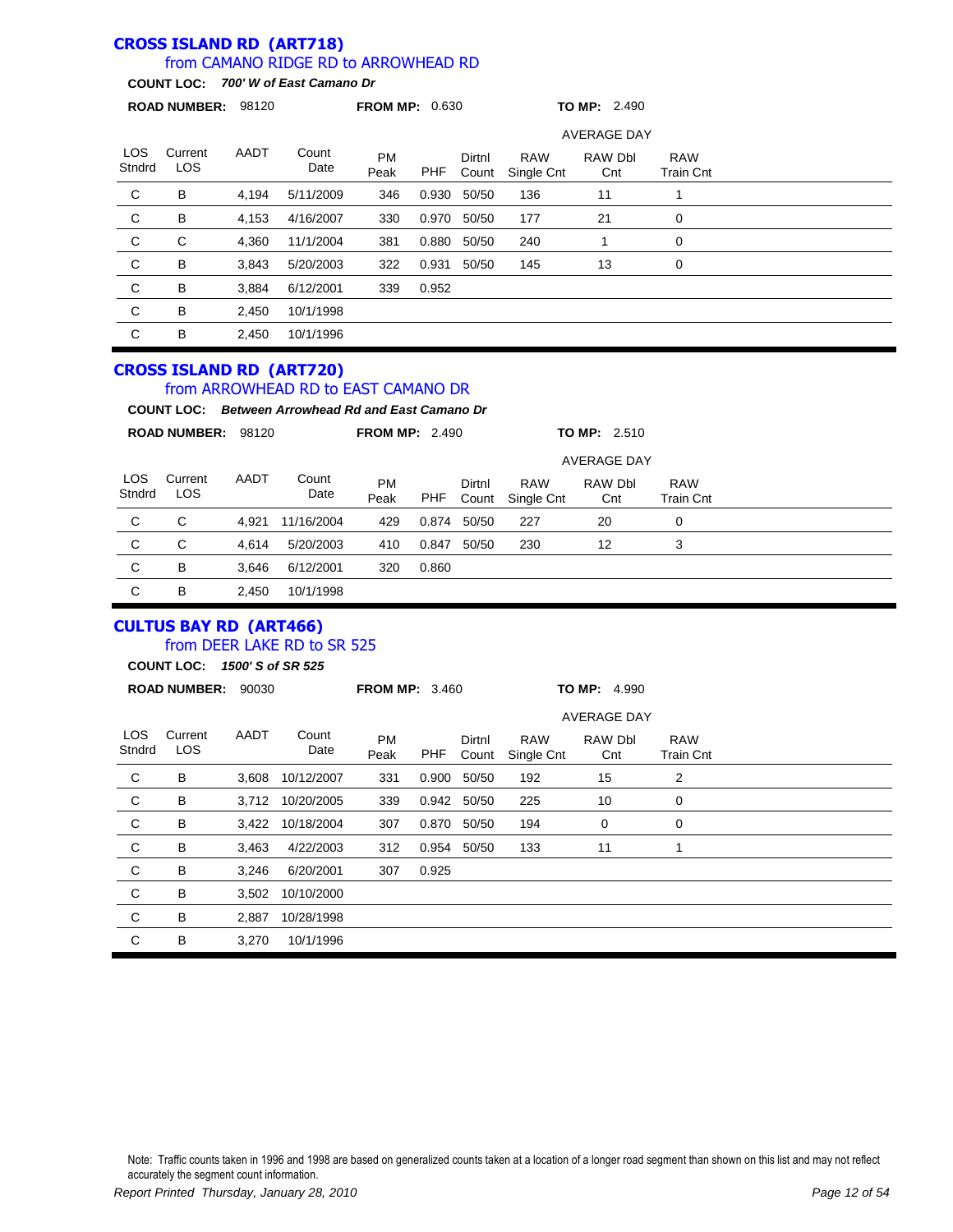#### **CULTUS BAY RD (ART472)** from FRENCH RD to DEER LAKE RD

# **COUNT LOC:** *500' S Deer Lake Rd*

|                      | <b>ROAD NUMBER:</b> | 90030 |               | <b>FROM MP: 2.610</b> |       |                 |                          |                    |                         |  |  |
|----------------------|---------------------|-------|---------------|-----------------------|-------|-----------------|--------------------------|--------------------|-------------------------|--|--|
|                      |                     |       |               |                       |       |                 |                          | <b>AVERAGE DAY</b> |                         |  |  |
| <b>LOS</b><br>Stndrd | Current<br>LOS      | AADT  | Count<br>Date | <b>PM</b><br>Peak     | PHF   | Dirtnl<br>Count | <b>RAW</b><br>Single Cnt | RAW Dbl<br>Cnt     | <b>RAW</b><br>Train Cnt |  |  |
| C                    | B                   | 3,304 | 10/12/2007    | 287                   | 0.870 | 50/50           | 169                      | 11                 | 0                       |  |  |
| C                    | B                   | 3,326 | 10/14/2005    | 288                   | 1.000 | 50/50           | 165                      | 5                  | 0                       |  |  |
| $\mathbf C$          | C                   | 3,262 | 10/18/2004    | 283                   | 0.720 | 50/50           | 179                      | 0                  | 0                       |  |  |
| C                    | B                   | 2,872 | 4/22/2003     | 198                   | 0.875 | 55/45           | 94                       | 8                  |                         |  |  |
| C                    | B                   | 3,487 | 5/23/2001     | 320                   | 0.920 |                 |                          |                    |                         |  |  |
| C                    | B                   | 3,870 | 10/13/2000    |                       |       |                 |                          |                    |                         |  |  |
| C                    | B                   | 3,270 | 10/1/1996     |                       |       |                 |                          |                    |                         |  |  |

#### **CULTUS BAY RD (ART478)** from GLENDALE RD to FRENCH RD

**COUNT LOC:** *500' S French Rd*

|                | <b>ROAD NUMBER:</b> | 90030 |                  | <b>FROM MP: 1.600</b> |            |                 |                          | TO MP: 2.610       |                                |  |
|----------------|---------------------|-------|------------------|-----------------------|------------|-----------------|--------------------------|--------------------|--------------------------------|--|
|                |                     |       |                  |                       |            |                 |                          | <b>AVERAGE DAY</b> |                                |  |
| LOS.<br>Stndrd | Current<br>LOS.     | AADT  | Count<br>Date    | <b>PM</b><br>Peak     | <b>PHF</b> | Dirtnl<br>Count | <b>RAW</b><br>Single Cnt | RAW Dbl<br>Cnt     | <b>RAW</b><br><b>Train Cnt</b> |  |
| C              | B                   | 2,531 | 10/12/2007       | 216                   | 0.920      | 50/50           | 145                      | 8                  | 0                              |  |
| C              | B                   |       | 2.572 10/14/2005 | 232                   | 0.890      | 50/50           | 180                      | 9                  | 0                              |  |
| C              | B                   | 2,517 | 10/18/2004       | 216                   | 0.700      | 50/50           | 147                      | 0                  | 0                              |  |
| C              | B                   | 2.472 | 4/22/2003        | 217                   | 0.911      | 50/50           | 119                      | 8                  |                                |  |
| C              | B                   | 2,580 | 5/23/2001        | 221                   | 0.969      |                 |                          |                    |                                |  |
| C              | B                   | 2,520 | 10/10/2000       |                       |            |                 |                          |                    |                                |  |
| C              | B                   | 2,320 | 10/1/1996        |                       |            |                 |                          |                    |                                |  |

#### **CULTUS BAY RD (ART484)** from BAILEY RD to GLENDALE RD

|                      |                       |       | COUNT LOC: 500' S of Glendale Rd |                       |       |                 |                          |                    |                                |  |
|----------------------|-----------------------|-------|----------------------------------|-----------------------|-------|-----------------|--------------------------|--------------------|--------------------------------|--|
|                      | <b>ROAD NUMBER:</b>   | 90030 |                                  | <b>FROM MP: 1.150</b> |       |                 |                          | TO MP: 1.600       |                                |  |
|                      |                       |       |                                  |                       |       |                 |                          | <b>AVERAGE DAY</b> |                                |  |
| <b>LOS</b><br>Stndrd | Current<br><b>LOS</b> | AADT  | Count<br>Date                    | <b>PM</b><br>Peak     | PHF   | Dirtnl<br>Count | <b>RAW</b><br>Single Cnt | RAW Dbl<br>Cnt     | <b>RAW</b><br><b>Train Cnt</b> |  |
| C                    | B                     | 2,168 | 10/12/2007                       | 185                   | 0.960 | 50/50           | 119                      | 10                 | 1                              |  |
| C                    | B                     | 2,158 | 10/14/2005                       | 195                   | 0.870 | 50/50           | 213                      | 7                  | 0                              |  |
| C                    | B                     | 2,131 | 10/18/2004                       | 185                   | 0.760 | 50/50           | 152                      | 0                  | 0                              |  |
| C                    | B                     | 2,090 | 4/22/2003                        | 189                   | 0.954 | 50/50           | 89                       | 8                  | 2                              |  |
| C                    | B                     | 2,251 | 5/23/2001                        | 190                   | 0.950 |                 |                          |                    |                                |  |
| C                    | B                     | 2,076 | 10/10/2000                       |                       |       |                 |                          |                    |                                |  |
| C                    | B                     | 2,320 | 10/1/1996                        |                       |       |                 |                          |                    |                                |  |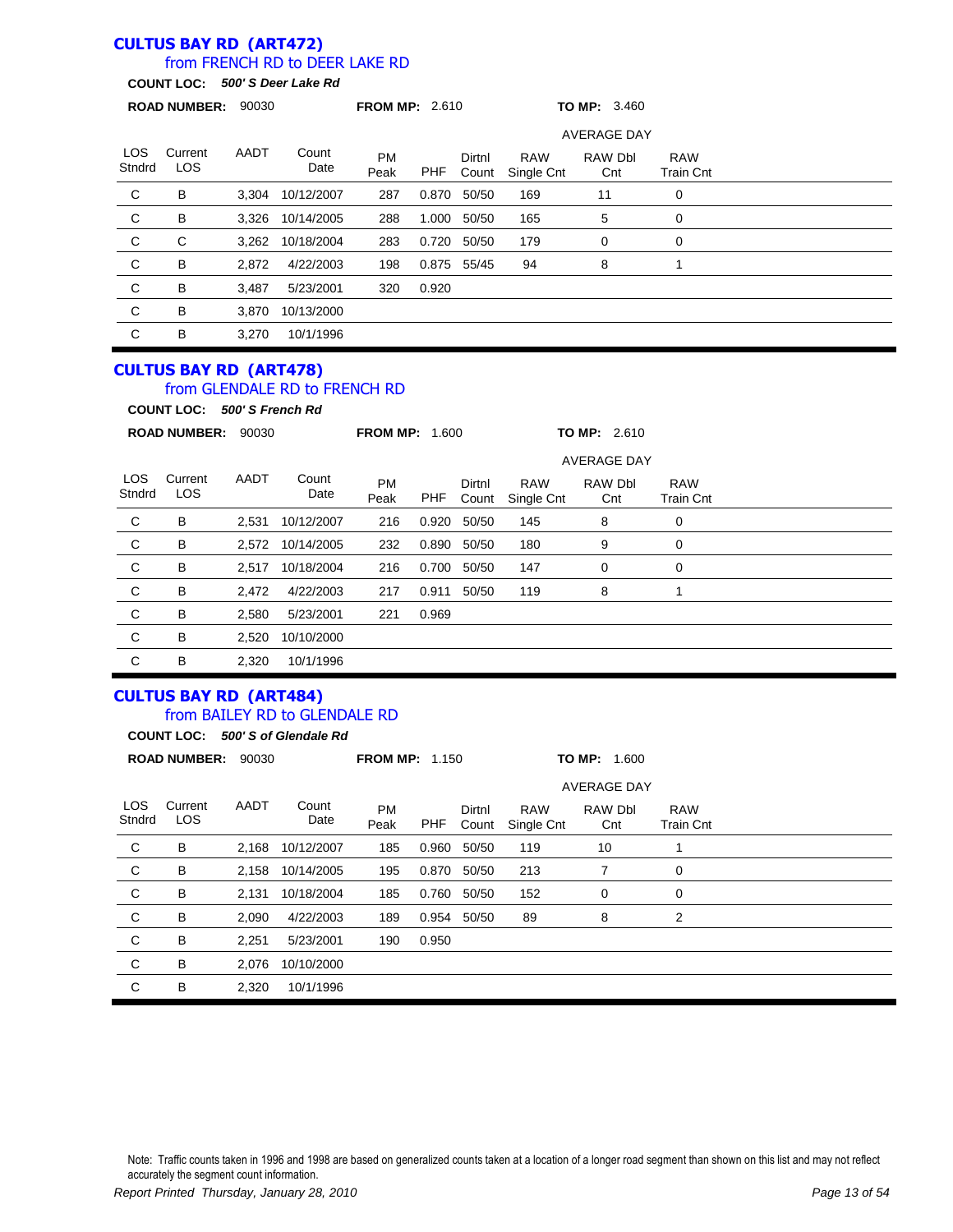### **CULTUS BAY RD (ART490)**

### from JEWETT RD to BAILEY RD

**COUNT LOC:** *380' S of Bailey Rd*

|                      | ROAD NUMBER: 90030                                 |       |                                                                                | <b>FROM MP: 0.240</b> |            |                 |                          | <b>TO MP: 1.150</b>                  |                                |  |
|----------------------|----------------------------------------------------|-------|--------------------------------------------------------------------------------|-----------------------|------------|-----------------|--------------------------|--------------------------------------|--------------------------------|--|
|                      | <b>AVERAGE DAY</b>                                 |       |                                                                                |                       |            |                 |                          |                                      |                                |  |
| <b>LOS</b><br>Stndrd | Current<br>LOS                                     | AADT  | Count<br>Date                                                                  | PM<br>Peak            | <b>PHF</b> | Dirtnl<br>Count | <b>RAW</b><br>Single Cnt | RAW Dbl<br>Cnt                       | <b>RAW</b><br><b>Train Cnt</b> |  |
| $\mathsf C$          | A                                                  | 1,363 | 10/12/2007                                                                     | 121                   | 0.950      | 50/50           | 128                      | 8                                    | 1                              |  |
| $\mathsf C$          | Α                                                  | 1,448 | 10/14/2005                                                                     | 133                   | 0.920      | 50/50           | 126                      | 1                                    | $\mathbf 0$                    |  |
| $\mathsf C$          | в                                                  | 1,405 | 10/18/2004                                                                     | 119                   | 0.730      | 50/50           | 111                      | 0                                    | $\mathbf 0$                    |  |
| $\mathbf C$          | Α                                                  | 1,318 | 4/22/2003                                                                      | 121                   | 0.857      | 50/50           | 98                       | 10                                   | 1                              |  |
| $\mathsf C$          | B                                                  | 1,422 | 8/28/2001                                                                      | 139                   | 0.848      |                 |                          |                                      |                                |  |
| $\mathsf C$          | Α                                                  | 1,350 | 11/29/1999                                                                     |                       |            |                 |                          |                                      |                                |  |
| $\mathsf C$          | В                                                  | 2,320 | 10/1/1996                                                                      |                       |            |                 |                          |                                      |                                |  |
|                      | <b>DALLMAN RD (ART622)</b>                         |       | from SOUTH CAMANO DR to EAST CAMANO DR<br>COUNT LOC: 500' E of South Camano Dr |                       |            |                 |                          |                                      |                                |  |
|                      | ROAD NUMBER: 70900                                 |       |                                                                                | <b>FROM MP: 0.000</b> |            |                 |                          | TO MP: 0.720                         |                                |  |
|                      |                                                    |       |                                                                                |                       |            |                 |                          | AVERAGE DAY                          |                                |  |
| <b>LOS</b><br>Stndrd | Current<br>LOS                                     | AADT  | Count<br>Date                                                                  | PM<br>Peak            | <b>PHF</b> | Dirtnl<br>Count | <b>RAW</b><br>Single Cnt | RAW Dbl<br>Cnt                       | <b>RAW</b><br><b>Train Cnt</b> |  |
| $\mathsf C$          | Α                                                  | 361   | 11/2/2007                                                                      | 31                    | 0.810      | 50/50           | 39                       | 3                                    | 0                              |  |
| C                    | Α                                                  | 308   | 11/29/2004                                                                     | 31                    |            | 0.740 50/50     | 23                       | 1                                    | 0                              |  |
| $\mathsf C$          | Α                                                  | 345   | 6/12/2001                                                                      |                       |            |                 |                          |                                      |                                |  |
| C                    | Α                                                  | 459   | 11/29/1999                                                                     |                       |            |                 |                          |                                      |                                |  |
| $\mathsf C$          | Α                                                  | 160   | 10/1/1996                                                                      |                       |            |                 |                          |                                      |                                |  |
|                      | DAY RD (TRN36)                                     |       | from BAKKEN RD to LAGOON POINT RD<br>COUNT LOC: 500' N of Christenson Rd       |                       |            |                 |                          |                                      |                                |  |
|                      | ROAD NUMBER: 32280                                 |       |                                                                                | <b>FROM MP: 0.440</b> |            |                 |                          | <b>TO MP: 1.703</b>                  |                                |  |
|                      |                                                    |       |                                                                                |                       |            |                 |                          | <b>AVERAGE DAY</b>                   |                                |  |
| LOS<br>Stndrd        | Current<br>LOS                                     | AADT  | Count<br>Date                                                                  | PM<br>Peak            | PHF        | Dirtnl<br>Count | <b>RAW</b><br>Single Cnt | RAW Dbl<br>Cnt                       | <b>RAW</b><br><b>Train Cnt</b> |  |
| C                    | Α                                                  | 308   | 8/14/2001                                                                      | 35                    | 0.972      |                 |                          |                                      |                                |  |
| C                    | Α                                                  | 297   | 11/15/1999                                                                     |                       |            |                 |                          |                                      |                                |  |
| C                    | Α                                                  |       | 319 10/27/1998                                                                 |                       |            |                 |                          |                                      |                                |  |
|                      | <b>DEER LAKE RD (ART520)</b><br>ROAD NUMBER: 90100 |       | from CULTUS BAY RD to HOLST RD<br>COUNT LOC: 500' E of Cultus Bay Rd           | <b>FROM MP: 0.000</b> |            |                 |                          | TO MP: 0.750                         |                                |  |
|                      |                                                    |       |                                                                                |                       |            |                 |                          |                                      |                                |  |
| <b>LOS</b><br>Stndrd | Current<br><b>LOS</b>                              | AADT  | Count<br>Date                                                                  | PM<br>Peak            | <b>PHF</b> | Dirtnl<br>Count | <b>RAW</b><br>Single Cnt | <b>AVERAGE DAY</b><br>RAW Dbl<br>Cnt | <b>RAW</b><br><b>Train Cnt</b> |  |
| C                    | В                                                  | 2,107 | 10/12/2007                                                                     | 187                   | 0.810      | 50/50           | 146                      | 11                                   | 2                              |  |
| C                    | В                                                  | 2,097 | 10/14/2005                                                                     | 192                   | 0.820      | 50/50           | 116                      | 1                                    | 0                              |  |
| C                    | B                                                  | 2,207 | 8/1/2001                                                                       |                       |            |                 |                          |                                      |                                |  |
| C                    | В                                                  | 2,206 | 11/29/1999                                                                     |                       |            |                 |                          |                                      |                                |  |
|                      |                                                    |       |                                                                                |                       |            |                 |                          |                                      |                                |  |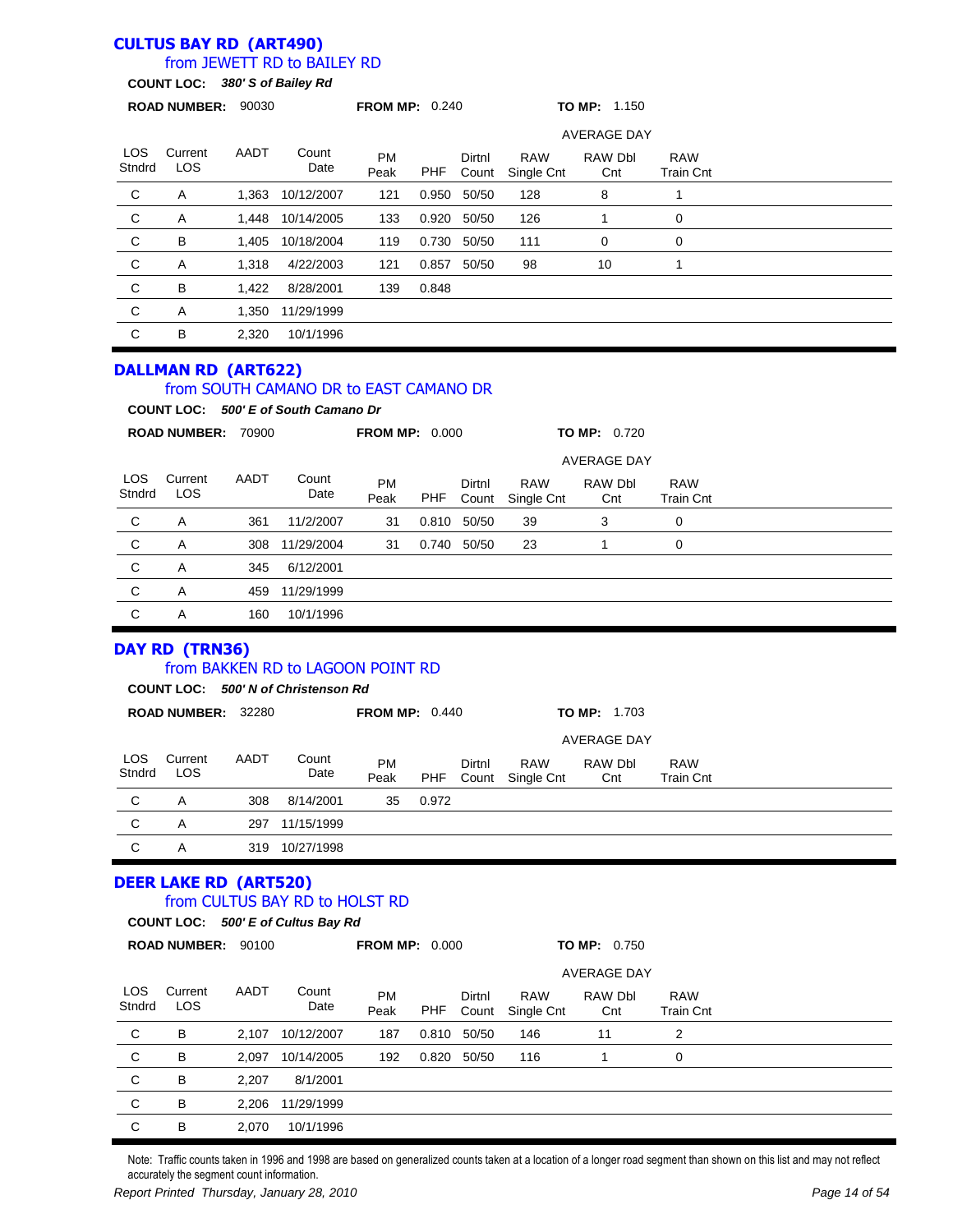### **DEER LAKE RD (ART526)**

### from ANDERSON RD to SR 525

**COUNT LOC:** *500' S of SR 525*

|                | <b>ROAD NUMBER:</b>   | 90100 |                  | <b>FROM MP: 1.980</b> |            |                 |                          | TO MP: 2.270       |                                |  |
|----------------|-----------------------|-------|------------------|-----------------------|------------|-----------------|--------------------------|--------------------|--------------------------------|--|
|                |                       |       |                  |                       |            |                 |                          | <b>AVERAGE DAY</b> |                                |  |
| LOS.<br>Stndrd | Current<br><b>LOS</b> | AADT  | Count<br>Date    | <b>PM</b><br>Peak     | <b>PHF</b> | Dirtnl<br>Count | <b>RAW</b><br>Single Cnt | RAW Dbl<br>Cnt     | <b>RAW</b><br><b>Train Cnt</b> |  |
| D              | В                     | 1,896 | 10/12/2007       | 196                   | 0.880      | 50/50           | 74                       | 3                  | 0                              |  |
| D              | B                     |       | 1,842 10/24/2005 | 189                   | 0.850      | 50/50           | 90                       |                    | 0                              |  |
| D              | B                     | 1,362 | 10/18/2004       | 147                   | 0.570      | 50/50           | 84                       | 0                  | 0                              |  |
| D              | B                     | 2,037 | 6/20/2001        | 202                   | 0.842      |                 |                          |                    |                                |  |
| D              | B                     | 2,064 | 10/10/2000       |                       |            |                 |                          |                    |                                |  |
| D              | B                     | 2,459 | 11/29/1999       |                       |            |                 |                          |                    |                                |  |
| D              | B                     | 2,684 | 10/20/1998       |                       |            |                 |                          |                    |                                |  |
| D              | B                     | 2,070 | 10/1/1996        |                       |            |                 |                          |                    |                                |  |
|                |                       |       |                  |                       |            |                 |                          |                    |                                |  |

# **DEER LAKE RD (ART528)**

# from HOLST RD to ANDERSON RD

**COUNT LOC:** *600' S of Anderson Rd*

|               | <b>ROAD NUMBER:</b> | 90100 |               | <b>FROM MP: 0.750</b> |            |                 |                          | TO MP:<br>1.980    |                                |  |
|---------------|---------------------|-------|---------------|-----------------------|------------|-----------------|--------------------------|--------------------|--------------------------------|--|
|               |                     |       |               |                       |            |                 |                          | <b>AVERAGE DAY</b> |                                |  |
| LOS<br>Stndrd | Current<br>LOS      | AADT  | Count<br>Date | <b>PM</b><br>Peak     | <b>PHF</b> | Dirtnl<br>Count | <b>RAW</b><br>Single Cnt | RAW Dbl<br>Cnt     | <b>RAW</b><br><b>Train Cnt</b> |  |
| C             | В                   | 2.214 | 10/12/2007    | 198                   | 0.790      | 50/50           | 114                      | 6                  | 0                              |  |
| C             | В                   | 1.710 | 10/24/2005    | 133                   | 0.810      | 55/45           | 80                       |                    | 0                              |  |
| C             | в                   | 2.155 | 10/18/2004    | 194                   | 0.650      | 50/50           | 111                      | 0                  | 0                              |  |

# **DUCKEN RD (TRN4)**

### from MONKEY HILL RD to SR 20

**COUNT LOC:** *500' E of SR 20*

| <b>AVERAGE DAY</b>                                                                                                                                                                              |  |
|-------------------------------------------------------------------------------------------------------------------------------------------------------------------------------------------------|--|
|                                                                                                                                                                                                 |  |
| LOS.<br>Current<br>AADT<br>Count<br><b>PM</b><br>Dirtnl<br><b>RAW</b><br>RAW Dbl<br><b>RAW</b><br><b>LOS</b><br>Stndrd<br>Date<br>PHF<br>Peak<br>Single Cnt<br>Count<br>Cnt<br><b>Train Cnt</b> |  |
| C<br>10/22/2007<br>50/50<br>42<br>A<br>49<br>0.820<br>3<br>0<br>395                                                                                                                             |  |
| C<br>36<br>10/24/2005<br>55/45<br>0<br>350<br>33<br>0.890<br>0<br>Α                                                                                                                             |  |
| $\mathsf{C}$<br>26<br>8/23/2004<br>0.670 55/45<br>0<br>341<br>33<br>A<br>0                                                                                                                      |  |
| C<br>3/11/2003<br>55/45<br>18<br>364<br>39<br>0.731<br>0<br>A<br>0                                                                                                                              |  |
| C<br>7/17/2001<br>0.813<br>421<br>39<br>A                                                                                                                                                       |  |
| C<br>A<br>10/11/1999<br>549                                                                                                                                                                     |  |
| C<br>457<br>11/3/1998<br>A                                                                                                                                                                      |  |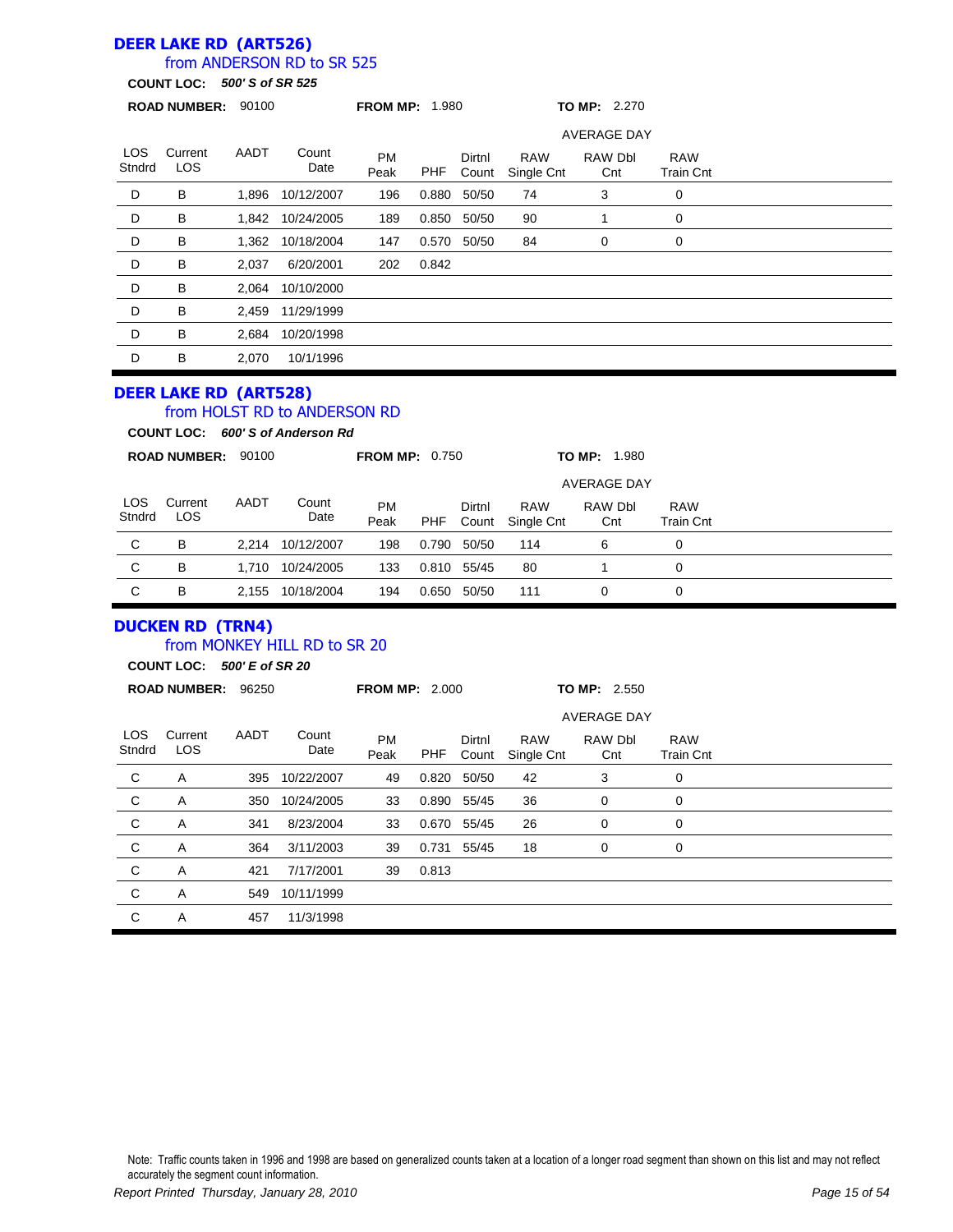### **EAST CAMANO DR (ART592)**

### from SR 532 to CROSS ISLAND RD

**COUNT LOC:** *.42 miles S of Sunrise Blvd*

|                | <b>ROAD NUMBER:</b> | 97190  |               | <b>FROM MP: 0.220</b> |       |                 |                          | TO MP: 1.230       |                                |  |
|----------------|---------------------|--------|---------------|-----------------------|-------|-----------------|--------------------------|--------------------|--------------------------------|--|
|                |                     |        |               |                       |       |                 |                          | <b>AVERAGE DAY</b> |                                |  |
| LOS.<br>Stndrd | Current<br>LOS.     | AADT   | Count<br>Date | <b>PM</b><br>Peak     | PHF   | Dirtnl<br>Count | <b>RAW</b><br>Single Cnt | RAW Dbl<br>Cnt     | <b>RAW</b><br><b>Train Cnt</b> |  |
| Е              | Е                   | 16,079 | 5/11/2009     | 1324                  | 0.950 | 50/50           | 296                      | 48                 | 25                             |  |
| Е              | Е                   | 16.000 | 4/16/2007     | 1259                  | 0.970 | 50/50           | 742                      | 117                | 16                             |  |
| Ε              | Е                   | 16,621 | 10/25/2004    | 1415                  | 0.950 | 50/50           | 796                      | 10                 | 0                              |  |
| Е              | Е                   | 15,627 | 5/6/2003      | 1284                  | 0.939 | 50/50           | 767                      | 134                | 114                            |  |
| Е              | Е                   | 14,390 | 3/5/2002      | 1160                  | 0.991 |                 |                          |                    |                                |  |
| Е              | Е                   | 14,750 | 5/15/2001     | 1198                  | 0.976 |                 |                          |                    |                                |  |
| Е              | Е                   | 13,320 | 10/6/1998     | 1120                  | 0.940 |                 |                          |                    |                                |  |
| E              | D                   | 11,660 | 10/1/1996     |                       |       |                 |                          |                    |                                |  |

### **EAST CAMANO DR (ART598)**

### from CROSS ISLAND RD to CAMANO HILL RD

**COUNT LOC:** *500' N of Camano Hill Rd*

|                | <b>ROAD NUMBER:</b> | 97190  |               | <b>FROM MP: 1.230</b> |       |                 |                          | TO MP: 2.630       |                                |  |
|----------------|---------------------|--------|---------------|-----------------------|-------|-----------------|--------------------------|--------------------|--------------------------------|--|
|                |                     |        |               |                       |       |                 |                          | <b>AVERAGE DAY</b> |                                |  |
| LOS.<br>Stndrd | Current<br>LOS.     | AADT   | Count<br>Date | <b>PM</b><br>Peak     | PHF   | Dirtnl<br>Count | <b>RAW</b><br>Single Cnt | RAW Dbl<br>Cnt     | <b>RAW</b><br><b>Train Cnt</b> |  |
| Ε              | Е                   | 13,293 | 4/16/2007     | 1074                  | 0.970 | 50/50           | 996                      | 126                | 13                             |  |
| Е              | Е                   | 13,839 | 11/29/2004    | 1183                  | 0.900 | 50/50           | 812                      | 89                 | 10                             |  |
| Е              | Е                   | 15,627 | 5/6/2003      | 1284                  | 0.939 | 50/50           | 767                      | 134                | 114                            |  |
| Ε              | Е                   | 11,753 | 3/5/2002      | 944                   | 0.974 |                 |                          |                    |                                |  |
| Е              | Е                   | 11,631 | 5/15/2001     | 956                   | 0.984 |                 |                          |                    |                                |  |
| Е              | E                   | 10,959 | 10/12/1999    |                       |       |                 |                          |                    |                                |  |
| Е              | Е                   | 11,468 | 10/6/1998     | 964                   | 0.970 |                 |                          |                    |                                |  |
| Е              | D                   | 10,080 | 10/1/1996     |                       |       |                 |                          |                    |                                |  |

#### **EAST CAMANO DR (ART604)** from CAMANO HILL RD to MONTICELLO DR

|                | <b>COUNT LOC:</b>     |        | 500' S of Camano Hill Rd |                       |       |                 |                          |                     |                                |  |  |
|----------------|-----------------------|--------|--------------------------|-----------------------|-------|-----------------|--------------------------|---------------------|--------------------------------|--|--|
|                | ROAD NUMBER: 97190    |        |                          | <b>FROM MP: 2.630</b> |       |                 |                          | <b>TO MP: 5.970</b> |                                |  |  |
|                |                       |        |                          |                       |       |                 |                          | AVERAGE DAY         |                                |  |  |
| LOS.<br>Stndrd | Current<br><b>LOS</b> | AADT   | Count<br>Date            | <b>PM</b><br>Peak     | PHF   | Dirtnl<br>Count | <b>RAW</b><br>Single Cnt | RAW Dbl<br>Cnt      | <b>RAW</b><br><b>Train Cnt</b> |  |  |
| D              | C                     | 9,707  | 5/11/2009                | 825                   | 0.940 | 50/50           | 148                      | 28                  | 14                             |  |  |
| D              | C                     | 10,253 | 4/16/2007                | 842                   | 0.970 | 50/50           | 564                      | 81                  | 11                             |  |  |
| D              | D                     | 10,282 | 10/25/2004               | 917                   | 0.800 | 50/50           | 526                      | 6                   | 0                              |  |  |
| C              | C                     | 9,702  | 5/6/2003                 | 766                   | 0.959 | 50/50           | 461                      | 30                  | 5                              |  |  |
| $\mathbf C$    | C                     | 8,680  | 3/5/2002                 | 738                   | 0.977 |                 |                          |                     |                                |  |  |
| $\mathsf{C}$   | C                     | 8,758  | 6/5/2001                 | 773                   | 0.976 |                 |                          |                     |                                |  |  |
| C              | C                     | 8,659  | 6/5/2001                 | 758                   | 0.970 |                 |                          |                     |                                |  |  |
| C              | C                     | 8,281  | 10/12/1999               |                       |       |                 |                          |                     |                                |  |  |
| C              | C                     | 7,408  | 10/6/1998                | 635                   | 0.910 |                 |                          |                     |                                |  |  |
| C              | С                     | 6,240  | 10/1/1996                |                       |       |                 |                          |                     |                                |  |  |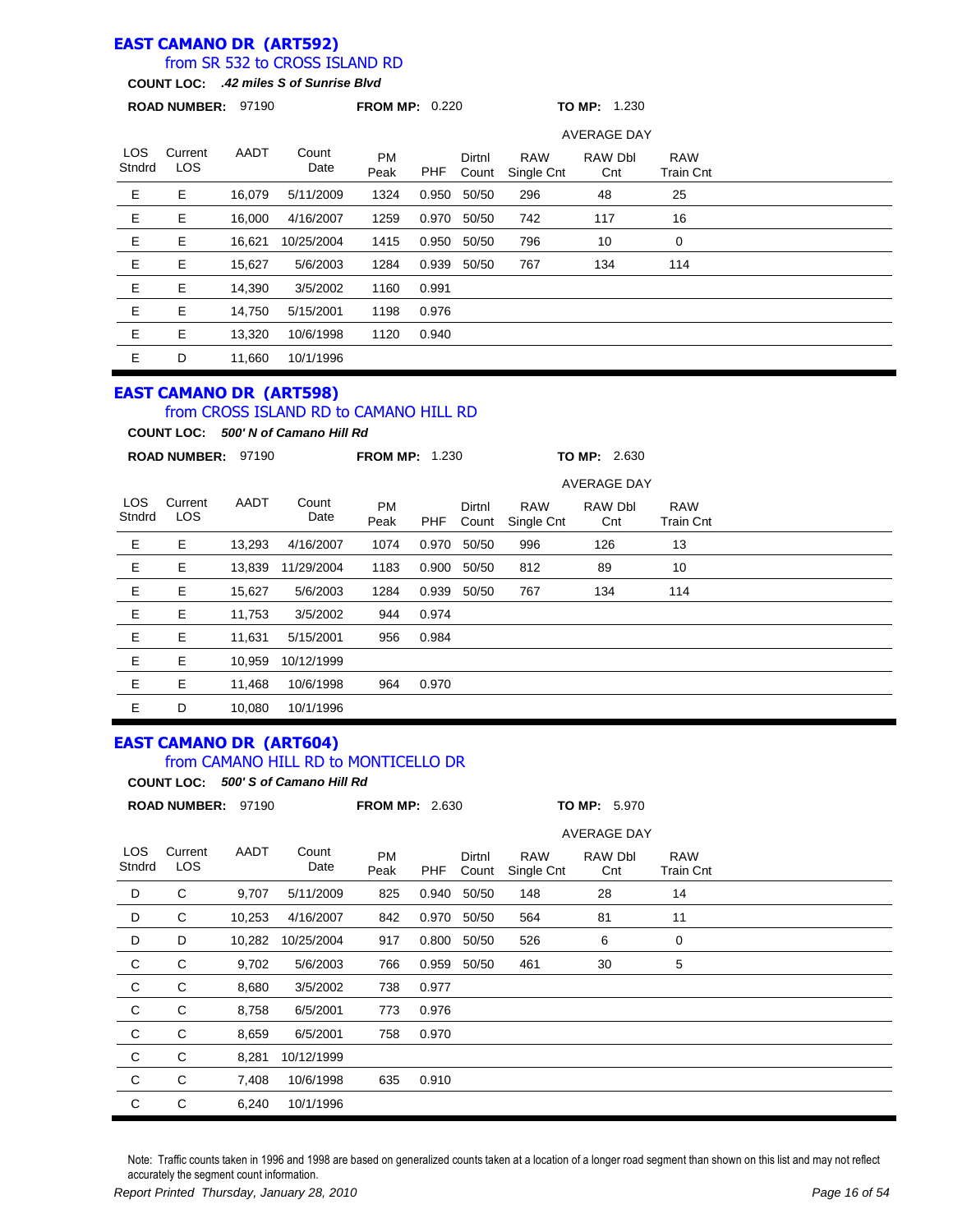#### **EAST CAMANO DR (ART610)** from MOUNTAIN VIEW AVE to MONTICELLO DR

**COUNT LOC:** *290' NW of Roys Place*

|                | <b>ROAD NUMBER: 70130</b>      |       |               | <b>FROM MP: 8.140</b> |        |                 |                          | TO MP: 10.490      |                                |  |  |
|----------------|--------------------------------|-------|---------------|-----------------------|--------|-----------------|--------------------------|--------------------|--------------------------------|--|--|
|                |                                |       |               |                       |        |                 |                          | <b>AVERAGE DAY</b> |                                |  |  |
| LOS.<br>Stndrd | Current<br>LOS.                | AADT  | Count<br>Date | <b>PM</b><br>Peak     | PHF    | Dirtnl<br>Count | <b>RAW</b><br>Single Cnt | RAW Dbl<br>Cnt     | <b>RAW</b><br><b>Train Cnt</b> |  |  |
| C              | Α                              | 3,064 | 11/2/2007     | 254                   | 91.000 | 50/50           | 193                      | 16                 | 0                              |  |  |
| C              | B                              | 3,084 | 11/29/2004    | 266                   | 0.850  |                 | 159                      | 12                 | 1                              |  |  |
| C              | В                              | 1.763 | 10/25/2004    | 210                   |        | 0.810 80/20     | 213                      | 0                  | 0                              |  |  |
| C              | B                              | 2,838 | 5/6/2003      | 228                   | 0.956  | 50/50           | 103                      | 5                  | 1                              |  |  |
| C              | B                              | 2,694 | 6/5/2001      | 250                   | 0.962  |                 |                          |                    |                                |  |  |
| C              | B                              | 2,460 | 10/12/1999    |                       |        |                 |                          |                    |                                |  |  |
| C              | B                              | 2.290 | 10/1/1996     |                       |        |                 |                          |                    |                                |  |  |
|                | <b>EACT CAMANO DD /ADTC1C)</b> |       |               |                       |        |                 |                          |                    |                                |  |  |

#### **EAST CAMANO DR (ART616)**

#### from DALLMAN RD to MOUNTAIN VIEW AVE

**COUNT LOC:** *100' NW of Dallman Rd*

|                | <b>ROAD NUMBER:</b>   | 70130 |               | <b>FROM MP: 4.170</b> |       |                 |                          | <b>TO MP: 8.140</b> |                                |  |
|----------------|-----------------------|-------|---------------|-----------------------|-------|-----------------|--------------------------|---------------------|--------------------------------|--|
|                |                       |       |               |                       |       |                 |                          | <b>AVERAGE DAY</b>  |                                |  |
| LOS.<br>Stndrd | Current<br><b>LOS</b> | AADT  | Count<br>Date | <b>PM</b><br>Peak     | PHF   | Dirtnl<br>Count | <b>RAW</b><br>Single Cnt | RAW Dbl<br>Cnt      | <b>RAW</b><br><b>Train Cnt</b> |  |
| C              | A                     | 614   | 11/2/2007     | 61                    | 0.910 | 50/50           | 63                       |                     | 0                              |  |
| C              | A                     | 572   | 10/25/2004    | 54                    | 0.740 | 50/50           | 61                       | 0                   | 0                              |  |
| C              | A                     | 583   | 5/13/2003     | 53                    | 0.764 | 50/50           | 65                       | 4                   | 0                              |  |
| C              | Α                     | 575   | 6/5/2001      | 56                    | 0.875 |                 |                          |                     |                                |  |
| C              | A                     | 761   | 11/23/1999    |                       |       |                 |                          |                     |                                |  |
| С              | Α                     | 1,310 | 10/1/1996     |                       |       |                 |                          |                     |                                |  |

# **EAST HARBOR RD (ART376)**

#### from MAIN ST (FREELAND) to GOSS LAKE RD

LOS Stndrd Current LOS PM Peak Dirtnl Count RAW Single Cnt **ROAD NUMBER:** 91250 **FROM MP:** 0.210 **TO MP:** 2.720 **COUNT LOC:** *600' N of Main St* AADT Count Date RAW Dbl Cnt RAW Train Cnt AVERAGE DAY PHF D B 3,163 4/3/2009 324 0.970 60/40 136 8 0 D B 3,683 10/14/2005 346 0.920 60/40 245 23 0 D B 3,291 9/11/2001 349 0.899 D B 2,897 10/19/1999 263 1.000 D B 3,280 10/1/1996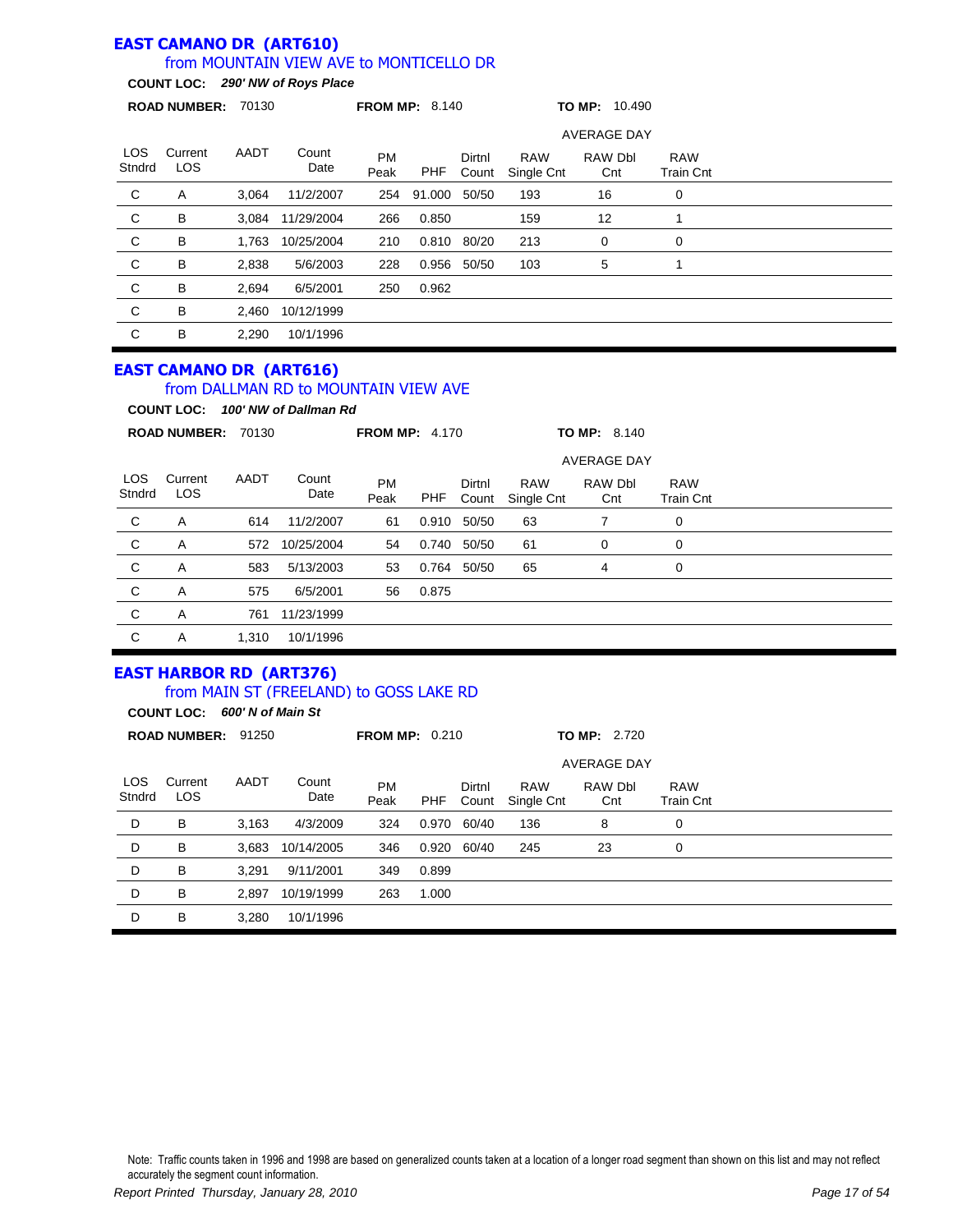# **EAST HARBOR RD (ART382)**

### from GOSS LAKE RD to BRAINERS RD

**COUNT LOC:** *500' N of Goss Lake Rd*

|                      | <b>ROAD NUMBER:</b>   | 91250 |               | <b>FROM MP: 2.720</b> |       |                 |                          | <b>TO MP:</b> $4.490$ |                         |  |  |
|----------------------|-----------------------|-------|---------------|-----------------------|-------|-----------------|--------------------------|-----------------------|-------------------------|--|--|
|                      |                       |       |               |                       |       |                 |                          | <b>AVERAGE DAY</b>    |                         |  |  |
| <b>LOS</b><br>Stndrd | Current<br><b>LOS</b> | AADT  | Count<br>Date | <b>PM</b><br>Peak     | PHF   | Dirtnl<br>Count | <b>RAW</b><br>Single Cnt | RAW Dbl<br>Cnt        | <b>RAW</b><br>Train Cnt |  |  |
| C                    | B                     | 1.644 | 4/3/2009      | 162                   | 0.890 | 50/50           | 75                       | 10                    | 0                       |  |  |
| ${\bf C}$            | B                     | 1.751 | 10/26/2006    | 168                   | 0.930 | 50/50           | 122                      | 8                     |                         |  |  |
| C                    | B                     | 1,372 | 9/11/2001     | 138                   | 0.885 |                 |                          |                       |                         |  |  |
| C                    | A                     | 1,556 | 11/15/1999    |                       |       |                 |                          |                       |                         |  |  |
| C                    | B                     | 3,280 | 10/1/1996     |                       |       |                 |                          |                       |                         |  |  |

# **ELGER BAY RD (ART634)** from EAST CAMANO DR to MOUNTAIN VIEW RD

|                | <b>COUNT LOC:</b>     |       | 500' S of Monticello Dr |                       |            |                 |                          |                     |                                |  |
|----------------|-----------------------|-------|-------------------------|-----------------------|------------|-----------------|--------------------------|---------------------|--------------------------------|--|
|                | <b>ROAD NUMBER:</b>   | 97190 |                         | <b>FROM MP: 5.970</b> |            |                 |                          | <b>TO MP: 7.900</b> |                                |  |
|                |                       |       |                         |                       |            |                 |                          | <b>AVERAGE DAY</b>  |                                |  |
| LOS.<br>Stndrd | Current<br><b>LOS</b> | AADT  | Count<br>Date           | <b>PM</b><br>Peak     | <b>PHF</b> | Dirtnl<br>Count | <b>RAW</b><br>Single Cnt | RAW Dbl<br>Cnt      | <b>RAW</b><br><b>Train Cnt</b> |  |
| $\mathbf C$    | C                     | 3,659 | 5/11/2009               | 320                   |            | 0.810 50/50     | 94                       | 15                  | 6                              |  |
| $\mathbf C$    | В                     | 3,733 | 11/3/2008               | 338                   | 0.900      | 50/50           | 230                      | 13                  | 4                              |  |
| $\mathbf C$    | B                     | 3,797 | 4/16/2007               | 300                   | 0.960      | 50/50           | 247                      | 42                  | 7                              |  |
| $\mathbf C$    | С                     | 4,116 | 10/25/2004              | 365                   | 0.690      | 50/50           | 308                      | 5                   | 0                              |  |
| C <sub>1</sub> | B                     | 3,989 | 5/6/2003                | 328                   | 0.900      | 50/50           | 239                      | 16                  | 4                              |  |
| C              | B                     | 4,095 | 6/5/2001                |                       |            |                 |                          |                     |                                |  |
| C              | B                     | 3.434 | 10/12/1999              |                       |            |                 |                          |                     |                                |  |
| C              | в                     | 2.750 | 10/1/1996               |                       |            |                 |                          |                     |                                |  |

### **ENGLE RD (ART292)**

#### from FORT CASEY RD to FORT CASEY STATE PARK ENTRANCE

|                      | <b>COUNT LOC:</b>     |       | 300' N of Camp Casey Park Entrance |                       |            |                 |                          |                    |                                |  |  |
|----------------------|-----------------------|-------|------------------------------------|-----------------------|------------|-----------------|--------------------------|--------------------|--------------------------------|--|--|
|                      | <b>ROAD NUMBER:</b>   | 44780 |                                    | <b>FROM MP: 0.700</b> |            |                 |                          | TO MP: 1.114       |                                |  |  |
|                      |                       |       |                                    |                       |            |                 |                          | <b>AVERAGE DAY</b> |                                |  |  |
| <b>LOS</b><br>Stndrd | Current<br><b>LOS</b> | AADT  | Count<br>Date                      | <b>PM</b><br>Peak     | <b>PHF</b> | Dirtnl<br>Count | <b>RAW</b><br>Single Cnt | RAW Dbl<br>Cnt     | <b>RAW</b><br><b>Train Cnt</b> |  |  |
| C                    | В                     | 1,176 | 10/15/2007                         | 126                   | 0.710      | 50/50           | 69                       | 25                 | 2                              |  |  |
| C                    | В                     | 2,383 | 8/13/2007                          | 217                   | 0.900      | 50/50           | 139                      | 60                 | 2                              |  |  |
| С                    | Α                     | 090   | 11/8/2005                          | 12                    | 0.600      | 65/35           | 8                        |                    | 0                              |  |  |
| C                    | В                     | 1,444 | 10/4/2004                          | 162                   | 0.700      | 50/50           | 135                      |                    | 0                              |  |  |
| C                    | В                     | 1,217 | 4/1/2003                           | 137                   | 0.479      | 50/50           | 70                       | 9                  | 1                              |  |  |
| C                    | C                     | 2,874 | 8/7/2001                           | 307                   | 0.768      |                 |                          |                    |                                |  |  |
| C                    | В                     | 2,223 | 8/22/2000                          |                       |            |                 |                          |                    |                                |  |  |
| C                    | Α                     | 1,110 | 11/15/1999                         |                       |            |                 |                          |                    |                                |  |  |
| C                    | Α                     | 1,600 | 10/1/1996                          |                       |            |                 |                          |                    |                                |  |  |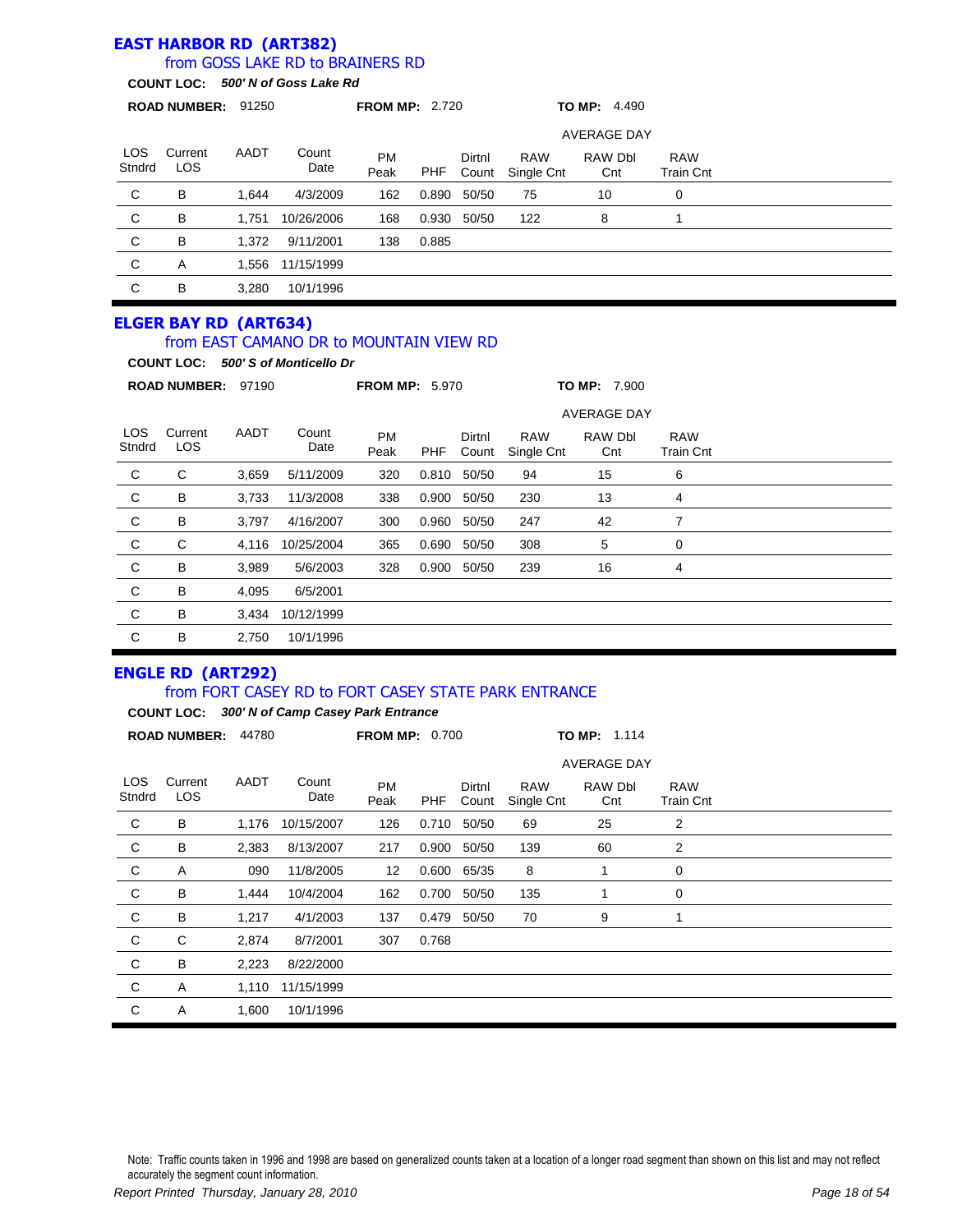|                      | <b>ENGLE RD (ART298)</b>                                  |       |                                                                                             |                       |            |             |                                |                     |                                |  |
|----------------------|-----------------------------------------------------------|-------|---------------------------------------------------------------------------------------------|-----------------------|------------|-------------|--------------------------------|---------------------|--------------------------------|--|
|                      |                                                           |       | from COUPEVILLE CITY LIMITS to FORT CASEY RD<br>COUNT LOC: 800' S of Coupeville City Limits |                       |            |             |                                |                     |                                |  |
|                      | ROAD NUMBER: 45390                                        |       |                                                                                             | <b>FROM MP: 0.270</b> |            |             |                                | <b>TO MP: 2.820</b> |                                |  |
|                      |                                                           |       |                                                                                             |                       |            |             |                                | <b>AVERAGE DAY</b>  |                                |  |
| <b>LOS</b>           | Current                                                   | AADT  | Count                                                                                       | <b>PM</b>             |            | Dirtnl      | <b>RAW</b>                     | RAW Dbl             | <b>RAW</b>                     |  |
| Stndrd               | <b>LOS</b>                                                |       | Date                                                                                        | Peak                  | <b>PHF</b> | Count       | Single Cnt                     | Cnt                 | <b>Train Cnt</b>               |  |
| C                    | B                                                         | 1,300 | 10/15/2007                                                                                  | 133                   | 0.660      | 50/50       | 107                            | 29                  | 2                              |  |
| C                    | в                                                         | 1,244 | 10/24/2005                                                                                  | 131                   |            | 0.710 50/50 | 106                            | 17                  | 0                              |  |
| C                    | в                                                         | 1,423 | 10/4/2004                                                                                   | 145                   |            | 0.710 50/50 | 124                            | 0                   | 0                              |  |
| C                    | B                                                         | 1,243 | 4/1/2003                                                                                    | 137                   |            | 0.507 50/50 | 61                             | 9                   | 2                              |  |
| C                    | в                                                         | 2,297 | 8/7/2001                                                                                    | 232                   | 0.817      |             |                                |                     |                                |  |
| C                    | в                                                         | 1,872 | 8/22/2000                                                                                   |                       |            |             |                                |                     |                                |  |
| С                    | Α                                                         | 1,245 | 11/15/1999                                                                                  |                       |            |             |                                |                     |                                |  |
| C                    | Α                                                         | 1,600 | 10/1/1996                                                                                   |                       |            |             |                                |                     |                                |  |
|                      | ROAD NUMBER: 44785                                        |       |                                                                                             | <b>FROM MP: 0.000</b> |            |             |                                | <b>TO MP: 0.076</b> |                                |  |
|                      |                                                           |       |                                                                                             |                       |            |             |                                | <b>AVERAGE DAY</b>  |                                |  |
| LOS.                 | Current                                                   | AADT  | Count                                                                                       | <b>PM</b>             |            | Dirtnl      | <b>RAW</b>                     | RAW Dbl             | <b>RAW</b>                     |  |
| Stndrd               | <b>LOS</b>                                                |       | Date                                                                                        | Peak                  | PHF        | Count       | Single Cnt                     | Cnt                 | <b>Train Cnt</b>               |  |
| D                    | Α                                                         | 308   | 8/7/2001                                                                                    | 36                    | 0.813      |             |                                |                     |                                |  |
| D                    | A                                                         | 273   | 8/15/2000                                                                                   |                       |            |             |                                |                     |                                |  |
|                      | <b>EWING RD (ART424)</b><br>COUNT LOC: 800' W of Sills Rd |       | from SILLS RD to BAYVIEW RD                                                                 |                       |            |             |                                |                     |                                |  |
|                      | ROAD NUMBER: 90130                                        |       |                                                                                             | <b>FROM MP: 3.830</b> |            |             |                                | <b>TO MP: 4.230</b> |                                |  |
|                      |                                                           |       |                                                                                             |                       |            |             |                                | <b>AVERAGE DAY</b>  |                                |  |
| <b>LOS</b><br>Stndrd | Current<br>LOS                                            | AADT  | Count<br>Date                                                                               | <b>PM</b><br>Peak     | PHF        | Dirtnl      | <b>RAW</b><br>Count Single Cnt | RAW Dbl<br>Cnt      | <b>RAW</b><br><b>Train Cnt</b> |  |
| С                    | A                                                         | 1,089 | 4/3/2009                                                                                    | 102                   | 0.920      | 50/50       | 70                             | 4                   | $\pmb{0}$                      |  |
| $\mathsf C$          | B                                                         | 1,189 | 10/14/2005                                                                                  | 122                   | 0.800      | 50/50       | 64                             | 27                  | $\pmb{0}$                      |  |
| $\mathsf C$          | A                                                         | 1,403 | 7/23/2001                                                                                   |                       |            |             |                                |                     |                                |  |
| $\mathsf C$          | Α                                                         | 374   | 12/6/1999                                                                                   |                       |            |             |                                |                     |                                |  |
| $\mathsf C$          | $\mathsf A$                                               | 1,140 | 10/1/1996                                                                                   |                       |            |             |                                |                     |                                |  |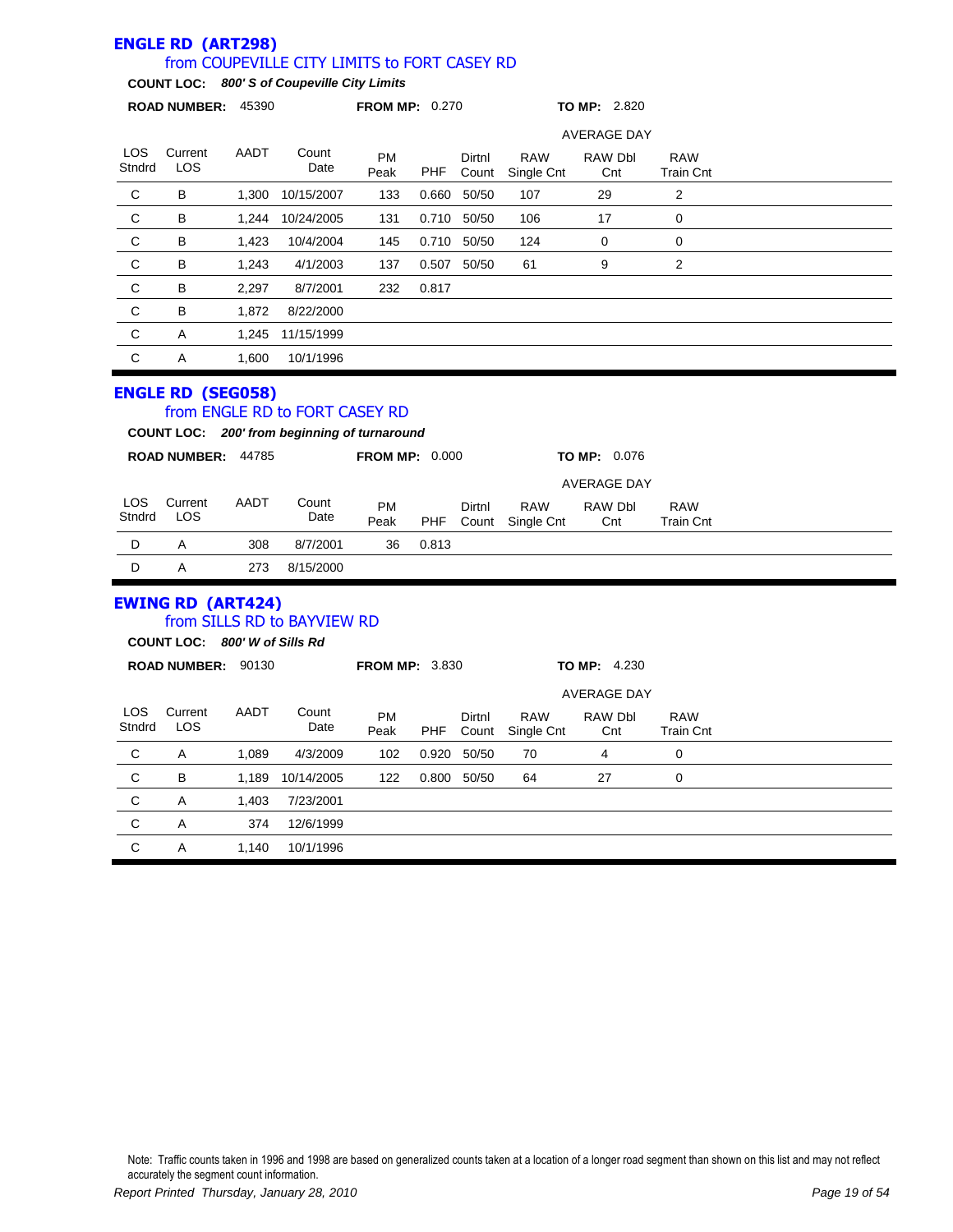### **FAKKEMA RD (ART82)**

### from TAYLOR RD to SR 20

**COUNT LOC:** *300' W of Wilson Rd*

|                      |                                |       | COUNT LOC: 300' W of Wilson Rd                                                  |                       |            |                 |                          |                     |                                |
|----------------------|--------------------------------|-------|---------------------------------------------------------------------------------|-----------------------|------------|-----------------|--------------------------|---------------------|--------------------------------|
|                      | ROAD NUMBER: 63380             |       |                                                                                 | <b>FROM MP: 0.000</b> |            |                 |                          | <b>TO MP: 1.520</b> |                                |
|                      |                                |       |                                                                                 |                       |            |                 |                          | <b>AVERAGE DAY</b>  |                                |
| <b>LOS</b><br>Stndrd | Current<br>LOS                 | AADT  | Count<br>Date                                                                   | <b>PM</b><br>Peak     | PHF        | Dirtnl<br>Count | <b>RAW</b><br>Single Cnt | RAW Dbl<br>Cnt      | <b>RAW</b><br><b>Train Cnt</b> |
| C                    | В                              | 3,606 | 10/22/2007                                                                      | 330                   | 0.910      | 50/50           | 232                      | 16                  | 1                              |
| $\mathsf C$          | B                              | 3,843 | 11/15/2005                                                                      | 350                   | 0.940      | 50/50           | 176                      | 3                   | 0                              |
| $\mathsf C$          | В                              | 3,475 | 9/7/2004                                                                        | 299                   | 0.860      | 50/50           | 139                      | $\mathbf{1}$        | 0                              |
| $\mathsf C$          | В                              | 3,840 | 4/1/2003                                                                        | 338                   | 0.901      | 50/50           | 129                      | $\overline{7}$      | 0                              |
| $\mathsf C$          | В                              | 3,537 | 7/24/2001                                                                       | 317                   | 0.955      |                 |                          |                     |                                |
| $\mathsf C$          | B                              | 2,897 | 10/26/1999                                                                      | 263                   | 0.940      |                 |                          |                     |                                |
| $\mathsf C$          | В                              | 3,183 | 10/20/1998                                                                      |                       |            |                 |                          |                     |                                |
| $\mathsf C$          | в                              | 4,210 | 10/1/1996                                                                       |                       |            |                 |                          |                     |                                |
|                      | <b>FIRESIDE LN (SEG041)</b>    |       | from SWANTOWN RD to OAK HARBOR CITY LIMITS<br>COUNT LOC: 100' SW of Swantown Rd |                       |            |                 |                          |                     |                                |
|                      | ROAD NUMBER: 56271             |       |                                                                                 | <b>FROM MP: 0.000</b> |            |                 |                          | TO MP: 0.140        |                                |
|                      |                                |       |                                                                                 |                       |            |                 |                          | <b>AVERAGE DAY</b>  |                                |
| <b>LOS</b><br>Stndrd | Current<br><b>LOS</b>          | AADT  | Count<br>Date                                                                   | <b>PM</b><br>Peak     | <b>PHF</b> | Dirtnl<br>Count | <b>RAW</b><br>Single Cnt | RAW Dbl<br>Cnt      | <b>RAW</b><br><b>Train Cnt</b> |
| C                    | В                              | 1,105 | 8/31/2004                                                                       | 138                   | 0.911      | 80/20           | 54                       | 3                   | 1                              |
| C                    | Α                              |       | 637 11/16/1999                                                                  |                       |            |                 |                          |                     |                                |
|                      | <b>FORT NUGENT RD (ART226)</b> |       | from WEST BEACH RD to ZYLSTRA RD<br>COUNT LOC: 676' E of Peacock Ln             |                       |            |                 |                          |                     |                                |
|                      | ROAD NUMBER: 95300             |       |                                                                                 | <b>FROM MP: 0.000</b> |            |                 |                          | <b>TO MP: 0.680</b> |                                |
|                      |                                |       |                                                                                 |                       |            |                 |                          | <b>AVERAGE DAY</b>  |                                |
| <b>LOS</b><br>Stndrd | Current<br><b>LOS</b>          | AADT  | Count<br>Date                                                                   | <b>PM</b><br>Peak     | <b>PHF</b> | Dirtnl<br>Count | <b>RAW</b><br>Single Cnt | RAW Dbl<br>Cnt      | <b>RAW</b><br><b>Train Cnt</b> |
| C                    | В                              | 2,333 | 4/28/2008                                                                       | 220                   | 0.950      | 55/45           | 191                      | 5                   | 0                              |
| С                    | В                              | 2,358 | 11/8/2005                                                                       | 236                   |            | 0.970 50/50     | 122                      | $\mathbf{1}$        | 0                              |
| С                    | В                              | 1,899 | 8/30/2004                                                                       | 178                   |            | 0.810 50/50     | 96                       | $\mathbf{1}$        | 0                              |
| $\mathsf C$          | A                              | 1,513 | 3/24/2003                                                                       | 137                   |            | 0.924 50/50     | 868                      | $\,$ 5 $\,$         | $\mathbf 0$                    |
| $\mathsf C$          | В                              | 2,312 | 6/20/2001                                                                       | 218                   | 0.924      |                 |                          |                     |                                |
| $\mathsf C$          | В                              | 2,427 | 10/25/1999                                                                      |                       |            |                 |                          |                     |                                |
| $\mathsf C$          | B                              | 3,350 | 10/1/1996                                                                       |                       |            |                 |                          |                     |                                |
|                      |                                |       |                                                                                 |                       |            |                 |                          |                     |                                |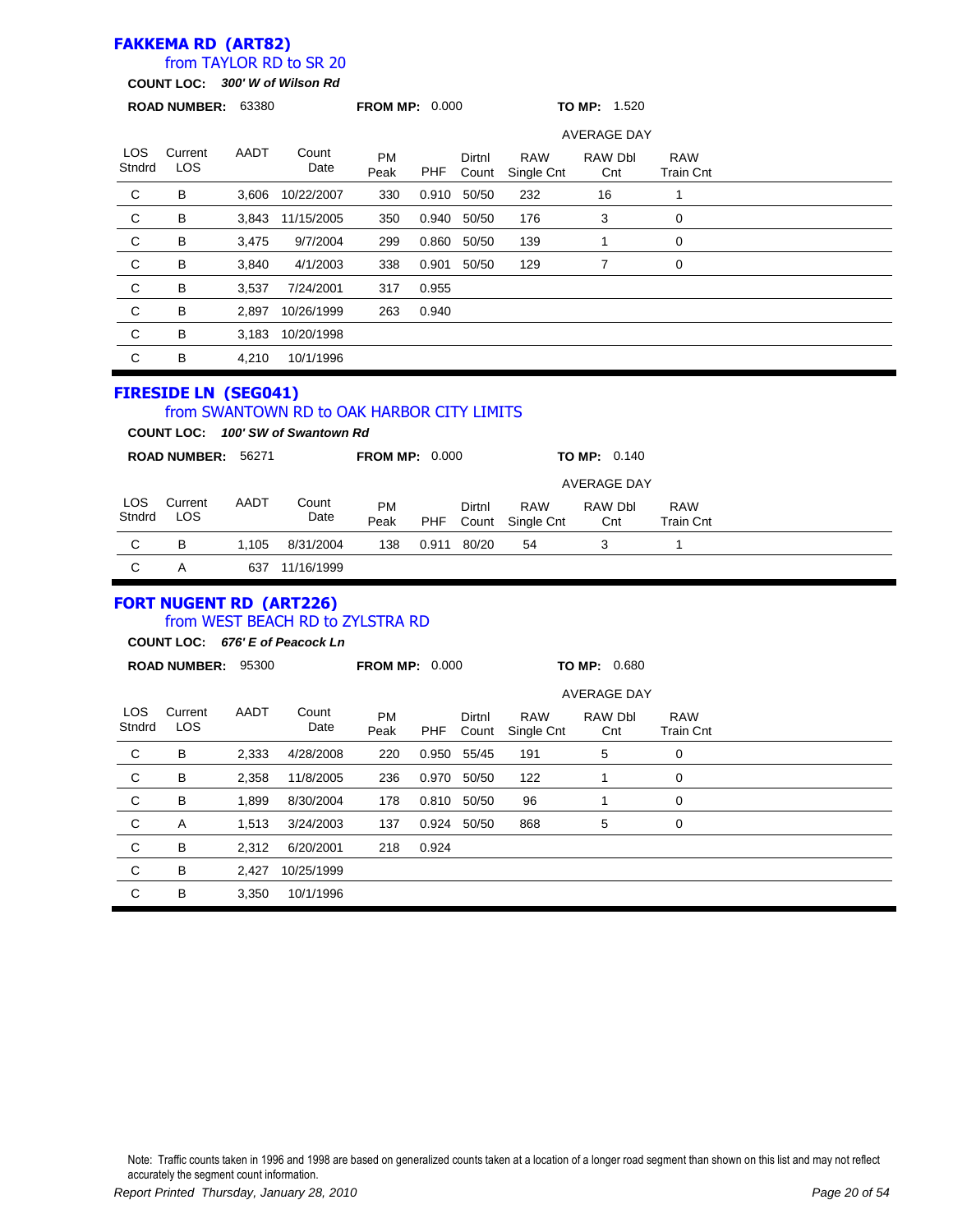# **FORT NUGENT RD (ART232)**

### from ZYLSTRA RD to BOON RD

**COUNT LOC:** *460' W of October Ln*

|                      |                                                                |       | <b>COUNTLOG.</b> Two is of october Lin                                    |                       |            |                 |                                |                     |                                |  |
|----------------------|----------------------------------------------------------------|-------|---------------------------------------------------------------------------|-----------------------|------------|-----------------|--------------------------------|---------------------|--------------------------------|--|
|                      | ROAD NUMBER: 95300                                             |       |                                                                           | <b>FROM MP: 0.680</b> |            |                 |                                | <b>TO MP: 1.460</b> |                                |  |
|                      |                                                                |       |                                                                           |                       |            |                 |                                | AVERAGE DAY         |                                |  |
| <b>LOS</b><br>Stndrd | Current<br>LOS                                                 | AADT  | Count<br>Date                                                             | <b>PM</b><br>Peak     | PHF        | Dirtnl<br>Count | <b>RAW</b><br>Single Cnt       | RAW Dbl<br>Cnt      | <b>RAW</b><br><b>Train Cnt</b> |  |
| C                    | В                                                              | 3,472 | 4/28/2008                                                                 | 316                   | 0.970      | 50/50           | 213                            | 13                  | 0                              |  |
| C                    | B                                                              | 2,419 | 11/8/2005                                                                 | 204                   | 0.930      | 60/40           | 223                            | 0                   | 0                              |  |
| $\mathsf C$          | В                                                              | 2,942 | 8/30/2004                                                                 | 268                   |            | 0.840 50/50     | 143                            | $\mathbf{1}$        | 0                              |  |
| C                    | В                                                              | 2,284 | 3/24/2003                                                                 | 214                   |            | 0.963 50/50     | 1499                           | 337                 | 1                              |  |
| C                    | В                                                              | 3,283 | 7/10/2001                                                                 | 307                   | 0.925      |                 |                                |                     |                                |  |
| C                    | B                                                              | 3,935 | 10/25/1999                                                                |                       |            |                 |                                |                     |                                |  |
| $\mathsf C$          | B                                                              | 3,350 | 10/1/1996                                                                 |                       |            |                 |                                |                     |                                |  |
|                      | <b>FORT NUGENT RD (ART238)</b><br>COUNT LOC: 647' E of Boon Rd |       | from BOON RD to OAK HARBOR CITY LIMITS                                    |                       |            |                 |                                |                     |                                |  |
|                      | ROAD NUMBER: 95300                                             |       |                                                                           | <b>FROM MP: 1.460</b> |            |                 |                                | <b>TO MP: 1.710</b> |                                |  |
|                      |                                                                |       |                                                                           |                       |            |                 |                                | AVERAGE DAY         |                                |  |
| <b>LOS</b><br>Stndrd | Current<br>LOS                                                 | AADT  | Count<br>Date                                                             | <b>PM</b><br>Peak     | <b>PHF</b> | Dirtnl<br>Count | <b>RAW</b><br>Single Cnt       | RAW Dbl<br>Cnt      | <b>RAW</b><br><b>Train Cnt</b> |  |
| C                    | C                                                              | 4,152 | 4/28/2008                                                                 | 387                   |            | 0.930 50/50     | 265                            | 21                  | $\mathbf 0$                    |  |
| C                    | C                                                              | 4,198 | 11/8/2005                                                                 | 401                   |            | 0.940 50/50     | 256                            | 2                   | 0                              |  |
| C                    | В                                                              | 3,564 | 8/30/2004                                                                 | 324                   |            | 0.880 50/50     | 188                            | $\mathbf{1}$        | 0                              |  |
| $\mathsf C$          | B                                                              | 3,969 | 8/21/2001                                                                 |                       |            |                 |                                |                     |                                |  |
| $\mathsf C$          | В                                                              | 4,037 | 10/25/1999                                                                |                       |            |                 |                                |                     |                                |  |
| $\mathsf C$          | B                                                              | 3,350 | 10/1/1996                                                                 |                       |            |                 |                                |                     |                                |  |
|                      | <b>FRENCH RD (ART508)</b>                                      |       | from BAILEY RD to SILLS RD<br>COUNT LOC: 1000' E of Maxwelton Rd/Sills Rd |                       |            |                 |                                |                     |                                |  |
|                      | ROAD NUMBER: 90130                                             |       |                                                                           | <b>FROM MP: 1.580</b> |            |                 |                                | TO MP: 1.980        |                                |  |
|                      |                                                                |       |                                                                           |                       |            |                 |                                | AVERAGE DAY         |                                |  |
| Stndrd               | LOS Current AADT<br>LOS                                        |       | Count<br>Date                                                             | <b>PM</b><br>Peak     | PHF        | Dirtnl          | <b>RAW</b><br>Count Single Cnt | RAW Dbl<br>Cnt      | <b>RAW</b><br><b>Train Cnt</b> |  |
| $\mathsf C$          | Α                                                              | 1,187 | 7/23/2001                                                                 |                       |            |                 |                                |                     |                                |  |
| $\mathsf C$          | A                                                              | 969   | 11/29/1999                                                                |                       |            |                 |                                |                     |                                |  |
| $\mathsf C$          | Α                                                              | 1,200 | 10/1/1996                                                                 |                       |            |                 |                                |                     |                                |  |
|                      | <b>FRENCH RD (ART514)</b>                                      |       | from CULTUS BAY RD to BAILEY RD<br>COUNT LOC: 1000' W of Cultus Bay Rd    |                       |            |                 |                                |                     |                                |  |
|                      | ROAD NUMBER: 90130                                             |       |                                                                           | <b>FROM MP: 0.000</b> |            |                 |                                | TO MP: 1.580        |                                |  |
|                      |                                                                |       |                                                                           |                       |            |                 |                                | <b>AVERAGE DAY</b>  |                                |  |
| LOS<br>Stndrd        | Current<br>LOS                                                 | AADT  | Count<br>Date                                                             | PM<br>Peak            | PHF        | Dirtnl<br>Count | <b>RAW</b><br>Single Cnt       | RAW Dbl<br>Cnt      | <b>RAW</b><br><b>Train Cnt</b> |  |
| $\mathsf C$          | Α                                                              | 798   | 8/1/2001                                                                  |                       |            |                 |                                |                     |                                |  |
| $\mathsf C$          | A                                                              | 727   | 11/29/1999                                                                |                       |            |                 |                                |                     |                                |  |
| $\mathbf C$          | A                                                              | 1,200 | 10/1/1996                                                                 |                       |            |                 |                                |                     |                                |  |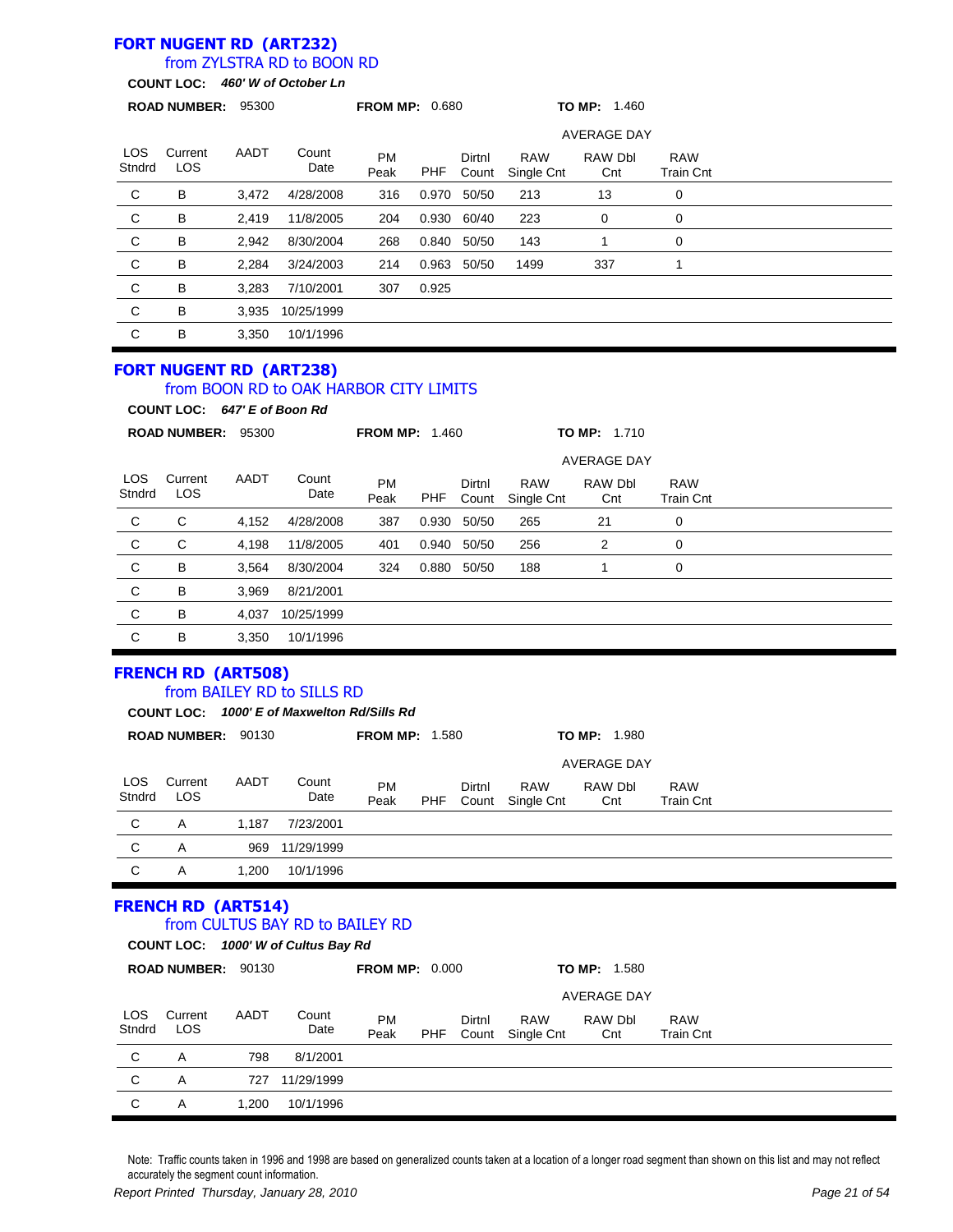### **FROSTAD RD (ART46)**

### from SR 20 to DIKE RD

**COUNT LOC:** *500' E of SR 20*

|                | <b>ROAD NUMBER:</b>   | 65140 |               | <b>FROM MP: 2.230</b> |            |                 |                          | <b>TO MP: 3.150</b> |                                |  |
|----------------|-----------------------|-------|---------------|-----------------------|------------|-----------------|--------------------------|---------------------|--------------------------------|--|
|                |                       |       |               |                       |            |                 |                          | <b>AVERAGE DAY</b>  |                                |  |
| LOS.<br>Stndrd | Current<br><b>LOS</b> | AADT  | Count<br>Date | <b>PM</b><br>Peak     | <b>PHF</b> | Dirtnl<br>Count | <b>RAW</b><br>Single Cnt | RAW Dbl<br>Cnt      | <b>RAW</b><br><b>Train Cnt</b> |  |
| $\mathbf C$    | B                     | 1,348 | 4/27/2009     | 127                   |            | 0.850 55/45     | 22                       | 0                   | 0                              |  |
| $\mathbf{C}$   | Α                     | 1,325 | 11/3/2008     | 133                   |            | 0.950 55/45     | 65                       | 2                   | 0                              |  |
| $\mathbf C$    | Α                     | 1,026 | 11/3/2008     | 100                   | 0.860      | 50/50           | 85                       | 5                   | 0                              |  |
| $\mathbf{C}$   | Α                     | 1,499 | 3/26/2007     | 131                   |            | 0.920 55/45     | 72                       | 6                   | 0                              |  |
| $\mathbf C$    | Α                     | 1,470 | 11/15/2005    | 134                   |            | 0.920 55/45     | 75                       | 0                   | 0                              |  |
| C              | A                     | 1,179 | 9/7/2004      | 118                   |            | 0.840 55/45     | 62                       | 0                   | 0                              |  |
| $\mathbf{C}$   | C                     | 1,699 | 7/24/2001     | 382                   | 0.796      |                 |                          |                     |                                |  |
| $\mathbf C$    | Α                     | 1,454 | 10/5/1999     |                       |            |                 |                          |                     |                                |  |
| C              | Α                     | 1,480 | 10/1/1996     |                       |            |                 |                          |                     |                                |  |
|                |                       |       |               |                       |            |                 |                          |                     |                                |  |

### **FROSTAD RD (ART52)**

### from TAYLOR RD to DIKE RD

**COUNT LOC:** *500' E of Dike Rd*

|                | 96030<br><b>ROAD NUMBER:</b> |       |               | <b>FROM MP: 6.800</b> |            |                 |                          | TO MP: 7.100       |                         |  |
|----------------|------------------------------|-------|---------------|-----------------------|------------|-----------------|--------------------------|--------------------|-------------------------|--|
|                |                              |       |               |                       |            |                 |                          | <b>AVERAGE DAY</b> |                         |  |
| LOS.<br>Stndrd | Current<br><b>LOS</b>        | AADT  | Count<br>Date | <b>PM</b><br>Peak     | <b>PHF</b> | Dirtnl<br>Count | <b>RAW</b><br>Single Cnt | RAW Dbl<br>Cnt     | <b>RAW</b><br>Train Cnt |  |
| C              | A                            | 1,049 | 4/27/2009     | 98                    | 0.870      | 50/50           | 17                       | 2                  | 0                       |  |
| C              | A                            | 1,074 | 3/26/2007     | 96                    | 0.890      | 50/50           | 35                       | 5                  | 0                       |  |
| $\mathsf{C}$   | Α                            | 1,065 | 11/15/2005    | 101                   | 0.870      | 50/50           | 48                       |                    | $\mathbf 0$             |  |
| $\mathsf{C}$   | Α                            | 1,046 | 8/2/2004      | 92                    | 0.820      | 50/50           | 49                       | 0                  | 0                       |  |
| $\mathsf{C}$   | B                            | 1,353 | 3/18/2003     | 311                   | 0.921      | 55/45           | 44                       | 4                  | 0                       |  |
| $\mathsf{C}$   | Α                            | 1,037 | 3/12/2002     | 91                    | 0.804      |                 |                          |                    |                         |  |
| C              | A                            | 1,128 | 7/24/2001     | 104                   | 0.839      |                 |                          |                    |                         |  |
| C              | A                            | 1,098 | 10/18/1999    |                       |            |                 |                          |                    |                         |  |
| C              | Α                            | 1,480 | 10/1/1996     |                       |            |                 |                          |                    |                         |  |

### **GLENDALE RD (SEG225)**

#### from HUMPHREY RD to HOLST RD

**COUNT LOC:** *200' E of Holst Rd / 50' W of Humphrey Rd*

|                    | 90070<br><b>ROAD NUMBER:</b> |      |               | <b>FROM MP: 0.000</b> |            |                 |                          | <b>TO MP: 0.870</b> |                         |  |  |
|--------------------|------------------------------|------|---------------|-----------------------|------------|-----------------|--------------------------|---------------------|-------------------------|--|--|
| <b>AVERAGE DAY</b> |                              |      |               |                       |            |                 |                          |                     |                         |  |  |
| LOS<br>Stndrd      | Current<br>LOS               | AADT | Count<br>Date | PM<br>Peak            | <b>PHF</b> | Dirtnl<br>Count | <b>RAW</b><br>Single Cnt | RAW Dbl<br>Cnt      | <b>RAW</b><br>Train Cnt |  |  |
| С                  | Α                            | 050  | 6/5/2001      | 4                     | 0.667      |                 |                          |                     |                         |  |  |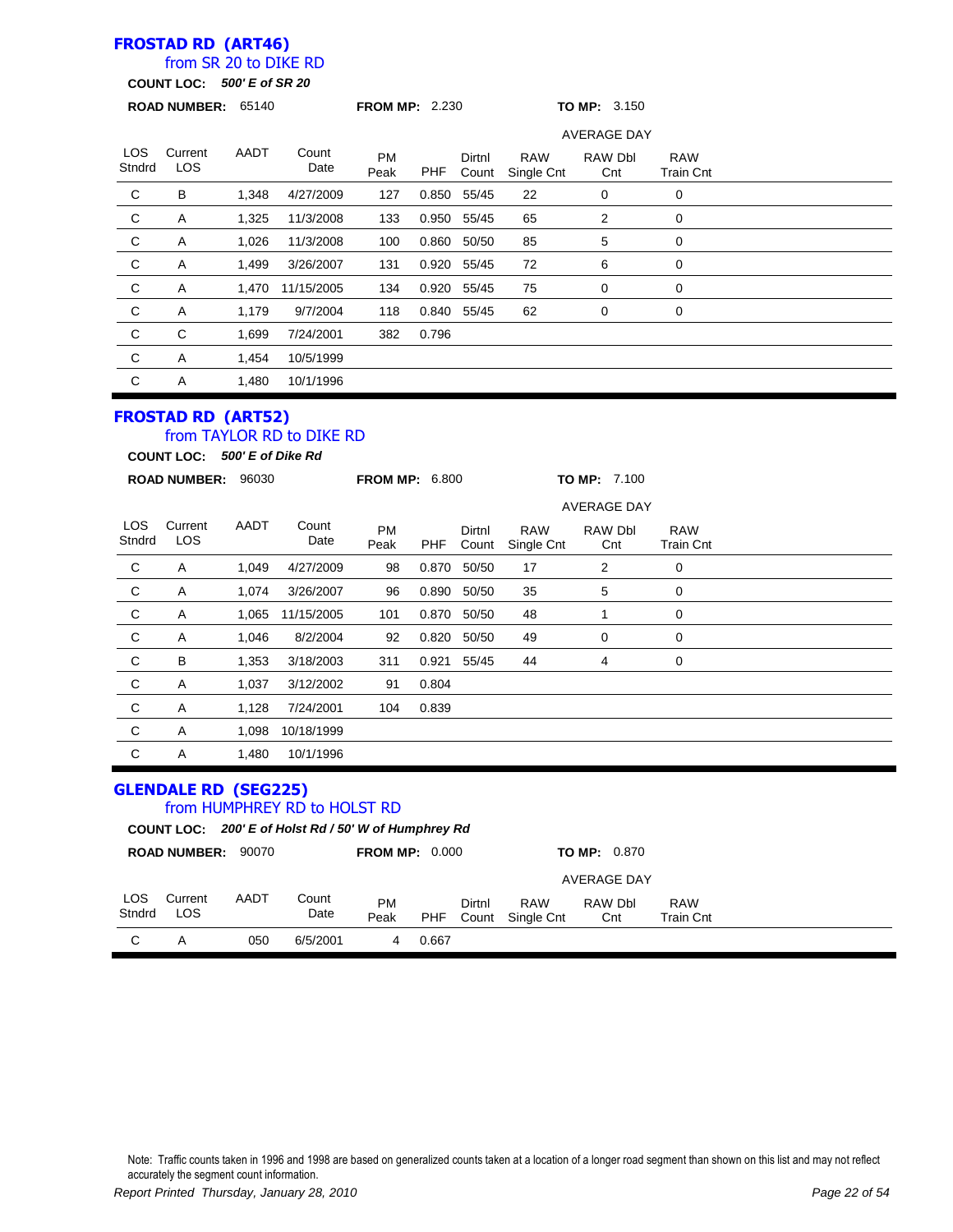|                      | <b>GLENDALE RD (TRN68)</b>     |        | from JEWETT RD to CULTUS BAY RD                                              |                       |       |                 |                          |                     |                                |  |
|----------------------|--------------------------------|--------|------------------------------------------------------------------------------|-----------------------|-------|-----------------|--------------------------|---------------------|--------------------------------|--|
|                      |                                |        | COUNT LOC: 500' E of Cultus Bay Rd                                           |                       |       |                 |                          |                     |                                |  |
|                      | ROAD NUMBER: 01660             |        |                                                                              | <b>FROM MP: 0.630</b> |       |                 |                          | <b>TO MP: 1.120</b> |                                |  |
|                      |                                |        |                                                                              |                       |       |                 |                          | <b>AVERAGE DAY</b>  |                                |  |
| <b>LOS</b>           | Current                        | AADT   | Count                                                                        | PM                    |       | Dirtnl          | <b>RAW</b>               | RAW Dbl             | <b>RAW</b>                     |  |
| Stndrd               | <b>LOS</b>                     |        | Date                                                                         | Peak                  | PHF   | Count           | Single Cnt               | Cnt                 | <b>Train Cnt</b>               |  |
| C                    | A                              | 209    | 8/21/2001                                                                    | 18                    | 0.643 |                 |                          |                     |                                |  |
| C                    | Α                              |        | 314 11/29/1999                                                               |                       |       |                 |                          |                     |                                |  |
| C                    | Α                              |        | 323 10/27/1998                                                               |                       |       |                 |                          |                     |                                |  |
|                      | <b>GOLDIE RD (ART160)</b>      |        |                                                                              |                       |       |                 |                          |                     |                                |  |
|                      |                                |        | from OAK HARBOR CITY LIMITS to AULT FIELD RD                                 |                       |       |                 |                          |                     |                                |  |
|                      |                                |        | COUNT LOC: 300' N of Technical Dr                                            |                       |       |                 |                          |                     |                                |  |
|                      | ROAD NUMBER: 95890             |        |                                                                              | <b>FROM MP: 1.230</b> |       |                 |                          | <b>TO MP: 1.970</b> |                                |  |
|                      |                                |        |                                                                              |                       |       |                 |                          | <b>AVERAGE DAY</b>  |                                |  |
| <b>LOS</b><br>Stndrd | Current<br>LOS                 | AADT   | Count<br>Date                                                                | PM<br>Peak            | PHF   | Dirtnl<br>Count | <b>RAW</b><br>Single Cnt | RAW Dbl<br>Cnt      | <b>RAW</b><br><b>Train Cnt</b> |  |
| Е                    | Е                              | 7,302  | 5/27/2008                                                                    | 761                   |       | 0.870 55/45     | 157                      | 32                  | 4                              |  |
| E                    | E                              | 8,969  | 11/8/2005                                                                    | 866                   | 0.900 | 55/45           | 532                      | 28                  | 0                              |  |
| Е                    | Е                              | 7,777  | 9/20/2004                                                                    | 766                   | 0.890 | 50/50           | 278                      | 1                   | 0                              |  |
| E                    | Е                              | 7,818  | 3/4/2003                                                                     | 827                   | 0.854 | 50/50           | 219                      | 13                  | 1                              |  |
| Е                    | D                              | 6,659  | 7/24/2001                                                                    | 715                   | 0.925 |                 |                          |                     |                                |  |
| E                    | Е                              | 8,564  | 10/6/1999                                                                    | 909                   | 0.765 |                 |                          |                     |                                |  |
| Е                    | Е                              | 8,793  | 10/6/1998                                                                    | 930                   | 0.820 |                 |                          |                     |                                |  |
| Е                    | Е                              | 11,150 | 10/1/1996                                                                    |                       |       |                 |                          |                     |                                |  |
|                      | <b>GOLDIE RD (NAS002)</b>      |        | from AULT FIELD RD to NAS Whidbey Gate<br>COUNT LOC: 200' N of Ault Field Rd |                       |       |                 |                          |                     |                                |  |
|                      | ROAD NUMBER: 58910             |        |                                                                              | <b>FROM MP: 0.000</b> |       |                 |                          | <b>TO MP: 0.170</b> |                                |  |
|                      |                                |        |                                                                              |                       |       |                 |                          | <b>AVERAGE DAY</b>  |                                |  |
| LOS<br>Stndrd        | Current<br>LOS                 | AADT   | Count<br>Date                                                                | PM<br>Peak            | PHF   | Dirtnl<br>Count | <b>RAW</b><br>Single Cnt | RAW Dbl<br>Cnt      | <b>RAW</b><br><b>Train Cnt</b> |  |
| $\mathsf E$          | D                              | 5,389  | 3/4/2003                                                                     | 552                   | 0.882 | 55/45           | 341                      | 22                  | 1                              |  |
| Е                    | $\mathsf C$                    | 2,705  | 7/24/2001                                                                    | 296                   | 0.937 |                 |                          |                     |                                |  |
| Е                    | D                              | 7,595  | 10/25/1999                                                                   | 761                   | 0.838 |                 |                          |                     |                                |  |
|                      | <b>GOLF COURSE RD (ART184)</b> |        | from CROSBY RD to CLOVER VALLEY RD<br>COUNT LOC: 500' N of Crosby Rd         |                       |       |                 |                          |                     |                                |  |
|                      | ROAD NUMBER: 95030             |        |                                                                              | <b>FROM MP: 7.670</b> |       |                 |                          | <b>TO MP: 8.690</b> |                                |  |
|                      |                                |        |                                                                              |                       |       |                 |                          | <b>AVERAGE DAY</b>  |                                |  |
| LOS<br>Stndrd        | Current<br>LOS                 | AADT   | Count<br>Date                                                                | PM<br>Peak            | PHF   | Dirtnl<br>Count | <b>RAW</b><br>Single Cnt | RAW Dbl<br>Cnt      | <b>RAW</b><br><b>Train Cnt</b> |  |
| C                    | B                              | 1,573  | 8/31/2004                                                                    | 160                   | 0.967 | 50/50           | 85                       | 19                  | $\overline{7}$                 |  |
| $\mathsf C$          | B                              | 1,855  | 3/12/2002                                                                    |                       |       |                 |                          |                     |                                |  |
| $\mathsf C$          | B                              | 1,943  | 7/9/2001                                                                     |                       |       |                 |                          |                     |                                |  |
| $\mathsf C$          | B                              | 2,307  | 10/18/1999                                                                   |                       |       |                 |                          |                     |                                |  |
| $\mathsf C$          | A                              | 1,540  | 10/1/1996                                                                    |                       |       |                 |                          |                     |                                |  |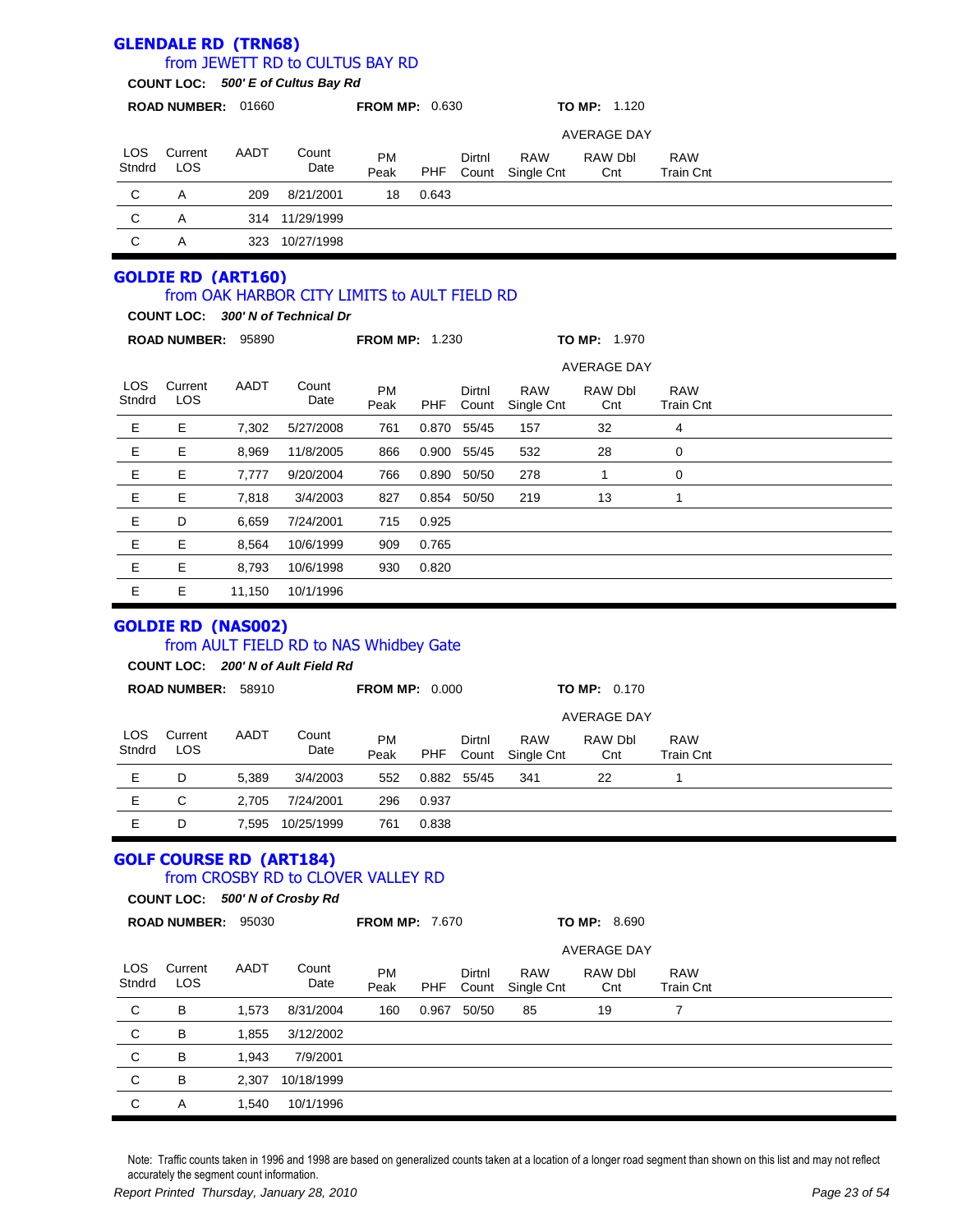### **GOOD RD (ART550)**

### from SR 532 to UTSALADY RD

**COUNT LOC:** *750' N of SR 532*

|                      | <b>000N LOO.</b>                                           |       |                                   |                       |            |                 |                          |                               |                                |  |
|----------------------|------------------------------------------------------------|-------|-----------------------------------|-----------------------|------------|-----------------|--------------------------|-------------------------------|--------------------------------|--|
|                      | ROAD NUMBER: 98300                                         |       |                                   | <b>FROM MP: 0.000</b> |            |                 |                          | TO MP: 1.120                  |                                |  |
|                      |                                                            |       |                                   |                       |            |                 |                          | <b>AVERAGE DAY</b>            |                                |  |
| LOS<br>Stndrd        | Current<br>LOS                                             | AADT  | Count<br>Date                     | <b>PM</b><br>Peak     | <b>PHF</b> | Dirtnl<br>Count | <b>RAW</b><br>Single Cnt | RAW Dbl<br>Cnt                | <b>RAW</b><br><b>Train Cnt</b> |  |
| $\mathbf C$          | A                                                          | 1,262 | 11/2/2007                         | 126                   |            | 0.890 55/45     | 82                       | 11                            |                                |  |
| $\mathbf C$          | B                                                          | 1,185 | 11/1/2004                         | 108                   |            | 0.690 55/45     | 79                       | 0                             | 0                              |  |
| $\mathsf{C}$         | Α                                                          | 1,014 | 6/26/2001                         |                       |            |                 |                          |                               |                                |  |
| C                    | A                                                          | 1,536 | 10/29/1999                        |                       |            |                 |                          |                               |                                |  |
| $\mathbf C$          | Α                                                          | 730   | 10/1/1996                         |                       |            |                 |                          |                               |                                |  |
|                      | <b>HALSEY DR (TRN20)</b><br>COUNT LOC: 100' N of Byrd Dr   |       | from BYRD DR to PERRY DR          |                       |            |                 |                          |                               |                                |  |
|                      | ROAD NUMBER: 43100                                         |       |                                   | <b>FROM MP: 0.250</b> |            |                 |                          | TO MP: 0.830                  |                                |  |
|                      |                                                            |       |                                   |                       |            |                 |                          | <b>AVERAGE DAY</b>            |                                |  |
| <b>LOS</b><br>Stndrd | Current<br>LOS                                             | AADT  | Count<br>Date                     | <b>PM</b><br>Peak     | PHF        | Dirtnl<br>Count | <b>RAW</b><br>Single Cnt | RAW Dbl<br>Cnt                | <b>RAW</b><br><b>Train Cnt</b> |  |
| $\mathbf C$          | A                                                          | 379   | 11/30/2004                        | 40                    |            | 0.864 50/50     | 18                       | 1                             | 0                              |  |
| $\mathsf{C}$         | A                                                          | 356   | 4/14/2003                         |                       |            | 50/50           |                          |                               |                                |  |
| C                    | Α                                                          | 564   | 8/7/2001                          |                       |            |                 |                          |                               |                                |  |
| C                    | A                                                          | 494   | 11/1/1999                         |                       |            |                 |                          |                               |                                |  |
| C                    | A                                                          |       | 478 10/20/1998                    |                       |            |                 |                          |                               |                                |  |
|                      | <b>HARBOR AVE (ART370)</b><br>COUNT LOC: 500' S of Main St |       | from SR 525 to MAIN ST (FREELAND) |                       |            |                 |                          |                               |                                |  |
|                      | ROAD NUMBER: 25950                                         |       |                                   | <b>FROM MP: 0.000</b> |            |                 |                          | TO MP: 0.140                  |                                |  |
| LOS                  | Current                                                    | AADT  | Count                             | <b>PM</b>             |            | Dirtnl          | R A W                    | <b>AVERAGE DAY</b><br>RAW DHI | R AW                           |  |

| Stndrd | <b>LOS</b> |       | Date       | <b>PIVI</b><br>Peak | <b>PHF</b> | PIRNI<br>Count | <b>KAVV</b><br>Single Cnt | <b>RAW DDI</b><br>Cnt | <b>RAVV</b><br><b>Train Cnt</b> |  |  |
|--------|------------|-------|------------|---------------------|------------|----------------|---------------------------|-----------------------|---------------------------------|--|--|
| D      | С          | 3,349 | 4/3/2009   | 343                 |            | 0.910 60/40    | 107                       | 2                     |                                 |  |  |
| D      | С          | 3,173 | 10/14/2005 | 322                 |            | 0.820 55/45    | 220                       | 123                   | 0                               |  |  |
| D      | С          | 3.061 | 10/11/2004 | 308                 | 0.810      | 50/50          | 173                       |                       | 0                               |  |  |
| D      | В          | 2.845 | 4/29/2003  | 288                 |            | 0.938 50/50    | 131                       | 3                     |                                 |  |  |
| D      | В          | 2,232 | 9/11/2001  | 235                 | 0.904      |                |                           |                       |                                 |  |  |
| D      | В          | 3.237 | 8/22/2000  |                     |            |                |                           |                       |                                 |  |  |
| D      | B          | 2.827 | 10/26/1999 | 288                 | 1.000      |                |                           |                       |                                 |  |  |
| D      | в          | 2.740 | 10/1/1996  |                     |            |                |                           |                       |                                 |  |  |

### **HARBOR AVE (SEG073)** from MAIN ST (FREELAND) to LAYTON RD

|                      | COUNT LOC: 100' N of Main St |       |               |                       |     |                 |                          |                     |                                |  |
|----------------------|------------------------------|-------|---------------|-----------------------|-----|-----------------|--------------------------|---------------------|--------------------------------|--|
|                      | <b>ROAD NUMBER:</b>          | 25950 |               | <b>FROM MP: 0.140</b> |     |                 |                          | <b>TO MP:</b> 0.270 |                                |  |
|                      |                              |       |               |                       |     |                 |                          | AVERAGE DAY         |                                |  |
| <b>LOS</b><br>Stndrd | Current<br>LOS               | AADT  | Count<br>Date | <b>PM</b><br>Peak     | PHF | Dirtnl<br>Count | <b>RAW</b><br>Single Cnt | RAW Dbl<br>Cnt      | <b>RAW</b><br><b>Train Cnt</b> |  |
| С                    | в                            | 1.635 | 11/16/1999    |                       |     |                 |                          |                     |                                |  |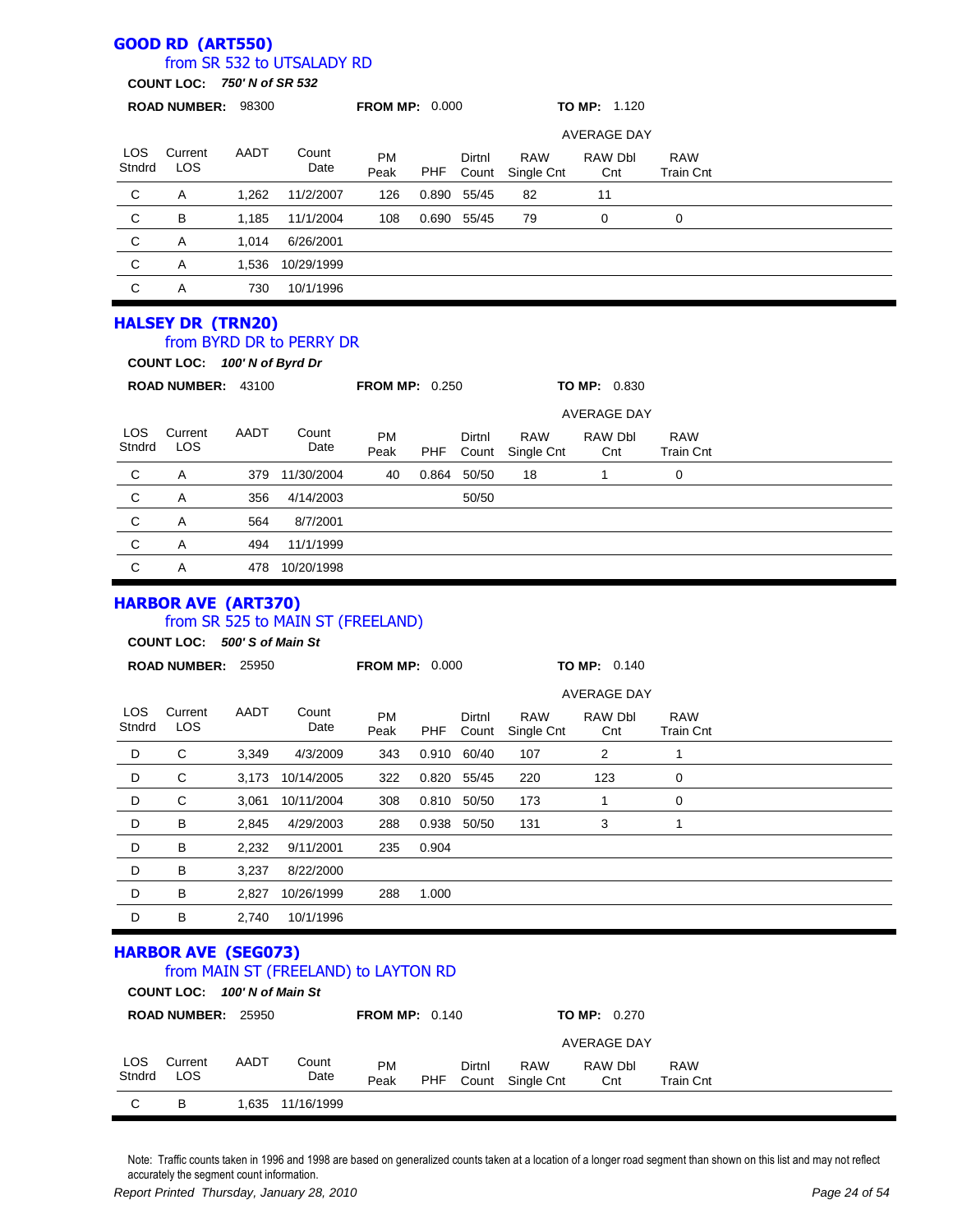|                      |                                                            |       | from SR 20 to ZYLSTRA RD                             |                       |            |                 |                          |                       |                                |  |
|----------------------|------------------------------------------------------------|-------|------------------------------------------------------|-----------------------|------------|-----------------|--------------------------|-----------------------|--------------------------------|--|
|                      |                                                            |       | COUNT LOC: between first and second curve from SR 20 |                       |            |                 |                          |                       |                                |  |
|                      | ROAD NUMBER: 51700                                         |       |                                                      | <b>FROM MP: 0.000</b> |            |                 |                          | TO MP: 1.410          |                                |  |
|                      |                                                            |       |                                                      |                       |            |                 |                          | <b>AVERAGE DAY</b>    |                                |  |
| <b>LOS</b><br>Stndrd | Current<br><b>LOS</b>                                      | AADT  | Count<br>Date                                        | <b>PM</b><br>Peak     | <b>PHF</b> | Dirtnl<br>Count | <b>RAW</b><br>Single Cnt | RAW Dbl<br>Cnt        | <b>RAW</b><br><b>Train Cnt</b> |  |
| $\mathbf C$          | A                                                          | 386   | 9/27/2004                                            | 37                    | 0.769      | 50/50           | 35                       | $\mathbf{1}$          | 0                              |  |
| $\mathsf C$          | A                                                          | 397   | 9/18/2001                                            | 43                    | 0.896      |                 |                          |                       |                                |  |
|                      | <b>HELLER RD (ART172)</b><br>COUNT LOC: 200' N of Yates Rd |       | from OAK HARBOR CITY LIMITS to CLOVER VALLEY RD      | <b>FROM MP: 1.360</b> |            |                 |                          | <b>TO MP: 2.670</b>   |                                |  |
|                      |                                                            |       |                                                      |                       |            |                 |                          |                       |                                |  |
|                      | ROAD NUMBER: 95650                                         |       |                                                      |                       |            |                 |                          |                       |                                |  |
|                      |                                                            |       |                                                      |                       |            |                 |                          | <b>AVERAGE DAY</b>    |                                |  |
| <b>LOS</b><br>Stndrd | Current<br><b>LOS</b>                                      | AADT  | Count<br>Date                                        | <b>PM</b><br>Peak     | <b>PHF</b> | Dirtnl<br>Count | <b>RAW</b><br>Single Cnt | <b>RAW Dbl</b><br>Cnt | <b>RAW</b><br><b>Train Cnt</b> |  |
| D                    | D                                                          | 6,427 | 4/28/2008                                            | 735                   | 0.830      | 50/50           | 224                      | 20                    | $\mathbf{1}$                   |  |
| D                    | D                                                          | 7,608 | 11/8/2005                                            | 779                   | 0.860      | 50/50           | 1799                     | 27                    | 6                              |  |
| D                    | D                                                          | 6,939 | 9/20/2004                                            | 742                   |            | 0.800 50/50     | 353                      | 6                     | 0                              |  |
| D                    | D                                                          | 7,982 | 3/4/2003                                             | 809                   |            | 0.853 50/50     | 225                      | 43                    | 6                              |  |
| D                    | C                                                          | 7.794 | 7/9/2001                                             |                       |            |                 |                          |                       |                                |  |
| D                    | D                                                          | 7.673 | 10/19/1999                                           | 764                   | 0.838      |                 |                          |                       |                                |  |
| D                    | D                                                          | 7,387 | 10/6/1999                                            | 741                   | 0.854      |                 |                          |                       |                                |  |
| D                    | D                                                          | 7,901 | 10/6/1998                                            | 740                   | 0.960      |                 |                          |                       |                                |  |

#### **HENNI RD (SEG009)**

**HASTIE LAKE RD (SEG046)**

### from VANDERWELL RD to IMPERIAL LN

**COUNT LOC:** *B/W Vanderwell Rd and Imperial Ln*

|                | <b>ROAD NUMBER:</b>   | 67440 |               | <b>FROM MP: 0.710</b> |       |                 |                          | <b>TO MP: 0.950</b> |                                |  |
|----------------|-----------------------|-------|---------------|-----------------------|-------|-----------------|--------------------------|---------------------|--------------------------------|--|
|                |                       |       |               |                       |       |                 |                          | <b>AVERAGE DAY</b>  |                                |  |
| LOS.<br>Stndrd | Current<br><b>LOS</b> | AADT  | Count<br>Date | <b>PM</b><br>Peak     | PHF   | Dirtnl<br>Count | <b>RAW</b><br>Single Cnt | RAW Dbl<br>Cnt      | <b>RAW</b><br><b>Train Cnt</b> |  |
| C              | Α                     | 447   | 10/22/2007    | 46                    | 0.840 | 50/50           | 53                       | 36                  | 32                             |  |
| C              | A                     | 454   | 11/8/2005     | 38                    | 0.820 | 50/50           | 40                       | 14                  | 0                              |  |
| C              | A                     | 528   | 8/23/2004     | 43                    | 0.750 | 50/50           | 172                      | 23                  | 0                              |  |
| $\mathbf C$    | A                     | 475   | 3/18/2003     | 41                    |       | 0.833 50/50     | 24                       | 14                  | 2                              |  |
| C              | Α                     | 460   | 8/1/2001      | 45                    | 0.804 |                 |                          |                     |                                |  |
| C              | A                     | 425   | 8/29/2000     |                       |       |                 |                          |                     |                                |  |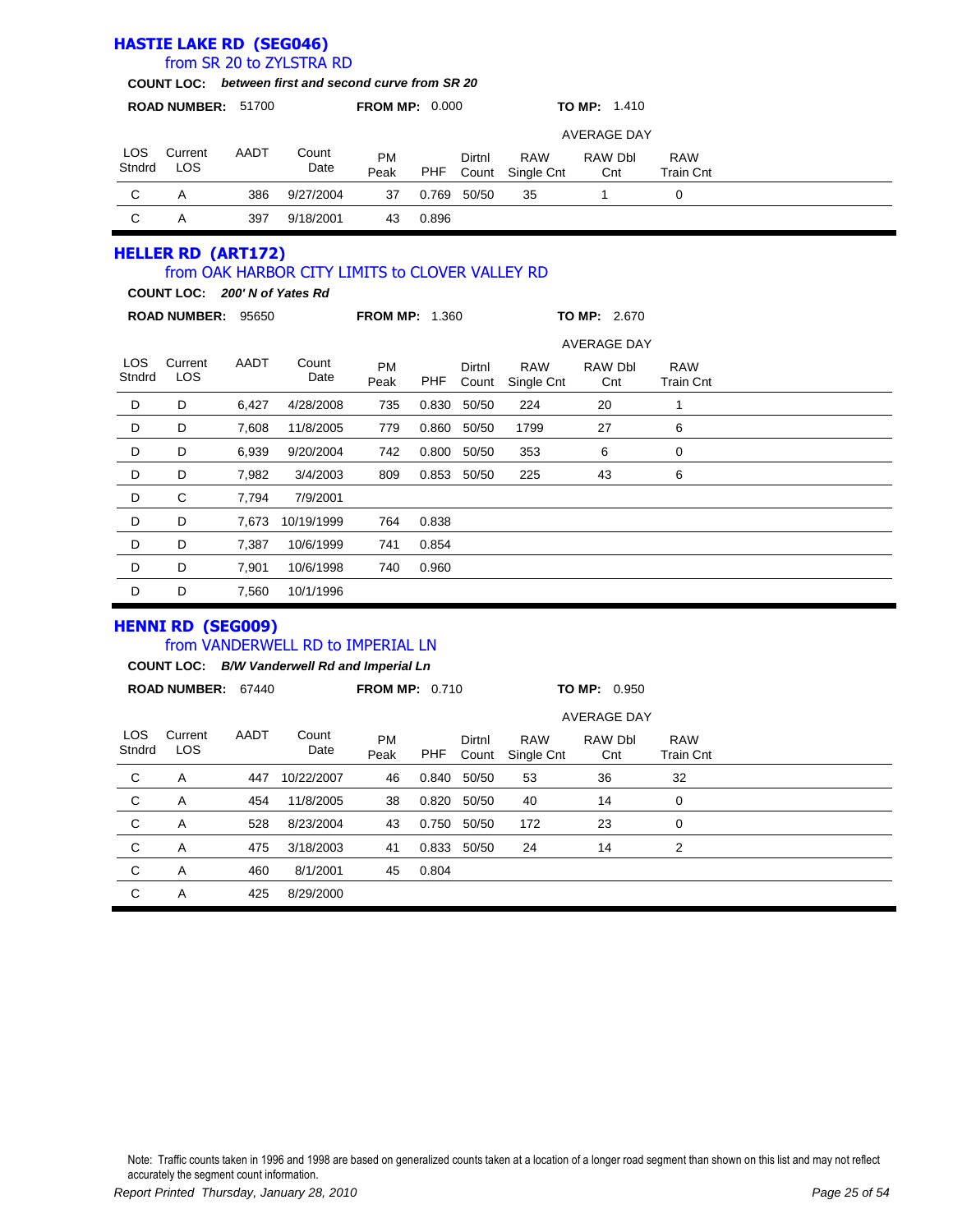### **HOFFMAN RD (SEG013)**

## from SR 20 to SLEEPER RD

**COUNT LOC:** *500' NW of SR 20*

|                | <b>ROAD NUMBER:</b>       | 65140 |                                                                                                   | <b>FROM MP: 0.000</b> |       |                 |                          | TO MP: 0.630       |                                |  |
|----------------|---------------------------|-------|---------------------------------------------------------------------------------------------------|-----------------------|-------|-----------------|--------------------------|--------------------|--------------------------------|--|
|                |                           |       |                                                                                                   |                       |       |                 |                          | <b>AVERAGE DAY</b> |                                |  |
| LOS.<br>Stndrd | Current<br><b>LOS</b>     | AADT  | Count<br>Date                                                                                     | <b>PM</b><br>Peak     | PHF   | Dirtnl<br>Count | <b>RAW</b><br>Single Cnt | RAW Dbl<br>Cnt     | <b>RAW</b><br><b>Train Cnt</b> |  |
| C              | Α                         | 208   | 4/27/2009                                                                                         | 23                    | 0.910 | 50/50           | 18                       | 2                  | 0                              |  |
| C              | Α                         | 255   | 11/17/2008                                                                                        | 26                    |       | 0.840 50/50     | 94                       | 3                  | 2                              |  |
| $\mathsf{C}$   | A                         | 148   | 11/3/2006                                                                                         | 18                    | 0.708 | 50/50           | 12                       | 0                  | $\mathbf 0$                    |  |
| $\mathsf{C}$   | B                         | 762   | 9/7/2004                                                                                          | 82                    | 0.790 | 50/50           | 425                      | 17                 | 0                              |  |
| C              | A                         | 228   | 4/1/2003                                                                                          | 23                    | 0.958 | 50/50           | 9                        | 2                  | 1                              |  |
| C              | A                         | 750   | 3/18/2003                                                                                         | 75                    | 0.961 | 50/50           | 41                       | 13                 | 4                              |  |
| C              | A                         | 320   | 8/1/2001                                                                                          | 41                    | 0.788 |                 |                          |                    |                                |  |
|                |                           |       | <b>HONEYMOON BAY RD (SEG242)</b><br>from CLASSIC RD to SR 525<br>COUNT LOC: 500' S of Bercot Road |                       |       |                 |                          |                    |                                |  |
|                | <b>ROAD NUMBER: 30150</b> |       |                                                                                                   | <b>FROM MP: 4.650</b> |       |                 |                          | TO MP: 5.380       |                                |  |

|               |                |       |               |            |       |                 |                          | <b>AVERAGE DAY</b> |                                |  |
|---------------|----------------|-------|---------------|------------|-------|-----------------|--------------------------|--------------------|--------------------------------|--|
| LOS<br>Stndrd | Current<br>LOS | AADT  | Count<br>Date | PM<br>Peak | PHF   | Dirtnl<br>Count | <b>RAW</b><br>Single Cnt | RAW Dbl<br>Cnt     | <b>RAW</b><br><b>Train Cnt</b> |  |
| C             | в              | 2.220 | 3/27/2009     | 199        | 0.900 | 55/45           | 151                      | 5                  |                                |  |
| C             | в              | 2.540 | 10/19/2006    | 211        | 0.850 | 55/45           | 159                      | 18                 |                                |  |
| C             | A              | 374   | 6/10/2004     | 36         | 0.610 | 70/30           | 2                        |                    |                                |  |

#### **HOUSTON RD (ART304)** from SR 525 to NORTH BLUFF RD

#### **COUNT LOC:** *500' E of SR 525*

|               | ROAD NUMBER: 33670 |      |               | <b>FROM MP: 0.000</b> |            |                 |                          | TO MP: 0.520       |                                |  |  |
|---------------|--------------------|------|---------------|-----------------------|------------|-----------------|--------------------------|--------------------|--------------------------------|--|--|
|               |                    |      |               |                       |            |                 |                          | <b>AVERAGE DAY</b> |                                |  |  |
| LOS<br>Stndrd | Current<br>LOS     | AADT | Count<br>Date | <b>PM</b><br>Peak     | <b>PHF</b> | Dirtnl<br>Count | <b>RAW</b><br>Single Cnt | RAW Dbl<br>Cnt     | <b>RAW</b><br><b>Train Cnt</b> |  |  |
| C             | Α                  | 290  | 3/27/2009     | 30                    | 0.980      | 50/50           | 19                       | 0                  | 0                              |  |  |
| C             | A                  | 239  | 10/27/2006    | 29                    | 0.830      | 50/50           | 43                       | 9                  | 5                              |  |  |
| C             | A                  | 241  | 10/11/2004    | 25                    | 0.781      | 50/50           | 8                        | 2                  | 0                              |  |  |
| C             | A                  | 283  | 8/14/2001     | 31                    | 0.775      |                 |                          |                    |                                |  |  |
| C             | Α                  | 301  | 11/15/1999    |                       |            |                 |                          |                    |                                |  |  |
| C             | A                  | 230  | 10/1/1996     |                       |            |                 |                          |                    |                                |  |  |

#### **HOWARD RD (TRN44)** from SR 525 to BAYVIEW RD

|                | COUNT LOC: 500' E of Bayview Rd |                     |  |
|----------------|---------------------------------|---------------------|--|
| $\overline{a}$ |                                 | $FRAH H R A \wedge$ |  |

|               | <b>ROAD NUMBER:</b> | 09320 |               | <b>FROM MP: 0.000</b> |       | <b>TO MP: 0.200</b> |                          |                    |                                |  |  |
|---------------|---------------------|-------|---------------|-----------------------|-------|---------------------|--------------------------|--------------------|--------------------------------|--|--|
|               |                     |       |               |                       |       |                     |                          | <b>AVERAGE DAY</b> |                                |  |  |
| LOS<br>Stndrd | Current<br>LOS      | AADT  | Count<br>Date | <b>PM</b><br>Peak     | PHF   | Dirtnl<br>Count     | <b>RAW</b><br>Single Cnt | RAW Dbl<br>Cnt     | <b>RAW</b><br><b>Train Cnt</b> |  |  |
| C             | Α                   | 1,304 | 10/25/2004    | 115                   | 0.958 | 50/50               | 90                       | 4                  | 0                              |  |  |
| C             | Α                   | 1.613 | 8/1/2001      |                       |       |                     |                          |                    |                                |  |  |
| C             | В                   | 1.854 | 12/6/1999     |                       |       |                     |                          |                    |                                |  |  |
| С             | в                   | 1.718 | 11/9/1998     |                       |       |                     |                          |                    |                                |  |  |

Note: Traffic counts taken in 1996 and 1998 are based on generalized counts taken at a location of a longer road segment than shown on this list and may not reflect accurately the segment count information.

*Report Printed Thursday, January 28, 2010 Page 26 of 54*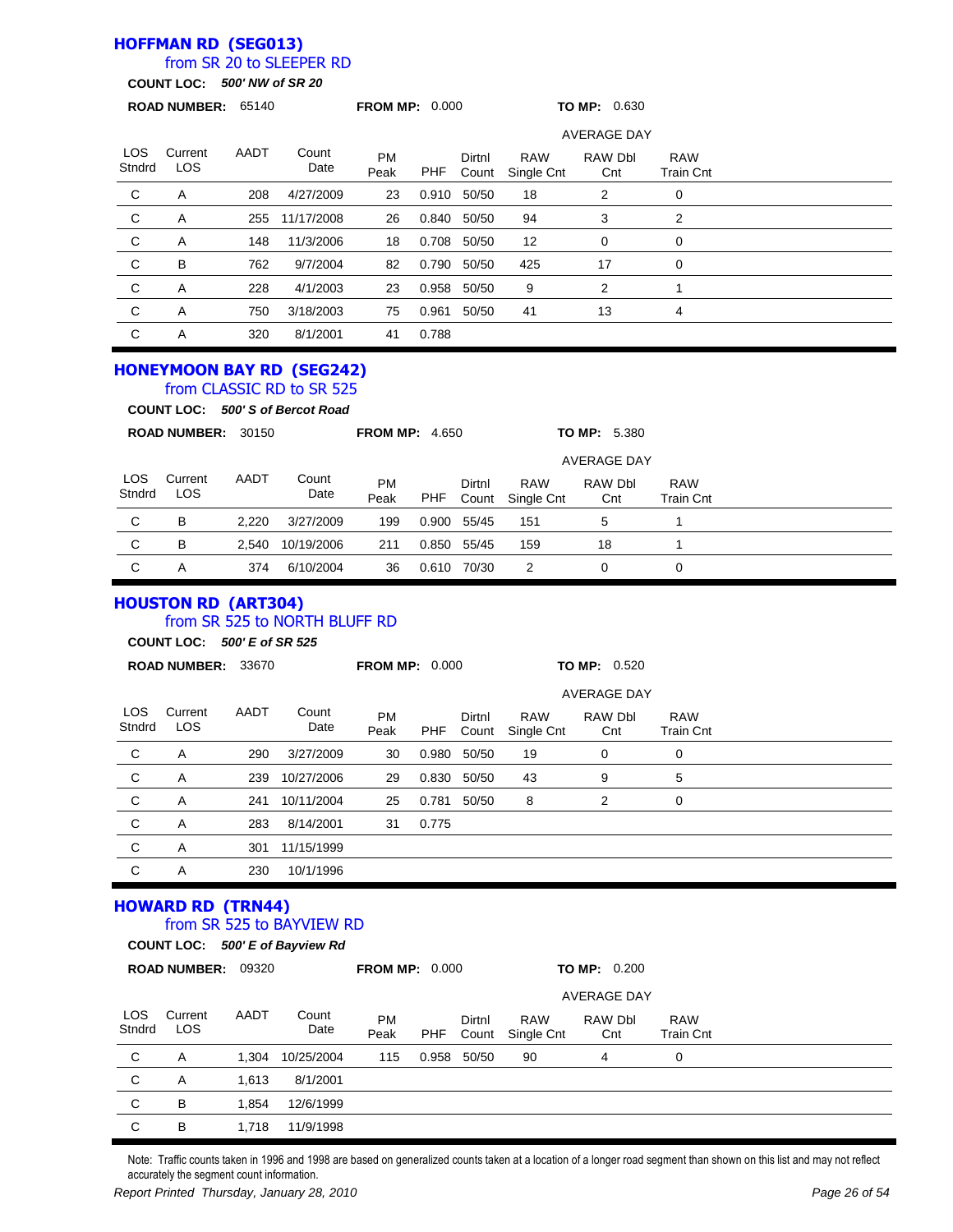# **IMPERIAL LN (SEG035)**

## from JONES RD to HENNI RD

**COUNT LOC:** *500' N of Jones Rd*

|                      | <b>ROAD NUMBER:</b> | 67050 |               | <b>FROM MP: 0.000</b> |       |                 |                          | <b>TO MP: 0.250</b> |                         |  |
|----------------------|---------------------|-------|---------------|-----------------------|-------|-----------------|--------------------------|---------------------|-------------------------|--|
|                      |                     |       |               |                       |       |                 |                          | <b>AVERAGE DAY</b>  |                         |  |
| <b>LOS</b><br>Stndrd | Current<br>LOS      | AADT  | Count<br>Date | <b>PM</b><br>Peak     | PHF   | Dirtnl<br>Count | <b>RAW</b><br>Single Cnt | RAW Dbl<br>Cnt      | <b>RAW</b><br>Train Cnt |  |
| C                    | Α                   | 781   | 8/31/2004     | 61                    | 0.895 | 50/50           | 95                       | 20                  |                         |  |
| C                    | Α                   | 812   | 8/1/2001      | 66                    | 0.868 |                 |                          |                     |                         |  |
| C                    | A                   | 750   | 8/29/2000     |                       |       |                 |                          |                     |                         |  |
| C                    | A                   | 711   | 11/16/1999    |                       |       |                 |                          |                     |                         |  |

# **JEWETT RD (TRN72)**

### from CULTUS BAY RD to GLENDALE RD

|               |                     |       | COUNT LOC: 500'S of Glendale Rd |                       |            |                 |                          |                       |                                |  |  |
|---------------|---------------------|-------|---------------------------------|-----------------------|------------|-----------------|--------------------------|-----------------------|--------------------------------|--|--|
|               | <b>ROAD NUMBER:</b> | 01550 |                                 | <b>FROM MP: 0.000</b> |            |                 |                          | <b>TO MP:</b> $0.790$ |                                |  |  |
|               |                     |       |                                 |                       |            |                 |                          | <b>AVERAGE DAY</b>    |                                |  |  |
| LOS<br>Stndrd | Current<br>LOS      | AADT  | Count<br>Date                   | <b>PM</b><br>Peak     | <b>PHF</b> | Dirtnl<br>Count | <b>RAW</b><br>Single Cnt | RAW Dbl<br>Cnt        | <b>RAW</b><br><b>Train Cnt</b> |  |  |
| C             | A                   | 197   | 8/21/2001                       | 17                    | 0.607      |                 |                          |                       |                                |  |  |
| C             | Α                   | 291   | 10/27/1998                      |                       |            |                 |                          |                       |                                |  |  |

#### **JONES RD (ART28)** from KOONTZ RD to TROXELL RD

#### **COUNT LOC:** *500' N of Koontz Rd*

|                      | <b>ROAD NUMBER:</b> | 96030 |               | <b>FROM MP: 10.030</b> |       |                 |                          | <b>TO MP: 11.260</b> |                         |  |  |
|----------------------|---------------------|-------|---------------|------------------------|-------|-----------------|--------------------------|----------------------|-------------------------|--|--|
|                      |                     |       |               |                        |       |                 |                          | <b>AVERAGE DAY</b>   |                         |  |  |
| <b>LOS</b><br>Stndrd | Current<br>LOS      | AADT  | Count<br>Date | <b>PM</b><br>Peak      | PHF   | Dirtnl<br>Count | <b>RAW</b><br>Single Cnt | RAW Dbl<br>Cnt       | <b>RAW</b><br>Train Cnt |  |  |
| C                    | Α                   | 300   | 8/17/2004     | 27                     | 0.750 | 50/50           | 21                       | 2                    | 0                       |  |  |
| C                    | Α                   | 289   | 7/24/2001     | 28                     | 0.700 |                 |                          |                      |                         |  |  |
| C                    | A                   | 292   | 7/16/2001     |                        |       |                 |                          |                      |                         |  |  |
| C                    | A                   | 324   | 10/11/1999    |                        |       |                 |                          |                      |                         |  |  |
| C                    | Α                   | 1,230 | 10/1/1996     |                        |       |                 |                          |                      |                         |  |  |

#### **JONES RD (ART34)**

#### from DIKE RD to KOONTZ RD

**COUNT LOC:** *1500' N of Henni Rd*

|               | <b>ROAD NUMBER:</b> | 96030 |               | <b>FROM MP: 7.840</b> |       |                 |                          | <b>TO MP: 10.030</b> |                         |  |  |
|---------------|---------------------|-------|---------------|-----------------------|-------|-----------------|--------------------------|----------------------|-------------------------|--|--|
|               |                     |       |               |                       |       |                 | <b>AVERAGE DAY</b>       |                      |                         |  |  |
| LOS<br>Stndrd | Current<br>LOS      | AADT  | Count<br>Date | <b>PM</b><br>Peak     | PHF   | Dirtnl<br>Count | <b>RAW</b><br>Single Cnt | RAW Dbl<br>Cnt       | <b>RAW</b><br>Train Cnt |  |  |
| C             | A                   | 737   | 8/17/2004     | 63                    | 0.875 | 50/50           | 51                       | 5                    | 1                       |  |  |
| C             | Α                   | 882   | 8/21/2001     |                       |       |                 |                          |                      |                         |  |  |
| C             | A                   | 787   | 10/11/1999    |                       |       |                 |                          |                      |                         |  |  |
| C             | A                   | 1.230 | 10/1/1996     |                       |       |                 |                          |                      |                         |  |  |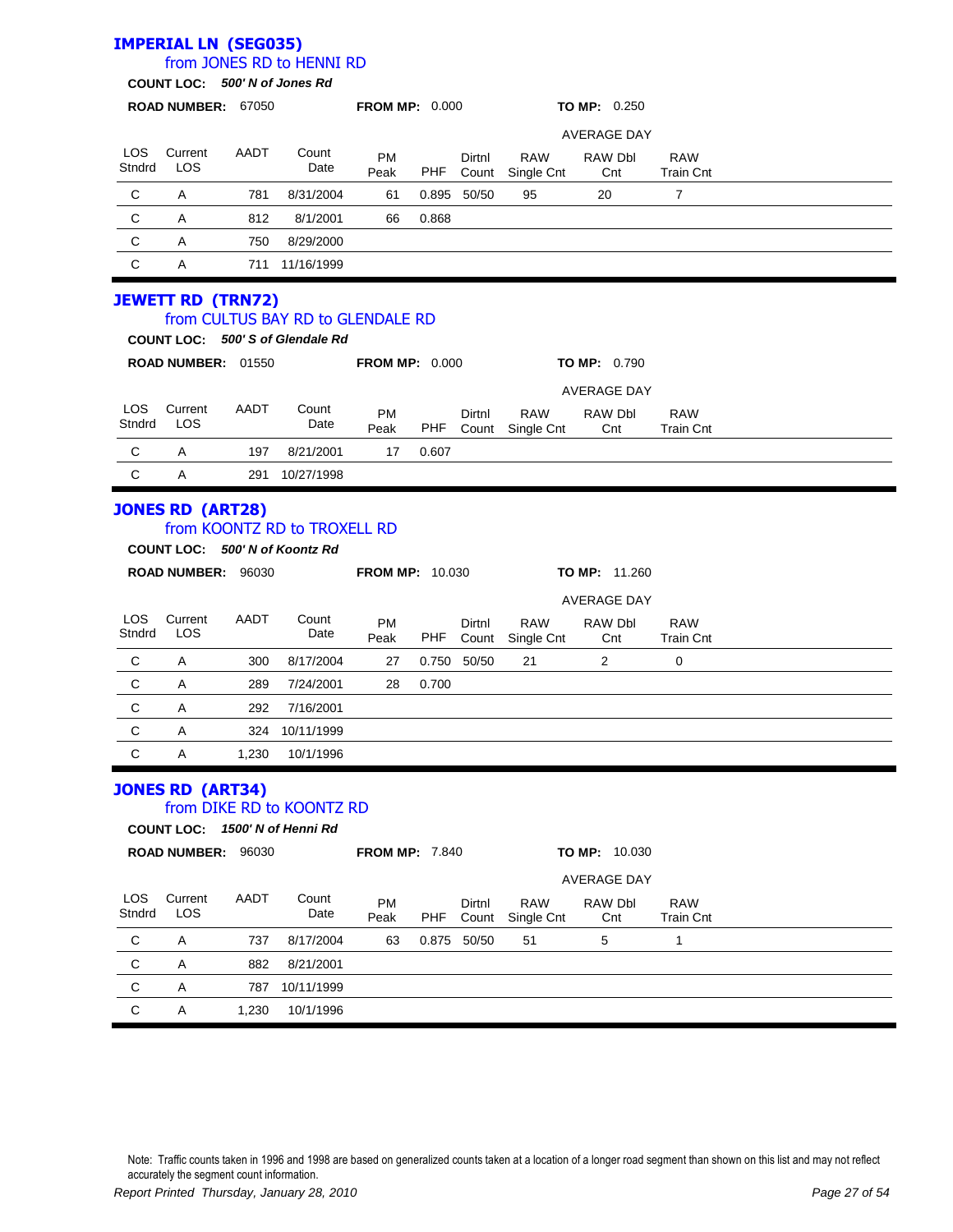## **JONES RD (ART40)**

### from DIKE RD to SR 20

**COUNT LOC:** *500' E of SR 20*

|                      | <b>UUUNI LUU.</b>                                                        | $300 E00$ and $20$ |                                                                            |                       |            |                 |                          |                     |                                |  |
|----------------------|--------------------------------------------------------------------------|--------------------|----------------------------------------------------------------------------|-----------------------|------------|-----------------|--------------------------|---------------------|--------------------------------|--|
|                      | ROAD NUMBER: 66920                                                       |                    |                                                                            | <b>FROM MP: 0.000</b> |            |                 |                          | <b>TO MP: 1.010</b> |                                |  |
|                      |                                                                          |                    |                                                                            |                       |            |                 |                          | <b>AVERAGE DAY</b>  |                                |  |
| <b>LOS</b><br>Stndrd | Current<br><b>LOS</b>                                                    | AADT               | Count<br>Date                                                              | <b>PM</b><br>Peak     | <b>PHF</b> | Dirtnl<br>Count | <b>RAW</b><br>Single Cnt | RAW Dbl<br>Cnt      | <b>RAW</b><br><b>Train Cnt</b> |  |
| C                    | Α                                                                        | 1,197              | 4/27/2009                                                                  | 94                    |            | 0.930 55/45     | 42                       | 4                   | 14                             |  |
| C                    | Α                                                                        | 1,258              | 4/30/2007                                                                  | 102                   |            | 0.890 55/45     | 153                      | 32                  | 19                             |  |
| C                    | Α                                                                        | 1,222              | 8/23/2004                                                                  | 94                    |            | 0.800 50/50     | 228                      | 23                  | 0                              |  |
| C                    | Α                                                                        | 1,215              | 3/11/2003                                                                  | 118                   |            | 0.898 50/50     | 59                       | 14                  | 2                              |  |
| C                    | С                                                                        | 1,627              | 7/24/2001                                                                  | 365                   | 0.837      |                 |                          |                     |                                |  |
| C                    | Α                                                                        | 1,266              | 8/29/2000                                                                  |                       |            |                 |                          |                     |                                |  |
| $\mathsf C$          | Α                                                                        | 1,262              | 10/18/1999                                                                 |                       |            |                 |                          |                     |                                |  |
| $\mathsf{C}$         | Α                                                                        | 1,230              | 10/1/1996                                                                  |                       |            |                 |                          |                     |                                |  |
|                      | <b>KOENIG LN (TRN12)</b><br>from PERRY DR to SR 20<br>ROAD NUMBER: 43550 |                    | COUNT LOC: Use Counts in TRN 16                                            | <b>FROM MP: 0.000</b> |            |                 |                          | <b>TO MP: 0.060</b> |                                |  |
|                      |                                                                          |                    |                                                                            |                       |            |                 |                          | <b>AVERAGE DAY</b>  |                                |  |
| LOS<br>Stndrd        | Current<br><b>LOS</b>                                                    | AADT               | Count<br>Date                                                              | <b>PM</b><br>Peak     | PHF        | Dirtnl<br>Count | <b>RAW</b><br>Single Cnt | RAW Dbl<br>Cnt      | <b>RAW</b><br><b>Train Cnt</b> |  |
| C                    | Α                                                                        | 641                | 4/14/2003                                                                  |                       |            | 60/40           |                          |                     |                                |  |
| C                    | Α                                                                        | 668                | 11/1/1999                                                                  |                       |            |                 |                          |                     |                                |  |
| C                    | Α                                                                        | 696                | 10/20/1998                                                                 |                       |            |                 |                          |                     |                                |  |
|                      | <b>LAGOON POINT RD (TRN40)</b>                                           |                    | from DAY RD to SMUGGLERS COVE RD<br>COUNT LOC: 500' E of Smugglers Cove Rd |                       |            |                 |                          |                     |                                |  |
|                      | ROAD NUMBER: 32280                                                       |                    |                                                                            | <b>FROM MP: 1.703</b> |            |                 |                          | TO MP: 2.700        |                                |  |
|                      |                                                                          |                    |                                                                            |                       |            |                 |                          | <b>AVERAGE DAY</b>  |                                |  |
| <b>LOS</b><br>Stndrd | Current<br>LOS                                                           | AADT               | Count<br>Date                                                              | PM<br>Peak            | <b>PHF</b> | Dirtnl<br>Count | <b>RAW</b><br>Single Cnt | RAW Dbl<br>Cnt      | <b>RAW</b><br><b>Train Cnt</b> |  |
| $\mathsf{C}$         | Α                                                                        |                    | 314 10/25/2004                                                             | 34                    |            |                 |                          |                     |                                |  |
| C                    | Α                                                                        |                    |                                                                            |                       |            | 0.850 50/50     | 38                       | 1                   | 0                              |  |
|                      |                                                                          | 379                | 8/14/2001                                                                  | 38                    | 0.950      |                 |                          |                     |                                |  |
| C                    | Α                                                                        | 315                | 11/15/1999                                                                 |                       |            |                 |                          |                     |                                |  |
| $\mathsf C$          | Α                                                                        | 442                | 10/27/1998                                                                 |                       |            |                 |                          |                     |                                |  |
|                      | <b>LAKE DR (TRN92)</b><br>COUNT LOC: 100' W of Aspen Dr                  |                    | from ASPEN DR to ASPEN DR                                                  |                       |            |                 |                          |                     |                                |  |
|                      | ROAD NUMBER: 75930                                                       |                    |                                                                            | <b>FROM MP: 0.000</b> |            |                 |                          | <b>TO MP: 1.250</b> |                                |  |
|                      |                                                                          |                    |                                                                            |                       |            |                 |                          | <b>AVERAGE DAY</b>  |                                |  |
| <b>LOS</b><br>Stndrd | Current<br>LOS                                                           | AADT               | Count<br>Date                                                              | PM<br>Peak            | <b>PHF</b> | Dirtnl<br>Count | <b>RAW</b><br>Single Cnt | RAW Dbl<br>Cnt      | <b>RAW</b><br><b>Train Cnt</b> |  |
| C                    | Α                                                                        | 189                | 11/16/2004                                                                 | 20                    | 0.950      | 60/40           | 8                        | 0                   | 0                              |  |
| C                    | В                                                                        | 1,779              | 6/12/2001                                                                  |                       |            |                 |                          |                     |                                |  |
| C                    | Α                                                                        | 216                | 11/9/1999                                                                  |                       |            |                 |                          |                     |                                |  |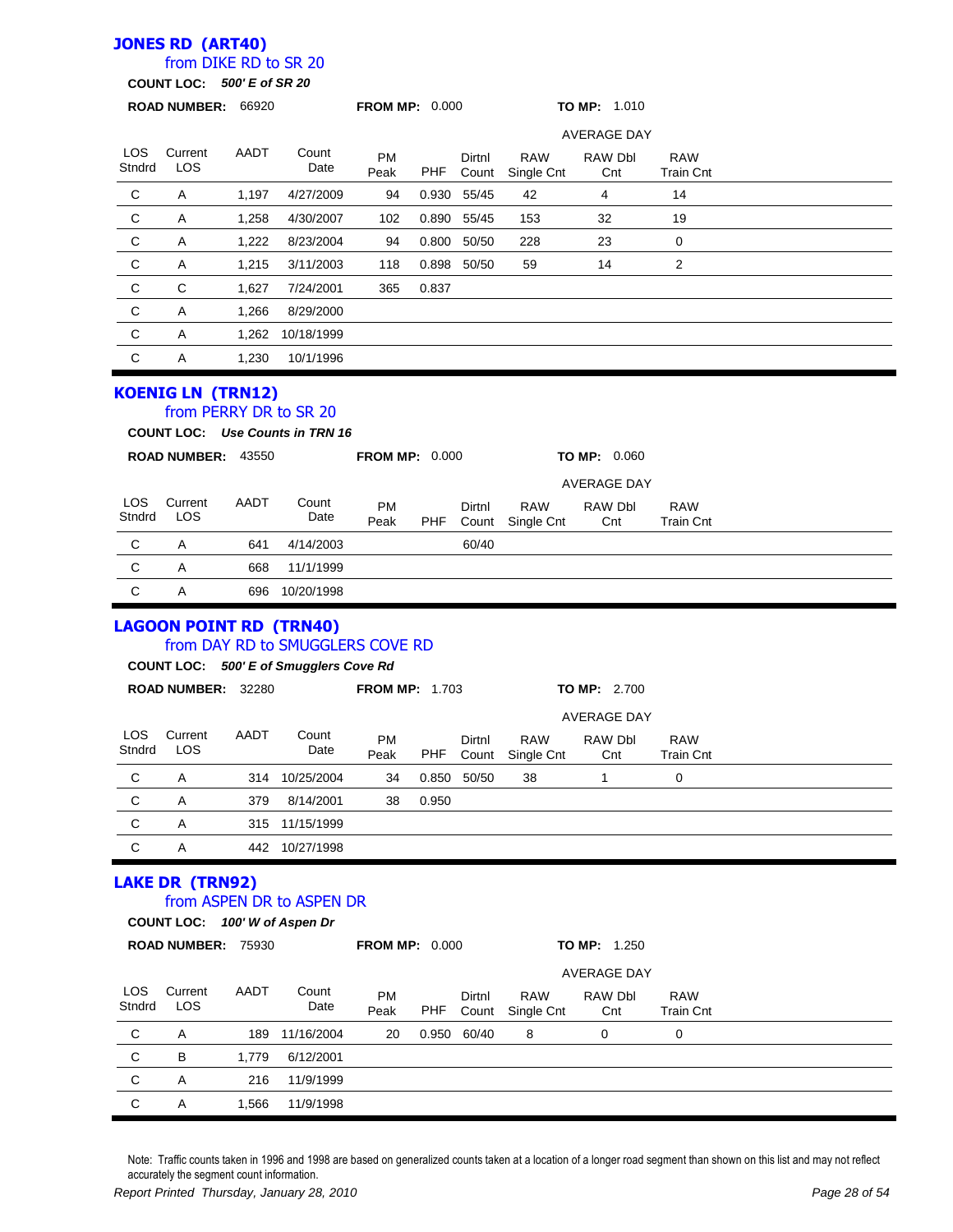|                      | <b>LAKEWOOD DR (TRN96)</b><br><b>COUNT LOC:</b> |       | from LAKE DR to LAKE DR                                                         |                       |            |                 |                                |                     |                                |  |
|----------------------|-------------------------------------------------|-------|---------------------------------------------------------------------------------|-----------------------|------------|-----------------|--------------------------------|---------------------|--------------------------------|--|
|                      | ROAD NUMBER: 74690                              |       |                                                                                 | <b>FROM MP: 0.000</b> |            |                 |                                | <b>TO MP: 0.360</b> |                                |  |
|                      |                                                 |       |                                                                                 |                       |            |                 |                                | <b>AVERAGE DAY</b>  |                                |  |
| <b>LOS</b><br>Stndrd | Current<br><b>LOS</b>                           | AADT  | Count<br>Date                                                                   | <b>PM</b><br>Peak     | PHF        | Dirtnl<br>Count | <b>RAW</b><br>Single Cnt       | RAW Dbl<br>Cnt      | <b>RAW</b><br><b>Train Cnt</b> |  |
| C                    | В                                               | 1,779 | 6/12/2001                                                                       |                       |            |                 |                                |                     |                                |  |
| $\mathbf C$          | Α                                               | 1,566 | 11/9/1998                                                                       |                       |            |                 |                                |                     |                                |  |
|                      | <b>LANGLEY BLVD (NAS001)</b>                    |       | from AULT FIELD RD to NAS Whidbey Gate<br>COUNT LOC: 100' N of Ault Field Rd    |                       |            |                 |                                |                     |                                |  |
|                      | <b>ROAD NUMBER:</b>                             |       |                                                                                 | <b>FROM MP:</b>       |            |                 |                                | TO MP:              |                                |  |
|                      |                                                 |       |                                                                                 |                       |            |                 |                                | <b>AVERAGE DAY</b>  |                                |  |
| <b>LOS</b><br>Stndrd | Current<br>LOS                                  | AADT  | Count<br>Date                                                                   | PM<br>Peak            | <b>PHF</b> | Dirtnl          | <b>RAW</b><br>Count Single Cnt | RAW Dbl<br>Cnt      | <b>RAW</b><br><b>Train Cnt</b> |  |
| E                    | Е                                               |       | 11,886 10/19/1999                                                               | 985                   | 0.977      |                 |                                |                     |                                |  |
|                      | <b>LANGLEY RD (ART448)</b>                      |       | from MAXWELTON RD to LANGLEY CITY LIMITS<br>COUNT LOC: 500' S of Sandy Point Rd |                       |            |                 |                                |                     |                                |  |
|                      | ROAD NUMBER: 91190                              |       |                                                                                 | <b>FROM MP: 2.580</b> |            |                 |                                | <b>TO MP: 2.890</b> |                                |  |
|                      |                                                 |       |                                                                                 |                       |            |                 |                                | <b>AVERAGE DAY</b>  |                                |  |
| LOS<br>Stndrd        | Current<br>LOS                                  | AADT  | Count<br>Date                                                                   | PM<br>Peak            | <b>PHF</b> | Dirtnl<br>Count | <b>RAW</b><br>Single Cnt       | RAW Dbl<br>Cnt      | <b>RAW</b><br><b>Train Cnt</b> |  |
| D                    | C                                               | 4,083 | 4/3/2009                                                                        | 383                   | 0.850      | 50/50           | 213                            | 8                   | 0                              |  |
| D                    | C                                               | 5,031 | 10/14/2005                                                                      | 485                   | 0.920      | 50/50           | 295                            | 3                   | 0                              |  |
| D                    | C                                               | 4,756 | 10/18/2004                                                                      | 456                   |            | 0.910 50/50     | 256                            | 11                  | 0                              |  |
| D                    | C                                               | 4,291 | 8/28/2001                                                                       | 409                   | 0.938      |                 |                                |                     |                                |  |
| D                    | C                                               | 3,093 | 10/17/2000                                                                      |                       |            |                 |                                |                     |                                |  |
| D                    | C                                               | 5,135 | 10/5/1999                                                                       |                       |            |                 |                                |                     |                                |  |
| D                    | С                                               | 4,812 | 10/6/1998                                                                       | 418                   | 0.890      |                 |                                |                     |                                |  |
| D                    | С                                               | 4,680 | 10/1/1996                                                                       |                       |            |                 |                                |                     |                                |  |
|                      | <b>LANGLEY RD (ART454)</b>                      |       | from SR 525 to MAXWELTON RD                                                     |                       |            |                 |                                |                     |                                |  |
|                      |                                                 |       | COUNT LOC: 500' S of Maxwelton Rd                                               |                       |            |                 |                                |                     |                                |  |
|                      | ROAD NUMBER: 91190                              |       |                                                                                 | <b>FROM MP: 0.000</b> |            |                 |                                | TO MP: 2.580        |                                |  |
|                      |                                                 |       |                                                                                 |                       |            |                 |                                | <b>AVERAGE DAY</b>  |                                |  |
| LOS.<br>Stndrd       | Current<br>LOS                                  | AADT  | Count<br>Date                                                                   | PM<br>Peak            | <b>PHF</b> | Dirtnl<br>Count | <b>RAW</b><br>Single Cnt       | RAW Dbl<br>Cnt      | <b>RAW</b><br><b>Train Cnt</b> |  |
| C                    | В                                               | 2,745 | 4/3/2009                                                                        | 251                   | 0.880      | 50/50           | 125                            | 7                   | 0                              |  |
| C                    | в                                               | 3,137 | 10/14/2005                                                                      | 312                   | 0.876      | 50/50           | 106                            | 9                   | 0                              |  |
| C                    | в                                               | 3,016 | 10/18/2004                                                                      | 301                   | 0.880      | 50/50           | 266                            | 0                   | 0                              |  |
| С                    | В                                               | 3,133 | 5/23/2001                                                                       | 284                   | 0.934      |                 |                                |                     |                                |  |

C C 4,680 10/1/1996

C C 4,869 10/17/2000

C B 3,133 10/19/1999 268 1.000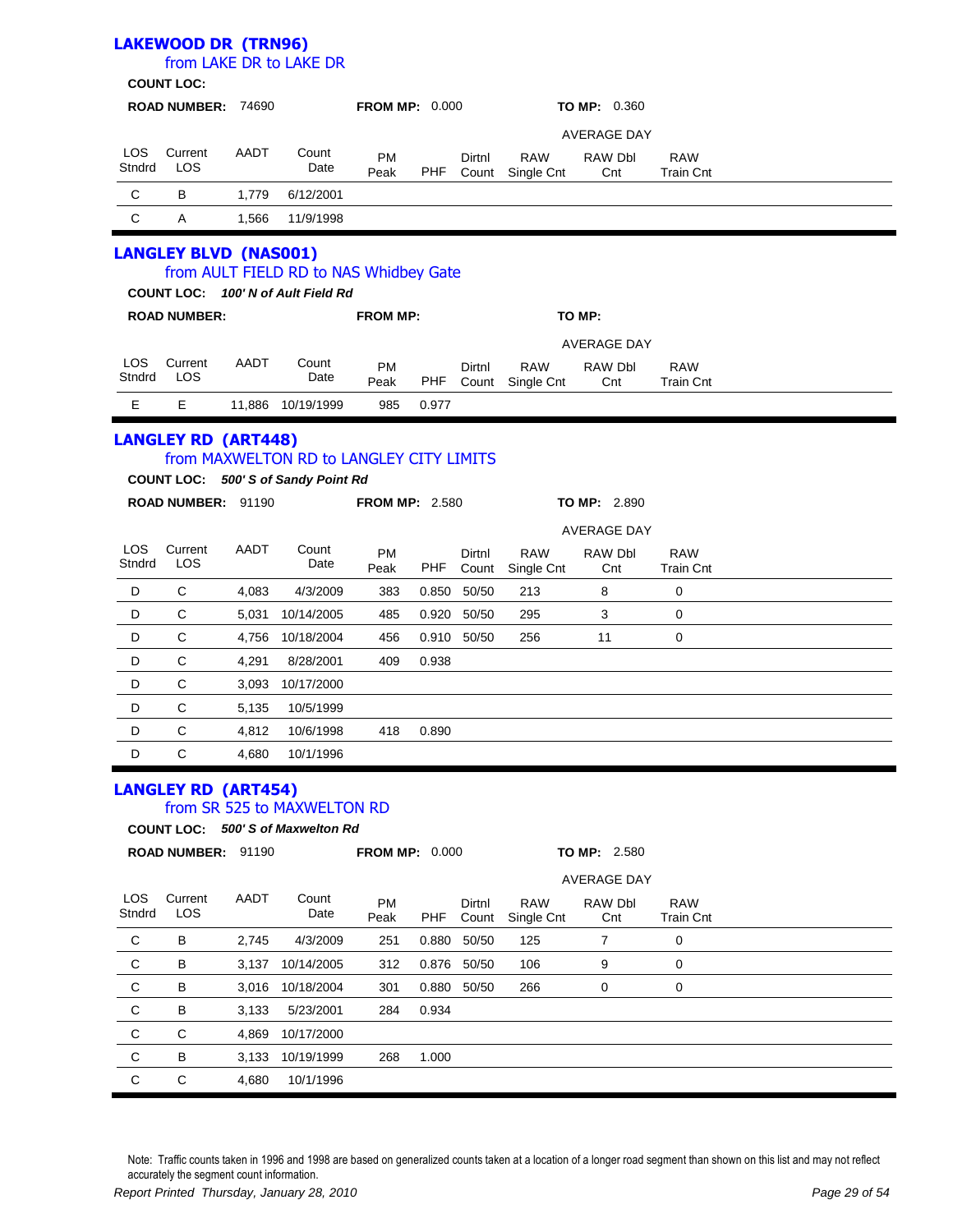|                      | <b>LAWSON RD (SEG143)</b>    |                |                                                                                |                       |            |                 |                          |                     |                                |  |
|----------------------|------------------------------|----------------|--------------------------------------------------------------------------------|-----------------------|------------|-----------------|--------------------------|---------------------|--------------------------------|--|
|                      |                              |                | from MONTICELLO DR to END OF COUNTY ROAD<br>COUNT LOC: 250' N of Monticello Dr |                       |            |                 |                          |                     |                                |  |
|                      | ROAD NUMBER: 75510           |                |                                                                                | <b>FROM MP: 0.000</b> |            |                 |                          | <b>TO MP: 0.530</b> |                                |  |
|                      |                              |                |                                                                                |                       |            |                 |                          | <b>AVERAGE DAY</b>  |                                |  |
| <b>LOS</b>           | Current                      | AADT           | Count                                                                          | <b>PM</b>             |            | Dirtnl          | <b>RAW</b>               | RAW Dbl             | <b>RAW</b>                     |  |
| Stndrd               | LOS                          |                | Date                                                                           | Peak                  | PHF        | Count           | Single Cnt               | Cnt                 | <b>Train Cnt</b>               |  |
| C                    | A                            | 197            | 11/1/2004                                                                      | 25                    |            | 0.750 50/50     | 17                       | 0                   | 0                              |  |
| C                    | Α                            | 317            | 6/5/2001                                                                       | 37                    | 0.712      |                 |                          |                     |                                |  |
|                      | <b>LAYTON RD (SEG071)</b>    |                |                                                                                |                       |            |                 |                          |                     |                                |  |
|                      |                              |                | from EAST HARBOR RD to HARBOR AVE                                              |                       |            |                 |                          |                     |                                |  |
|                      |                              |                | COUNT LOC: 100' E of East Harbor Rd                                            |                       |            |                 |                          |                     |                                |  |
|                      | ROAD NUMBER: 13960           |                |                                                                                | <b>FROM MP: 0.000</b> |            |                 |                          | <b>TO MP: 0.130</b> |                                |  |
|                      |                              |                |                                                                                |                       |            |                 |                          | <b>AVERAGE DAY</b>  |                                |  |
| LOS.<br>Stndrd       | Current<br>LOS               | AADT           | Count<br>Date                                                                  | PM<br>Peak            | PHF        | Dirtnl<br>Count | <b>RAW</b><br>Single Cnt | RAW Dbl<br>Cnt      | <b>RAW</b><br><b>Train Cnt</b> |  |
| С                    | A                            |                | 765 11/16/1999                                                                 |                       |            |                 |                          |                     |                                |  |
|                      |                              |                |                                                                                |                       |            |                 |                          |                     |                                |  |
|                      | <b>LIBBEY RD (ART244)</b>    |                | from SR 20 to WEST BEACH RD                                                    |                       |            |                 |                          |                     |                                |  |
|                      |                              |                | COUNT LOC: 500' E of West Beach Rd                                             |                       |            |                 |                          |                     |                                |  |
|                      | ROAD NUMBER: 95030           |                |                                                                                | <b>FROM MP: 0.000</b> |            |                 |                          | <b>TO MP: 0.570</b> |                                |  |
|                      |                              |                |                                                                                |                       |            |                 |                          | <b>AVERAGE DAY</b>  |                                |  |
| LOS.                 | Current                      | AADT           | Count                                                                          | PM                    |            | Dirtnl          | <b>RAW</b>               | RAW Dbl             | <b>RAW</b>                     |  |
| Stndrd               | LOS                          |                | Date                                                                           | Peak                  | PHF        | Count           | Single Cnt               | Cnt                 | <b>Train Cnt</b>               |  |
| С                    | В                            | 1,785          | 4/3/2009                                                                       | 178                   |            | 0.970 50/50     | 125                      | 6                   | 0                              |  |
| С                    | В                            | 1,929          | 11/3/2006                                                                      | 199                   |            | 0.955 49/50     | 128                      | 11                  | 0                              |  |
| C                    | B                            | 1,811          | 10/4/2004                                                                      | 181                   |            | 0.770 50/50     | 130                      | 0                   | 0                              |  |
| С                    | Α                            | 1,236          | 3/24/2003                                                                      | 118                   |            | 0.958 50/50     | 751                      | 6                   | 0                              |  |
| С                    | В                            | 2,055          | 8/7/2001                                                                       | 213                   | 0.845      |                 |                          |                     |                                |  |
| C                    | B                            | 1,739          | 10/26/1999                                                                     | 185                   | 0.964      |                 |                          |                     |                                |  |
| $\mathsf{C}$         | B                            | 1,780          | 10/1/1996                                                                      |                       |            |                 |                          |                     |                                |  |
|                      | <b>LOST LAKE RD (TRN100)</b> |                |                                                                                |                       |            |                 |                          |                     |                                |  |
|                      |                              |                | from MONTICELLO DR to LAKEWOOD DR                                              |                       |            |                 |                          |                     |                                |  |
|                      |                              |                | COUNT LOC: 100' S of Monticello Dr                                             |                       |            |                 |                          |                     |                                |  |
|                      | ROAD NUMBER: 74550           |                |                                                                                | <b>FROM MP: 0.000</b> |            |                 |                          | TO MP: 0.040        |                                |  |
|                      |                              |                |                                                                                |                       |            |                 |                          | <b>AVERAGE DAY</b>  |                                |  |
| <b>LOS</b><br>Stndrd | Current<br>LOS               | AADT           | Count<br>Date                                                                  | PM<br>Peak            | <b>PHF</b> | Dirtnl<br>Count | <b>RAW</b><br>Single Cnt | RAW Dbl<br>Cnt      | <b>RAW</b><br><b>Train Cnt</b> |  |
| C                    | Α                            | 1,222          | 11/1/2004                                                                      | 106                   |            | 0.815 50/50     | 27                       | $\mathbf{1}$        | $\mathbf 0$                    |  |
|                      |                              |                |                                                                                |                       |            |                 |                          |                     |                                |  |
|                      |                              |                |                                                                                |                       |            |                 |                          |                     |                                |  |
| C                    | Α                            | 1,566          | 11/9/1998                                                                      |                       |            |                 |                          |                     |                                |  |
| C<br>C               | в<br>Α                       | 1,779<br>1,463 | 6/12/2001<br>11/15/1999                                                        |                       |            |                 |                          |                     |                                |  |
|                      |                              |                |                                                                                |                       |            |                 |                          |                     |                                |  |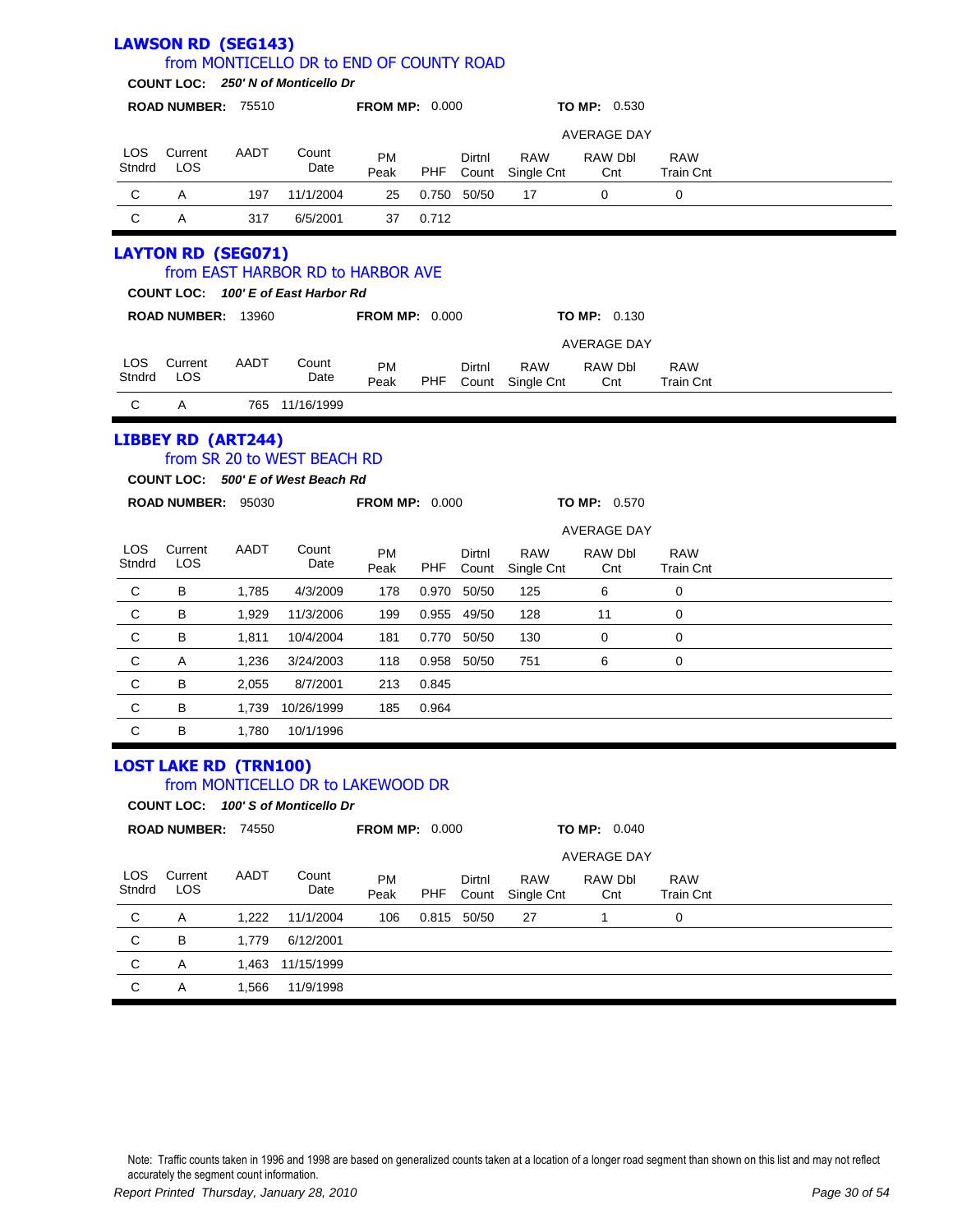#### **LOWELL POINT RD (ART652)** from MOUNTAIN VIEW AVE to CAMANO ISLAND STATE PARK

**COUNT LOC:** *400' SW of Mountain View Rd*

|                | <b>ROAD NUMBER:</b>   | 72130 |               | <b>FROM MP: 0.000</b> |       |                 |                          | TO MP: 0.660       |                                |  |
|----------------|-----------------------|-------|---------------|-----------------------|-------|-----------------|--------------------------|--------------------|--------------------------------|--|
|                |                       |       |               |                       |       |                 |                          | <b>AVERAGE DAY</b> |                                |  |
| LOS.<br>Stndrd | Current<br><b>LOS</b> | AADT  | Count<br>Date | <b>PM</b><br>Peak     | PHF   | Dirtnl<br>Count | <b>RAW</b><br>Single Cnt | RAW Dbl<br>Cnt     | <b>RAW</b><br><b>Train Cnt</b> |  |
| C              | A                     | 383   | 11/20/2006    | 47                    | 0.820 | 50/50           | 25                       | 0                  | 0                              |  |
| C              | Α                     | 328   | 11/29/2004    | 31                    | 0.690 | 50/50           | 29                       | 7                  | 0                              |  |
| C              | Α                     | 650   | 6/5/2001      |                       |       |                 |                          |                    |                                |  |
| C              | Α                     | 656   | 11/15/1999    |                       |       |                 |                          |                    |                                |  |
| C              | A                     | 365   | 10/1/1998     |                       |       |                 |                          |                    |                                |  |
| C              | Α                     | 350   | 10/1/1996     |                       |       |                 |                          |                    |                                |  |

#### **MADRONA WAY (ART250)** from COUPEVILLE CITY LIMITS to SR 20

**COUNT LOC:** *2000' S of SR 20*

|                | <b>ROAD NUMBER:</b>   | 47200 |               | <b>FROM MP: 0.670</b> |       |                    |                          | <b>TO MP: 3.430</b> |                                |  |
|----------------|-----------------------|-------|---------------|-----------------------|-------|--------------------|--------------------------|---------------------|--------------------------------|--|
|                |                       |       |               |                       |       | <b>AVERAGE DAY</b> |                          |                     |                                |  |
| LOS.<br>Stndrd | Current<br><b>LOS</b> | AADT  | Count<br>Date | <b>PM</b><br>Peak     | PHF   | Dirtnl<br>Count    | <b>RAW</b><br>Single Cnt | RAW Dbl<br>Cnt      | <b>RAW</b><br><b>Train Cnt</b> |  |
| C              | В                     | 1,492 | 3/27/2009     | 152                   | 0.950 | 55/45              | 79                       | 3                   | 0                              |  |
| $\mathbf C$    | B                     | 1,370 | 10/19/2006    | 143                   | 0.917 | 54/46              | 65                       |                     | 0                              |  |
| C              | B                     | 1,468 | 5/25/2004     | 138                   | 0.880 | 55/45              | 41                       | 2                   | 0                              |  |
| C              | B                     | 1,481 | 3/24/2003     | 140                   |       | 0.872 50/50        | 33                       |                     | 0                              |  |
| C              | B                     | 1,561 | 6/20/2001     | 167                   | 0.971 |                    |                          |                     |                                |  |
| C              | A                     | 1,295 | 10/25/1999    |                       |       |                    |                          |                     |                                |  |
| C              | Α                     | 1,500 | 10/20/1998    |                       |       |                    |                          |                     |                                |  |
| C              | Α                     | 1,580 | 10/1/1996     |                       |       |                    |                          |                     |                                |  |

### **MAIN ST (FREELAND) (ART346)** from SR 525 to EAST HARBOR RD

|                      | <b>COUNT LOC:</b>   |       | 500' W of East Harbor Rd |                       |       |                 |                          |                    |                                |  |
|----------------------|---------------------|-------|--------------------------|-----------------------|-------|-----------------|--------------------------|--------------------|--------------------------------|--|
|                      | <b>ROAD NUMBER:</b> | 91250 |                          | <b>FROM MP: 0.000</b> |       |                 |                          | TO MP: 0.210       |                                |  |
|                      |                     |       |                          |                       |       |                 |                          | <b>AVERAGE DAY</b> |                                |  |
| <b>LOS</b><br>Stndrd | Current<br>LOS.     | AADT  | Count<br>Date            | <b>PM</b><br>Peak     | PHF   | Dirtnl<br>Count | <b>RAW</b><br>Single Cnt | RAW Dbl<br>Cnt     | <b>RAW</b><br><b>Train Cnt</b> |  |
| D                    | C                   | 3,759 | 4/3/2009                 | 438                   | 0.930 | 60/40           | 149                      | 2                  | 0                              |  |
| D                    | C                   | 3,170 | 10/14/2005               | 296                   | 0.871 | 60/40           | 182                      | 5                  | 0                              |  |
| D                    | D                   | 6,021 | 4/29/2003                | 619                   | 0.958 | 55/45           | 221                      | 8                  | 1                              |  |
| D                    | D                   | 5,724 | 3/12/2002                | 582                   | 0.948 |                 |                          |                    |                                |  |
| D                    | D                   | 6,308 | 4/24/2001                | 630                   | 0.916 |                 |                          |                    |                                |  |
| D                    | C                   | 4,972 | 10/19/1999               | 490                   | 1.000 |                 |                          |                    |                                |  |
| D                    | D                   | 6,515 | 10/6/1998                | 644                   | 0.970 |                 |                          |                    |                                |  |
| D                    | C                   | 6,010 | 10/1/1996                |                       |       |                 |                          |                    |                                |  |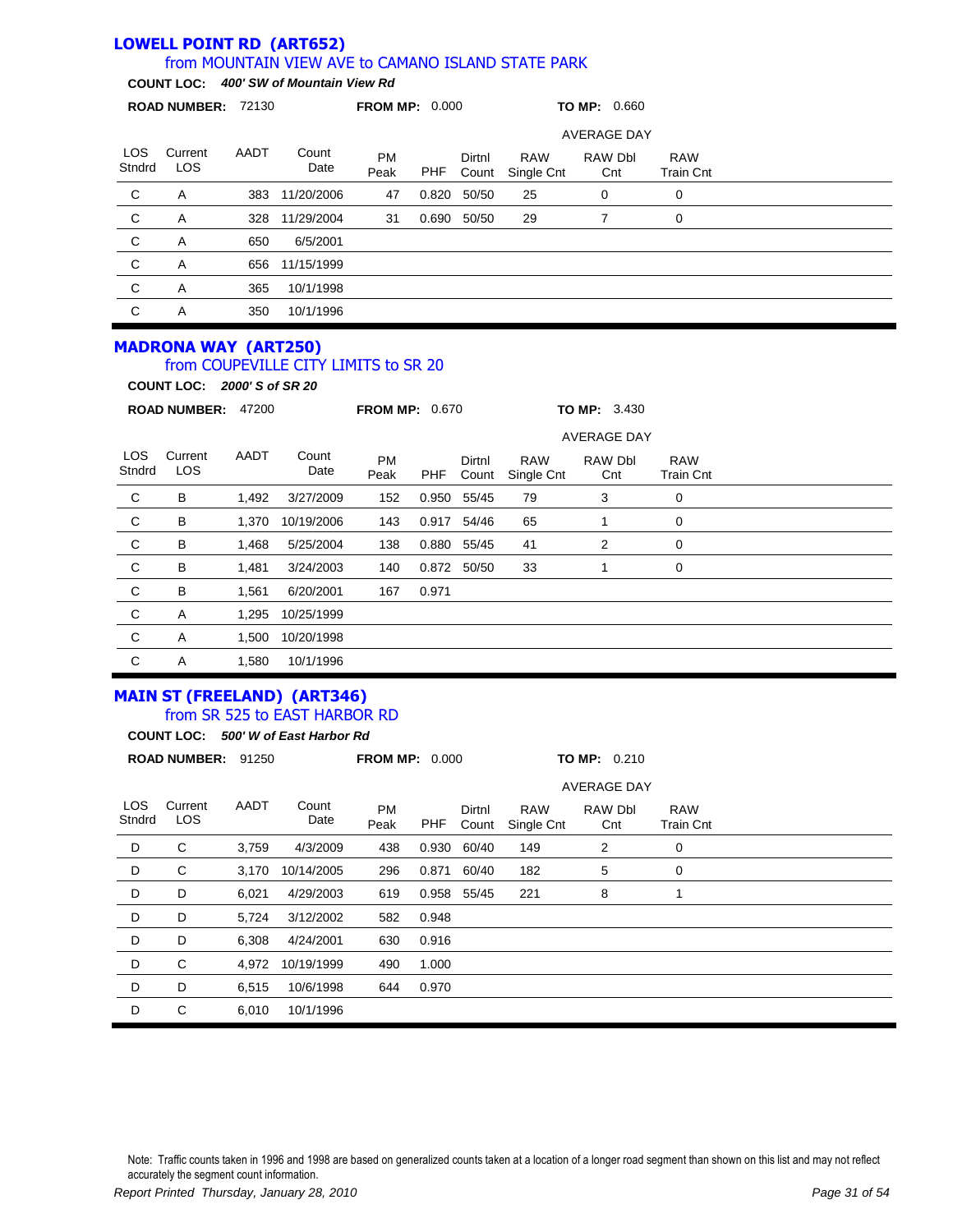#### **MAIN ST (FREELAND) (ART352)** from HARBOR AVE to EAST HARBOR RD

**COUNT LOC:** *315' E of East Harbor Rd*

|                | <b>ROAD NUMBER:</b> | 13860 |               | <b>FROM MP: 2.020</b> |       |                 |                          | <b>TO MP: 2.160</b> |                                |  |  |
|----------------|---------------------|-------|---------------|-----------------------|-------|-----------------|--------------------------|---------------------|--------------------------------|--|--|
|                |                     |       |               |                       |       |                 |                          | <b>AVERAGE DAY</b>  |                                |  |  |
| LOS.<br>Stndrd | Current<br>LOS      | AADT  | Count<br>Date | <b>PM</b><br>Peak     | PHF   | Dirtnl<br>Count | <b>RAW</b><br>Single Cnt | RAW Dbl<br>Cnt      | <b>RAW</b><br><b>Train Cnt</b> |  |  |
| D              | C                   | 4,626 | 4/3/2009      | 487                   | 0.970 | 55/45           | 202                      | 15                  | 2                              |  |  |
| D              | D                   | 4.945 | 10/14/2005    | 528                   | 0.930 | 55/45           | 227                      | 97                  | 0                              |  |  |
| D              | С                   | 4,824 | 4/29/2003     | 490                   | 0.955 | 50/50           | 204                      | 10                  |                                |  |  |
| D              | C                   | 4,338 | 9/11/2001     | 457                   | 0.907 |                 |                          |                     |                                |  |  |
| D              | C                   | 4.272 | 10/26/1999    | 451                   | 1.000 |                 |                          |                     |                                |  |  |
| D              | D                   | 4,572 | 10/6/1998     | 450                   | 0.770 |                 |                          |                     |                                |  |  |
| D              | C                   | 6.010 | 10/1/1996     |                       |       |                 |                          |                     |                                |  |  |

#### **MAIN ST (FREELAND) (ART358)** from NEWMAN RD to HARBOR AVE

**COUNT LOC:** *630' W of Scott Road*

|                      | <b>ROAD NUMBER:</b> | 13860 |               | <b>FROM MP: 1.780</b> |       |                 |                          | TO MP: 2.020       |                                |  |  |
|----------------------|---------------------|-------|---------------|-----------------------|-------|-----------------|--------------------------|--------------------|--------------------------------|--|--|
|                      |                     |       |               |                       |       |                 |                          | <b>AVERAGE DAY</b> |                                |  |  |
| <b>LOS</b><br>Stndrd | Current<br>LOS      | AADT  | Count<br>Date | <b>PM</b><br>Peak     | PHF   | Dirtnl<br>Count | <b>RAW</b><br>Single Cnt | RAW Dbl<br>Cnt     | <b>RAW</b><br><b>Train Cnt</b> |  |  |
| D                    | В                   | 2,914 | 10/14/2005    | 300                   | 0.938 | 60/40           | 205                      | 5                  | 0                              |  |  |
| D                    | В                   | 2,824 | 10/11/2004    | 277                   | 0.890 | 60/40           | 213                      | 3                  | 0                              |  |  |
| D                    | В                   | 3,083 | 4/29/2003     | 316                   | 0.899 | 55/45           | 198                      | 9                  |                                |  |  |
| D                    | В                   | 2,787 | 9/11/2001     | 294                   | 0.919 |                 |                          |                    |                                |  |  |
| D                    | В                   | 2,511 | 10/31/2000    |                       |       |                 |                          |                    |                                |  |  |
| D                    | В                   | 2,521 | 10/26/1999    | 253                   | 1.000 |                 |                          |                    |                                |  |  |
| D                    | В                   | 3,187 | 10/6/1998     | 292                   | 0.730 |                 |                          |                    |                                |  |  |
| D                    | С                   | 6,010 | 10/1/1996     |                       |       |                 |                          |                    |                                |  |  |

#### **MAIN STREET (COUPEVILLE) (RTPO02)** from COUPEVILLE CITY LIMITS to COUPEVILLE CITY LIMITS

**COUNT LOC:** *860' N of SR 20*

|               | <b>ROAD NUMBER:</b> |       |               | <b>FROM MP:</b>   |       |                 |                          | TO MP:         |                         |  |
|---------------|---------------------|-------|---------------|-------------------|-------|-----------------|--------------------------|----------------|-------------------------|--|
|               |                     |       |               |                   |       |                 |                          | AVERAGE DAY    |                         |  |
| LOS<br>Stndrd | Current<br>LOS      | AADT  | Count<br>Date | <b>PM</b><br>Peak | PHF   | Dirtnl<br>Count | <b>RAW</b><br>Single Cnt | RAW Dbl<br>Cnt | <b>RAW</b><br>Train Cnt |  |
| D             | D                   | 6.351 | 4/1/2003      | 576               | 0.828 | 50/50           | 229                      |                | 0                       |  |
| D             | D                   | 6.216 | 6/20/2001     | 609               | 0.799 | 50/50           | 295                      | 19             | 0                       |  |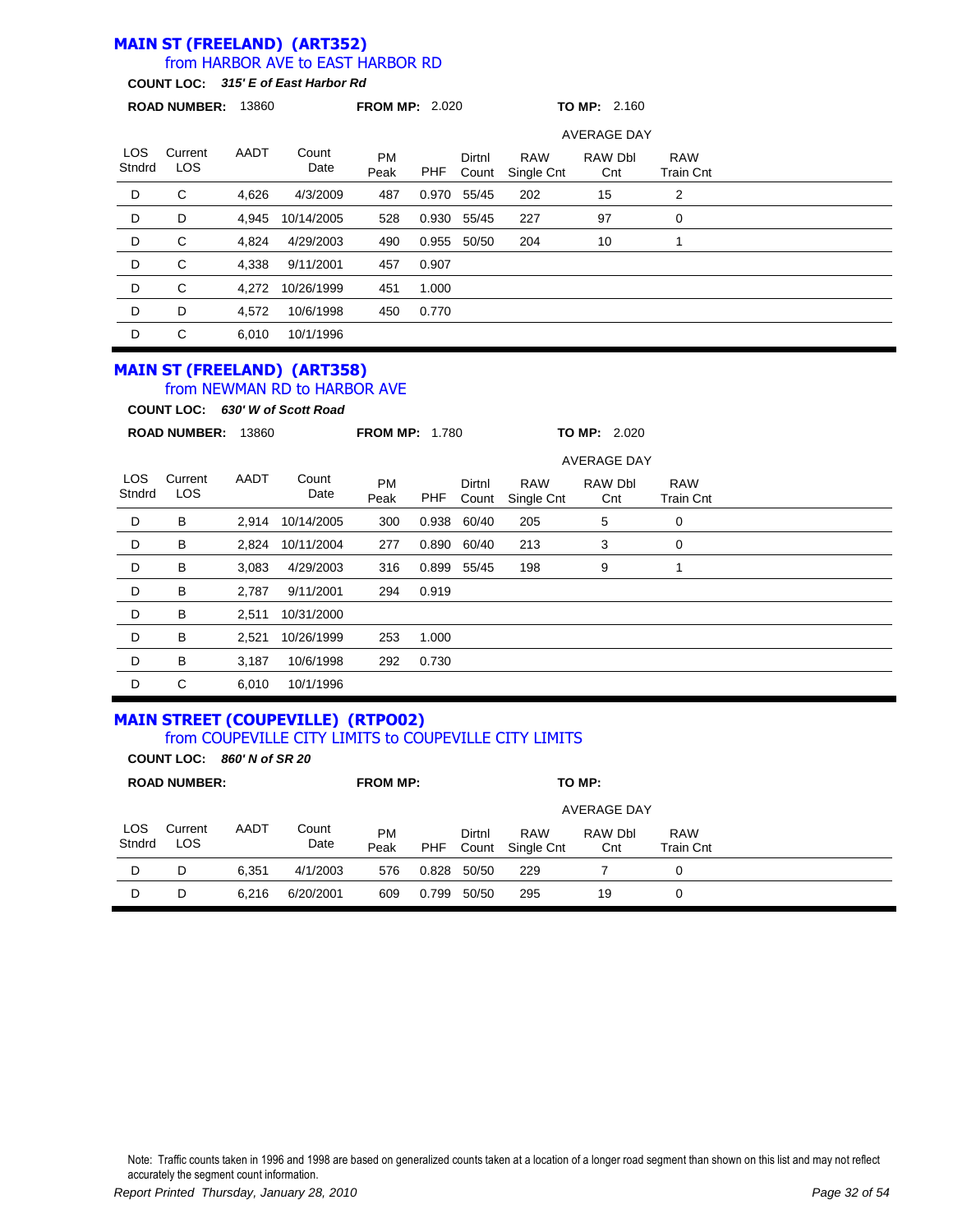### **MAXWELTON RD (ART436)**

### from FRENCH RD to SR 525

**COUNT LOC:** *500' N of Wildes Road*

|                      |                                                                 |       | COUNT LOC. 500 N OF WHILES ROAD                                                 |                       |            |                 |                          |                     |                                |  |
|----------------------|-----------------------------------------------------------------|-------|---------------------------------------------------------------------------------|-----------------------|------------|-----------------|--------------------------|---------------------|--------------------------------|--|
|                      | ROAD NUMBER: 90190                                              |       |                                                                                 | <b>FROM MP: 1.160</b> |            |                 |                          | <b>TO MP: 4.730</b> |                                |  |
|                      |                                                                 |       |                                                                                 |                       |            |                 |                          | <b>AVERAGE DAY</b>  |                                |  |
| <b>LOS</b><br>Stndrd | Current<br><b>LOS</b>                                           | AADT  | Count<br>Date                                                                   | <b>PM</b><br>Peak     | <b>PHF</b> | Dirtnl<br>Count | <b>RAW</b><br>Single Cnt | RAW Dbl<br>Cnt      | <b>RAW</b><br><b>Train Cnt</b> |  |
| С                    | Α                                                               | 676   | 4/10/2009                                                                       | 65                    |            | 0.830 50/50     | 69                       | $\overline{2}$      | 0                              |  |
| $\mathsf C$          | Α                                                               | 750   | 10/24/2005                                                                      | 78                    | 0.900      | 50/50           | 60                       | 1                   | $\mathbf 0$                    |  |
| C                    | A                                                               | 824   | 4/22/2003                                                                       | 80                    | 0.898      | 50/50           | 73                       | 15                  | 10                             |  |
| C                    | Α                                                               | 737   | 8/28/2001                                                                       | 81                    | 0.880      |                 |                          |                     |                                |  |
| $\mathsf C$          | Α                                                               | 1,005 | 12/6/1999                                                                       |                       |            |                 |                          |                     |                                |  |
| C                    | A                                                               | 1,230 | 10/1/1996                                                                       |                       |            |                 |                          |                     |                                |  |
|                      | <b>MAXWELTON RD (ART442)</b>                                    |       | from SR 525 to LANGLEY RD<br>COUNT LOC: 1500' N of SR 525 (Next to School Sign) |                       |            |                 |                          |                     |                                |  |
|                      | ROAD NUMBER: 91150                                              |       |                                                                                 | <b>FROM MP: 0.000</b> |            |                 |                          | <b>TO MP: 1.970</b> |                                |  |
|                      |                                                                 |       |                                                                                 |                       |            |                 |                          | <b>AVERAGE DAY</b>  |                                |  |
| LOS<br>Stndrd        | Current<br>LOS                                                  | AADT  | Count<br>Date                                                                   | <b>PM</b><br>Peak     | PHF        | Dirtnl<br>Count | <b>RAW</b><br>Single Cnt | RAW Dbl<br>Cnt      | <b>RAW</b><br><b>Train Cnt</b> |  |
| C                    | С                                                               | 4,367 | 10/14/2005                                                                      | 464                   |            | 0.758 55/45     | 691                      | 5                   | $\mathbf 0$                    |  |
| C                    | C                                                               | 4,034 | 10/18/2004                                                                      | 507                   | 0.640      | 50/50           | 228                      | $\mathbf{1}$        | $\mathbf 0$                    |  |
| C                    | C                                                               | 4,183 | 4/22/2003                                                                       | 492                   |            | 0.655 55/45     | 250                      | 8                   | 0                              |  |
| C                    | B                                                               | 3,686 | 10/17/2000                                                                      |                       |            |                 |                          |                     |                                |  |
| С                    | C                                                               | 4,024 | 10/19/1999                                                                      | 435                   | 0.702      |                 |                          |                     |                                |  |
| C                    | B                                                               | 4,340 | 10/1/1996                                                                       |                       |            |                 |                          |                     |                                |  |
|                      | <b>MONKEY HILL RD (TRN8)</b><br>COUNT LOC: 500' N of Troxell Rd |       | from TROXELL RD to DUCKEN RD                                                    |                       |            |                 |                          |                     |                                |  |
|                      | ROAD NUMBER: 96250                                              |       |                                                                                 | <b>FROM MP: 1.280</b> |            |                 |                          | TO MP: 2.000        |                                |  |
|                      |                                                                 |       |                                                                                 |                       |            |                 |                          | <b>AVERAGE DAY</b>  |                                |  |
| <b>LOS</b><br>Stndrd | Current<br>LOS                                                  | AADT  | Count<br>Date                                                                   | PM<br>Peak            | PHF        | Dirtnl<br>Count | <b>RAW</b><br>Single Cnt | RAW Dbl<br>Cnt      | <b>RAW</b><br><b>Train Cnt</b> |  |
| С                    | Α                                                               | 413   | 8/17/2004                                                                       | 40                    |            | 0.917 55/45     | 23                       | $\mathbf{1}$        | $\mathbf 0$                    |  |
| C                    | Α                                                               | 443   | 7/17/2001                                                                       | 44                    | 0.917      |                 |                          |                     |                                |  |
| $\mathsf C$          | Α                                                               | 509   | 10/11/1999                                                                      |                       |            |                 |                          |                     |                                |  |
| C                    | A                                                               | 529   | 11/3/1998                                                                       |                       |            |                 |                          |                     |                                |  |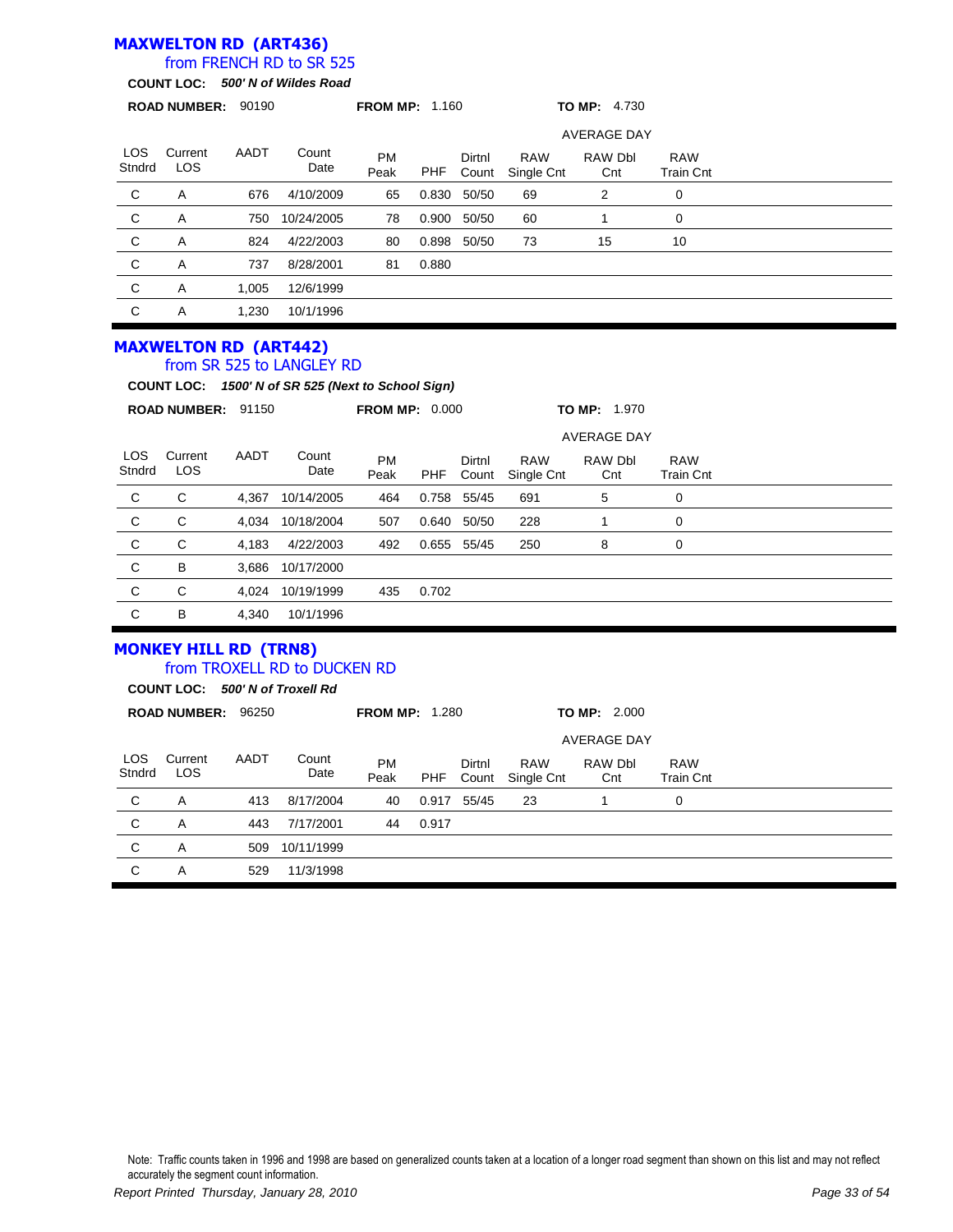### **MONROE LANDING RD (ART268)**

### from ARNOLD RD to SR 20

**COUNT LOC:** *645' S of SR 20*

|                | <b>ROAD NUMBER:</b>   | 54470 |               | <b>FROM MP: 0.390</b> |       |                 |                          | TO MP: 1.660       |                                |  |
|----------------|-----------------------|-------|---------------|-----------------------|-------|-----------------|--------------------------|--------------------|--------------------------------|--|
|                |                       |       |               |                       |       |                 |                          | <b>AVERAGE DAY</b> |                                |  |
| LOS.<br>Stndrd | Current<br><b>LOS</b> | AADT  | Count<br>Date | <b>PM</b><br>Peak     | PHF   | Dirtnl<br>Count | <b>RAW</b><br>Single Cnt | RAW Dbl<br>Cnt     | <b>RAW</b><br><b>Train Cnt</b> |  |
| C              | A                     | 1,390 | 4/28/2008     | 122                   | 0.960 | 50/50           | 98                       | 6                  | 0                              |  |
| C              | В                     | 1,529 | 11/15/2005    | 154                   | 0.930 | 50/50           | 95                       |                    | 0                              |  |
| C              | Α                     | 966   | 8/31/2004     | 90                    | 0.860 | 65/35           | 70                       | 6                  | 0                              |  |
| C              | Α                     | 1,089 | 3/24/2003     | 100                   | 0.808 | 50/50           | 644                      | 22                 |                                |  |
| $\mathbf{C}$   | B                     | 1,534 | 8/1/2001      | 147                   | 0.919 |                 |                          |                    |                                |  |
| C              | B                     | 1,661 | 8/22/2000     |                       |       |                 |                          |                    |                                |  |
| C              | A                     | 1,554 | 10/25/1999    |                       |       |                 |                          |                    |                                |  |
| С              | B                     | 1.680 | 10/1/1996     |                       |       |                 |                          |                    |                                |  |

#### **MONROE LANDING RD (ART274)** from PENN COVE RD to ARNOLD RD

**COUNT LOC:** *200' S of Arnold Rd*

|                      | <b>ROAD NUMBER:</b> | 54470 |                    | <b>FROM MP: 0.000</b> |       |                 |                          | TO MP: 0.390   |                                |  |
|----------------------|---------------------|-------|--------------------|-----------------------|-------|-----------------|--------------------------|----------------|--------------------------------|--|
|                      |                     |       | <b>AVERAGE DAY</b> |                       |       |                 |                          |                |                                |  |
| <b>LOS</b><br>Stndrd | Current<br>LOS      | AADT  | Count<br>Date      | <b>PM</b><br>Peak     | PHF   | Dirtnl<br>Count | <b>RAW</b><br>Single Cnt | RAW Dbl<br>Cnt | <b>RAW</b><br><b>Train Cnt</b> |  |
| C                    | Α                   | 965   | 4/28/2008          | 88                    | 0.970 | 50/50           | 41                       | 4              | 0                              |  |
| $\mathbf C$          | Α                   | 1,026 | 11/15/2005         | 102                   | 0.940 | 50/50           | 76                       | 3              | 0                              |  |
| C                    | Α                   | 940   | 8/2/2004           | 90                    |       | 0.830 55/45     | 43                       | 2              | 1                              |  |
| C                    | Α                   | 774   | 3/24/2003          | 74                    | 0.818 | 50/50           | 447                      | 3              | 0                              |  |
| C                    | A                   | 945   | 8/1/2001           | 97                    | 0.898 |                 |                          |                |                                |  |
| C                    | Α                   | 1,150 | 10/25/1999         |                       |       |                 |                          |                |                                |  |
| C                    | B                   | 1,680 | 10/1/1996          |                       |       |                 |                          |                |                                |  |

# **MONTICELLO DR (ART736)**

### from WEST CAMANO DR to LOST LAKE RD

**COUNT LOC:** *500' E of West Camano Dr*

|                      | <b>ROAD NUMBER:</b> |       | 74280         | <b>FROM MP: 0.000</b> |       |                 |                          | TO MP: 1.210   |                                |  |  |  |  |
|----------------------|---------------------|-------|---------------|-----------------------|-------|-----------------|--------------------------|----------------|--------------------------------|--|--|--|--|
|                      |                     |       |               | <b>AVERAGE DAY</b>    |       |                 |                          |                |                                |  |  |  |  |
| <b>LOS</b><br>Stndrd | Current<br>LOS.     | AADT  | Count<br>Date | <b>PM</b><br>Peak     | PHF   | Dirtnl<br>Count | <b>RAW</b><br>Single Cnt | RAW Dbl<br>Cnt | <b>RAW</b><br><b>Train Cnt</b> |  |  |  |  |
| C                    | A                   | 628   | 11/13/2006    | 59                    | 0.880 | 56/44           | 67                       | 4              | $\mathbf 0$                    |  |  |  |  |
| C                    | A                   | 513   | 5/20/2003     | 48                    | 0.893 | 50/50           | 28                       | 2              | 0                              |  |  |  |  |
| C                    | A                   | 470   | 5/15/2001     | 43                    | 0.597 |                 |                          |                |                                |  |  |  |  |
| C                    | A                   | 424   | 11/15/1999    |                       |       |                 |                          |                |                                |  |  |  |  |
| C                    | A                   | 1.600 | 10/1/1996     |                       |       |                 |                          |                |                                |  |  |  |  |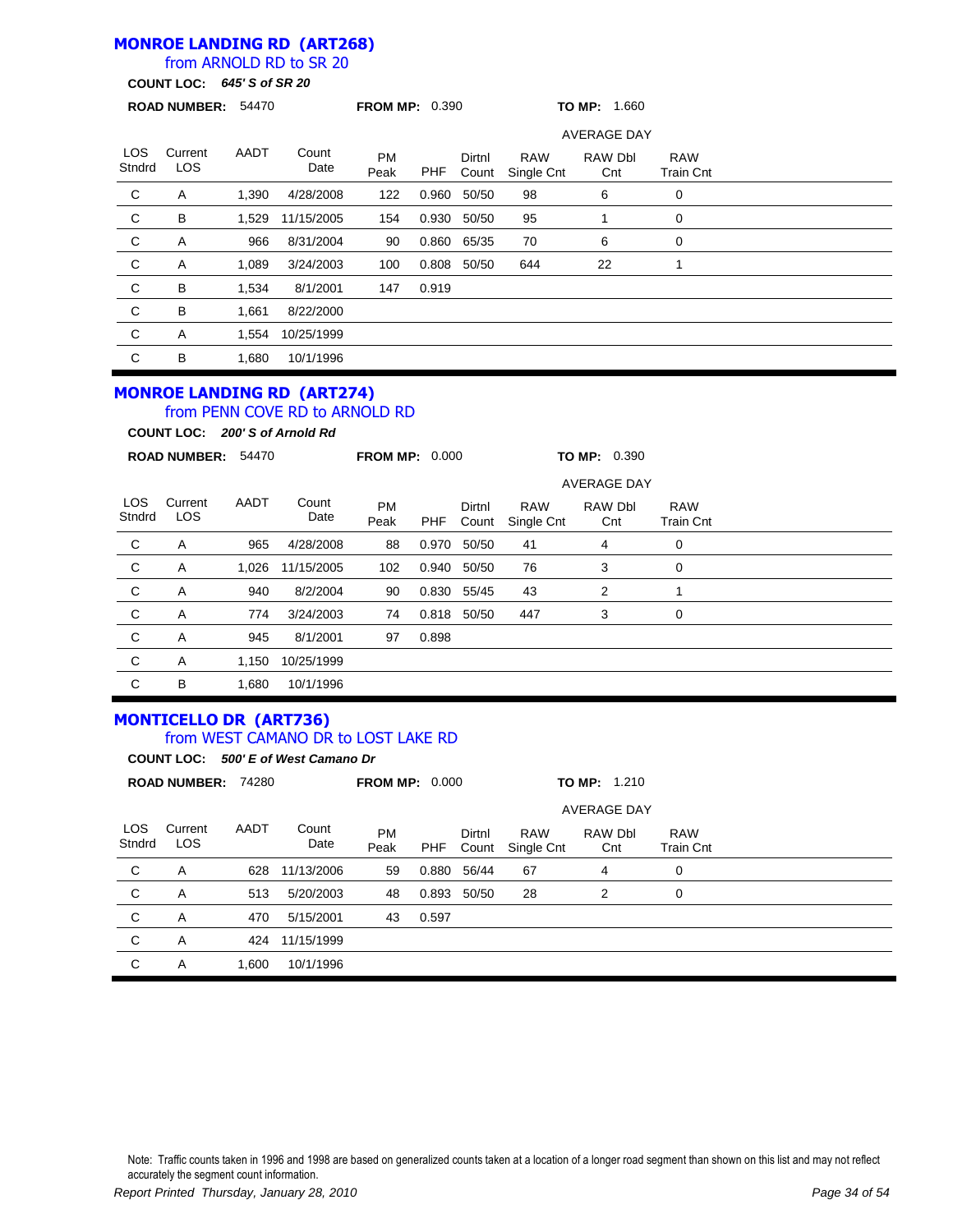#### **MONTICELLO DR (ART738)** LOS **Stndrd Current** LOS PM Peak Dirtnl Count RAW Single Cnt **ROAD NUMBER:** 74280 **FROM MP:** 1.210 **TO MP:** 1.880 **COUNT LOC:** *500' W of East Camano Dr* from LOST LAKE RD to EAST CAMANO DR AADT Count Date RAW Dbl **Cnt** RAW Train Cnt AVERAGE DAY PHF C B 2,774 11/13/2006 243 0.970 51/49 155 9 0 C B 2,387 5/15/2001 199 0.921 C B 2,174 10/12/1999 C A 1,600 10/1/1998 **MORTLAND DR (TRN56)** LOS **Stndrd** Current LOS PM Peak Dirtnl Count RAW Single Cnt **ROAD NUMBER:** 05290 **FROM MP:** 0.000 **TO MP:** 0.140 **COUNT LOC:** *500' S of Swede Hill Rd* from SWEDE HILL RD to PEAR ST AADT Count Date RAW Dbl **Cnt** RAW Train Cnt AVERAGE DAY PHF C A 391 8/7/2001 C A 101 10/28/1998 **MOUNTAIN VIEW RD (ART640)**

#### from LOWELL POINT RD to ELGER BAY RD

**COUNT LOC:** *500' W of Elger Bay Rd*

|               | <b>ROAD NUMBER:</b>   | 97090 |               | <b>FROM MP: 11.580</b> |       |                 |                          | <b>TO MP: 13.340</b> |                                |  |  |  |
|---------------|-----------------------|-------|---------------|------------------------|-------|-----------------|--------------------------|----------------------|--------------------------------|--|--|--|
|               | <b>AVERAGE DAY</b>    |       |               |                        |       |                 |                          |                      |                                |  |  |  |
| LOS<br>Stndrd | Current<br><b>LOS</b> | AADT  | Count<br>Date | <b>PM</b><br>Peak      | PHF   | Dirtnl<br>Count | <b>RAW</b><br>Single Cnt | RAW Dbl<br>Cnt       | <b>RAW</b><br><b>Train Cnt</b> |  |  |  |
| C             | A                     | 873   | 11/20/2006    | 84                     | 0.810 | 52/48           | 69                       | 4                    | 0                              |  |  |  |
| C             | Α                     | 1,030 | 8/15/2004     | 92                     | 0.800 | 55/45           | 81                       | 15                   | 0                              |  |  |  |
| C             | A                     | 1,070 | 5/6/2003      | 101                    | 0.847 | 50/50           | 69                       | 8                    | 1                              |  |  |  |
| C             | A                     | 980   | 5/15/2001     | 94                     | 0.870 |                 |                          |                      |                                |  |  |  |
| C             | A                     | 982   | 10/20/1998    |                        |       |                 |                          |                      |                                |  |  |  |
| С             | A                     | 1,350 | 10/1/1996     |                        |       |                 |                          |                      |                                |  |  |  |

# **MOUNTAIN VIEW RD (ART646)**

### from EAST CAMANO DR to ELGER BAY RD

**COUNT LOC:** *500' W of East Camano Dr*

|                | <b>ROAD NUMBER: 73120</b> |       |                | <b>FROM MP: 0.060</b> |       |                 |                          | TO MP: 0.820   |                         |  |  |
|----------------|---------------------------|-------|----------------|-----------------------|-------|-----------------|--------------------------|----------------|-------------------------|--|--|
|                |                           |       |                | <b>AVERAGE DAY</b>    |       |                 |                          |                |                         |  |  |
| LOS.<br>Stndrd | Current<br><b>LOS</b>     | AADT  | Count<br>Date  | <b>PM</b><br>Peak     | PHF   | Dirtnl<br>Count | <b>RAW</b><br>Single Cnt | RAW Dbl<br>Cnt | <b>RAW</b><br>Train Cnt |  |  |
| C              | A                         |       | 658 11/20/2006 | 70                    | 0.880 | 50/50           | 59                       | 3              | 0                       |  |  |
| C              | A                         | 498   | 10/25/2004     | 56                    | 0.780 | 50/50           | 46                       |                | 0                       |  |  |
| C              | Α                         | 538   | 5/6/2003       | 57                    | 0.776 | 50/50           | 34                       | 0              | 0                       |  |  |
| C              | A                         | 502   | 12/6/1999      |                       |       |                 |                          |                |                         |  |  |
| C              | A                         | 1,350 | 10/1/1996      |                       |       |                 |                          |                |                         |  |  |
|                |                           |       |                |                       |       |                 |                          |                |                         |  |  |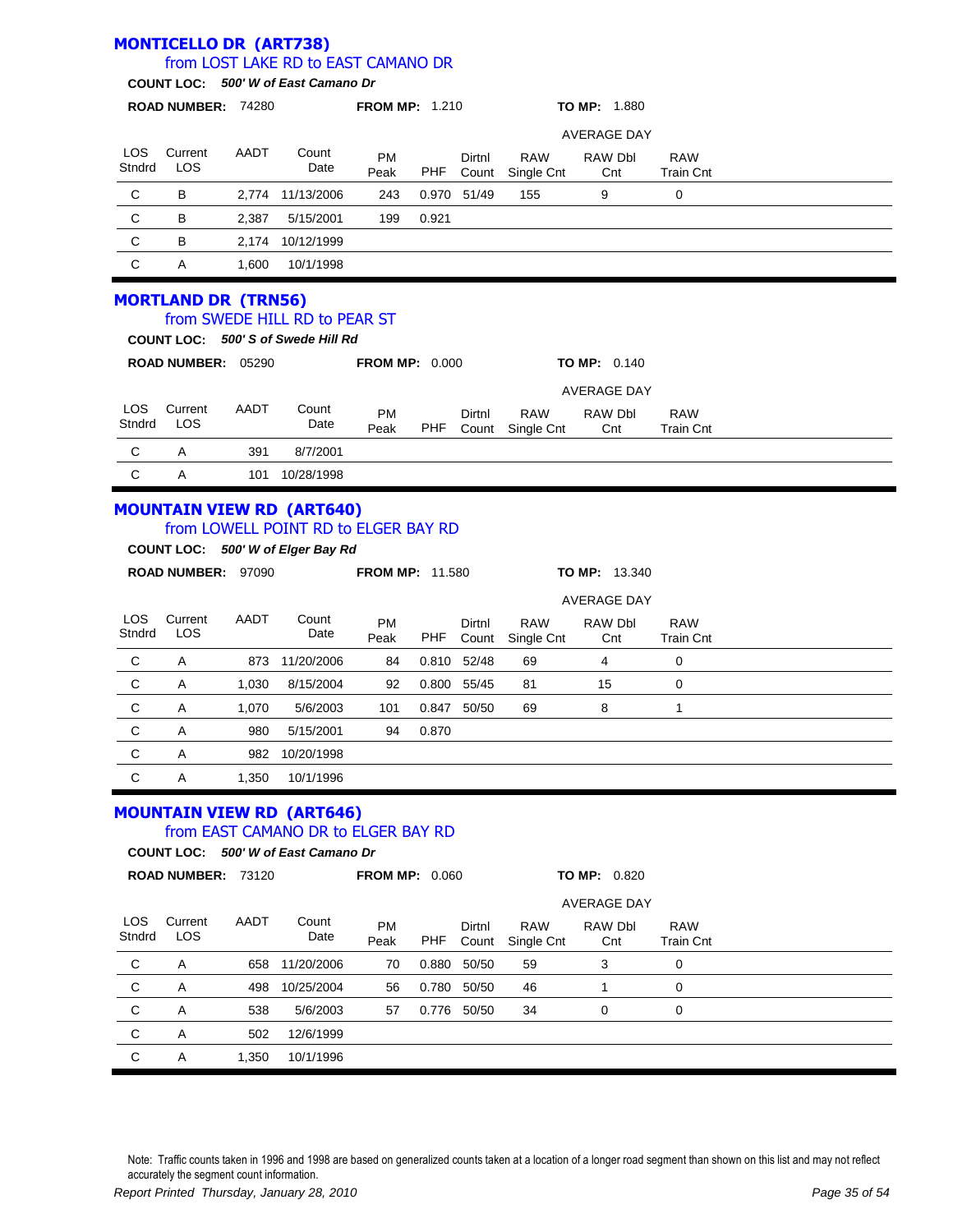|                      | <b>NORTH BLUFF DR (ART310)</b>                                |       | from HOUSTON RD to WONN RD                                                                                      |                       |            |                 |                                |                     |                                |  |
|----------------------|---------------------------------------------------------------|-------|-----------------------------------------------------------------------------------------------------------------|-----------------------|------------|-----------------|--------------------------------|---------------------|--------------------------------|--|
|                      | COUNT LOC: 500' N of Wonn Rd                                  |       |                                                                                                                 |                       |            |                 |                                |                     |                                |  |
|                      | ROAD NUMBER: 33670                                            |       |                                                                                                                 | <b>FROM MP: 0.520</b> |            |                 |                                | <b>TO MP: 4.720</b> |                                |  |
|                      |                                                               |       |                                                                                                                 |                       |            |                 |                                | <b>AVERAGE DAY</b>  |                                |  |
| <b>LOS</b><br>Stndrd | Current<br>LOS                                                | AADT  | Count<br>Date                                                                                                   | <b>PM</b><br>Peak     | <b>PHF</b> | Dirtnl<br>Count | <b>RAW</b><br>Single Cnt       | RAW Dbl<br>Cnt      | <b>RAW</b><br><b>Train Cnt</b> |  |
| C                    | Α                                                             | 636   | 10/11/2004                                                                                                      | 54                    |            | 0.844 50/50     | 22                             | $\mathbf{1}$        | 0                              |  |
| C                    | A                                                             | 801   | 7/16/2001                                                                                                       |                       |            |                 |                                |                     |                                |  |
| C                    | Α                                                             | 578   | 11/5/1999                                                                                                       | 47                    | 0.839      |                 |                                |                     |                                |  |
| C                    | A                                                             | 750   | 10/1/1996                                                                                                       |                       |            |                 |                                |                     |                                |  |
|                      | <b>NORTH BLUFF DR (ART316)</b><br>COUNT LOC: 500'S of Wonn Rd |       | from WONN RD to SR 525                                                                                          |                       |            |                 |                                |                     |                                |  |
|                      | ROAD NUMBER: 33670                                            |       |                                                                                                                 | <b>FROM MP: 4.720</b> |            |                 |                                | TO MP: 5.000        |                                |  |
|                      |                                                               |       |                                                                                                                 |                       |            |                 |                                | <b>AVERAGE DAY</b>  |                                |  |
| <b>LOS</b><br>Stndrd | Current<br>LOS                                                | AADT  | Count<br>Date                                                                                                   | PM<br>Peak            | PHF        | Dirtnl<br>Count | <b>RAW</b><br>Single Cnt       | RAW Dbl<br>Cnt      | <b>RAW</b><br><b>Train Cnt</b> |  |
| C                    | Α                                                             | 585   | 10/11/2004                                                                                                      | 51                    |            | 0.850 50/50     | 18                             | $\mathbf{1}$        | 0                              |  |
| C                    | Α                                                             | 560   | 8/14/2001                                                                                                       | 60                    | 0.833      |                 |                                |                     |                                |  |
| C                    | Α                                                             | 660   | 11/5/1999                                                                                                       | 57                    | 0.890      |                 |                                |                     |                                |  |
| C                    | Α                                                             | 750   | 10/1/1996                                                                                                       |                       |            |                 |                                |                     |                                |  |
|                      |                                                               |       | <b>NORTH CAMANO DR (ART562)</b><br>from SUNRISE BLVD to NORTH CAMANO (WYE)<br>COUNT LOC: 300' E of Sunrise Blvd |                       |            |                 |                                |                     |                                |  |
|                      | ROAD NUMBER: 88394                                            |       |                                                                                                                 | <b>FROM MP: 0.000</b> |            |                 |                                | <b>TO MP: 0.310</b> |                                |  |
|                      |                                                               |       |                                                                                                                 |                       |            |                 |                                | <b>AVERAGE DAY</b>  |                                |  |
| LOS.<br>Stndrd       | Current<br>LOS                                                | AADT  | Count<br>Date                                                                                                   | PM<br>Peak            | <b>PHF</b> | Dirtnl          | <b>RAW</b><br>Count Single Cnt | RAW Dbl<br>Cnt      | <b>RAW</b><br><b>Train Cnt</b> |  |
| С                    | В                                                             | 2,266 | 11/9/2007                                                                                                       | 267                   | 0.970      |                 | 189                            | 8                   | 1                              |  |
| С                    | B                                                             |       | 3,234 10/25/2004                                                                                                | 270                   |            | 0.860 65/35     | 287                            | 20                  | 1                              |  |
| C                    | В                                                             | 3,120 | 10/1/1996                                                                                                       |                       |            |                 |                                |                     |                                |  |
|                      |                                                               |       | <b>NORTH CAMANO DR (ART568)</b><br>from NORTH CAMANO (WYE) to SR 532<br>COUNT LOC: between WYE and SR 532       |                       |            |                 |                                |                     |                                |  |
|                      | ROAD NUMBER: 88394                                            |       |                                                                                                                 | <b>FROM MP: 0.310</b> |            |                 |                                | <b>TO MP: 0.330</b> |                                |  |
|                      |                                                               |       |                                                                                                                 |                       |            |                 |                                | AVERAGE DAY         |                                |  |
| LOS.<br>Stndrd       | Current<br>LOS                                                | AADT  | Count<br>Date                                                                                                   | <b>PM</b><br>Peak     | <b>PHF</b> | Dirtnl<br>Count | <b>RAW</b><br>Single Cnt       | RAW Dbl<br>Cnt      | RAW<br><b>Train Cnt</b>        |  |
| C                    | В                                                             | 3,120 | 10/1/1996                                                                                                       |                       |            |                 |                                |                     |                                |  |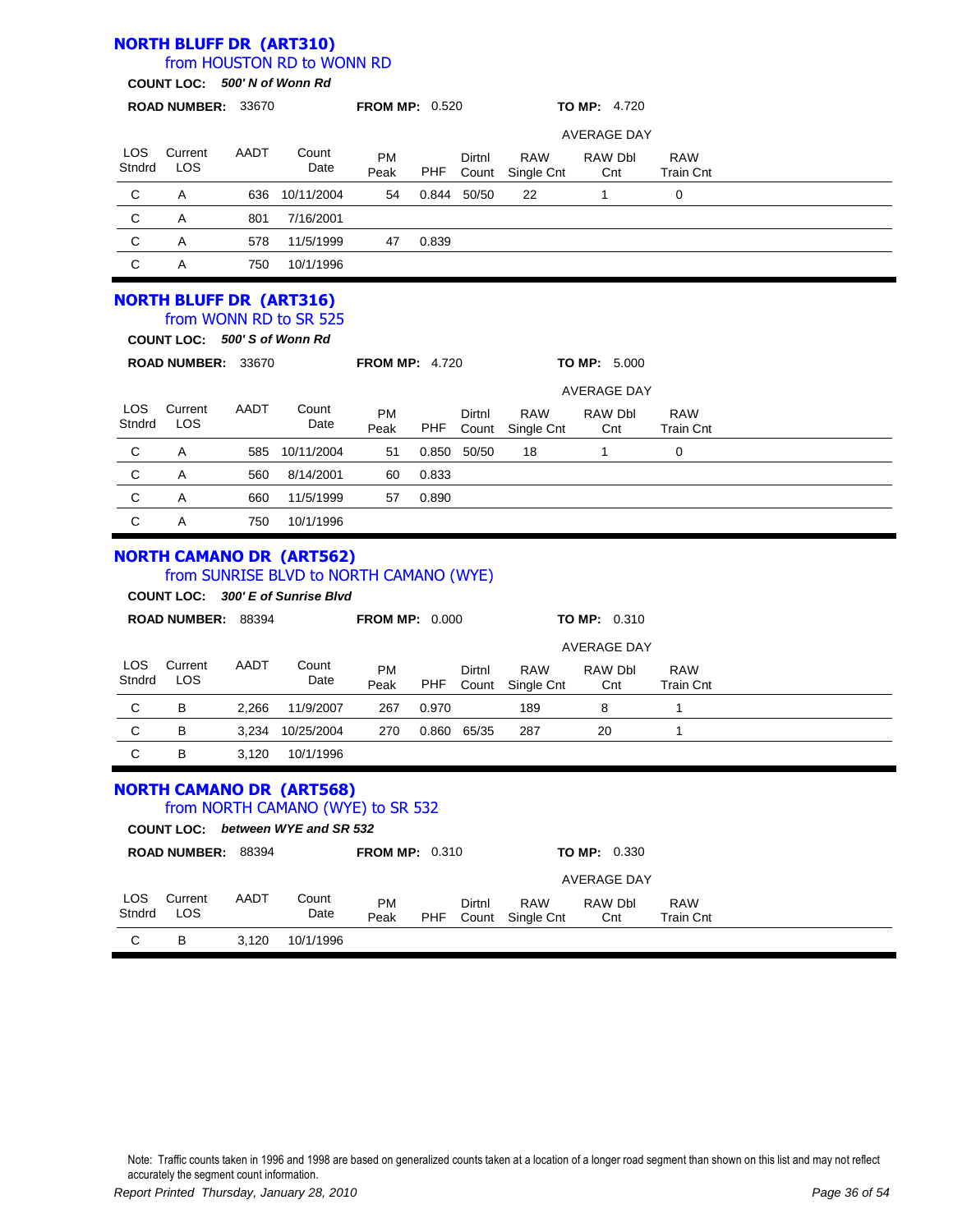#### **NORTH CAMANO DR (ART580)** from SUNRISE BLVD to ARROWHEAD RD

**COUNT LOC:** *750' E of Arrowhead Rd*

|                    |                 | <b>ROAD NUMBER:</b><br>97090 |               | <b>FROM MP: 0.000</b> |       |                 |                          | TO MP: 0.920   |                         |  |
|--------------------|-----------------|------------------------------|---------------|-----------------------|-------|-----------------|--------------------------|----------------|-------------------------|--|
| <b>AVERAGE DAY</b> |                 |                              |               |                       |       |                 |                          |                |                         |  |
| LOS.<br>Stndrd     | Current<br>LOS. | AADT                         | Count<br>Date | <b>PM</b><br>Peak     | PHF   | Dirtnl<br>Count | <b>RAW</b><br>Single Cnt | RAW Dbl<br>Cnt | <b>RAW</b><br>Train Cnt |  |
| $\mathbf C$        | B               | 3,420                        | 5/11/2009     | 303                   | 0.960 | 50/50           | 36                       | 16             | 2                       |  |
| $\mathsf{C}$       | B               | 3,531                        | 11/3/2008     | 323                   | 0.980 | 50/50           | 179                      | 14             | 0                       |  |
| C                  | B               | 3.680                        | 4/16/2007     | 315                   | 0.940 | 50/50           | 374                      | 29             | 0                       |  |
| $\mathsf{C}$       | В               | 3,805                        | 11/15/2004    | 318                   | 0.940 | 55/45           | 279                      | 16             | 0                       |  |
| C                  | B               | 3.400                        | 5/13/2003     | 282                   | 0.955 | 50/50           | 142                      | 14             | 2                       |  |
| C                  | B               | 3.230                        | 6/5/2001      | 274                   | 0.926 |                 |                          |                |                         |  |
| C                  | B               | 2,940                        | 10/1/1996     |                       |       |                 |                          |                |                         |  |

#### **NORTH CAMANO DR (ART586)**

from ARROWHEAD RD to WEST CAMANO DR

|                | <b>COUNT LOC:</b>     |       | 150' E of D'Jorup St |                       |       |                 |                          |                     |                                |  |
|----------------|-----------------------|-------|----------------------|-----------------------|-------|-----------------|--------------------------|---------------------|--------------------------------|--|
|                | <b>ROAD NUMBER:</b>   | 97090 |                      | <b>FROM MP: 0.920</b> |       |                 |                          | <b>TO MP: 3.660</b> |                                |  |
|                |                       |       |                      |                       |       |                 |                          | <b>AVERAGE DAY</b>  |                                |  |
| LOS.<br>Stndrd | Current<br><b>LOS</b> | AADT  | Count<br>Date        | <b>PM</b><br>Peak     | PHF   | Dirtnl<br>Count | <b>RAW</b><br>Single Cnt | RAW Dbl<br>Cnt      | <b>RAW</b><br><b>Train Cnt</b> |  |
| $\mathsf{C}$   | B                     | 2,725 | 5/11/2009            | 240                   | 0.940 | 50/50           | 33                       | 12                  |                                |  |
| $\mathbf{C}$   | B                     | 2,836 | 11/3/2008            | 251                   | 0.930 | 50/50           | 151                      | 13                  | 0                              |  |
| $\mathsf{C}$   | B                     | 3,034 | 4/16/2007            | 249                   | 0.950 | 50/50           | 227                      | 22                  | 0                              |  |
| $\mathbf C$    | B                     | 3,173 | 11/15/2004           | 259                   | 0.950 |                 | 174                      | 16                  | 0                              |  |
| C              | B                     | 2,814 | 5/13/2003            | 227                   | 0.937 | 50/50           | 145                      | 12                  | 0                              |  |
| C              | В                     | 2,655 | 6/5/2001             | 233                   | 0.940 |                 |                          |                     |                                |  |
| C              | B                     | 2.600 | 10/1/1996            |                       |       |                 |                          |                     |                                |  |

#### **NORTH CAMANO DR (ONE WAY - WB) (ART574)** from SR 532 to NORTH CAMANO (WYE)

|               | <b>COUNT LOC:</b>     |                    | between SR 532 and WYE |                       |            |                 |                          |                     |                                |  |
|---------------|-----------------------|--------------------|------------------------|-----------------------|------------|-----------------|--------------------------|---------------------|--------------------------------|--|
|               | <b>ROAD NUMBER:</b>   | 88398              |                        | <b>FROM MP: 0.000</b> |            |                 |                          | <b>TO MP: 0.130</b> |                                |  |
|               |                       | <b>AVERAGE DAY</b> |                        |                       |            |                 |                          |                     |                                |  |
| LOS<br>Stndrd | Current<br><b>LOS</b> | AADT               | Count<br>Date          | <b>PM</b><br>Peak     | <b>PHF</b> | Dirtnl<br>Count | <b>RAW</b><br>Single Cnt | RAW Dbl<br>Cnt      | <b>RAW</b><br><b>Train Cnt</b> |  |
| C             | В                     | 1.948              | 4/16/2007              | 225                   | 0.940      | 100/0           | 137                      | 16                  | 0                              |  |
| C             | В                     | 2,013              | 10/25/2004             | 217                   | 0.890      | 100/0           | 134                      | 15                  | 2                              |  |
| C             | В                     | 3.120              | 10/1/1996              |                       |            |                 |                          |                     |                                |  |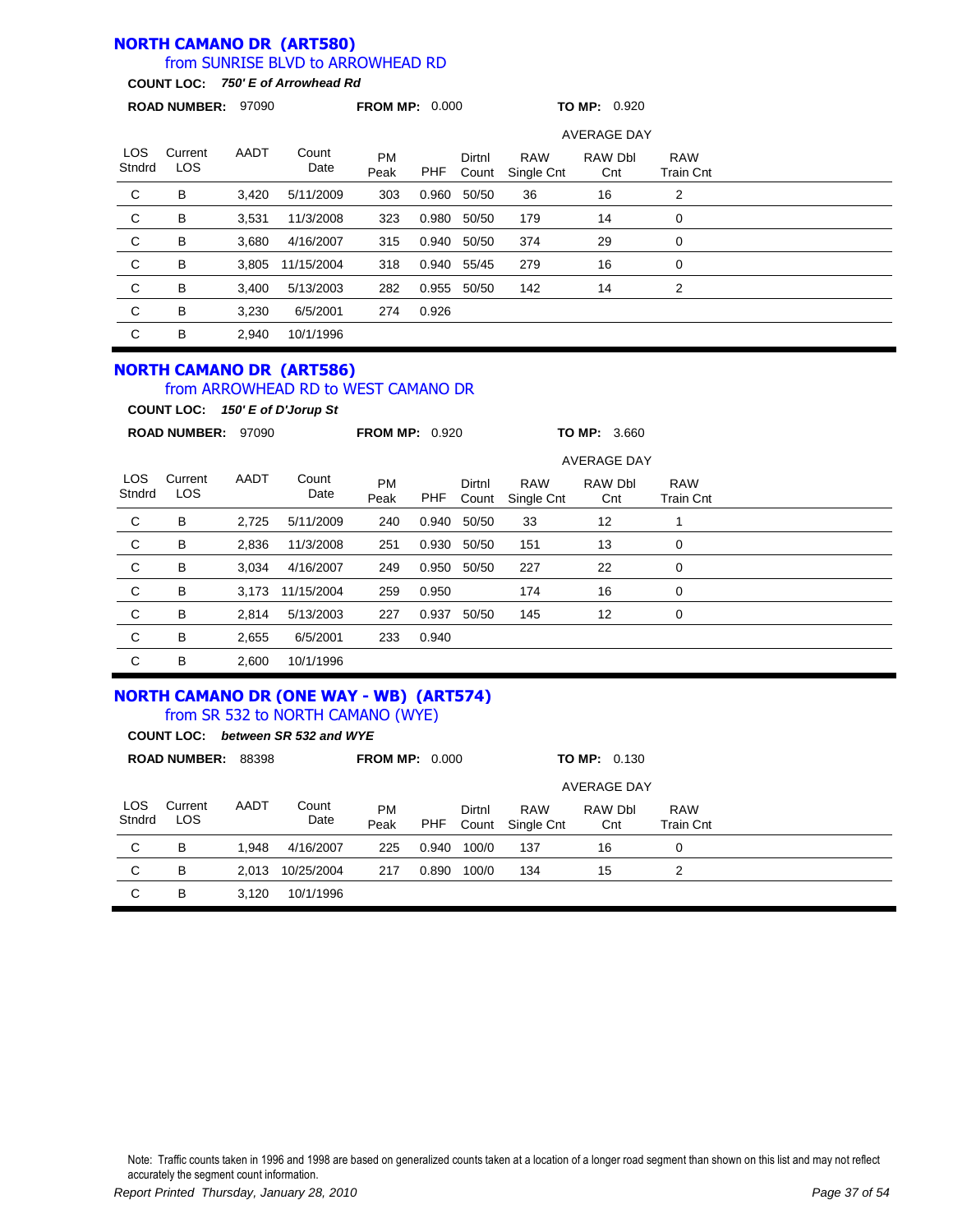#### **OAK HARBOR RD (ART166)** from OAK HARBOR CITY LIMITS to AULT FIELD RD

#### **COUNT LOC:** *500' S of Schay Rd (South Int - Concrete NW)*

|                | <b>ROAD NUMBER:</b>   | 95770 |               | <b>FROM MP: 1.170</b> |       |                 |                          | <b>TO MP: 2.031</b> |                                |  |
|----------------|-----------------------|-------|---------------|-----------------------|-------|-----------------|--------------------------|---------------------|--------------------------------|--|
|                |                       |       |               |                       |       |                 |                          | <b>AVERAGE DAY</b>  |                                |  |
| LOS.<br>Stndrd | Current<br><b>LOS</b> | AADT  | Count<br>Date | <b>PM</b><br>Peak     | PHF   | Dirtnl<br>Count | <b>RAW</b><br>Single Cnt | RAW Dbl<br>Cnt      | <b>RAW</b><br><b>Train Cnt</b> |  |
| D              | С                     | 5,226 | 4/28/2008     | 519                   | 0.900 | 50/50           | 212                      | 15                  | 1                              |  |
| D              | C                     | 6,000 | 11/8/2005     | 566                   | 0.910 | 50/50           | 251                      | 9                   | 0                              |  |
| D              | С                     | 5,154 | 9/20/2004     | 509                   | 0.910 | 50/50           | 202                      | 19                  | 0                              |  |
| D              | C                     | 5,501 | 3/11/2003     | 493                   | 0.837 | 50/50           | 189                      | 26                  | 4                              |  |
| D              | C                     | 5,214 | 7/24/2001     | 511                   | 0.846 |                 |                          |                     |                                |  |
| D              | D                     | 5,328 | 10/26/1999    | 750                   | 0.929 |                 |                          |                     |                                |  |
| D              | С                     | 4,837 | 10/6/1999     | 434                   | 0.848 |                 |                          |                     |                                |  |
| D              | C                     | 6,050 | 10/6/1998     | 579                   | 0.890 |                 |                          |                     |                                |  |
| D              | C                     | 5,090 | 10/1/1996     |                       |       |                 |                          |                     |                                |  |

#### **OLD CORNET BAY RD (TRN1)**

**COUNT LOC:** *100' W of Cornet Bay Rd* from CORNET BAY RD to SR 20

|                      | <b>ROAD NUMBER:</b> |      |               | <b>FROM MP: 0.000</b> |       |                 |                          | <b>TO MP: 0.340</b> |                                |  |  |
|----------------------|---------------------|------|---------------|-----------------------|-------|-----------------|--------------------------|---------------------|--------------------------------|--|--|
|                      |                     |      |               |                       |       |                 |                          | <b>AVERAGE DAY</b>  |                                |  |  |
| <b>LOS</b><br>Stndrd | Current<br>LOS      | AADT | Count<br>Date | <b>PM</b><br>Peak     | PHF   | Dirtnl<br>Count | <b>RAW</b><br>Single Cnt | RAW Dbl<br>Cnt      | <b>RAW</b><br><b>Train Cnt</b> |  |  |
| C                    | A                   | 229  | 8/17/2004     | 23                    | 0.813 | 95/5            | 19                       |                     | 0                              |  |  |
| C                    | A                   | 537  | 8/28/2001     |                       |       |                 |                          |                     |                                |  |  |
| C                    | A                   | 278  | 10/5/1999     |                       |       |                 |                          |                     |                                |  |  |
| C                    | A                   | 270  | 11/3/1998     |                       |       |                 |                          |                     |                                |  |  |

#### **PARKER RD (ART280)** from SR 20 to COUPEVILLE CITY LIMITS

|                      | <b>COUNT LOC:</b>  |      | 150' N of Parker Rd (WYE) |                       |       |                 |                          |                     |                                |  |  |  |
|----------------------|--------------------|------|---------------------------|-----------------------|-------|-----------------|--------------------------|---------------------|--------------------------------|--|--|--|
|                      | ROAD NUMBER: 94380 |      |                           | <b>FROM MP: 0.000</b> |       |                 |                          | <b>TO MP: 1.640</b> |                                |  |  |  |
|                      | <b>AVERAGE DAY</b> |      |                           |                       |       |                 |                          |                     |                                |  |  |  |
| <b>LOS</b><br>Stndrd | Current<br>LOS.    | AADT | Count<br>Date             | <b>PM</b><br>Peak     | PHF   | Dirtnl<br>Count | <b>RAW</b><br>Single Cnt | RAW Dbl<br>Cnt      | <b>RAW</b><br><b>Train Cnt</b> |  |  |  |
| C                    | A                  | 887  | 10/25/2004                | 79                    | 0.940 |                 | 57                       | 3                   | 0                              |  |  |  |
| C                    | A                  | 846  | 8/14/2001                 | 81                    | 0.844 |                 |                          |                     |                                |  |  |  |
| C                    | A                  | 986  | 11/15/1999                |                       |       |                 |                          |                     |                                |  |  |  |
| C                    | A                  | 790  | 10/1/1996                 |                       |       |                 |                          |                     |                                |  |  |  |
|                      |                    |      |                           |                       |       |                 |                          |                     |                                |  |  |  |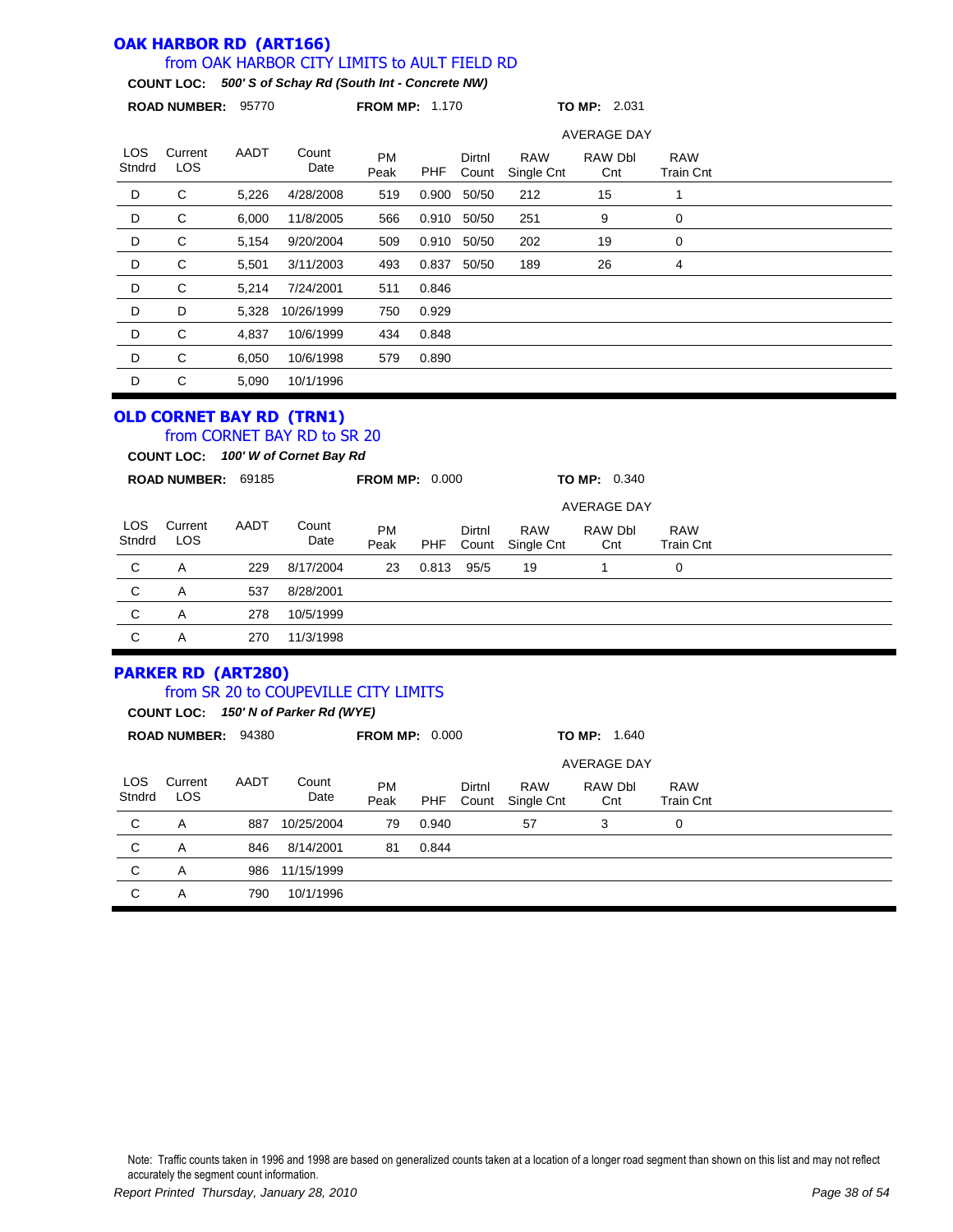### **PARKER RD (Wye) (ART286)**

### from PARKER RD to SR 20

|               | <b>COUNT LOC:</b>          |      | 300' E of SR 20                                                                        |                       |            |                 |                          |                     |                                |  |
|---------------|----------------------------|------|----------------------------------------------------------------------------------------|-----------------------|------------|-----------------|--------------------------|---------------------|--------------------------------|--|
|               | ROAD NUMBER: 49200         |      |                                                                                        | <b>FROM MP: 0.000</b> |            |                 |                          | <b>TO MP: 0.150</b> |                                |  |
|               |                            |      |                                                                                        |                       |            |                 |                          | <b>AVERAGE DAY</b>  |                                |  |
| LOS<br>Stndrd | Current<br><b>LOS</b>      | AADT | Count<br>Date                                                                          | PM<br>Peak            | PHF        | Dirtnl<br>Count | <b>RAW</b><br>Single Cnt | RAW Dbl<br>Cnt      | <b>RAW</b><br><b>Train Cnt</b> |  |
| C             | Α                          | 516  | 10/25/2004                                                                             | 50                    | 0.893      |                 | 22                       | 1                   | 0                              |  |
| C             | Α                          | 896  | 7/16/2001                                                                              |                       |            |                 |                          |                     |                                |  |
| C             | A                          | 496  | 11/15/1999                                                                             |                       |            |                 |                          |                     |                                |  |
| $\mathsf{C}$  | Α                          | 790  | 10/1/1996                                                                              |                       |            |                 |                          |                     |                                |  |
|               | <b>PATMORE RD (SEG067)</b> |      | from RHODODENDRON PARK RD to KEYSTONE HILL RD<br>COUNT LOC: 200' W of Keystone Hill Rd |                       |            |                 |                          |                     |                                |  |
|               | ROAD NUMBER: 46900         |      |                                                                                        | <b>FROM MP: 1.300</b> |            |                 |                          | <b>TO MP: 1.750</b> |                                |  |
|               |                            |      |                                                                                        |                       |            |                 |                          | <b>AVERAGE DAY</b>  |                                |  |
| LOS<br>Stndrd | Current<br>LOS             | AADT | Count<br>Date                                                                          | PM<br>Peak            | <b>PHF</b> | Dirtnl<br>Count | <b>RAW</b><br>Single Cnt | RAW Dbl<br>Cnt      | <b>RAW</b><br><b>Train Cnt</b> |  |
| C             | Α                          | 530  | 10/15/2007                                                                             | 82                    | 0.830      | 50/50           | 83                       | 40                  | 5                              |  |
| $\mathsf C$   | Α                          | 417  | 10/24/2005                                                                             | 43                    | 0.900      | 50/50           | 133                      | 15                  | 0                              |  |
| C             | Α                          | 430  | 10/4/2004                                                                              | 56                    | 0.820      | 50/50           | 122                      | 14                  | 4                              |  |
| C             | Α                          | 468  | 4/15/2003                                                                              | 68                    |            | 0.882 50/50     | 38                       | 26                  | 2                              |  |
| C             | Α                          | 193  | 9/18/2001                                                                              | 26                    | 0.813      |                 |                          |                     |                                |  |
| C             | Α                          | 213  | 8/29/2000                                                                              |                       |            |                 |                          |                     |                                |  |
|               | <b>PATMORE RD (SEG068)</b> |      | from KEYSTONE HILL RD to PATMORE RD (N-S CONNECTOR)<br>COUNT LOC: See SEG067 Counts    |                       |            |                 |                          |                     |                                |  |
|               | ROAD NUMBER: 46900         |      |                                                                                        | <b>FROM MP: 1.750</b> |            |                 |                          | <b>TO MP: 1.890</b> |                                |  |
|               |                            |      |                                                                                        |                       |            |                 |                          | <b>AVERAGE DAY</b>  |                                |  |
| LOS<br>Stndrd | Current<br>LOS             | AADT | Count<br>Date                                                                          | PM<br>Peak            | PHF        | Dirtnl<br>Count | <b>RAW</b><br>Single Cnt | RAW Dbl<br>Cnt      | <b>RAW</b><br><b>Train Cnt</b> |  |
| C             | Α                          | 213  | 8/29/2000                                                                              |                       |            |                 |                          |                     |                                |  |
|               | <b>PATMORE RD (SEG069)</b> |      | from PATMORE RD (N-S CONNECTOR) to SR 20<br><b>COUNT LOC: See SEG067 Counts</b>        |                       |            |                 |                          |                     |                                |  |
|               | ROAD NUMBER: 46900         |      |                                                                                        | <b>FROM MP: 1.890</b> |            |                 |                          | <b>TO MP: 2.020</b> |                                |  |
|               |                            |      |                                                                                        |                       |            |                 |                          | <b>AVERAGE DAY</b>  |                                |  |
| LOS<br>Stndrd | Current<br>LOS             | AADT | Count<br>Date                                                                          | <b>PM</b><br>Peak     | PHF        | Dirtnl<br>Count | <b>RAW</b><br>Single Cnt | RAW Dbl<br>Cnt      | <b>RAW</b><br><b>Train Cnt</b> |  |
| C             | $\mathsf A$                | 213  | 8/29/2000                                                                              |                       |            |                 |                          |                     |                                |  |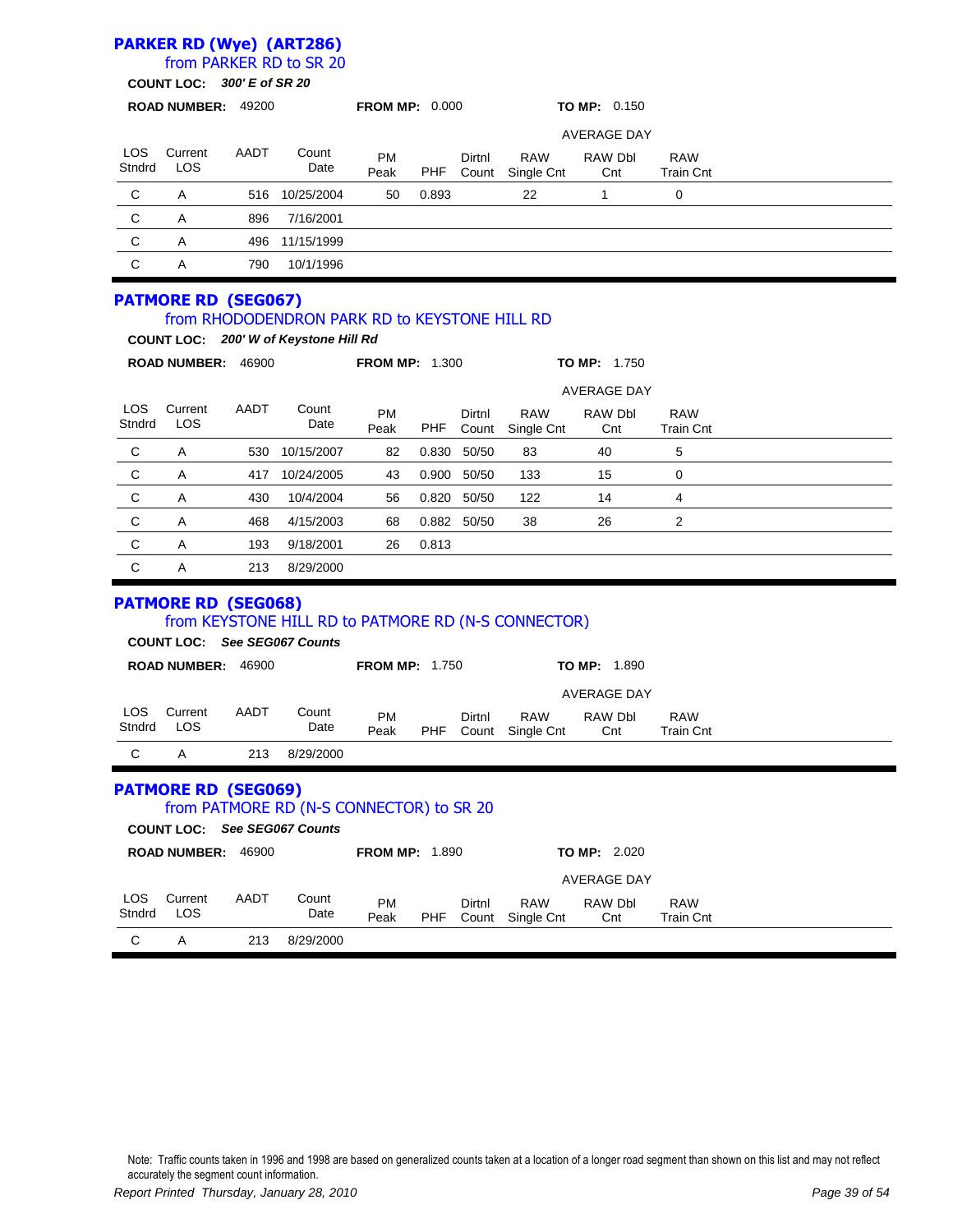|                      | <b>PEAR ST (TRN60)</b><br>COUNT LOC: 50' E of Mortland Dr    |      | from MORTLAND DR to BLAKELY AVE    |                       |            |                 |                          |                     |                                |  |  |
|----------------------|--------------------------------------------------------------|------|------------------------------------|-----------------------|------------|-----------------|--------------------------|---------------------|--------------------------------|--|--|
|                      | ROAD NUMBER: 06140                                           |      |                                    | <b>FROM MP: 0.000</b> |            |                 |                          | <b>TO MP: 0.040</b> |                                |  |  |
|                      |                                                              |      |                                    |                       |            |                 |                          | <b>AVERAGE DAY</b>  |                                |  |  |
| <b>LOS</b><br>Stndrd | Current<br>LOS                                               | AADT | Count<br>Date                      | <b>PM</b><br>Peak     | <b>PHF</b> | Dirtnl<br>Count | <b>RAW</b><br>Single Cnt | RAW Dbl<br>Cnt      | <b>RAW</b><br><b>Train Cnt</b> |  |  |
| C                    | A                                                            | 111  | 8/28/2001                          |                       |            |                 |                          |                     |                                |  |  |
| C                    | A                                                            | 047  | 10/28/1998                         |                       |            |                 |                          |                     |                                |  |  |
|                      | <b>PERRY DR (TRN16)</b><br>COUNT LOC: 100' E of Koenig Ln    |      | from HALSEY DR to KOENIG LN        |                       |            |                 |                          |                     |                                |  |  |
|                      |                                                              |      |                                    |                       |            |                 |                          |                     |                                |  |  |
|                      | ROAD NUMBER: 42650                                           |      |                                    | <b>FROM MP: 0.000</b> |            |                 |                          | <b>TO MP: 0.580</b> |                                |  |  |
|                      |                                                              |      |                                    |                       |            |                 |                          | <b>AVERAGE DAY</b>  |                                |  |  |
| <b>LOS</b><br>Stndrd | Current<br>LOS                                               | AADT | Count<br>Date                      | <b>PM</b><br>Peak     | <b>PHF</b> | Dirtnl<br>Count | <b>RAW</b><br>Single Cnt | RAW Dbl<br>Cnt      | <b>RAW</b><br><b>Train Cnt</b> |  |  |
| C                    | A                                                            | 646  | 8/7/2001                           |                       |            |                 |                          |                     |                                |  |  |
| $\mathbf C$          | A                                                            | 668  | 11/1/1999                          |                       |            |                 |                          |                     |                                |  |  |
| $\mathsf{C}$         | Α                                                            |      | 634 10/20/1998                     |                       |            |                 |                          |                     |                                |  |  |
|                      | <b>POLNELL RD (ART106)</b><br>COUNT LOC: 500' E of Duncan Rd |      | from DUNCAN RD to MARINER BEACH DR |                       |            |                 |                          |                     |                                |  |  |

|                |                |       |               |                   |       |                 |                          | <b>AVERAGE DAY</b> |                                |  |  |
|----------------|----------------|-------|---------------|-------------------|-------|-----------------|--------------------------|--------------------|--------------------------------|--|--|
| LOS.<br>Stndrd | Current<br>LOS | AADT  | Count<br>Date | <b>PM</b><br>Peak | PHF   | Dirtnl<br>Count | <b>RAW</b><br>Single Cnt | RAW Dbl<br>Cnt     | <b>RAW</b><br><b>Train Cnt</b> |  |  |
| C              | Α              | 945   | 5/27/2009     | 84                | 0.820 | 50/50           | 18                       | 5                  | 0                              |  |  |
| C              | Α              | 1,027 | 3/26/2007     | 89                | 0.780 | 50/50           | 63                       | 4                  | 0                              |  |  |
| C              | Α              | 1,067 | 11/15/2005    | 97                | 0.930 | 50/50           | 56                       | 2                  | 0                              |  |  |
| C              | Α              | 868   | 9/14/2004     | 73                | 0.898 | 50/50           | 42                       | 3                  | 0                              |  |  |
| C              | Α              | 994   | 8/7/2001      |                   |       |                 |                          |                    |                                |  |  |
| C              | Α              | 1.026 | 10/26/1999    | 100               | 0.926 |                 |                          |                    |                                |  |  |
| C              | A              | 1.060 | 10/1/1996     |                   |       |                 |                          |                    |                                |  |  |

#### **RACE RD (SEG204)** from WELCHER RD to SR 20

**COUNT LOC:** *1500' E of SR 525*

|                      | <b>ROAD NUMBER:</b><br>43710<br><b>FROM MP: 0.000</b> |      |               |                   |       |                 |                          | <b>TO MP: 2.610</b> |                         |  |
|----------------------|-------------------------------------------------------|------|---------------|-------------------|-------|-----------------|--------------------------|---------------------|-------------------------|--|
|                      |                                                       |      |               |                   |       |                 |                          | <b>AVERAGE DAY</b>  |                         |  |
| <b>LOS</b><br>Stndrd | Current<br>LOS                                        | AADT | Count<br>Date | <b>PM</b><br>Peak | PHF   | Dirtnl<br>Count | <b>RAW</b><br>Single Cnt | RAW Dbl<br>Cnt      | <b>RAW</b><br>Train Cnt |  |
| C                    | A                                                     | 399  | 3/27/2009     | 37                | 0.820 | 50/50           | 25                       | 3                   | 0                       |  |
| С                    | Α                                                     | 357  | 10/19/2006    | 36                | 0.818 | 49/51           | 2                        |                     | 0                       |  |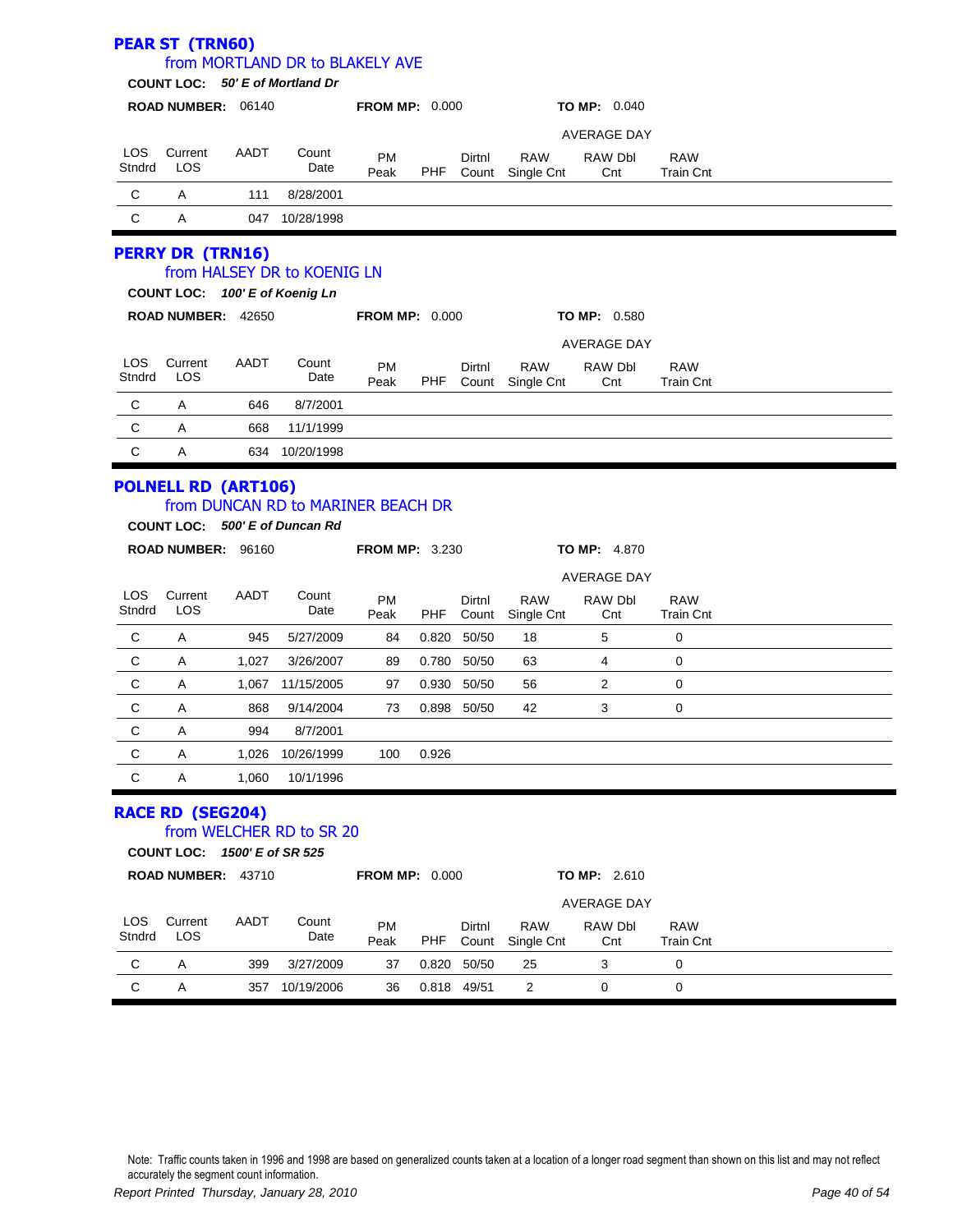#### **RESERVATION RD (ART112)** from CRESCENT HARBOR RD to POLNELL RD

#### **COUNT LOC:** *500' S of Crescent Harbor Rd*

| <b>AVERAGE DAY</b><br>LOS.<br>Current<br>AADT<br>Count<br><b>PM</b><br>Dirtnl<br><b>RAW</b><br>RAW Dbl<br><b>RAW</b><br><b>LOS</b><br>Stndrd<br>Date<br>PHF<br>Peak<br>Count<br>Single Cnt<br>Train Cnt<br>Cnt<br>$\mathbf C$<br>A<br>1,325<br>4/28/2008<br>50/50<br>100<br>0<br>115<br>0.950<br>15<br>$\mathbf{C}$<br>70<br>10<br>0<br>Α<br>10/22/2007<br>50/50<br>1,325<br>0.840<br>117<br>C<br>B<br>75<br>0<br>11/15/2005<br>139<br>0.930<br>50/50<br>1,502<br>C<br>0<br>Α<br>9/13/2004<br>0.960<br>6<br>1,256<br>109<br>50/50<br>4<br>C<br>A<br>40<br>5<br>0<br>1,387<br>3/11/2003<br>126<br>0.871<br>50/50<br>C<br>A<br>1,221<br>9/18/2001<br>115<br>0.927<br>C<br>A<br>1,338<br>7/9/2001 |   | <b>ROAD NUMBER:</b> | 96160 |            | <b>FROM MP: 1.670</b> |       |  | TO MP: 3.230 |  |  |
|------------------------------------------------------------------------------------------------------------------------------------------------------------------------------------------------------------------------------------------------------------------------------------------------------------------------------------------------------------------------------------------------------------------------------------------------------------------------------------------------------------------------------------------------------------------------------------------------------------------------------------------------------------------------------------------------|---|---------------------|-------|------------|-----------------------|-------|--|--------------|--|--|
|                                                                                                                                                                                                                                                                                                                                                                                                                                                                                                                                                                                                                                                                                                |   |                     |       |            |                       |       |  |              |  |  |
|                                                                                                                                                                                                                                                                                                                                                                                                                                                                                                                                                                                                                                                                                                |   |                     |       |            |                       |       |  |              |  |  |
|                                                                                                                                                                                                                                                                                                                                                                                                                                                                                                                                                                                                                                                                                                |   |                     |       |            |                       |       |  |              |  |  |
|                                                                                                                                                                                                                                                                                                                                                                                                                                                                                                                                                                                                                                                                                                |   |                     |       |            |                       |       |  |              |  |  |
|                                                                                                                                                                                                                                                                                                                                                                                                                                                                                                                                                                                                                                                                                                |   |                     |       |            |                       |       |  |              |  |  |
|                                                                                                                                                                                                                                                                                                                                                                                                                                                                                                                                                                                                                                                                                                |   |                     |       |            |                       |       |  |              |  |  |
|                                                                                                                                                                                                                                                                                                                                                                                                                                                                                                                                                                                                                                                                                                |   |                     |       |            |                       |       |  |              |  |  |
|                                                                                                                                                                                                                                                                                                                                                                                                                                                                                                                                                                                                                                                                                                |   |                     |       |            |                       |       |  |              |  |  |
|                                                                                                                                                                                                                                                                                                                                                                                                                                                                                                                                                                                                                                                                                                |   |                     |       |            |                       |       |  |              |  |  |
|                                                                                                                                                                                                                                                                                                                                                                                                                                                                                                                                                                                                                                                                                                | C | A                   | 1,405 | 10/26/1999 | 138                   | 0.932 |  |              |  |  |
| C<br>Α<br>1,350<br>10/1/1996                                                                                                                                                                                                                                                                                                                                                                                                                                                                                                                                                                                                                                                                   |   |                     |       |            |                       |       |  |              |  |  |

### **SANDY POINT RD (ART460)**

### from LANGLEY RD to WILKINSON RD

**COUNT LOC:** *300' W of Wilkinson Rd*

|                      | <b>ROAD NUMBER:</b> | 13400 |               | <b>FROM MP: 0.000</b> |       |                 |                          | <b>TO MP: 0.840</b> |                                |  |  |
|----------------------|---------------------|-------|---------------|-----------------------|-------|-----------------|--------------------------|---------------------|--------------------------------|--|--|
|                      |                     |       |               |                       |       |                 |                          | <b>AVERAGE DAY</b>  |                                |  |  |
| <b>LOS</b><br>Stndrd | Current<br>LOS      | AADT  | Count<br>Date | <b>PM</b><br>Peak     | PHF   | Dirtnl<br>Count | <b>RAW</b><br>Single Cnt | RAW Dbl<br>Cnt      | <b>RAW</b><br><b>Train Cnt</b> |  |  |
| C                    | A                   | 707   | 4/10/2009     | 67                    | 0.930 | 50/50           | 29                       | 4                   | 0                              |  |  |
| C                    | A                   | 830   | 10/15/2007    | 89                    | 0.890 | 50/50           | 38                       | 3                   | 0                              |  |  |
| C                    | A                   | 1.135 | 8/28/2001     |                       |       |                 |                          |                     |                                |  |  |
| C                    | Α                   | 1.020 | 10/1/1996     |                       |       |                 |                          |                     |                                |  |  |

#### **SARATOGA RD (ART388)** from LONE LAKE RD to AMBLE RD

|                      |                                     |       | <u>TIOIII LUNE LANE KU 10 AMBLE KU</u> |                       |     |                 |                          |                     |                                |  |
|----------------------|-------------------------------------|-------|----------------------------------------|-----------------------|-----|-----------------|--------------------------|---------------------|--------------------------------|--|
|                      | COUNT LOC: 500' N of Lone Lake Road |       |                                        |                       |     |                 |                          |                     |                                |  |
|                      | <b>ROAD NUMBER:</b>                 | 91190 |                                        | <b>FROM MP: 7.560</b> |     |                 |                          | <b>TO MP: 8.760</b> |                                |  |
|                      |                                     |       |                                        |                       |     |                 |                          | <b>AVERAGE DAY</b>  |                                |  |
| <b>LOS</b><br>Stndrd | Current<br><b>LOS</b>               | AADT  | Count<br>Date                          | <b>PM</b><br>Peak     | PHF | Dirtnl<br>Count | <b>RAW</b><br>Single Cnt | RAW Dbl<br>Cnt      | <b>RAW</b><br><b>Train Cnt</b> |  |
| C                    | A                                   | 1.286 | 7/16/2001                              |                       |     |                 |                          |                     |                                |  |
| C                    | A                                   | 1.340 | 10/1/1996                              |                       |     |                 |                          |                     |                                |  |
|                      | <b>SARATOGA RD (ART394)</b>         |       |                                        |                       |     |                 |                          |                     |                                |  |

# from LANGLEY CITY LIMITS to LONE LAKE RD

#### **COUNT LOC:** *500' W of Langley City Limits*

|               | <b>ROAD NUMBER: 91190</b> |       |               | <b>FROM MP: 4.280</b> |       |                    |                          | <b>TO MP: 7.560</b> |                                |  |  |
|---------------|---------------------------|-------|---------------|-----------------------|-------|--------------------|--------------------------|---------------------|--------------------------------|--|--|
|               |                           |       |               |                       |       | <b>AVERAGE DAY</b> |                          |                     |                                |  |  |
| LOS<br>Stndrd | Current<br><b>LOS</b>     | AADT  | Count<br>Date | <b>PM</b><br>Peak     | PHF   | Dirtnl<br>Count    | <b>RAW</b><br>Single Cnt | RAW Dbl<br>Cnt      | <b>RAW</b><br><b>Train Cnt</b> |  |  |
| C             | A                         | 305   | 10/26/2006    | 37                    | 0.770 | 50/50              | 29                       | 0                   | 0                              |  |  |
| C             | A                         | 1.285 | 7/23/2001     |                       |       |                    |                          |                     |                                |  |  |
| C             | A                         | 1,340 | 10/1/1996     |                       |       |                    |                          |                     |                                |  |  |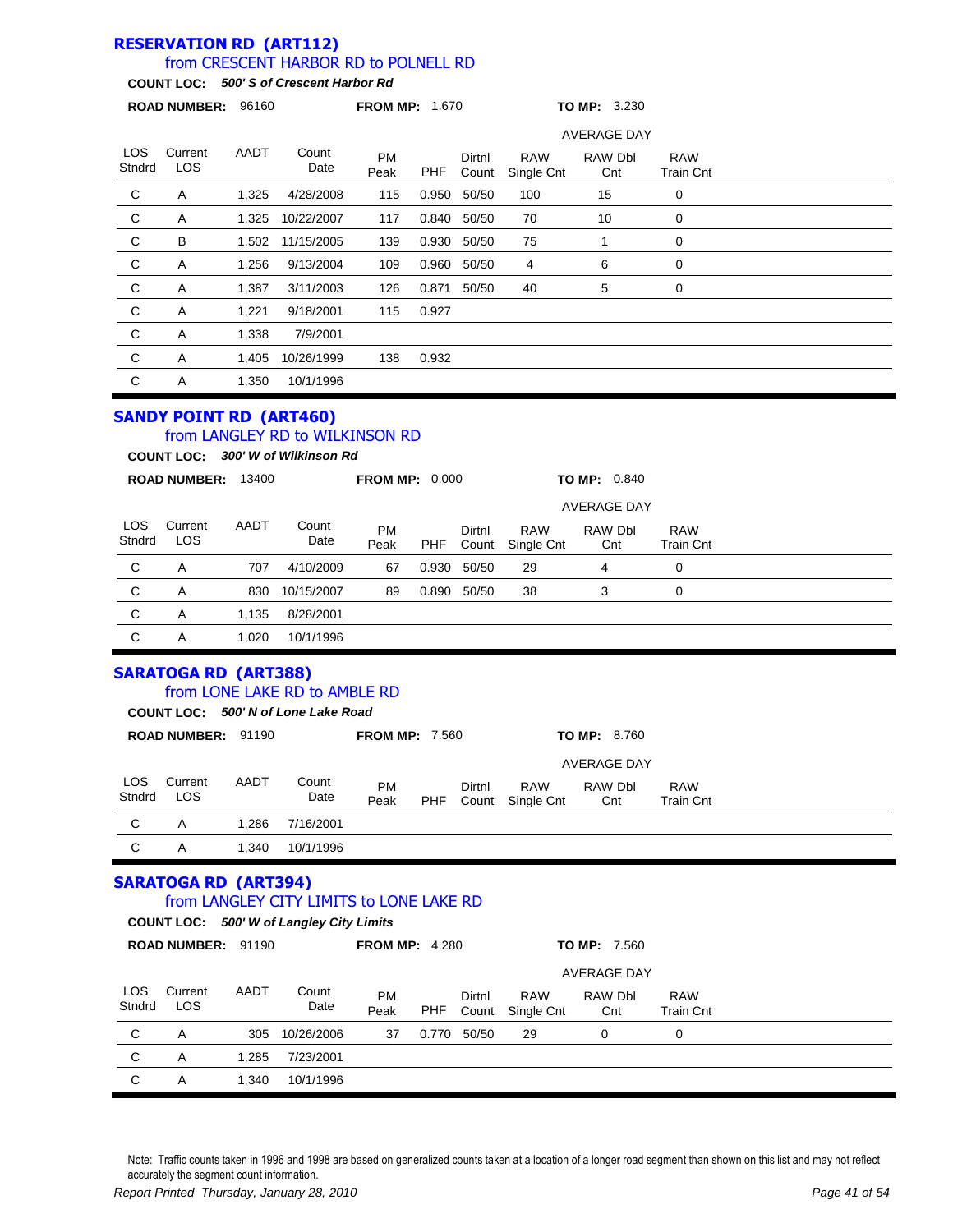|                      |                                |       | <b>SCATCHET HEAD RD (TRN48)</b>                              |                       |            |                 |                          |                                      |                                |  |
|----------------------|--------------------------------|-------|--------------------------------------------------------------|-----------------------|------------|-----------------|--------------------------|--------------------------------------|--------------------------------|--|
|                      |                                |       | from BAILEY RD to SWEDE HILL RD                              |                       |            |                 |                          |                                      |                                |  |
|                      | COUNT LOC: 500' S of Bailey Rd |       |                                                              |                       |            |                 |                          |                                      |                                |  |
|                      | ROAD NUMBER: 07150             |       |                                                              | <b>FROM MP: 0.000</b> |            |                 |                          | TO MP: 0.570                         |                                |  |
|                      |                                |       |                                                              |                       |            |                 |                          | <b>AVERAGE DAY</b>                   |                                |  |
| LOS<br>Stndrd        | Current<br>LOS                 | AADT  | Count<br>Date                                                | PM<br>Peak            | <b>PHF</b> | Dirtnl<br>Count | <b>RAW</b><br>Single Cnt | RAW Dbl<br>Cnt                       | <b>RAW</b><br><b>Train Cnt</b> |  |
| С                    | Α                              | 1,155 | 9/18/2001                                                    | 115                   | 0.991      |                 |                          |                                      |                                |  |
| C                    | Α                              | 1,400 | 12/6/1999                                                    |                       |            |                 |                          |                                      |                                |  |
| C                    | Α                              | 1,426 | 11/9/1998                                                    |                       |            |                 |                          |                                      |                                |  |
|                      |                                |       | <b>SCENIC HEIGHTS RD (HPMS008)</b>                           |                       |            |                 |                          |                                      |                                |  |
|                      |                                |       | from BALDA RD to MILLER RD                                   |                       |            |                 |                          |                                      |                                |  |
|                      | COUNT LOC: 500'S of Balda Rd   |       |                                                              |                       |            |                 |                          |                                      |                                |  |
|                      | ROAD NUMBER: 52980             |       |                                                              | <b>FROM MP: 3.800</b> |            |                 |                          | TO MP: 4.670                         |                                |  |
|                      |                                |       |                                                              |                       |            |                 |                          | <b>AVERAGE DAY</b>                   |                                |  |
| <b>LOS</b><br>Stndrd | Current<br>LOS                 | AADT  | Count<br>Date                                                | PM<br>Peak            | <b>PHF</b> | Dirtnl<br>Count | <b>RAW</b><br>Single Cnt | <b>RAW Dbl</b><br>Cnt                | <b>RAW</b><br><b>Train Cnt</b> |  |
| C                    | Α                              | 623   | 11/3/2006                                                    | 63                    |            | 0.897 47/53     | 30                       | 2                                    | 0                              |  |
| C                    | Α                              | 499   | 8/31/2004                                                    | 45                    | 0.893      | 50/50           | 14                       | 2                                    | 0                              |  |
| C                    | Α                              | 195   | 3/24/2003                                                    | 21                    | 0.833      | 60/40           | 91                       | $\mathbf{1}$                         | 1                              |  |
| C                    | Α                              | 304   | 8/1/2001                                                     | 33                    | 0.917      |                 |                          |                                      |                                |  |
| $\mathsf C$          | Α                              | 417   | 11/2/1999                                                    | 44                    | 0.875      |                 |                          |                                      |                                |  |
|                      |                                |       |                                                              |                       |            |                 |                          |                                      |                                |  |
|                      | <b>SCOTT RD (ART364)</b>       |       | from NEWMAN RD to SR 525<br>COUNT LOC: 300' E of Newman Rd   |                       |            |                 |                          |                                      |                                |  |
|                      | ROAD NUMBER: 25650             |       |                                                              | <b>FROM MP: 0.000</b> |            |                 |                          | <b>TO MP: 0.260</b>                  |                                |  |
|                      |                                |       |                                                              |                       |            |                 |                          | <b>AVERAGE DAY</b>                   |                                |  |
| LOS<br>Stndrd        | Current<br>LOS                 | AADT  | Count<br>Date                                                | PM<br>Peak            | <b>PHF</b> | Dirtnl<br>Count | <b>RAW</b><br>Single Cnt | RAW Dbl<br>Cnt                       | <b>RAW</b><br><b>Train Cnt</b> |  |
| D                    | в                              | 1,795 | 4/10/2009                                                    | 164                   | 0.960      | 60/40           | 145                      | 7                                    | 0                              |  |
| D                    | В                              |       | 2,255 10/14/2005                                             | 216                   |            | 0.931 60/40     | 178                      | 51                                   | 0                              |  |
| D                    | В                              | 2,477 | 4/29/2003                                                    | 240                   |            | 0.875 55/45     | 166                      | 8                                    | 0                              |  |
| D                    | B                              | 2,045 | 9/11/2001                                                    | 222                   | 0.925      |                 |                          |                                      |                                |  |
| D                    | В                              | 2,140 | 10/1/1996                                                    |                       |            |                 |                          |                                      |                                |  |
|                      | <b>SILLS RD (ART430)</b>       |       |                                                              |                       |            |                 |                          |                                      |                                |  |
|                      |                                |       | from FRENCH RD to EWING RD<br>COUNT LOC: 1000' S of Ewing Rd |                       |            |                 |                          |                                      |                                |  |
|                      | ROAD NUMBER: 90130             |       |                                                              | <b>FROM MP: 1.980</b> |            |                 |                          | TO MP: 3.830                         |                                |  |
|                      |                                |       |                                                              |                       |            |                 |                          |                                      |                                |  |
| LOS<br>Stndrd        | Current<br>LOS                 | AADT  | Count<br>Date                                                | PM<br>Peak            | <b>PHF</b> | Dirtnl<br>Count | <b>RAW</b><br>Single Cnt | <b>AVERAGE DAY</b><br>RAW Dbl<br>Cnt | <b>RAW</b><br><b>Train Cnt</b> |  |
| C                    | Α                              | 904   | 4/10/2009                                                    | 95                    |            | 0.910 50/50     | 44                       | 4                                    | 0                              |  |
| C                    | Α                              | 894   | 10/24/2005                                                   | 100                   |            | 0.750 50/50     | 37                       | 2                                    | 0                              |  |
| $\mathsf C$          | Α                              | 1,167 | 7/23/2001                                                    |                       |            |                 |                          |                                      |                                |  |
| $\mathbf C$          | Α                              | 883   | 12/6/1999                                                    |                       |            |                 |                          |                                      |                                |  |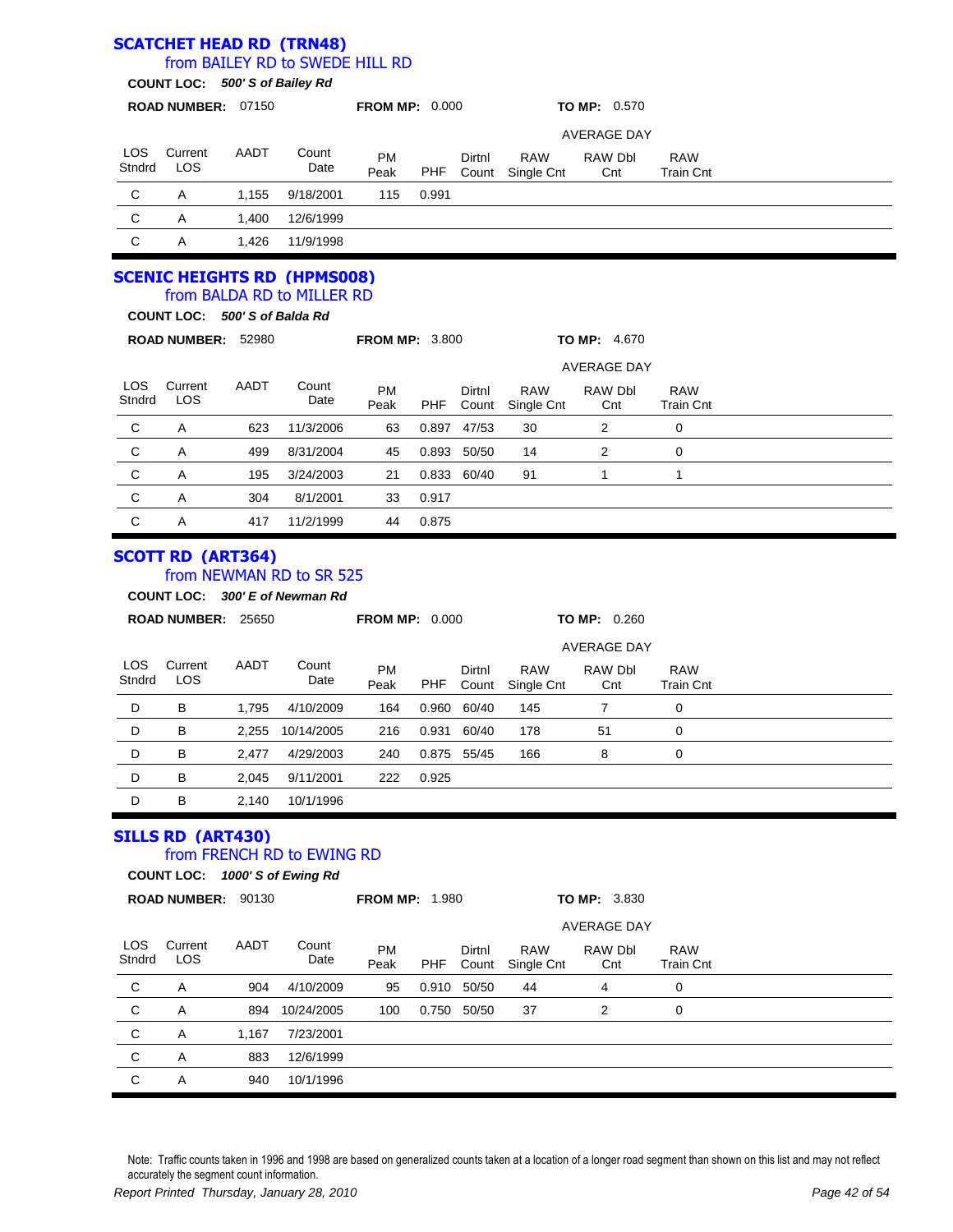#### **SILVER LAKE RD (ART88)** from DE VRIES RD to TAYLOR RD

**COUNT LOC:** *750' E of Taylor Rd*

|                      | ROAD NUMBER: 64460            |       |                                                                  | <b>FROM MP: 2.140</b> |       |                 |                          | <b>TO MP: 3.470</b>   |                                |  |
|----------------------|-------------------------------|-------|------------------------------------------------------------------|-----------------------|-------|-----------------|--------------------------|-----------------------|--------------------------------|--|
|                      |                               |       |                                                                  |                       |       |                 |                          | <b>AVERAGE DAY</b>    |                                |  |
| <b>LOS</b><br>Stndrd | Current<br><b>LOS</b>         | AADT  | Count<br>Date                                                    | <b>PM</b><br>Peak     | PHF   | Dirtnl<br>Count | <b>RAW</b><br>Single Cnt | <b>RAW Dbl</b><br>Cnt | <b>RAW</b><br><b>Train Cnt</b> |  |
| C                    | B                             | 2,198 | 11/3/2006                                                        | 241                   | 0.878 | 50/50           | 199                      | 10                    | 0                              |  |
| $\mathbf C$          | B                             | 2,170 | 10/24/2005                                                       | 206                   | 0.990 | 50/50           | 182                      | 3                     | 0                              |  |
| $\mathbf C$          | В                             | 2,073 | 9/14/2004                                                        | 189                   | 0.899 | 50/50           | 130                      | 6                     | 0                              |  |
| $\mathbf C$          | B                             | 1,993 | 8/14/2001                                                        |                       |       |                 |                          |                       |                                |  |
| $\mathbf C$          | B                             | 2,383 | 11/15/1999                                                       |                       |       |                 |                          |                       |                                |  |
| C                    | В                             | 2,310 | 10/1/1996                                                        |                       |       |                 |                          |                       |                                |  |
|                      | <b>SILVER LAKE RD (ART94)</b> |       | from GREEN RD to DE VRIES RD<br>COUNT LOC: 600' E of De Vries Rd |                       |       |                 |                          |                       |                                |  |
|                      | ROAD NUMBER: 64460            |       |                                                                  | <b>FROM MP: 0.000</b> |       |                 |                          | <b>TO MP: 2.140</b>   |                                |  |
|                      |                               |       |                                                                  |                       |       |                 |                          | <b>AVERAGE DAY</b>    |                                |  |
| <b>LOS</b><br>Stndrd | Current<br>LOS                | AADT  | Count<br>Date                                                    | <b>PM</b><br>Peak     | PHF   | Dirtnl<br>Count | <b>RAW</b><br>Single Cnt | RAW Dbl<br>Cnt        | <b>RAW</b><br><b>Train Cnt</b> |  |
| $\mathsf{C}$         | A                             | 1,182 | 4/27/2009                                                        | 105                   | 0.980 | 50/50           | 24                       | 4                     | 0                              |  |
| C                    | A                             | 1,192 | 11/15/2005                                                       | 119                   | 0.940 | 50/50           | 65                       | 9                     | 0                              |  |
| $\mathbf C$          | Α                             | 1,045 | 9/27/2004                                                        | 98                    |       | 0.914 50/50     | 65                       | 4                     | 0                              |  |
| $\mathsf C$          | Α                             | 963   | 8/14/2001                                                        |                       |       |                 |                          |                       |                                |  |

C A 1,109 11/15/1999 C B 2,310 10/1/1996

### **SLEEPER RD (SEG015)**

### from SR 20 to KREIG CONSTRUCTION ENTRANCE

**COUNT LOC:** *500' E of SR 20*

|                | <b>ROAD NUMBER:</b> | <b>FROM MP: 0.480</b><br>65400 |               |                   |       |                 |                          | <b>TO MP: 0.800</b> |                                |  |
|----------------|---------------------|--------------------------------|---------------|-------------------|-------|-----------------|--------------------------|---------------------|--------------------------------|--|
|                |                     |                                |               |                   |       |                 |                          | <b>AVERAGE DAY</b>  |                                |  |
| LOS.<br>Stndrd | Current<br>LOS.     | AADT                           | Count<br>Date | <b>PM</b><br>Peak | PHF   | Dirtnl<br>Count | <b>RAW</b><br>Single Cnt | RAW Dbl<br>Cnt      | <b>RAW</b><br><b>Train Cnt</b> |  |
| C              | Α                   | 990                            | 4/20/2009     | 90                | 0.810 | 50/50           | 111                      | 26                  | 4                              |  |
| C              | Α                   | 1.041                          | 11/15/2005    | 104               | 0.830 | 50/50           | 206                      | 4                   | 0                              |  |
| C              | A                   | 837                            | 9/7/2004      | 80                | 0.780 | 55/45           | 126                      | 19                  | 10                             |  |
| C              | Α                   | 927                            | 3/4/2003      | 85                | 0.865 | 50/50           | 67                       | 21                  |                                |  |
| С              | A                   | 867                            | 8/1/2001      | 87                | 0.870 |                 |                          |                     |                                |  |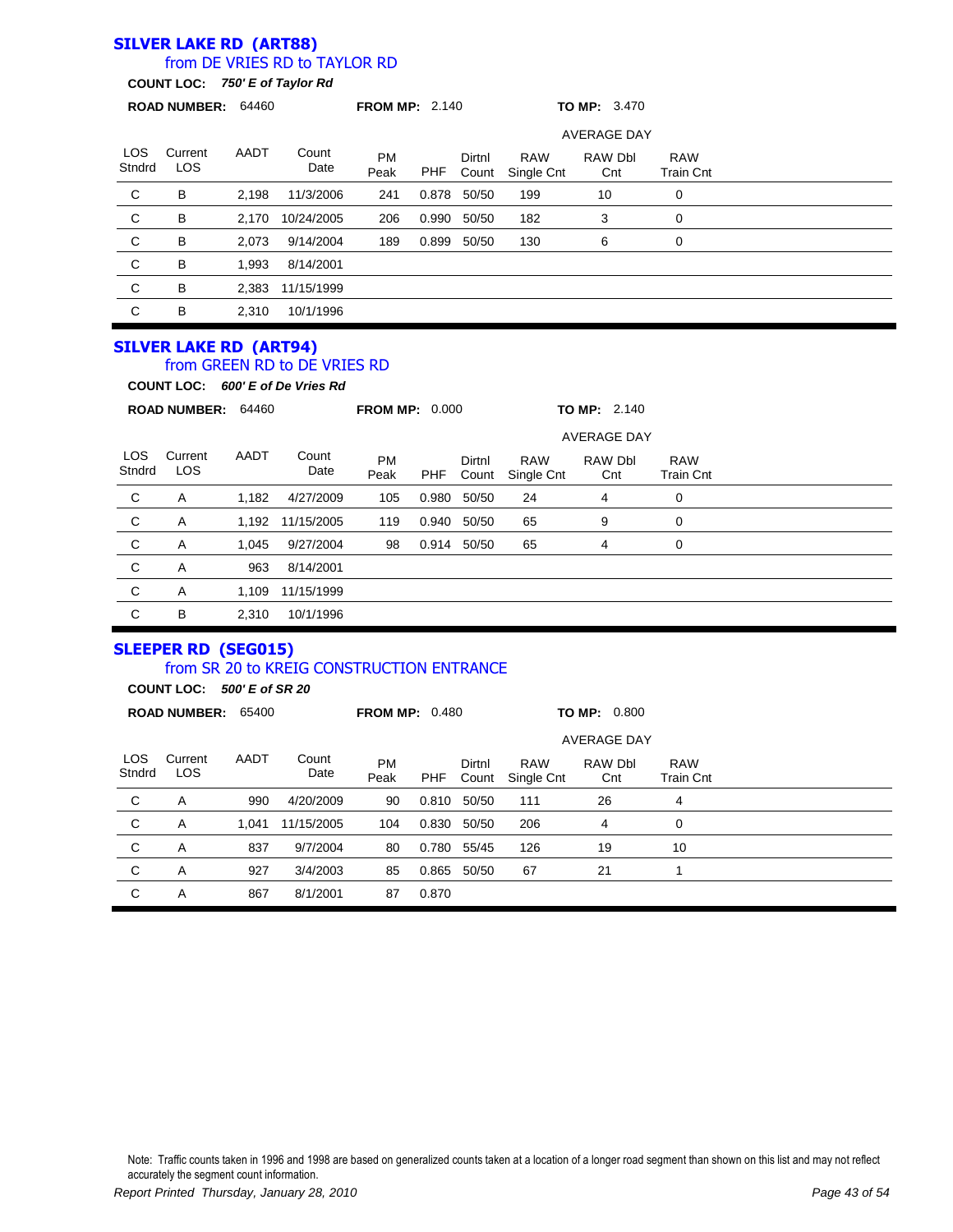### **SMUGGLERS COVE RD (ART322)**

### from LAGOON POINT RD to SR 525

**COUNT LOC:** *500' N of Lagoon Point Rd*

| ROAD NUMBER: 92250 |                 |       | <b>FROM MP: 6.710</b> |                   |            | TO MP: 9.290    |                          |                |                                |  |
|--------------------|-----------------|-------|-----------------------|-------------------|------------|-----------------|--------------------------|----------------|--------------------------------|--|
|                    |                 |       |                       |                   |            |                 | <b>AVERAGE DAY</b>       |                |                                |  |
| LOS.<br>Stndrd     | Current<br>LOS. | AADT  | Count<br>Date         | <b>PM</b><br>Peak | <b>PHF</b> | Dirtnl<br>Count | <b>RAW</b><br>Single Cnt | RAW Dbl<br>Cnt | <b>RAW</b><br><b>Train Cnt</b> |  |
| C                  | A               | 612   | 10/19/2006            | 58                | 0.910      | 50/50           | 55                       | 5              | 0                              |  |
| C                  | Α               | 571   | 10/24/2005            | 55                | 0.860      | 50/50           | 46                       |                | 0                              |  |
| C                  | A               | 623   | 10/4/2004             | 58                | 0.690      | 50/50           | 33                       | 5              | 0                              |  |
| $\mathsf{C}$       | A               | 584   | 4/15/2003             | 55                | 0.844      | 50/50           | 27                       |                | 1                              |  |
| C                  | Α               | 1,074 | 6/20/2001             | 115               | 0.898      |                 |                          |                |                                |  |
| C                  | Α               | 719   | 8/15/2000             |                   |            |                 |                          |                |                                |  |
| C                  | A               | 494   | 11/15/1999            | 43                | 0.768      |                 |                          |                |                                |  |
| C                  | B               | 2,560 | 10/1/1996             |                   |            |                 |                          |                |                                |  |

#### **SMUGGLERS COVE RD (ART328)** from BUSH POINT RD to LAGOON POINT RD

**COUNT LOC:** *1500' S of Lagoon Point Rd*

| <b>ROAD NUMBER:</b><br>92250 |                       |       | <b>FROM MP: 2.260</b> |                   |       | TO MP: 6.710    |                          |                    |                                |  |
|------------------------------|-----------------------|-------|-----------------------|-------------------|-------|-----------------|--------------------------|--------------------|--------------------------------|--|
|                              |                       |       |                       |                   |       |                 |                          | <b>AVERAGE DAY</b> |                                |  |
| LOS.<br>Stndrd               | Current<br><b>LOS</b> | AADT  | Count<br>Date         | <b>PM</b><br>Peak | PHF   | Dirtnl<br>Count | <b>RAW</b><br>Single Cnt | RAW Dbl<br>Cnt     | <b>RAW</b><br><b>Train Cnt</b> |  |
| C                            | Α                     | 967   | 10/19/2006            | 93                | 0.861 | 49/51           | 97                       | 8                  | 0                              |  |
| $\mathsf{C}$                 | Α                     | 975   | 10/24/2005            | 92                | 0.900 | 50/50           | 92                       | 3                  | 0                              |  |
| $\mathsf{C}$                 | Α                     | 892   | 10/4/2004             | 84                | 0.810 | 50/50           | 82                       | 4                  | 0                              |  |
| $\mathsf{C}$                 | Α                     | 967   | 4/15/2003             | 88                | 0.870 | 50/50           | 69                       | 2                  | 0                              |  |
| $\mathsf{C}$                 | B                     | 1,397 | 6/20/2001             | 146               | 0.849 |                 |                          |                    |                                |  |
| $\mathsf{C}$                 | Α                     | 959   | 8/15/2000             |                   |       |                 |                          |                    |                                |  |
| C                            | Α                     | 691   | 11/15/1999            | 60                | 0.789 |                 |                          |                    |                                |  |
| C                            | B                     | 2,560 | 10/1/1996             |                   |       |                 |                          |                    |                                |  |

#### **SOUTH CAMANO DR (ART628)** from MOUNTAIN VIEW RD to DALLMAN RD

|               | <b>COUNT LOC:</b>     |       | 500' S of Mountain View Rd |                       |       |                 |                          |                    |                                |  |
|---------------|-----------------------|-------|----------------------------|-----------------------|-------|-----------------|--------------------------|--------------------|--------------------------------|--|
|               | <b>ROAD NUMBER:</b>   | 97190 |                            | <b>FROM MP: 7.900</b> |       |                 |                          | 12.240<br>TO MP:   |                                |  |
|               |                       |       |                            |                       |       |                 |                          | <b>AVERAGE DAY</b> |                                |  |
| LOS<br>Stndrd | Current<br><b>LOS</b> | AADT  | Count<br>Date              | <b>PM</b><br>Peak     | PHF   | Dirtnl<br>Count | <b>RAW</b><br>Single Cnt | RAW Dbl<br>Cnt     | <b>RAW</b><br><b>Train Cnt</b> |  |
| C             | B                     | 1.974 | 11/9/2007                  | 185                   | 0.840 | 50/50           | 129                      | 33                 | $\mathbf 0$                    |  |
| C             | B                     | 2.214 | 11/1/2004                  | 189                   | 0.870 | 50/50           | 122                      | 11                 | 2                              |  |
| C             | B                     | 2.079 | 11/29/1999                 |                       |       |                 |                          |                    |                                |  |
| С             | A                     | 1.400 | 10/1/1996                  |                       |       |                 |                          |                    |                                |  |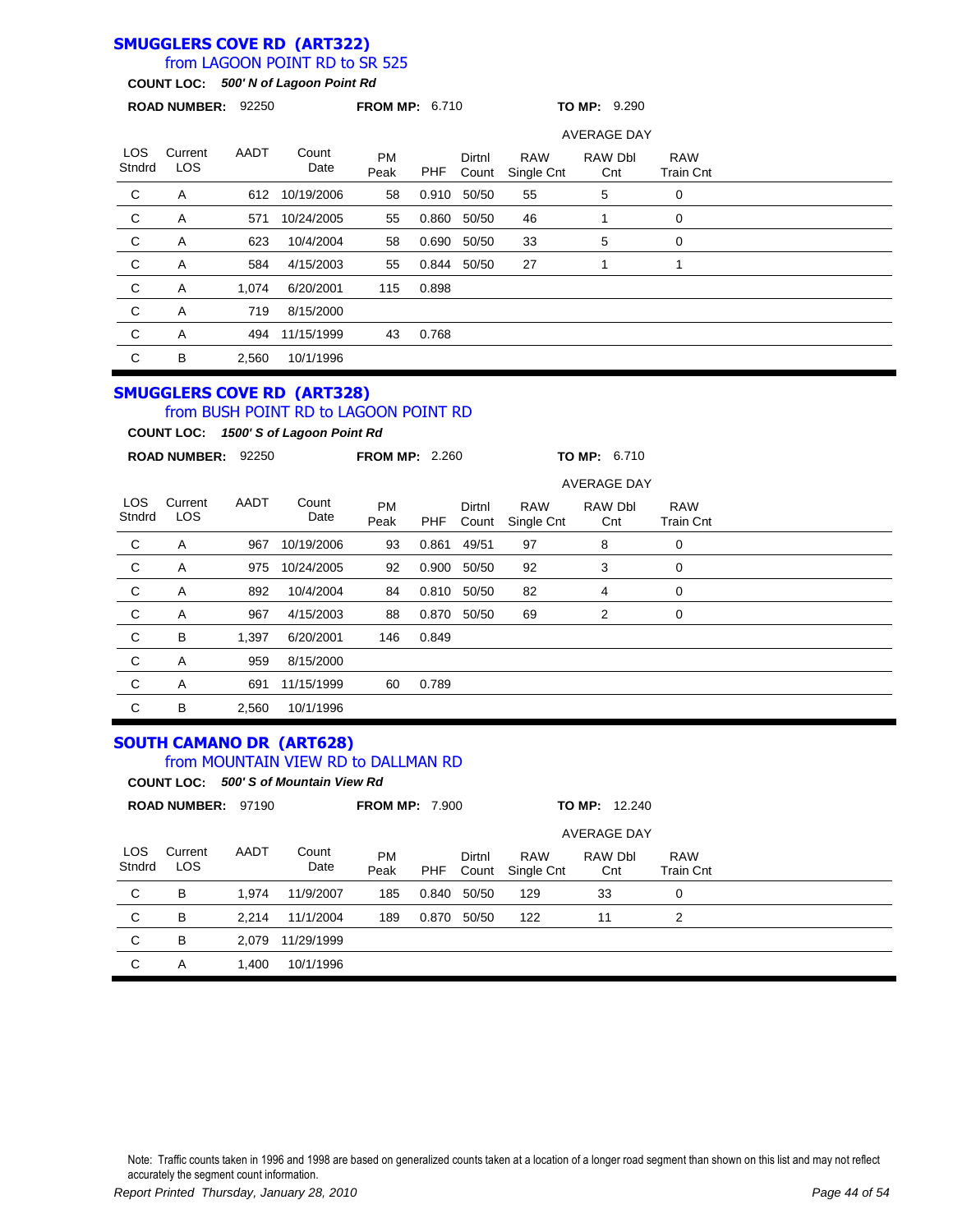#### **SR 20 (DOT2)** LOS Stndrd Current LOS PM Peak Dirtnl Count RAW Single Cnt **ROAD NUMBER: FROM MP:** 0.000 **TO MP:** 0.000 **COUNT LOC:** *at the middle span of bridge* from DECEPTION PASS to CORNET BAY RD AADT Count Date RAW Dbl **Cnt** RAW Train Cnt AVERAGE DAY PHF C E 16,087 4/15/2003 50/50 C E 13,523 9/25/2001 1209 0.920 50/50 785 203 8 C E 14,513 4/21/1998 **STRAWBERRY POINT RD (ART100)** LOS **Stndrd** Current LOS PM Peak Dirtnl Count RAW Single Cnt **ROAD NUMBER:** 96160 **FROM MP:** 4.870 **TO MP:** 7.120 **COUNT LOC:** *500' E of Mariners Beach Rd* from MARINER BEACH DR to GREEN RD AADT Count **Date** RAW Dbl Cnt RAW Train Cnt AVERAGE DAY PHF C A 240 4/20/2009 29 0.800 50/50 9 1 0 C A 256 11/15/2005 25 0.740 50/50 17 0 0 C A 224 9/14/2004 24 0.813 55/45 22 2 0 C A 251 7/9/2001 C A 222 10/26/1999 23 0.958 C A 420 10/1/1996 **SUNRISE BLVD (SEG229)** LOS **Stndrd Current** LOS PM Peak Dirtnl Count RAW Single Cnt **ROAD NUMBER:** 97190 **FROM MP:** 0.000 **TO MP:** 0.220 **COUNT LOC:** *300' N of East Camano Dr* from NORTH CAMANO DR to EAST CAMANO DR AADT Count Date RAW Dbl Cnt RAW Train Cnt AVERAGE DAY PHF C B 3,273 11/9/2007 269 0.890 277 15 0 C B 1,428 10/25/2004 121 0.680 70/30 164 10 0 C B 1,410 8/2/2004 140 0.730 C A 618 5/13/2003 57 0.922 50/50 59 6 0 **SUNSET DR (ART700)** LOS **Stndrd Current** LOS PM Peak Dirtnl Count RAW Single Cnt **ROAD NUMBER:** 80470 **FROM MP:** 0.000 **TO MP:** 1.720 **COUNT LOC:** *200' W of West Camano Dr (North Int)* from WEST CAMANO DR (NORTH INT) to VISTA DR AADT Count Date RAW Dbl **Cnt** RAW Train Cnt AVERAGE DAY PHF C A 601 11/1/2004 52 0.893 50/50 24 1 0 C A 373 6/12/2001 C A 750 10/1/1996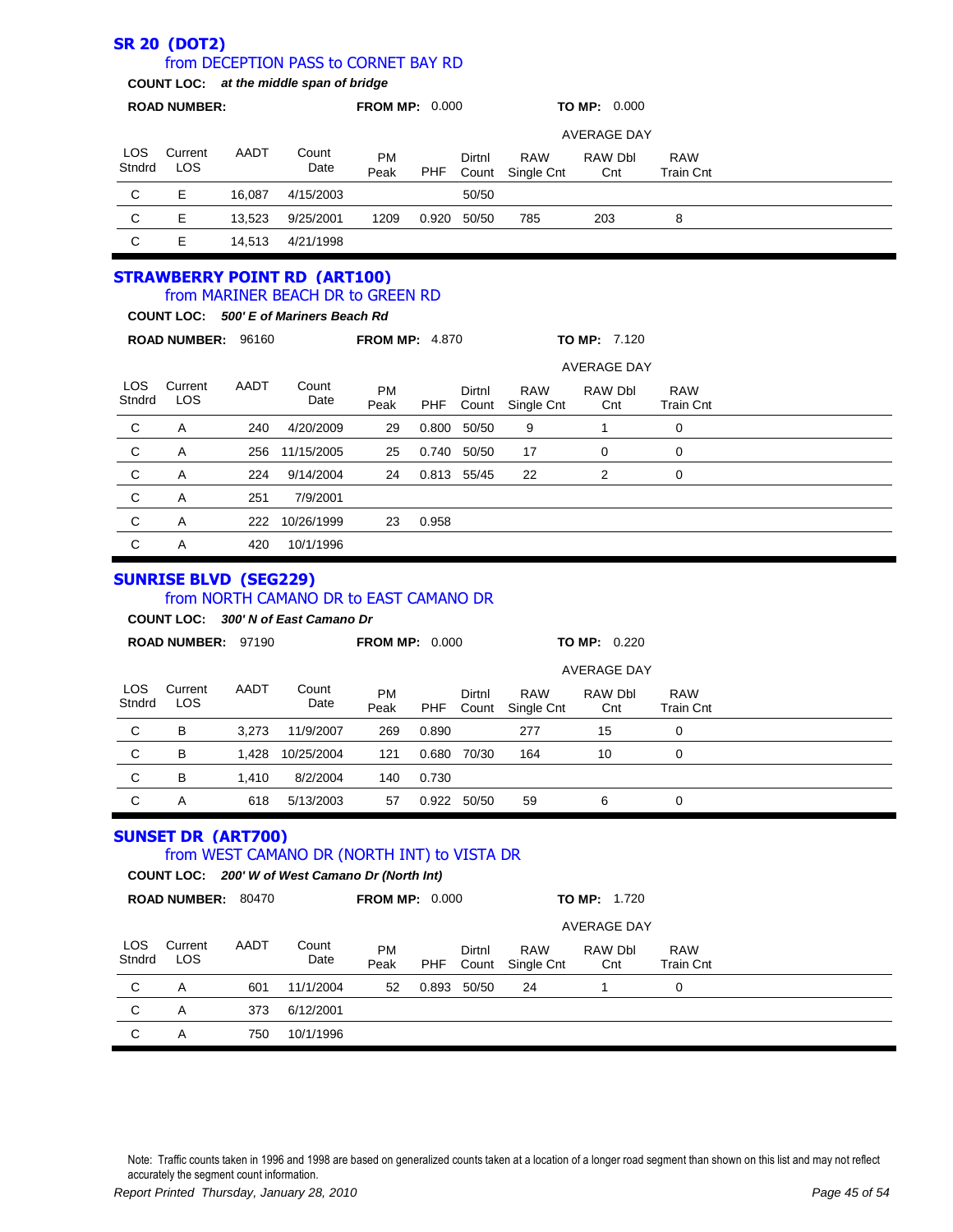|                | <b>SUNSET DR (ART706)</b>   |       | from VISTA DR to WEST CAMANO DR (SOUTH INT)                             |                       |            |                 |                          |                     |                                |  |
|----------------|-----------------------------|-------|-------------------------------------------------------------------------|-----------------------|------------|-----------------|--------------------------|---------------------|--------------------------------|--|
|                |                             |       | COUNT LOC: 400' W of West Camano Dr (South Int)                         |                       |            |                 |                          |                     |                                |  |
|                | ROAD NUMBER: 80470          |       |                                                                         | <b>FROM MP: 1.720</b> |            |                 |                          | <b>TO MP: 3.920</b> |                                |  |
|                |                             |       |                                                                         |                       |            |                 |                          | <b>AVERAGE DAY</b>  |                                |  |
| LOS.<br>Stndrd | Current<br><b>LOS</b>       | AADT  | Count<br>Date                                                           | <b>PM</b><br>Peak     | PHF        | Dirtnl<br>Count | <b>RAW</b><br>Single Cnt | RAW Dbl<br>Cnt      | <b>RAW</b><br><b>Train Cnt</b> |  |
| C              | A                           | 536   | 6/12/2001                                                               |                       |            |                 |                          |                     |                                |  |
| C              | Α                           | 750   | 10/1/1996                                                               |                       |            |                 |                          |                     |                                |  |
|                | <b>SWANTOWN RD (ART202)</b> |       | from OAK HARBOR CITY LIMITS to WEST BEACH RD                            |                       |            |                 |                          |                     |                                |  |
|                |                             |       | COUNT LOC: 800' W of Timaru Ln                                          |                       |            |                 |                          |                     |                                |  |
|                | ROAD NUMBER: 95520          |       |                                                                         | <b>FROM MP: 1.040</b> |            |                 |                          | <b>TO MP: 2.960</b> |                                |  |
|                |                             |       |                                                                         |                       |            |                 |                          | <b>AVERAGE DAY</b>  |                                |  |
| LOS.<br>Stndrd | Current<br><b>LOS</b>       | AADT  | Count<br>Date                                                           | <b>PM</b><br>Peak     | <b>PHF</b> | Dirtnl<br>Count | <b>RAW</b><br>Single Cnt | RAW Dbl<br>Cnt      | <b>RAW</b><br><b>Train Cnt</b> |  |
| D              | Α                           | 734   | 4/20/2009                                                               | 78                    |            | 0.840 55/45     | 10                       | $\mathbf{1}$        | $\mathbf 0$                    |  |
| D              | Α                           | 656   | 11/3/2006                                                               | 79                    |            | 0.864 55/45     | 40                       | 0                   | 0                              |  |
| D              | Α                           | 753   | 8/7/2001                                                                | 83                    | 0.902      |                 |                          |                     |                                |  |
| D              | A                           | 674   | 10/26/1999                                                              | 65                    | 0.855      |                 |                          |                     |                                |  |
| D              | B                           | 2,760 | 10/1/1996                                                               |                       |            |                 |                          |                     |                                |  |
|                | ROAD NUMBER: 07240          |       | from SCATCHET HEAD RD to MORTLAND DR<br>COUNT LOC: 500' E of Blakely Rd | <b>FROM MP: 0.000</b> |            |                 |                          | <b>TO MP: 0.390</b> |                                |  |
|                |                             |       |                                                                         |                       |            |                 |                          | AVERAGE DAY         |                                |  |
| LOS.<br>Stndrd | Current<br><b>LOS</b>       | AADT  | Count<br>Date                                                           | <b>PM</b><br>Peak     | <b>PHF</b> | Dirtnl<br>Count | <b>RAW</b><br>Single Cnt | RAW Dbl<br>Cnt      | <b>RAW</b><br><b>Train Cnt</b> |  |
| C              | Α                           | 1,097 | 8/28/2001                                                               | 109                   | 0.908      |                 |                          |                     |                                |  |
| C              | Α                           | 1,190 | 12/6/1999                                                               |                       |            |                 |                          |                     |                                |  |
| C              | Α                           | 1,476 | 11/9/1998                                                               |                       |            |                 |                          |                     |                                |  |
|                | <b>TAYLOR RD (ART58)</b>    |       | from SLEEPER RD to FROSTAD RD<br>COUNT LOC: 500' N of Sleeper Rd        |                       |            |                 |                          |                     |                                |  |
|                | ROAD NUMBER: 96030          |       |                                                                         | <b>FROM MP: 5.960</b> |            |                 |                          | <b>TO MP: 6.800</b> |                                |  |
|                |                             |       |                                                                         |                       |            |                 |                          | <b>AVERAGE DAY</b>  |                                |  |
| LOS.<br>Stndrd | Current<br>LOS              | AADT  | Count<br>Date                                                           | PM<br>Peak            | <b>PHF</b> | Dirtnl<br>Count | <b>RAW</b><br>Single Cnt | RAW Dbl<br>Cnt      | RAW<br><b>Train Cnt</b>        |  |
| C              | A                           | 875   | 4/20/2009                                                               | 83                    | 0.830      | 50/50           | 80                       | 14                  | 0                              |  |
| C              | Α                           | 852   | 11/15/2005                                                              | 85                    |            | 0.860 50/50     | 67                       | 1                   | 0                              |  |
| C              | Α                           | 885   | 9/27/2004                                                               | 82                    | 0.927      | 50/50           | 62                       | 8                   | 1                              |  |
| С              | Α                           | 940   | 3/18/2003                                                               | 105                   |            | 0.773 50/50     | 64                       | 4                   | 0                              |  |
| C              | Α                           | 821   | 9/18/2001                                                               | 82                    | 0.932      |                 |                          |                     |                                |  |
| С              | Α                           | 720   | 10/13/1999                                                              | 76                    | 0.950      |                 |                          |                     |                                |  |
| C              |                             | 750   | 10/1/1996                                                               |                       |            |                 |                          |                     |                                |  |
|                | A                           |       |                                                                         |                       |            |                 |                          |                     |                                |  |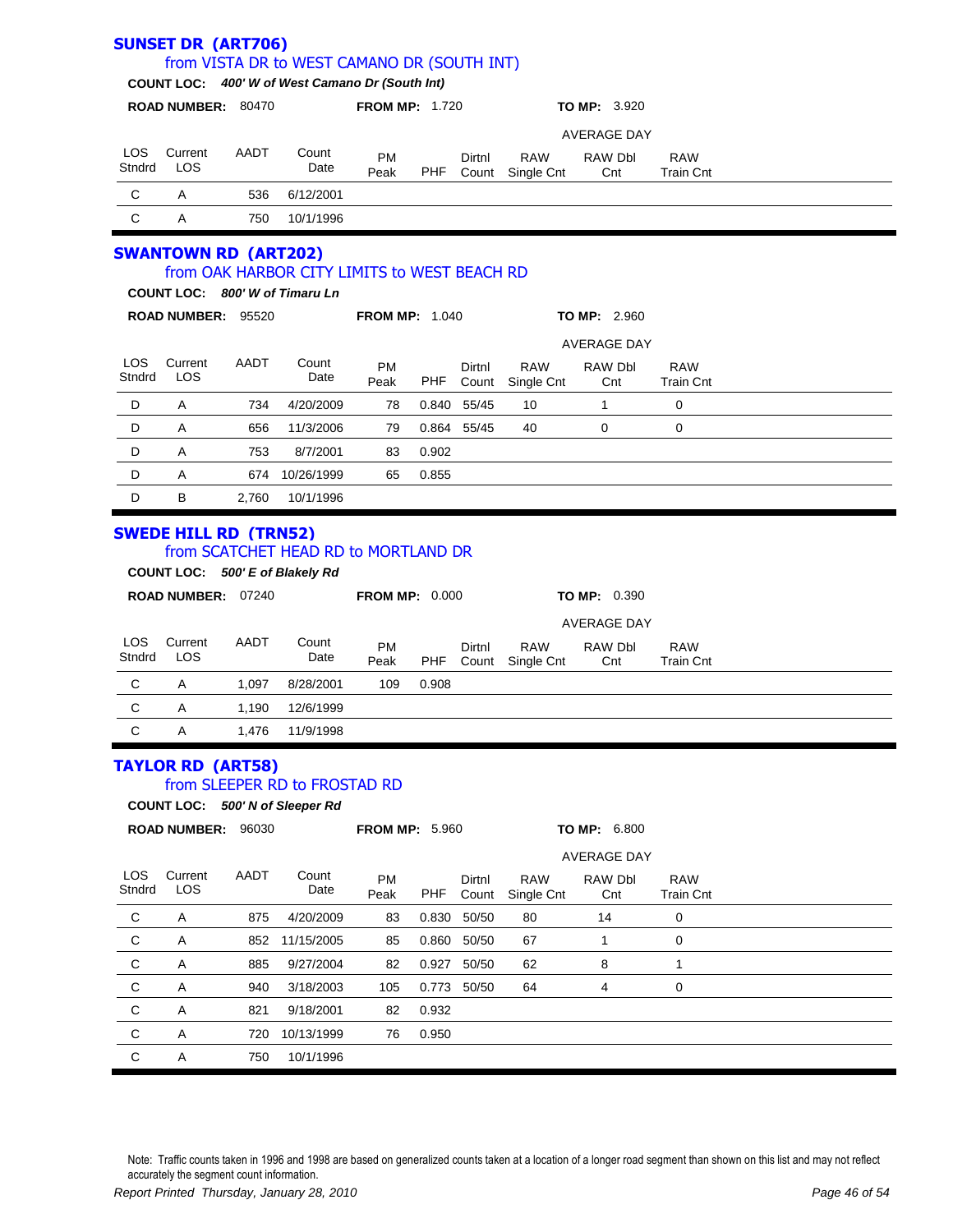# **TAYLOR RD (ART64)**

## from FAKKEMA RD to SLEEPER RD

**COUNT LOC:** *500' S of Sunset Drive*

|                      | 96030<br><b>ROAD NUMBER:</b> |      |               | <b>FROM MP: 4.870</b> |       |                 | <b>TO MP: 5.960</b>      |                    |                                |  |  |
|----------------------|------------------------------|------|---------------|-----------------------|-------|-----------------|--------------------------|--------------------|--------------------------------|--|--|
|                      |                              |      |               |                       |       |                 |                          | <b>AVERAGE DAY</b> |                                |  |  |
| <b>LOS</b><br>Stndrd | Current<br>LOS               | AADT | Count<br>Date | <b>PM</b><br>Peak     | PHF   | Dirtnl<br>Count | <b>RAW</b><br>Single Cnt | RAW Dbl<br>Cnt     | <b>RAW</b><br><b>Train Cnt</b> |  |  |
| C                    | Α                            | 906  | 4/20/2009     | 87                    | 0.830 | 55/45           | 36                       | 3                  | 0                              |  |  |
| C                    | Α                            | 970  | 11/15/2005    | 96                    | 0.970 | 55/45           | 101                      |                    | 0                              |  |  |
| C                    | Α                            | 999  | 9/14/2004     | 95                    |       | 0.954 55/45     | 66                       | 2                  | 0                              |  |  |
| C                    | A                            | 828  | 9/18/2001     | 96                    | 0.889 |                 |                          |                    |                                |  |  |
| C                    | Α                            | 825  | 10/13/1999    | 80                    | 0.833 |                 |                          |                    |                                |  |  |
| C                    | Α                            | 750  | 10/1/1996     |                       |       |                 |                          |                    |                                |  |  |

### **TAYLOR RD (ART70)**

### from SILVER LAKE RD to FAKKEMA RD

**COUNT LOC:** *500' N of Silver Lake Rd*

|                      | <b>ROAD NUMBER:</b> |       | 96030         |                   | <b>FROM MP: 3.990</b> |                 |                          | <b>TO MP: 4.870</b> |                                |  |  |
|----------------------|---------------------|-------|---------------|-------------------|-----------------------|-----------------|--------------------------|---------------------|--------------------------------|--|--|
|                      |                     |       |               |                   |                       |                 |                          | <b>AVERAGE DAY</b>  |                                |  |  |
| <b>LOS</b><br>Stndrd | Current<br>LOS      | AADT  | Count<br>Date | <b>PM</b><br>Peak | <b>PHF</b>            | Dirtnl<br>Count | <b>RAW</b><br>Single Cnt | RAW Dbl<br>Cnt      | <b>RAW</b><br><b>Train Cnt</b> |  |  |
| C                    | B                   | 1,999 | 4/20/2009     | 196               | 0.850                 | 50/50           | 57                       | 11                  | 3                              |  |  |
| C                    | B                   | 2,117 | 11/15/2005    | 187               | 0.960                 | 50/50           | 163                      | 5                   | 0                              |  |  |
| C                    | B                   | 2,053 | 9/14/2004     | 186               | 0.902                 | 50/50           | 94                       | 6                   | 0                              |  |  |
| C                    | B                   | 2,806 | 3/18/2003     | 256               | 0.915                 | 50/50           | 161                      | 6                   | 0                              |  |  |
| C                    | B                   | 1,958 | 5/1/2001      | 196               | 0.875                 |                 |                          |                     |                                |  |  |
| C                    | B                   | 2,199 | 10/13/1999    | 203               | 0.995                 |                 |                          |                     |                                |  |  |
| C                    | B                   | 2,740 | 10/1/1996     |                   |                       |                 |                          |                     |                                |  |  |

### **TAYLOR RD (ART76)**

#### from CRESCENT HARBOR RD to SILVER LAKE RD

**COUNT LOC:** *500' S of Silver Lake Rd*

|               | <b>ROAD NUMBER:</b>   | 96030 |               | <b>FROM MP: 3.570</b> |            |                 |                          | TO MP: 3.990   |                                |  |  |
|---------------|-----------------------|-------|---------------|-----------------------|------------|-----------------|--------------------------|----------------|--------------------------------|--|--|
|               |                       |       |               |                       |            |                 |                          |                |                                |  |  |
| LOS<br>Stndrd | Current<br><b>LOS</b> | AADT  | Count<br>Date | <b>PM</b><br>Peak     | <b>PHF</b> | Dirtnl<br>Count | <b>RAW</b><br>Single Cnt | RAW Dbl<br>Cnt | <b>RAW</b><br><b>Train Cnt</b> |  |  |
| C             | В                     | 2,512 | 4/20/2009     | 222                   | 0.880      | 50/50           | 71                       | 8              | 1                              |  |  |
| C             | В                     | 2,646 | 11/15/2005    | 250                   | 0.950      | 50/50           | 126                      | 5              | 5                              |  |  |
| C             | в                     | 2,406 | 9/27/2004     | 236                   | 0.914      | 50/50           | 178                      | 9              | 0                              |  |  |
| C             | В                     | 2,232 | 3/18/2003     | 211                   | 0.869      | 50/50           | 156                      | 11             | $\mathbf 0$                    |  |  |
| C             | в                     | 2,462 | 5/1/2001      | 242                   | 0.917      |                 |                          |                |                                |  |  |
| C             | B                     | 2.741 | 10/13/1999    | 241                   | 0.900      |                 |                          |                |                                |  |  |
| C             | в                     | 2,740 | 10/1/1996     |                       |            |                 |                          |                |                                |  |  |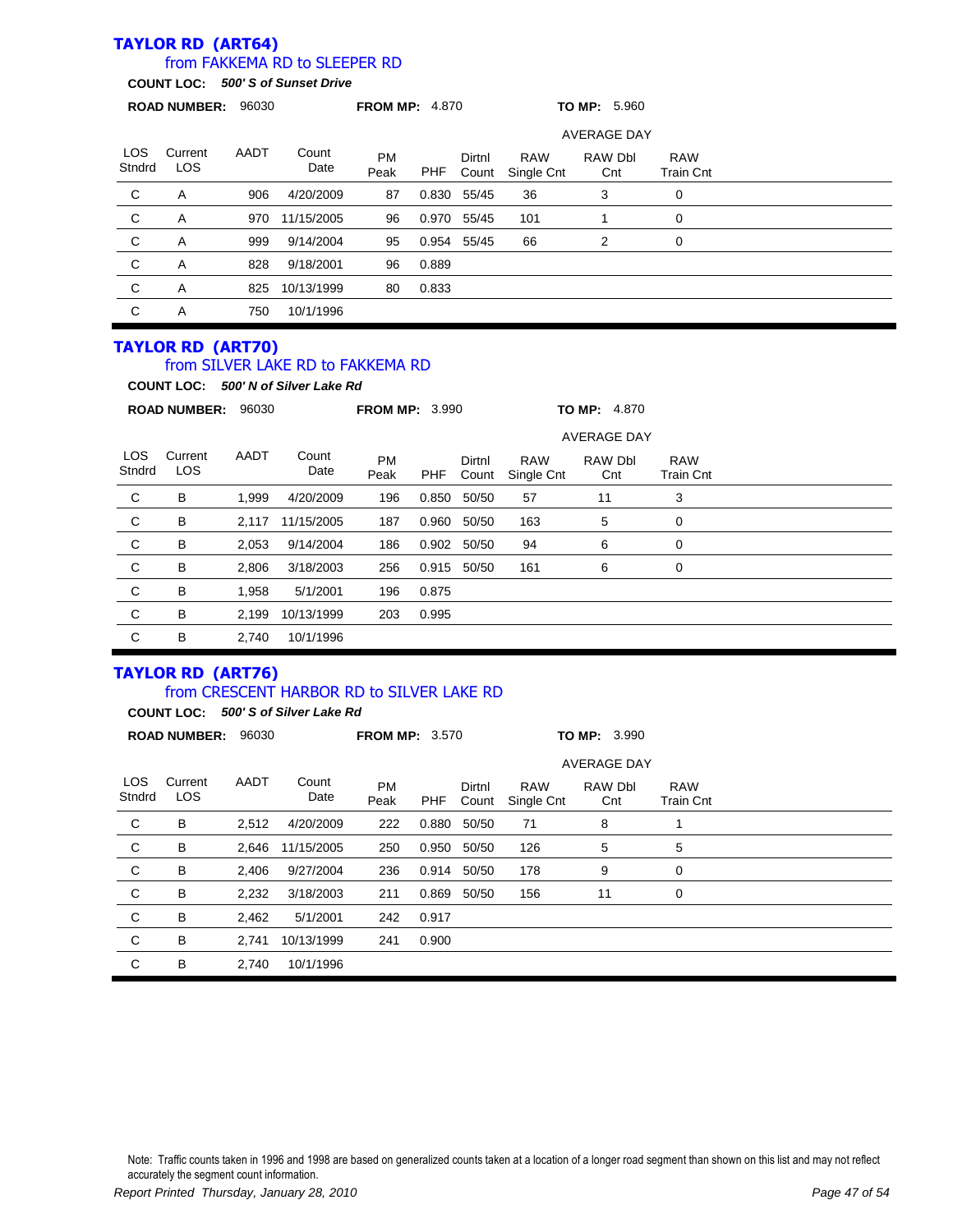# **TERRY RD (SEG062)**

## from SR 20 to FORT CASEY RD

**COUNT LOC:** *300' SW of SR 20*

| 48920<br><b>ROAD NUMBER:</b> |                       |       |               | <b>FROM MP: 0.000</b> |       |                 | <b>TO MP: 0.430</b>      |                    |                                |  |
|------------------------------|-----------------------|-------|---------------|-----------------------|-------|-----------------|--------------------------|--------------------|--------------------------------|--|
|                              |                       |       |               |                       |       |                 |                          | <b>AVERAGE DAY</b> |                                |  |
| LOS.<br>Stndrd               | Current<br><b>LOS</b> | AADT  | Count<br>Date | <b>PM</b><br>Peak     | PHF   | Dirtnl<br>Count | <b>RAW</b><br>Single Cnt | RAW Dbl<br>Cnt     | <b>RAW</b><br><b>Train Cnt</b> |  |
| C                            | Α                     | 972   | 4/28/2008     | 99                    | 0.890 | 50/50           | 126                      | 8                  |                                |  |
| $\mathsf{C}$                 | Α                     | 973   | 10/15/2007    | 108                   | 0.830 | 50/50           | 140                      | 9                  | 0                              |  |
| $\mathsf{C}$                 | Α                     | 998   | 10/24/2005    | 106                   | 0.920 | 50/50           | 362                      | 5                  |                                |  |
| $\mathbf{C}$                 | B                     | 973   | 10/4/2004     | 109                   | 0.620 | 50/50           | 134                      | 12                 | 2                              |  |
| $\mathsf{C}$                 | Α                     | 1,178 | 4/1/2003      | 105                   | 0.867 | 55/45           | 63                       | 11                 | 2                              |  |
| $\mathsf{C}$                 | Α                     | 620   | 8/14/2001     | 68                    | 0.810 |                 |                          |                    |                                |  |
| C                            | B                     | 1,874 | 8/29/2000     |                       |       |                 |                          |                    |                                |  |
| C                            | Α                     | 660   | 8/15/2000     |                       |       |                 |                          |                    |                                |  |

#### **TERRY RD (SEG065)**

#### from FORT CASEY RD to COUPEVILLE CITY LIMITS

**COUNT LOC:** *300' W of Fort Casey Rd*

|                      | 94230<br><b>ROAD NUMBER:</b> |       |               | <b>FROM MP: 3.840</b> |       |                 |                          | <b>TO MP: 4.180</b> |                                |  |
|----------------------|------------------------------|-------|---------------|-----------------------|-------|-----------------|--------------------------|---------------------|--------------------------------|--|
|                      |                              |       |               |                       |       |                 | <b>AVERAGE DAY</b>       |                     |                                |  |
| <b>LOS</b><br>Stndrd | Current<br><b>LOS</b>        | AADT  | Count<br>Date | <b>PM</b><br>Peak     | PHF   | Dirtnl<br>Count | <b>RAW</b><br>Single Cnt | RAW Dbl<br>Cnt      | <b>RAW</b><br><b>Train Cnt</b> |  |
| C                    | В                            | 2.178 | 4/28/2008     | 216                   | 0.950 | 50/50           | 193                      | 12                  |                                |  |
| C                    | В                            | 2,254 | 10/15/2007    | 223                   | 0.940 | 50/50           | 207                      | 11                  |                                |  |
| C                    | В                            | 2.151 | 10/24/2005    | 225                   | 0.910 | 50/50           | 131                      |                     | 0                              |  |
| C                    | В                            | 2.122 | 10/11/2004    | 223                   | 0.945 | 50/50           | 147                      | 8                   | 0                              |  |
| C                    | В                            | 2.040 | 4/1/2003      | 210                   |       | 0.912 50/50     | 136                      | 5                   | 0                              |  |
| C                    | В                            | 1.646 | 8/14/2001     | 172                   | 0.896 |                 |                          |                     |                                |  |

#### **TORPEDO RD (SEG021)** from CRESCENT HARBOR RD to AUVIL RD

|               |                     |       | COUNT LOC: 500' N of Crescent Harbor Rd |                       |       |                 |                          |                       |                         |
|---------------|---------------------|-------|-----------------------------------------|-----------------------|-------|-----------------|--------------------------|-----------------------|-------------------------|
|               | <b>ROAD NUMBER:</b> | 60550 |                                         | <b>FROM MP: 0.000</b> |       |                 |                          | <b>TO MP:</b> $0.400$ |                         |
|               |                     |       |                                         |                       |       |                 | <b>AVERAGE DAY</b>       |                       |                         |
| LOS<br>Stndrd | Current<br>LOS      | AADT  | Count<br>Date                           | <b>PM</b><br>Peak     | PHF   | Dirtnl<br>Count | <b>RAW</b><br>Single Cnt | RAW Dbl<br>Cnt        | <b>RAW</b><br>Train Cnt |
| C             | в                   | 2.537 | 7/17/2001                               | 257                   | 0.934 |                 |                          |                       |                         |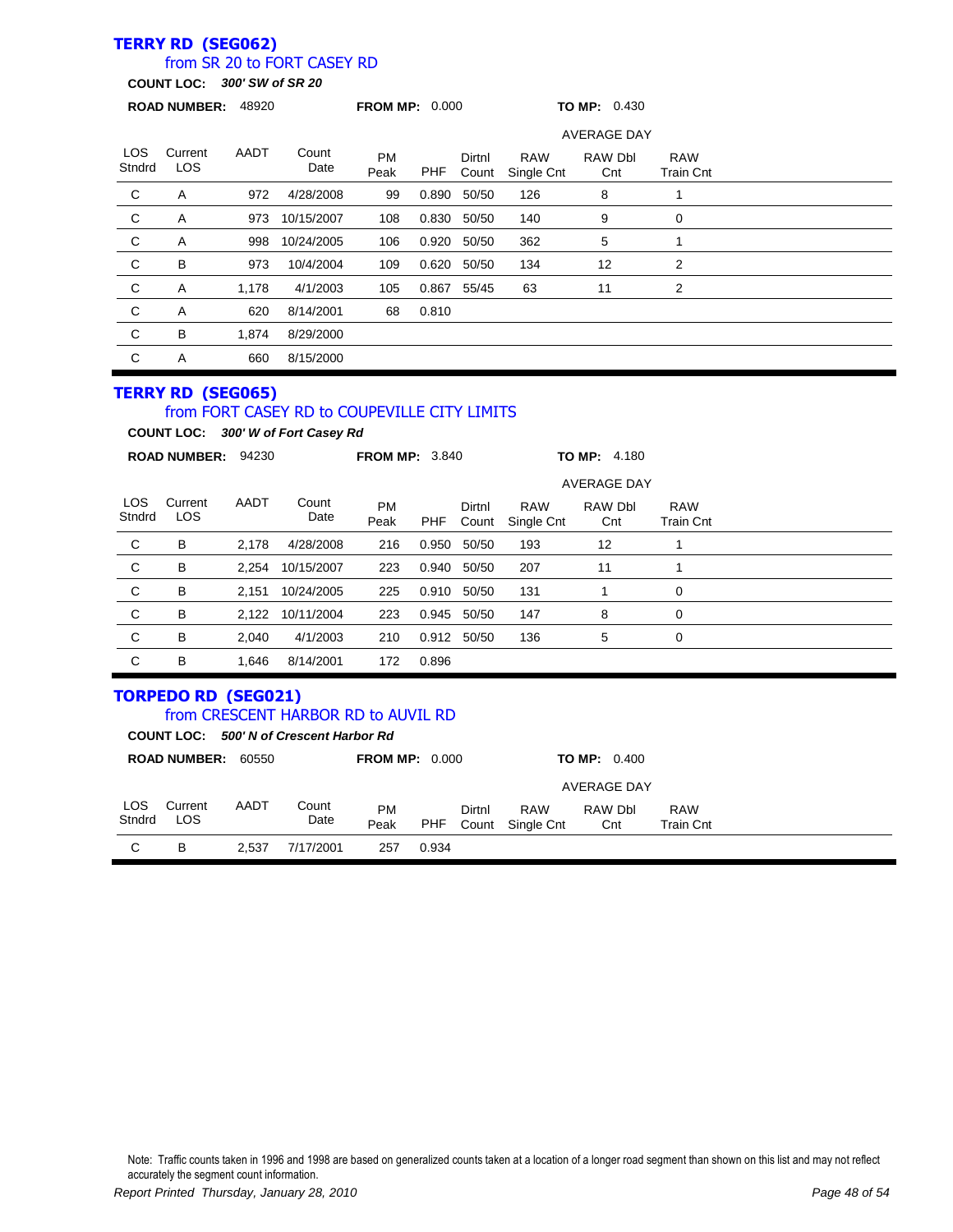#### **TROXELL RD (ART10)** LOS **Stndrd** Current LOS PM Peak Dirtnl Count RAW Single Cnt **ROAD NUMBER:** 96030 **FROM MP:** 13.970 **TO MP:** 14.640 **COUNT LOC:** *500' W of Monkey Hill Rd* from MONKEY HILL RD to SR 20 AADT Count Date RAW Dbl **Cnt** RAW Train Cnt AVERAGE DAY PHF C A 1,000 8/17/2004 92 0.944 50/50 56 5 0 C A 1,062 3/11/2003 102 0.952 55/45 58 12 7 C A 5/1/2001 0.852 C A 1,020 10/11/1999 C A 1,120 10/20/1998

**TROXELL RD (ART16)**

C A 1,170 10/1/1996

#### from KOONTZ RD to MONKEY HILL RD

|                |                       |                    | COUNT LOC: 500' E of Monkey Hill Rd |                        |       |                 |                          |                      |                         |  |
|----------------|-----------------------|--------------------|-------------------------------------|------------------------|-------|-----------------|--------------------------|----------------------|-------------------------|--|
|                | <b>ROAD NUMBER:</b>   | 96030              |                                     | <b>FROM MP: 12.070</b> |       |                 |                          | <b>TO MP: 13.970</b> |                         |  |
|                |                       | <b>AVERAGE DAY</b> |                                     |                        |       |                 |                          |                      |                         |  |
| LOS.<br>Stndrd | Current<br><b>LOS</b> | AADT               | Count<br>Date                       | <b>PM</b><br>Peak      | PHF   | Dirtnl<br>Count | <b>RAW</b><br>Single Cnt | RAW Dbl<br>Cnt       | <b>RAW</b><br>Train Cnt |  |
| C              | A                     | 1.544              | 9/14/2004                           | 138                    | 0.962 | 50/50           | 70                       |                      | 0                       |  |
| C              | В                     | 1.769              | 7/17/2001                           | 165                    | 0.959 |                 |                          |                      |                         |  |
| С              | В                     | 1.802              | 10/11/1999                          |                        |       |                 |                          |                      |                         |  |
| С              | A                     | 1.170              | 10/1/1996                           |                        |       |                 |                          |                      |                         |  |

### **TROXELL RD (ART22)**

### from JONES RD to KOONTZ RD

|               | COUNT LOC: 500' N of Koontz Rd |       |               |                        |            |        |                                |                      |                                |  |
|---------------|--------------------------------|-------|---------------|------------------------|------------|--------|--------------------------------|----------------------|--------------------------------|--|
|               | <b>ROAD NUMBER:</b>            | 96030 |               | <b>FROM MP: 11.260</b> |            |        |                                | <b>TO MP: 12.070</b> |                                |  |
|               |                                |       |               |                        |            |        |                                | <b>AVERAGE DAY</b>   |                                |  |
| LOS<br>Stndrd | Current<br>LOS                 | AADT  | Count<br>Date | <b>PM</b><br>Peak      | <b>PHF</b> | Dirtnl | <b>RAW</b><br>Count Single Cnt | RAW Dbl<br>Cnt       | <b>RAW</b><br><b>Train Cnt</b> |  |
|               | А                              | 291   | 8/17/2004     | 31                     | 0.708      | 50/50  | 21                             |                      | 0                              |  |

C A 281 10/11/1999 C A 1,170 10/1/1996

C A 345 7/17/2001 37 0.925

### **UTSALADY RD (ART556)** from GOOD RD to ARROWHEAD RD

**COUNT LOC:** *200' E of Rekdal Rd*

| ROAD NUMBER: 98300 | <b>FROM MP: 1.120</b> |  |
|--------------------|-----------------------|--|
|                    |                       |  |

|                      |                       |       |               |                   |            |                 |                          | <b>AVERAGE DAY</b> |                         |  |  |
|----------------------|-----------------------|-------|---------------|-------------------|------------|-----------------|--------------------------|--------------------|-------------------------|--|--|
| <b>LOS</b><br>Stndrd | Current<br><b>LOS</b> | AADT  | Count<br>Date | <b>PM</b><br>Peak | <b>PHF</b> | Dirtnl<br>Count | <b>RAW</b><br>Single Cnt | RAW Dbl<br>Cnt     | <b>RAW</b><br>Train Cnt |  |  |
| C                    | Α                     | 916   | 5/11/2009     | 80                | 0.960      | 50/50           | 11                       | 2                  | 0                       |  |  |
| C                    | A                     | 862   | 11/3/2008     | 73                | 0.850      | 55/45           | 40                       |                    | 0                       |  |  |
| C                    | Α                     | 987   | 11/1/2004     | 92                | 0.630      | 55/45           | 73                       | 4                  | 0                       |  |  |
| C                    | A                     | 1.014 | 6/26/2001     |                   |            |                 |                          |                    |                         |  |  |
| C                    | Α                     | 906   | 11/9/1999     |                   |            |                 |                          |                    |                         |  |  |
| С                    | A                     | 560   | 10/1/1996     |                   |            |                 |                          |                    |                         |  |  |

**ROAD NUMBER:** 98300 **FROM MP:** 1.120 **TO MP:** 3.230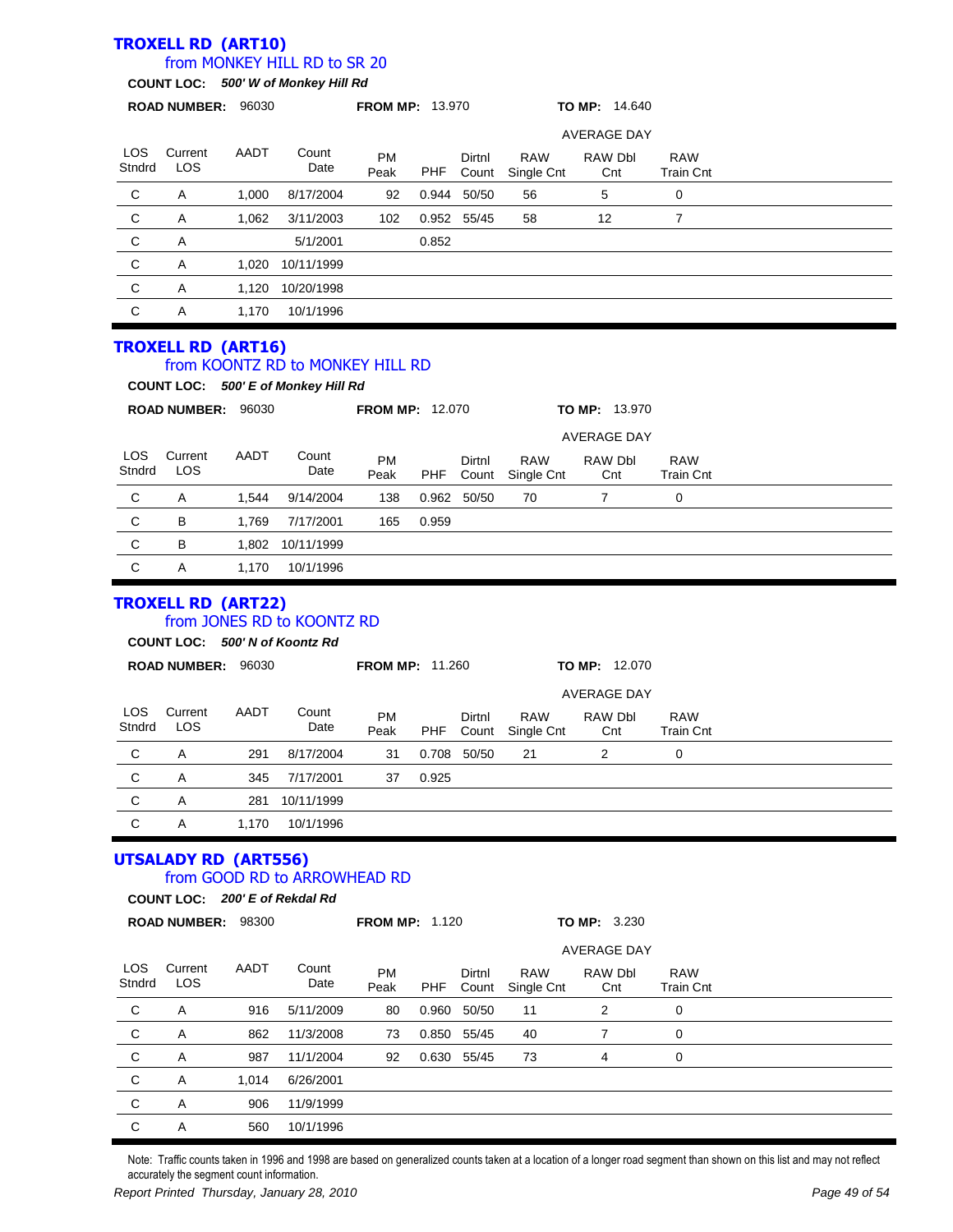#### **VANDERWELL RD (SEG031)** LOS **Stndrd** Current LOS PM Peak Dirtnl Count RAW Single Cnt **ROAD NUMBER:** 67570 **FROM MP:** 0.000 **TO MP:** 0.070 **COUNT LOC:** *200' N of Henni Rd* from HENNI RD to HENNI PIT ENTRANCE AADT Count Date RAW Dbl **Cnt** RAW Train Cnt AVERAGE DAY PHF C A 169 4/20/2009 15 0.820 50/50 2 0 0 C A 165 11/17/2008 16 0.580 50/50 10 0 0 C A 201 10/24/2005 20 0.780 50/50 23 6 0 C A 206 9/13/2004 20 0.550 50/50 19 1 0 C A 167 3/18/2003 18 0.850 50/50 6 2 0 C A 175 8/1/2001 18 0.792 C A 242 8/29/2000 **VISTA DR (TRN84)**

### from WEST CAMANO DR to SUNSET DR

**COUNT LOC:** *400' W of West Camano Dr*

|               | <b>ROAD NUMBER:</b> | 83830 |               | <b>FROM MP: 0.000</b> |       |                 |                          | <b>TO MP: 0.630</b> |                                |  |  |
|---------------|---------------------|-------|---------------|-----------------------|-------|-----------------|--------------------------|---------------------|--------------------------------|--|--|
|               |                     |       |               |                       |       |                 |                          | <b>AVERAGE DAY</b>  |                                |  |  |
| LOS<br>Stndrd | Current<br>LOS      | AADT  | Count<br>Date | <b>PM</b><br>Peak     | PHF   | Dirtnl<br>Count | <b>RAW</b><br>Single Cnt | RAW Dbl<br>Cnt      | <b>RAW</b><br><b>Train Cnt</b> |  |  |
| C             | A                   | 1.341 | 11/1/2004     | 127                   | 0.864 | 50/50           | 75                       | 2                   | 0                              |  |  |
| C             | Α                   | 1.615 | 6/11/2001     |                       |       |                 |                          |                     |                                |  |  |
| C             | A                   | 1,357 | 11/9/1998     |                       |       |                 |                          |                     |                                |  |  |

#### **WEST BEACH RD (ART208)** from LIBBEY RD to HASTIE LAKE RD

**COUNT LOC:** *500' N of Libbey Rd*

|                | <b>ROAD NUMBER:</b>   | 95030 |               | <b>FROM MP: 0.570</b> |       |                 | TO MP: 2.880             |                       |                                |  |
|----------------|-----------------------|-------|---------------|-----------------------|-------|-----------------|--------------------------|-----------------------|--------------------------------|--|
|                |                       |       |               |                       |       |                 |                          | <b>AVERAGE DAY</b>    |                                |  |
| LOS.<br>Stndrd | Current<br><b>LOS</b> | AADT  | Count<br>Date | <b>PM</b><br>Peak     | PHF   | Dirtnl<br>Count | <b>RAW</b><br>Single Cnt | <b>RAW Dbl</b><br>Cnt | <b>RAW</b><br><b>Train Cnt</b> |  |
| C              | B                     | 1,449 | 3/27/2009     | 149                   | 0.960 | 50/50           | 88                       | 6                     | 0                              |  |
| $\mathsf{C}$   | B                     | 1,563 | 11/3/2006     | 168                   |       | 0.942 49/51     | 116                      | 6                     | 0                              |  |
| C              | B                     | 1,293 | 10/4/2004     | 144                   | 0.780 | 50/50           | 88                       | 5                     | 0                              |  |
| C              | Α                     | 959   | 3/24/2003     | 104                   | 0.971 | 50/50           | 606                      | 17                    | 2                              |  |
| C              | B                     | 1,408 | 8/7/2001      | 156                   | 0.886 |                 |                          |                       |                                |  |
| C              | B                     | 1,644 | 10/19/1999    | 188                   | 0.922 |                 |                          |                       |                                |  |
| C              | Α                     | 1,280 | 10/1/1996     |                       |       |                 |                          |                       |                                |  |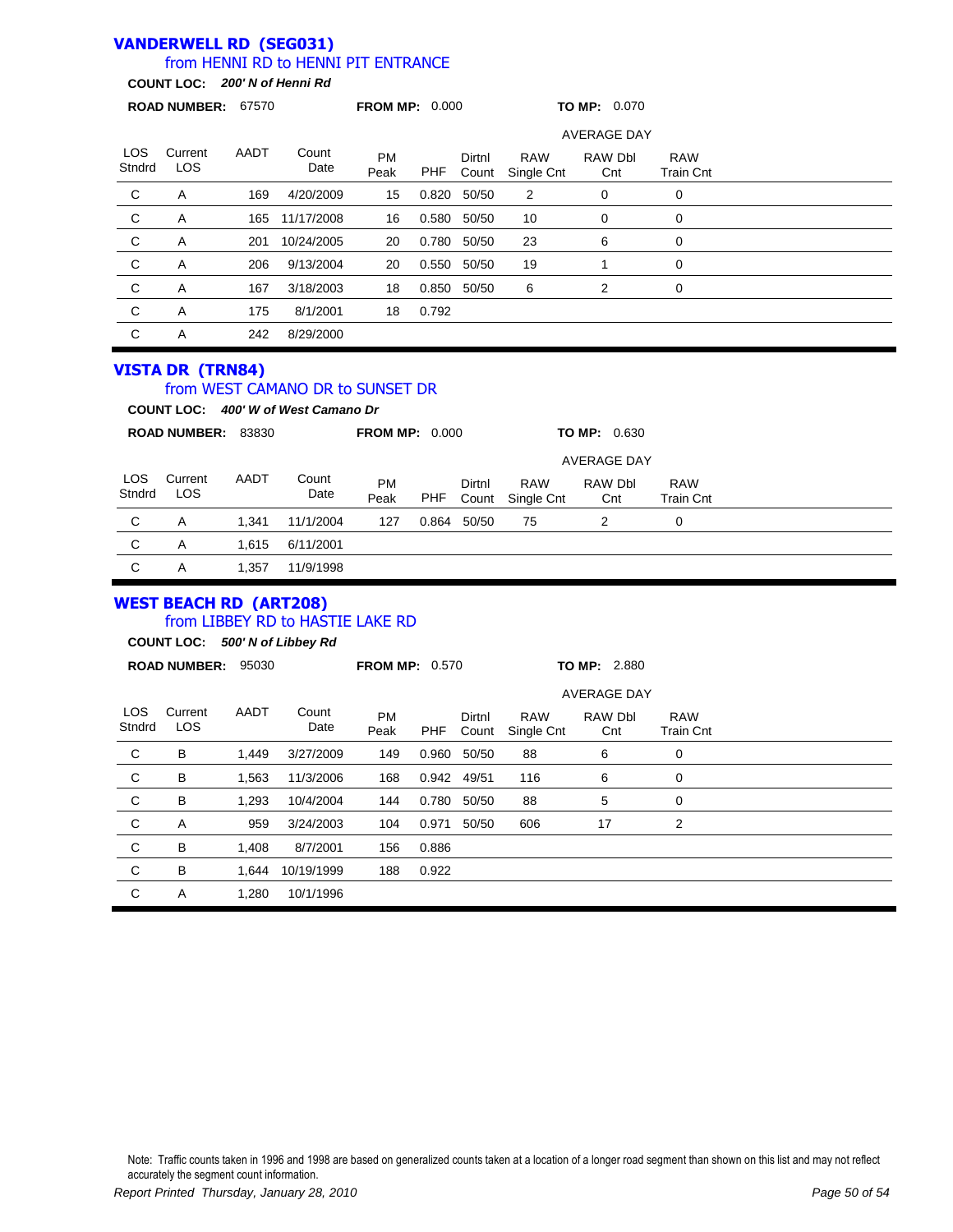#### **WEST BEACH RD (ART214)** from HASTIE LAKE RD to FORT NUGENT RD

**COUNT LOC:** *500' S of Fort Nugent Rd*

|                | ROAD NUMBER: 95030    |       |               | <b>FROM MP: 2.880</b> |       |                 |                          | <b>TO MP: 4.420</b> |                                |  |
|----------------|-----------------------|-------|---------------|-----------------------|-------|-----------------|--------------------------|---------------------|--------------------------------|--|
|                |                       |       |               |                       |       |                 |                          | <b>AVERAGE DAY</b>  |                                |  |
| LOS.<br>Stndrd | Current<br><b>LOS</b> | AADT  | Count<br>Date | <b>PM</b><br>Peak     | PHF   | Dirtnl<br>Count | <b>RAW</b><br>Single Cnt | RAW Dbl<br>Cnt      | <b>RAW</b><br><b>Train Cnt</b> |  |
| C              | B                     | 3.144 | 3/27/2009     | 303                   | 0.950 | 50/50           | 166                      | 14                  | 0                              |  |
| C              | В                     | 3,230 | 11/3/2006     | 341                   | 0.943 | 49/51           | 238                      |                     | 0                              |  |
| $\mathsf{C}$   | В                     | 3,179 | 10/4/2004     | 335                   | 0.880 | 50/50           | 125                      | 14                  |                                |  |
| C              | B                     | 3,216 | 4/1/2003      | 326                   | 0.878 | 50/50           | 141                      | 6                   | 0                              |  |
| C              | B                     | 3,231 | 3/12/2002     | 329                   | 0.917 |                 |                          |                     |                                |  |
| $\mathsf{C}$   | B                     | 2,906 | 8/7/2001      | 304                   | 0.938 |                 |                          |                     |                                |  |
| C              | C                     | 3,392 | 10/19/1999    | 392                   | 0.957 |                 |                          |                     |                                |  |
| C              | B                     | 2,030 | 10/1/1996     |                       |       |                 |                          |                     |                                |  |

### **WEST BEACH RD (ART220)**

### from FORT NUGENT RD to SWANTOWN RD

**COUNT LOC:** *500' N of Fort Nugent Rd*

|                | <b>ROAD NUMBER:</b> | 95030 |               | <b>FROM MP: 4.420</b> |       |                 |                          | TO MP: 6.440       |                                |  |
|----------------|---------------------|-------|---------------|-----------------------|-------|-----------------|--------------------------|--------------------|--------------------------------|--|
|                |                     |       |               |                       |       |                 |                          | <b>AVERAGE DAY</b> |                                |  |
| LOS.<br>Stndrd | Current<br>LOS.     | AADT  | Count<br>Date | <b>PM</b><br>Peak     | PHF   | Dirtnl<br>Count | <b>RAW</b><br>Single Cnt | RAW Dbl<br>Cnt     | <b>RAW</b><br><b>Train Cnt</b> |  |
| C              | B                   | 2,067 | 3/27/2009     | 210                   | 0.880 | 50/50           | 90                       | 8                  | 0                              |  |
| C              | B                   | 2,112 | 11/3/2006     | 241                   | 0.892 | 50/50           | 154                      | 8                  | 0                              |  |
| C              | B                   | 2,033 | 10/4/2004     | 224                   | 0.900 | 50/50           | 99                       | 14                 | 0                              |  |
| C              | B                   | 2,083 | 3/24/2003     | 213                   | 0.877 | 50/50           | 58                       | 6                  | 0                              |  |
| C              | B                   | 3,221 | 3/12/2002     | 294                   | 0.938 |                 |                          |                    |                                |  |
| $\mathsf{C}$   | B                   | 3,106 | 5/1/2001      | 312                   | 0.963 |                 |                          |                    |                                |  |
| C              | B                   | 1,969 | 10/19/1999    | 220                   | 0.917 |                 |                          |                    |                                |  |
| C              | B                   | 2,082 | 10/20/1998    |                       |       |                 |                          |                    |                                |  |
| C              | B                   | 1,730 | 10/1/1996     |                       |       |                 |                          |                    |                                |  |

### **WEST CAMANO DR (ART658)** from NORTH CAMANO DR to SUNSET DR (NORTH)

**COUNT LOC:** *400' N of Sunset Dr (North Int)*

|                | ROAD NUMBER: 97090 |       |               | <b>FROM MP: 3.660</b> |       |                 | TO MP: 3.840             |                    |                                |  |
|----------------|--------------------|-------|---------------|-----------------------|-------|-----------------|--------------------------|--------------------|--------------------------------|--|
|                |                    |       |               |                       |       |                 |                          | <b>AVERAGE DAY</b> |                                |  |
| LOS.<br>Stndrd | Current<br>LOS.    | AADT  | Count<br>Date | <b>PM</b><br>Peak     | PHF   | Dirtnl<br>Count | <b>RAW</b><br>Single Cnt | RAW Dbl<br>Cnt     | <b>RAW</b><br><b>Train Cnt</b> |  |
| C              | Α                  | 782   | 5/11/2009     | 67                    | 0.930 | 55/45           | 31                       | 4                  |                                |  |
| C              | A                  | 1.234 | 11/17/2008    | 117                   | 0.900 | 55/45           | 114                      | 8                  | 0                              |  |
| C              | В                  | 1,506 | 4/16/2007     | 150                   | 0.860 | 55/45           | 160                      | 18                 | 0                              |  |
| $\mathsf{C}$   | B                  | 1,485 | 11/15/2004    | 134                   |       | 0.730 55/45     | 147                      | 15                 | 0                              |  |
| C              | A                  | 820   | 5/13/2003     | 76                    | 0.859 | 50/50           | 81                       | 13                 | 2                              |  |
| C              | Α                  | 1,305 | 6/5/2001      | 117                   | 0.944 |                 |                          |                    |                                |  |
| C              | Α                  | 1,060 | 10/1/1996     |                       |       |                 |                          |                    |                                |  |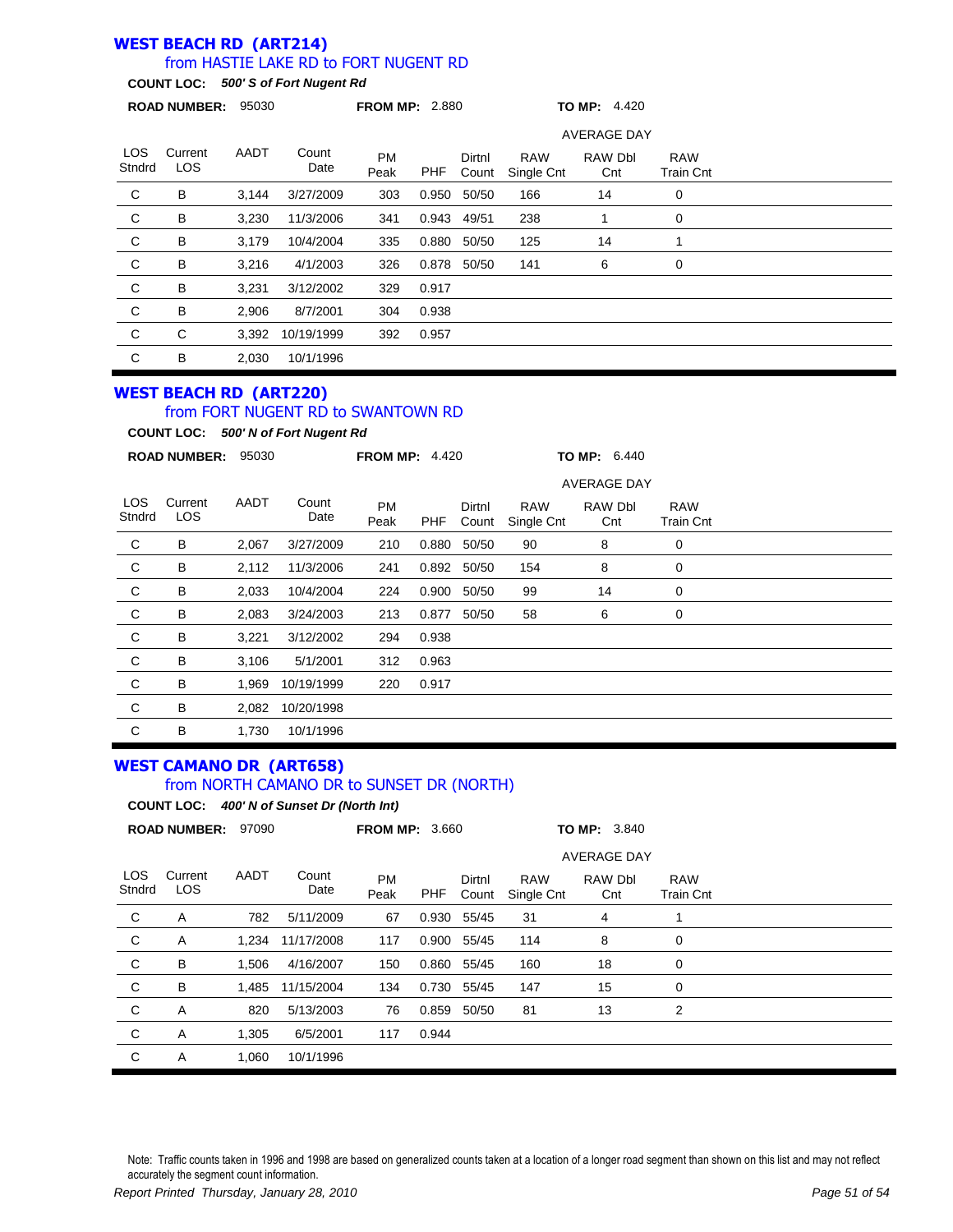#### **WEST CAMANO DR (ART664)** from SUNSET DR (NORTH) to CROSS ISLAND RD

### **COUNT LOC:** *500' S of Sunset Dr (North Int)*

|                      | <b>ROAD NUMBER:</b>   | 97090 |               | <b>FROM MP: 3.840</b> |       |                 |                          | <b>TO MP: 5.180</b> |                         |  |
|----------------------|-----------------------|-------|---------------|-----------------------|-------|-----------------|--------------------------|---------------------|-------------------------|--|
|                      |                       |       |               |                       |       |                 |                          | <b>AVERAGE DAY</b>  |                         |  |
| <b>LOS</b><br>Stndrd | Current<br><b>LOS</b> | AADT  | Count<br>Date | <b>PM</b><br>Peak     | PHF   | Dirtnl<br>Count | <b>RAW</b><br>Single Cnt | RAW Dbl<br>Cnt      | <b>RAW</b><br>Train Cnt |  |
| C                    | A                     | 1.238 | 5/11/2009     | 110                   | 0.820 | 55/45           | 22                       | 4                   | 1                       |  |
| C                    | A                     | 805   | 11/3/2008     | 76                    |       | 0.840 55/45     | 79                       | 7                   | 0                       |  |
| C                    | Α                     | 993   | 4/16/2007     | 96                    | 0.860 | 55/45           | 95                       | 12                  | 0                       |  |
| C                    | Α                     | 960   | 11/15/2004    | 87                    | 0.790 | 55/45           | 103                      | 12                  | 1                       |  |
| C                    | Α                     | 660   | 12/6/1999     |                       |       |                 |                          |                     |                         |  |
| C                    | Α                     | 1,030 | 10/1/1996     |                       |       |                 |                          |                     |                         |  |

#### **WEST CAMANO DR (ART670)** from CROSS ISLAND RD to VISTA DR

**COUNT LOC:** *550' S of Cross Island Rd*

|                      | <b>ROAD NUMBER:</b> | 97090 |               | <b>FROM MP: 5.180</b> |       |                 |                          | TO MP: 5.430       |                                |  |  |
|----------------------|---------------------|-------|---------------|-----------------------|-------|-----------------|--------------------------|--------------------|--------------------------------|--|--|
|                      |                     |       |               |                       |       |                 |                          | <b>AVERAGE DAY</b> |                                |  |  |
| <b>LOS</b><br>Stndrd | Current<br>LOS      | AADT  | Count<br>Date | <b>PM</b><br>Peak     | PHF   | Dirtnl<br>Count | <b>RAW</b><br>Single Cnt | RAW Dbl<br>Cnt     | <b>RAW</b><br><b>Train Cnt</b> |  |  |
| C                    | B                   | 2,734 | 5/11/2009     | 229                   | 0.840 | 50/50           | 39                       | 9                  |                                |  |  |
| C                    | В                   | 2,864 | 11/3/2008     | 251                   | 0.910 | 50/50           | 109                      | 7                  | 0                              |  |  |
| C                    | B                   | 2,311 | 4/16/2007     | 175                   | 0.930 | 70/30           | 204                      | 19                 | 0                              |  |  |
| C                    | В                   | 2,907 | 11/15/2004    | 246                   | 0.840 | 50/50           | 160                      | 15                 | 2                              |  |  |
| C                    | B                   | 2,651 | 5/13/2003     | 212                   | 0.921 | 50/50           | 95                       | 13                 |                                |  |  |
| C                    | В                   | 3,068 | 6/12/2001     | 270                   | 0.964 |                 |                          |                    |                                |  |  |
| C                    | Α                   | 1,030 | 10/1/1996     |                       |       |                 |                          |                    |                                |  |  |

# **WEST CAMANO DR (ART676)**

from VISTA DR to SUNSET DR

**COUNT LOC:** *150' S of Vista Dr*

|                | <b>ROAD NUMBER:</b>   | 97090 |               | TO MP: 7.290<br><b>FROM MP: 5.430</b> |             |                 |                          |                    |                                |  |  |
|----------------|-----------------------|-------|---------------|---------------------------------------|-------------|-----------------|--------------------------|--------------------|--------------------------------|--|--|
|                |                       |       |               |                                       |             |                 |                          | <b>AVERAGE DAY</b> |                                |  |  |
| LOS.<br>Stndrd | Current<br><b>LOS</b> | AADT  | Count<br>Date | <b>PM</b><br>Peak                     | PHF         | Dirtnl<br>Count | <b>RAW</b><br>Single Cnt | RAW Dbl<br>Cnt     | <b>RAW</b><br><b>Train Cnt</b> |  |  |
| C              | Α                     | 1,355 | 5/11/2009     | 119                                   | 0.890       | 50/50           | 40                       | 10                 | 2                              |  |  |
| C              | В                     | 1,518 | 11/3/2008     | 141                                   | 0.890       | 50/50           | 94                       | 6                  |                                |  |  |
| C              | Α                     | 1.540 | 4/16/2007     | 128                                   | 0.870       | 50/50           | 147                      | 19                 |                                |  |  |
| C              | В                     | 1,477 | 11/15/2004    | 138                                   | 0.710 60/40 |                 | 235                      | 6                  | 0                              |  |  |
| C              | Α                     | 1,216 | 5/13/2003     | 99                                    | 0.858       | 50/50           | 50                       | 9                  |                                |  |  |
| C              | В                     | 1,778 | 6/12/2001     | 162                                   | 0.964       |                 |                          |                    |                                |  |  |
| C              | Α                     | 1,030 | 10/1/1996     |                                       |             |                 |                          |                    |                                |  |  |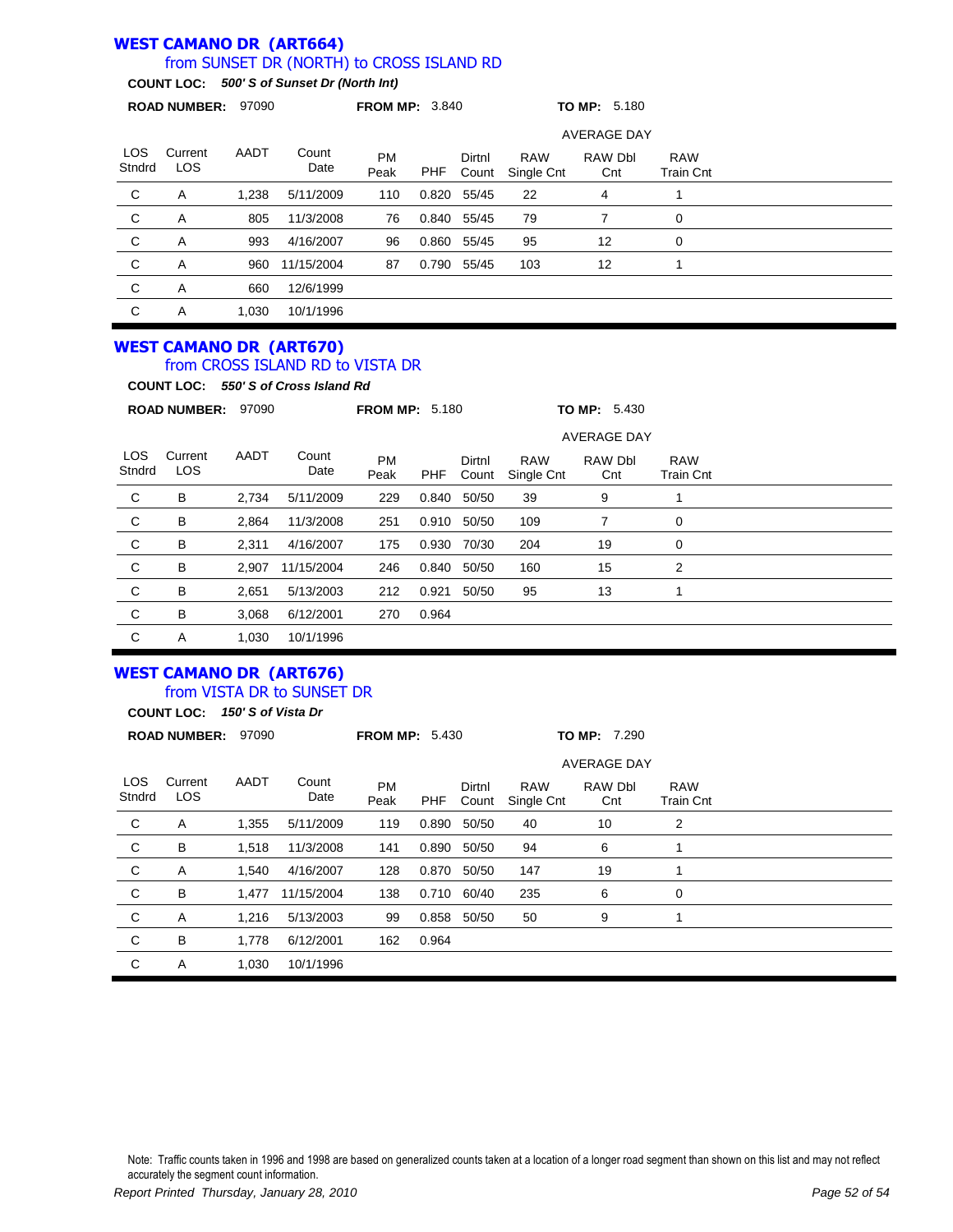#### **WEST CAMANO DR (ART682)** LOS Current PM Dirtnl RAW **ROAD NUMBER:** 97090 **FROM MP:** 7.290 **TO MP:** 8.330 **COUNT LOC:** *300' S of Sunset Dr (South Int)* from SUNSET DR to CAMANO HILL RD AADT Count RAW Dbl RAW AVERAGE DAY

| Stndrd | LOS                     |       | Date           | .<br>Peak | <b>PHF</b> | -----       | .<br>Count Single Cnt | .<br>Cnt | .<br><b>Train Cnt</b> |  |
|--------|-------------------------|-------|----------------|-----------|------------|-------------|-----------------------|----------|-----------------------|--|
| C      | A                       | 1.575 | 11/9/2007      | 128       |            | 0.940 50/50 | 151                   | 10       |                       |  |
| С      | A                       |       | 945 11/15/2004 | 78        |            | 0.640 50/50 | -81                   |          |                       |  |
| С      | А                       | 841   | 5/13/2003      | 76        |            | 0.898 50/50 | 53                    |          |                       |  |
|        | $\overline{\mathsf{A}}$ | 1.030 | 10/1/1996      |           |            |             |                       |          |                       |  |

#### **WEST CAMANO DR (ART688)** from CAMANO HILL RD to MONTICELLO DR

|                | <b>COUNT LOC:</b>   |       | 500' S of Camano Hill Rd |                       |       |                 |                          |                      |                                |  |
|----------------|---------------------|-------|--------------------------|-----------------------|-------|-----------------|--------------------------|----------------------|--------------------------------|--|
|                | <b>ROAD NUMBER:</b> | 97090 |                          | <b>FROM MP: 8.330</b> |       |                 |                          | <b>TO MP: 10.270</b> |                                |  |
|                |                     |       |                          |                       |       |                 |                          | <b>AVERAGE DAY</b>   |                                |  |
| LOS.<br>Stndrd | Current<br>LOS      | AADT  | Count<br>Date            | <b>PM</b><br>Peak     | PHF   | Dirtnl<br>Count | <b>RAW</b><br>Single Cnt | RAW Dbl<br>Cnt       | <b>RAW</b><br><b>Train Cnt</b> |  |
| C              | Α                   | 1,320 | 11/9/2007                | 115                   | 0.800 | 50/50           | 120                      | 8                    | 0                              |  |
| $\mathbf{C}$   | В                   | 1,842 | 11/15/2004               | 152                   | 0.800 | 50/50           | 124                      | 8                    | 0                              |  |
| $\mathbf C$    | B                   | 1,516 | 5/15/2001                | 142                   | 0.724 |                 |                          |                      |                                |  |
| C              | Α                   | 1.601 | 12/6/1999                |                       |       |                 |                          |                      |                                |  |
| C              | Α                   | 1,160 | 10/1/1996                |                       |       |                 |                          |                      |                                |  |

### **WEST CAMANO DR (ART690)**

|               | from to<br><b>COUNT LOC:</b> |       |               |                       |            |                 |                          |                |                      |                                |  |
|---------------|------------------------------|-------|---------------|-----------------------|------------|-----------------|--------------------------|----------------|----------------------|--------------------------------|--|
|               | <b>ROAD NUMBER:</b>          | 97090 |               | <b>FROM MP: 8.790</b> |            |                 |                          |                | <b>TO MP: 10.270</b> |                                |  |
|               |                              |       |               |                       |            |                 |                          |                | <b>AVERAGE DAY</b>   |                                |  |
| LOS<br>Stndrd | Current<br>LOS               | AADT  | Count<br>Date | <b>PM</b><br>Peak     | <b>PHF</b> | Dirtnl<br>Count | <b>RAW</b><br>Single Cnt | RAW Dbl<br>Cnt |                      | <b>RAW</b><br><b>Train Cnt</b> |  |
| C             | A                            | 1.160 | 10/1/1998     |                       |            |                 |                          |                |                      |                                |  |

#### **WEST CAMANO DR (ART694)** from MONTICELLO DR to LOWELL POINT RD

LOS **Stndrd** Current LOS PM Peak Dirtnl Count RAW Single Cnt **ROAD NUMBER:** 97090 **FROM MP:** 10.270 **TO MP:** 11.580 **COUNT LOC:** *400' SE of Monticello Dr* AADT Count Date RAW Dbl **Cnt** RAW Train Cnt AVERAGE DAY PHF C A 633 11/9/2007 59 0.900 55/45 67 7 0 C A 577 11/15/2004 52 0.650 50/50 49 6 0 C B 6/12/2001 0.975 C A 563 12/6/1999 C A 1,160 10/1/1996